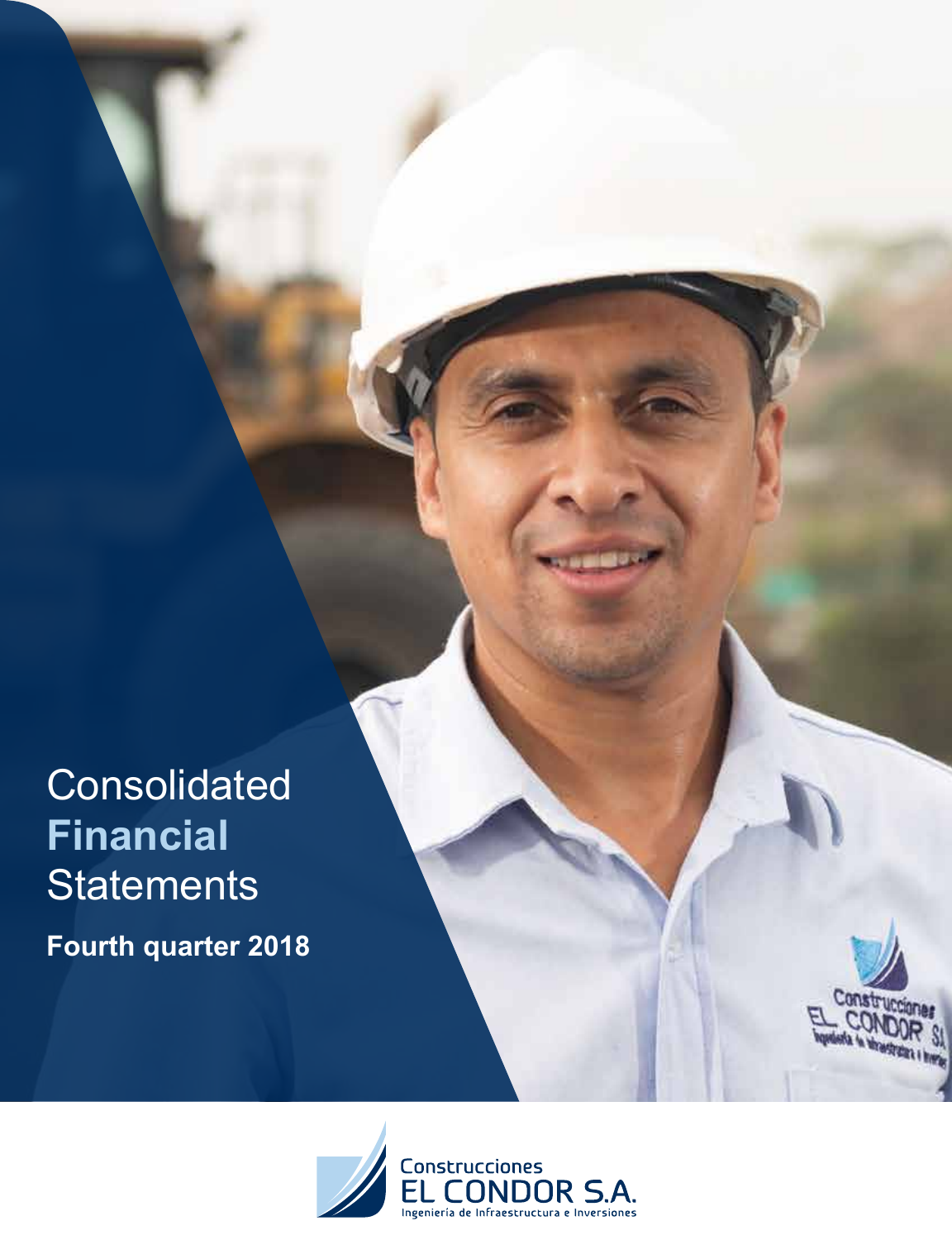

# **EXTERNAL AUDITOR'S REPORT**

February 25, 2019

To the Assembly of Shareholders of **CONSTRUCCIONES EL CONDOR S.A.**

# **Consolidated financial statement report**

I have audited the financial statements of **CONSTRUCCIONES EL CONDOR S.A.** and its subsidiaries at December 31, 2018, which comprise the consolidated financial situation statement, the results per duty and other integrated results, the changes in equity, and the cash flow statement ended on that date and the corresponding notes, including a summary of the significant accounting policies and other explanatory information.

# **Responsibility of Management pertaining to financial statements**

Management is responsible for the preparation and fair presentation of these consolidated financial statements in accordance with the Accounting and Financial Information Standards generally accepted in Colombia; this includes the design, implementation and maintenance of internal control relevant to the preparation of consolidated financial statements free from material misstatement, whether due to fraud or error; and the selection and application of proper accounting principles, and to establish appropriateness of accounting polies used.

# **External Auditor's responsibility**

My responsibility is to express an opinion on these consolidated financial statements based on my audits. I gained the information necessary to meet my duties and conduct my audits in accordance with the international auditing standards accepted in Colombia. These standards require to plan and perform the audit to obtain reasonable assurance about whether the consolidated financial statements are free of misstatements.

An audit comprises performing procedures to obtain evidence, among others, about the amounts and disclosures in the consolidated financial statements. The procedures selected depend on the auditor's judgment, including the assessment of the risk of material misstatements in the financial statements. In making those risk assessments, the external auditor considers internal control relevant to the preparation and presentation of the financial statements in order to design audit procedures that are appropriate given the circumstances. An audit includes as well an assessment of the appropriate accounting policies used and the accounting estimates made by Management, and evaluating the overall presentation of the financial statements.

I believe that the audit evidence I have obtained provides a reasonable base for my opinion below.

# **Opinion**

In my opinion, the consolidated financial statements I audited were truthfully taken from the books, exhibit, in all significant and reasonable manner, the financial situation of **CONSTRUCCIONES EL CONDOR S.A.** and its subsidiaries at December 31, 2018, the results of their operations and cash flows for the year ended on that date, in accordance with the Accounting and Financial Information Standards accepted in Colombia.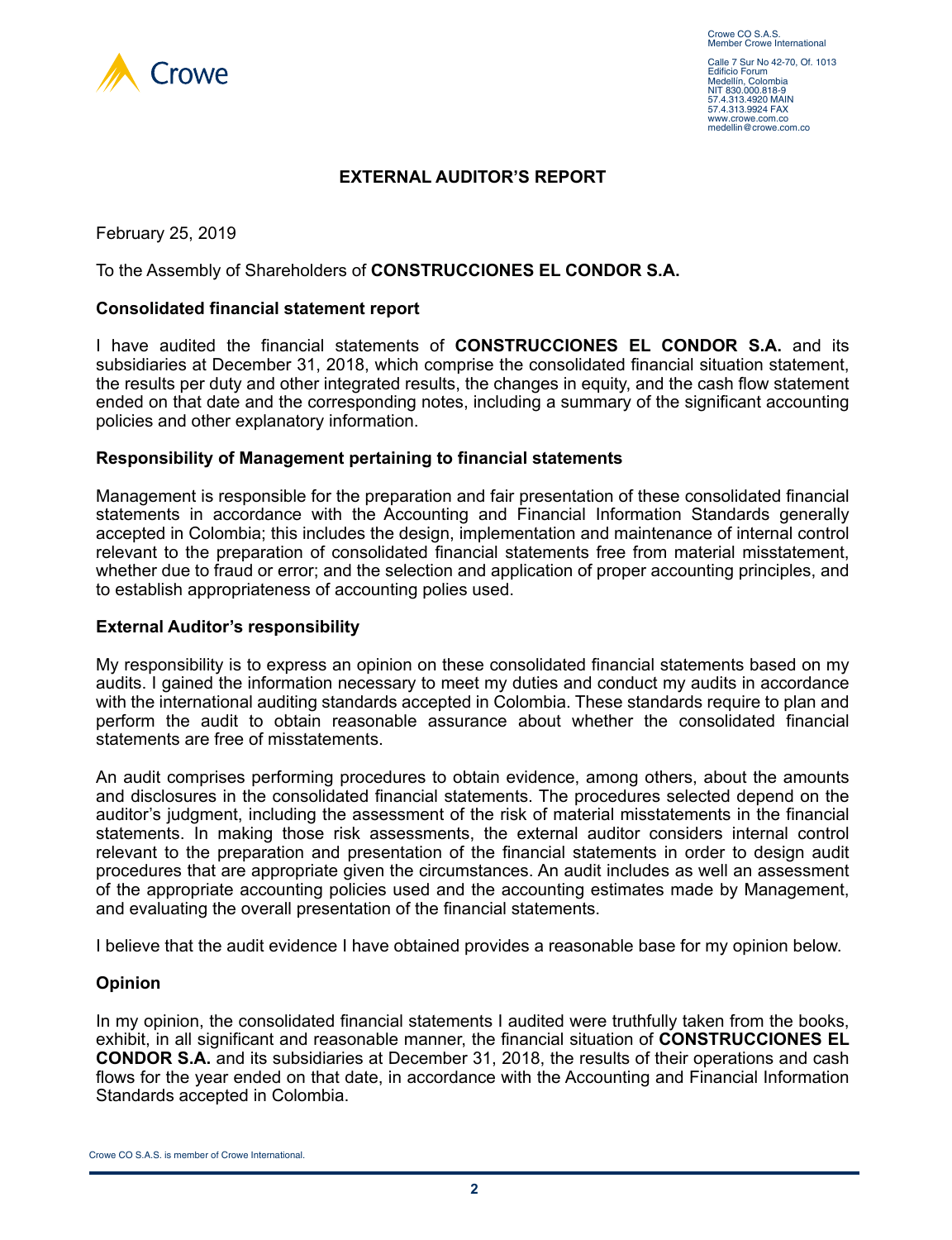

Crowe CO S.A.S. Member Crowe International

Calle 7 Sur No 42-70, Of. 1013 Edificio Forum Medellín, Colombia NIT 830.000.818-9 57.4.313.4920 MAIN 57.4.313.9924 FAX www.crowe.com.co medellin@crowe.com.co

# **Other matters**

The consolidated financial statements of **CONSTRUCCIONES EL CONDOR S.A.**, at December 31, 2017, which are part of the information on the financial statements attached, were audited by another public accountant assigned to Crowe Horwath, in accordance with the international audit standards accepted in Colombia. The foregoing unqualifed opinion was provided on February 13, 2018.

aune Hauten

**JAVIER EMILIO TÁMARA TORRES** External Auditor Professional Card No. 208.595-T Appointed by **CROWE CO S.A.S.**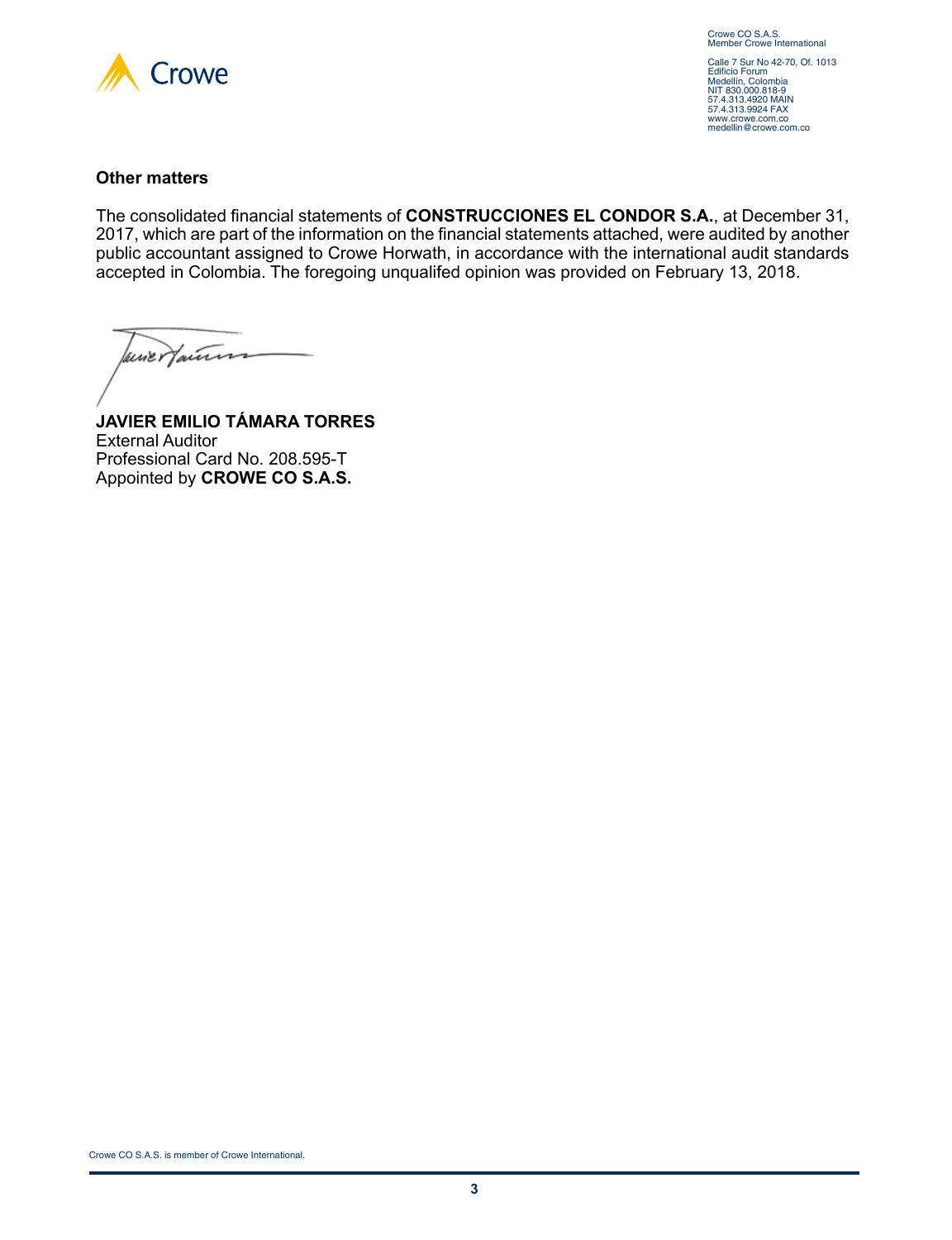# **CONSTRUCCIONES EL CÓNDOR S.A. CERTIFICATION OF FINANCIAL STATEMENTS**

Medellín, February 25, 2019

Gentlemen **SHAREHOLDERS CONSTRUCCIONES EL CÓNDOR S.A.** Medellín

Greetings,

Pursuant to article 47 of Law 964 of 2005, the Legal Representative of Construcciones El Cóndor S.A. informs the shareholders that the operational efficiency of the controls established by the Company were been verified by the undersigned, and that the existing systems have been satisfactorily assessed in terms of financial information disclosure and control. All controls and systems above mentioned were found in proper operation.

Sincerely,

**ANA MARÍA JAILLIER CORREA** Legal Representative C.C. 42.895.563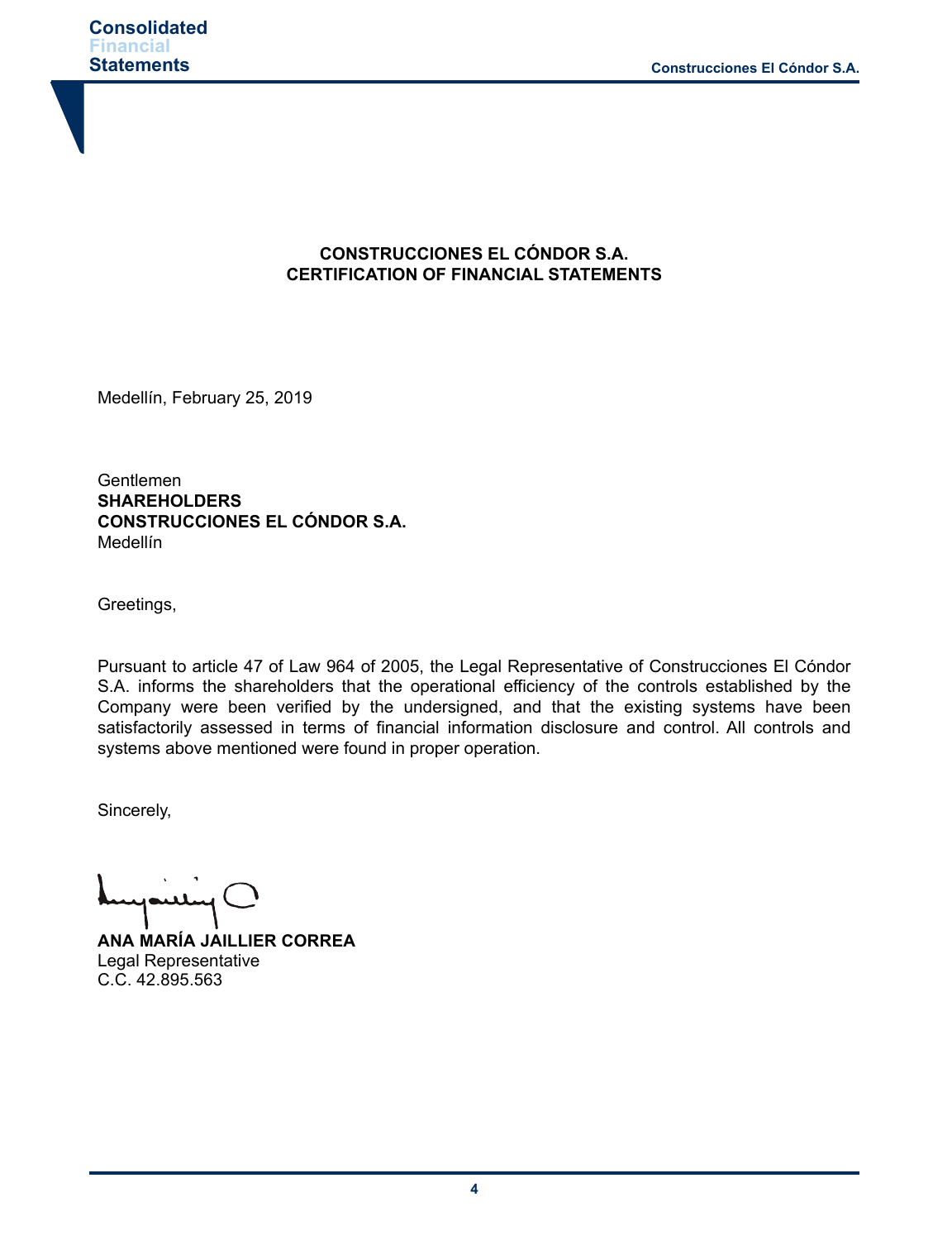# **CONSTRUCCIONES EL CÓNDOR S.A. CERTIFICATION OF FINANCIAL STATEMENTS**

Medellín, February 25, 2019

Gentlemen **SHAREHOLDERS CONSTRUCCIONES EL CÓNDOR S.A.** Medellín

> The undersigned Legal Representative and the Accountant of CONSTRUCCIONES EL CÓNDOR S.A.

# **CERTIFY**

That the Consolidated Financial Statements and other reports relevant to the public and the operations of the Company as of December 31, 2018, do not contain any inaccuracies or errors which restrain from knowing its true equity condition.

The above is to comply with Article 46 of Law 964 of 2005.

سلعد

**ANA MARÍA JAILLIER CORREA** Legal Representative C.C. 42.895.563

Anal González V

**ANA ISABEL GONZÁLEZ VAHOS Accountant** Professional Card No. 47345-T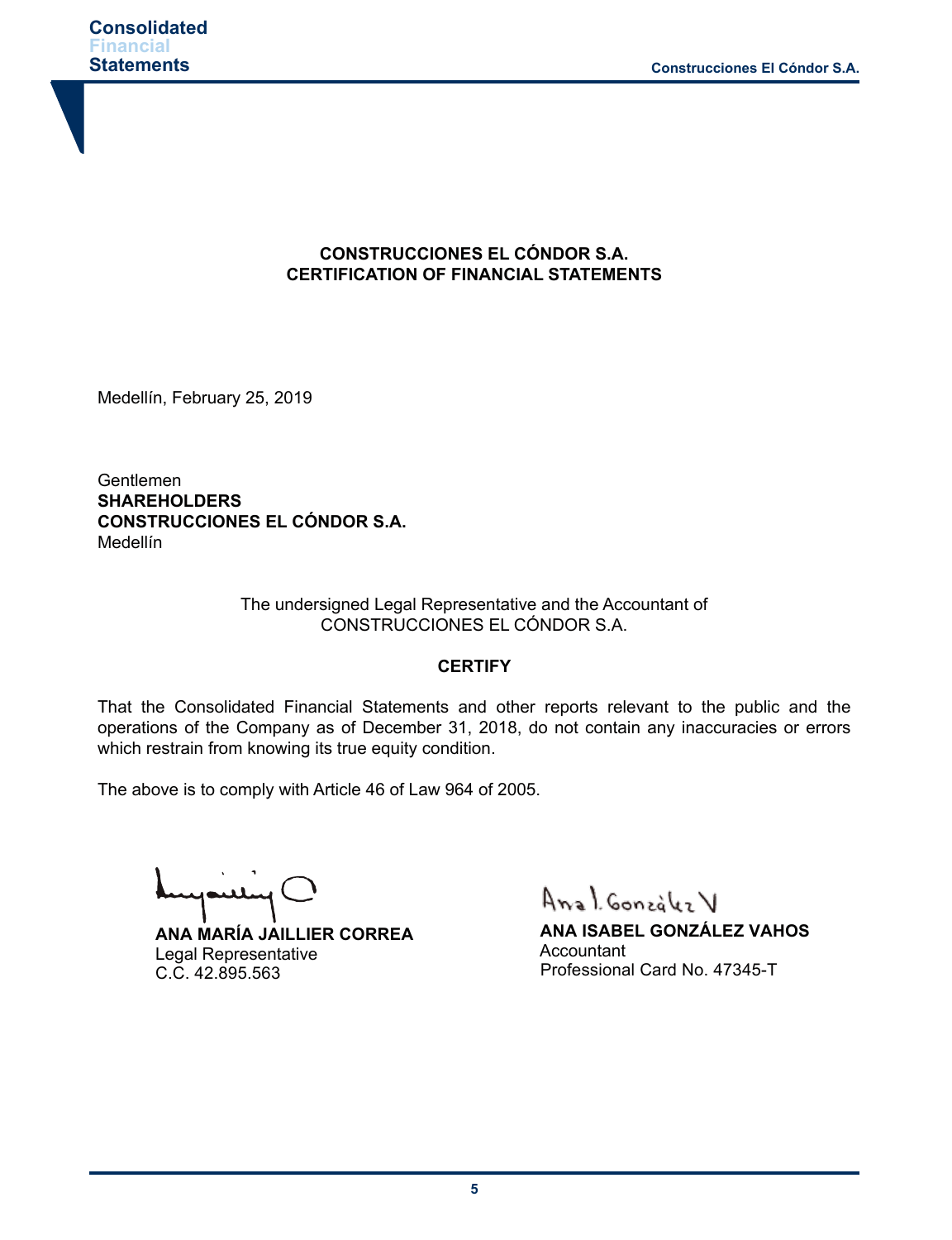# **CERTIFICATION OF FINANCIAL STATEMENTS**

We, **ANA MARIA JAILLIER CORREA**, acting as the Legal Representative, and **ANA ISABEL GONZALEZ VAHOS**, acting as the Accountant, hereby state that we have prepared the consolidated statements of financial position and comprehensive income as of December 31, 2018 of the Corporation **CONSTRUCCIONES EL CÓNDOR S.A.** with Tax I.D. No. **890.922.447-4**. This task was prepared applying the International Financial Reporting Standards applicable in Colombia affirming that they reasonably present the financial standing as of December 31, 2018, and furthermore:

1. We are responsible for the reasonable preparation and presentation of the consolidated financial statements of the Corporation, and hereby state that the figures were truly taken from the official accounting books and their corresponding complementary documents.

2. We are not aware in any way of:

• Irregularities involving members of the administration or employees, which may hinder the financial statements of the Corporation.

• Communications from regulators which by law should exercise control over the Corporation, due to the breach of legal provisions in force or to the improper presentation of the information requested.

• Possible breach of laws or regulations that may create lawsuits or taxes, with effects that should be deemed worth disclosing on the financial statements or taken as a foundation to estimate contingent liabilities.

• Assets or liabilities other than those registered in the books, or revenues or costs that hurt the results and that should be disclosed in accordance with the International Financial Reporting Standards of Colombia.

3. The Corporation has satisfactorily protected all of the assets it owns as well as those of third parties in its power; there are no pledges or liens on said assets.

4. The Corporation has fully met all contractual agreements which if breached could have an effect on its financial information.

5. No events subsequent to the statement of financial position have taken place that could require an adjustment or disclosure on the consolidated financial statements as of December 31, 2018.

youly C

**ANA MARÍA JAILLIER CORREA** Legal Representative C.C. 42.895.563

Anal Gonzalez V

**ANA ISABEL GONZÁLEZ VAHOS** Accountant Professional Card No. 47345-T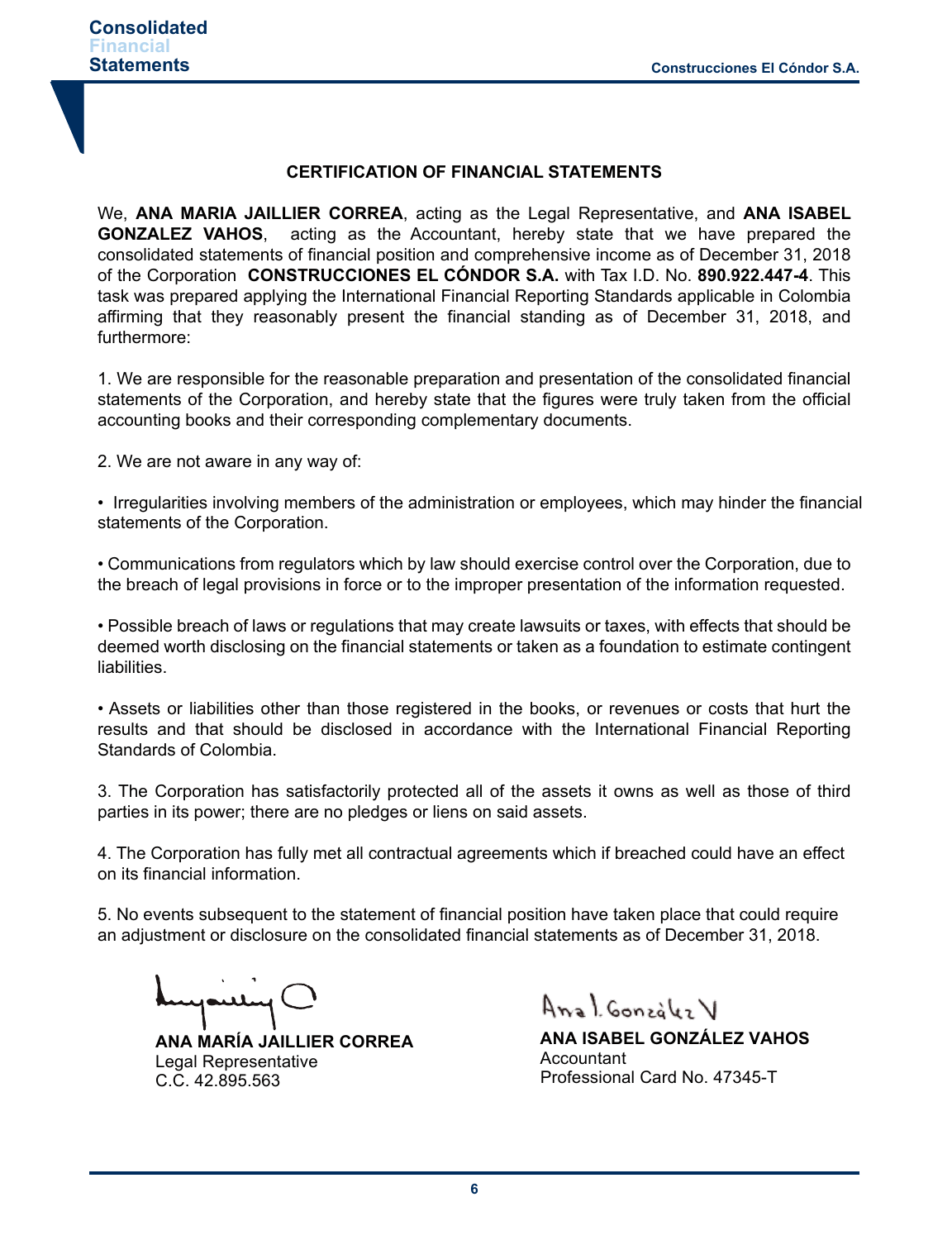# **Financial situation statement - Consolidated**

Figures in thousands of Colombian pesos

|                                                                                                                        | As of December 31            | As of December 31         |
|------------------------------------------------------------------------------------------------------------------------|------------------------------|---------------------------|
|                                                                                                                        | 2018                         | 2017                      |
| <b>ASSETS</b>                                                                                                          |                              |                           |
| Cash and cash equivalents (Note 3)                                                                                     | 35.939.247                   | 428.220.483               |
| Current investments (Note 4)                                                                                           | 11.791.043                   | 7.126                     |
| Commercial accounts receivable and other accounts receivable (Note 5)<br>Accounts receivable, related parties (Note 5) | 1.002.794.058<br>198.573.067 | 908.480.283<br>10.140.013 |
| Assets for current taxes (Note 5)                                                                                      | 5.892.539                    | 46.368.044                |
| Inventaries (Note 6)                                                                                                   | 122.702.729                  | 125.294.791               |
| Expenses paid in advance and deferred charges (Note 7)                                                                 | 5.581.356                    | 8.535.330                 |
| Non-current assets kept for sale (Note 8)                                                                              | 879.172                      | 1.682.349                 |
| <b>CURRENT ASSET</b>                                                                                                   | 1.384.153.211                | 1.528.728.419             |
| Inverstments in financial instruments (Note 4)                                                                         | 947.224                      | 815.628                   |
| Investments in associates and joint businesses (Note 4)                                                                | 123.866.022                  | 83.669.186                |
| Commercial accounts receivable and other accounts receivable (Note 5)                                                  | 89.246.904                   | 72.642.170                |
| Accounts receivable, related parties (Note 5)                                                                          | 501.958.026                  | 292.990.171               |
| Expenses paid in advance (Note 7)                                                                                      | 628.196                      | 2.335.299                 |
| Intangible assets other than capital gain (Note 7)                                                                     | 20.415.936                   | 354.125.435               |
| Asset for deferred taxes (Note 7)                                                                                      | 26.841.945                   | 36.308.196                |
| Properties, plant and equipment (Note 9)                                                                               | 410.285.782                  | 330.426.728               |
| Investment properties (Note 10)                                                                                        | 6.408.048                    | 4.490.374                 |
| <b>TOTAL NON-CURRENT ASSET</b>                                                                                         | 1.180.598.083                | 1.177.803.187             |
| <b>TOTAL ASSETS</b>                                                                                                    | 2.564.751.294                | 2.706.531.606             |
|                                                                                                                        |                              |                           |
| <b>LIABILITY</b>                                                                                                       |                              |                           |
| Financial obligations (Note 11)                                                                                        | 470.143.602                  | 500.973.341               |
| Commercial financing companies (Note 11)                                                                               | 65.121.669                   | 32.675.481                |
| Commercial accounts receivable and other acco. receivable (Note 12)                                                    | 373.901.476                  | 384.663.321               |
| Accounts receivable, related parties (Note 12)                                                                         | 3.861.082                    | 451.001                   |
| Current taxes (Note 13)                                                                                                | 11.129.883                   | 47.310.289                |
| Labor obligations<br>Other accounts payable (Note 14)                                                                  | 12.547.098<br>126.912.580    | 9.791.612<br>118.432.997  |
| Prepayments and advances received (Note 15)                                                                            | 76.439.440                   | 65.118.090                |
| Revenues received in advance (Note 16)                                                                                 | 71.802.521                   | 25.491.033                |
| <b>CURRENT LIABILITY</b>                                                                                               | 1.211.859.351                | 1.184.907.165             |
| Financial obligations (Note 11)                                                                                        | 35.515.637                   | 302.085.748               |
| Commercial financing companies (Note 11)                                                                               | 122.923.330                  | 140.313.004               |
| Commercial accounts receivable and other acc. receivable (Note 12)                                                     | 4.893.617                    | 11.118.806                |
| Other accounts payable (Note 14)                                                                                       | 1.176.349                    | 2.285.341                 |
| Prepayments and advances received (Note 15)                                                                            | 12.497.693                   | 2.740.683                 |
| Liability for deferred taxes (Note 17)                                                                                 | 88.624.346                   | 93.243.984                |
| <b>NON-CURRENT LIABILITY</b>                                                                                           | 265.630.973                  | 551.787.567               |
| <b>TOTAL LIABILITY</b>                                                                                                 | 1.477.490.324                | 1.736.694.732             |
|                                                                                                                        |                              |                           |
| <b>EQUITY</b><br>Subscribed and paid capital                                                                           | 15.701.606                   | 15.701.606                |
| Premium in share placement                                                                                             | 159.711.695                  | 159.711.695               |
| <b>Reserves</b>                                                                                                        | 632.794.173                  | 477.170.240               |
| Results of the period                                                                                                  | 115.155.365                  | 184.908.738               |
| Other integral result                                                                                                  | 98.929.177                   | 80.556.500                |
| Retained earnings                                                                                                      | 21.291.412                   | 3.425.333                 |
| <b>EQUITY ATTRIBUTED TO CONTROLLERS (NOTE 18)</b>                                                                      | 1.043.583.428                | 921.474.112               |
| <b>NON-CONTROLLING INTERESTS</b>                                                                                       | 43.677.542                   | 48.362.761                |
| <b>EQUITY</b>                                                                                                          | 1.087.260.970                | 969.836.873               |
| <b>TOTAL LIABILITY AND EQUITY</b>                                                                                      | 2.564.751.294                | 2.706.531.606             |
|                                                                                                                        |                              |                           |

The notes attached are an integral part of the financial statements

ANA MARÍA JAILLIER CORREA Legal Representative C.C. 42.895.563 See certification attached

# Anal González V

ANA ISABEL GONZÁLEZ VAHOS Accountant Professional Card No. 47345-T See certification attached

auco factions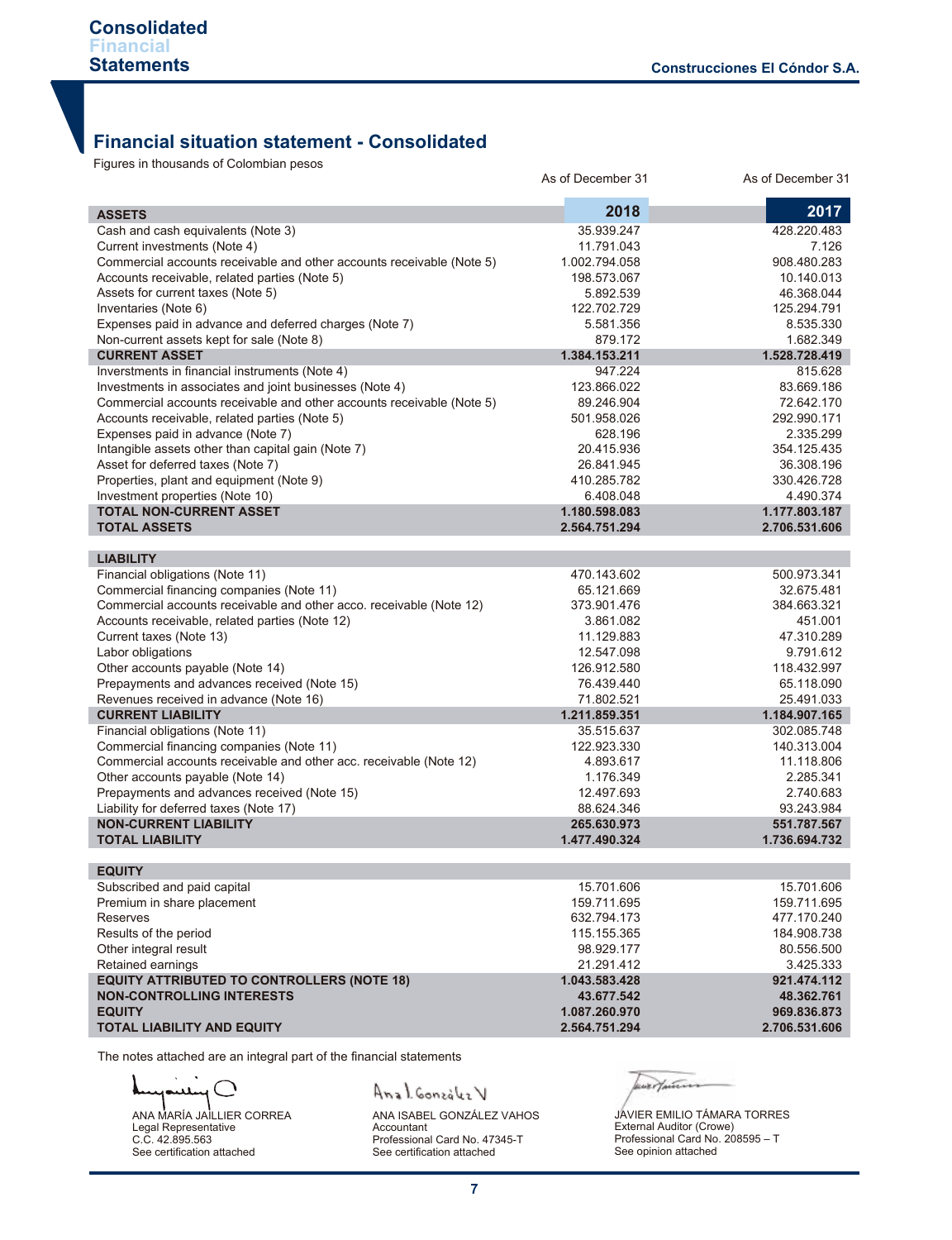# **Income statement per function - Consolidated**

| <b>Statements</b>                                                                              |                             |                               |                          | <b>Construcciones El Cóndor S.A.</b> |
|------------------------------------------------------------------------------------------------|-----------------------------|-------------------------------|--------------------------|--------------------------------------|
|                                                                                                |                             |                               |                          |                                      |
| <b>Income statement per function - Consolidated</b><br>Figures in thousands of Colombian pesos |                             |                               |                          |                                      |
|                                                                                                |                             |                               |                          |                                      |
|                                                                                                |                             | From January 1 to December 31 |                          | From October 1 to December 31        |
|                                                                                                | 2018                        | 2017                          | 2018                     | 2017                                 |
| <b>REVENUES FROM NORMAL ACTIVITIES</b>                                                         |                             |                               |                          |                                      |
|                                                                                                |                             |                               |                          |                                      |
| Sale of goods<br>Services provided                                                             | 11.410.725<br>1.056.069.779 | 11.859.014<br>886.345.077     | 5.446.070<br>278.305.529 | 3.084.483<br>177.758.712             |
| Revenues for dividends                                                                         | 0                           | 488.667                       | 0                        | $\Omega$                             |
|                                                                                                |                             |                               |                          |                                      |
| <b>TOTAL REVENUES FROM NORMAL ACTIVITIES</b><br>(NOTE 19)                                      | 1.067.480.504               | 898.692.758                   | 283.751.599              | 180.843.195                          |
| Operating costs (Note 20)                                                                      | (894.382.178)               | (782.524.606)                 | (244.395.231)            | (170.158.495)                        |
| <b>GROSS PROFIT</b>                                                                            | 173.098.326                 | 116.168.152                   | 39.356.368               | 10.684.700                           |
| Administration expenses (Note 21)                                                              | (43.522.798)                | (36.748.014)                  | (15.333.022)             | (11.111.823)                         |
| Other revenues (Note 22)                                                                       | 9.770.525                   | 32.239.489                    | 2.332.533                | 27.349.320                           |
| Other expenses (Note 23)                                                                       | (8.418.297)                 | (18.871.950)                  | 4.162.938                | (4.919.624)                          |
| Other gains or losses (Note 24)                                                                | (1.671.005)                 | 159.695.741                   | (76.406)                 | 1.762.378                            |
| <b>OPERATING PROFIT</b>                                                                        | 129.256.750                 | 252.483.418                   | 30.442.410               | 23.764.951                           |
| Financial revenues (Note 25)                                                                   | 35.395.564                  | 100.932.473                   | 7.435.262                | 28.350.036                           |
| Financial expenses (Note 26)                                                                   | (64.994.156)                | (120.031.942)                 | (19.758.126)             | (29.249.407)                         |
| Gain (loss), equity method (Note 27)                                                           | 50.755.571                  | 2.381.129                     | 16.398.668               | 886.378                              |
| <b>PROFIT BEFORE TAXES</b>                                                                     | 150.413.730                 | 235.765.078                   | 34.518.215               | 23.751.958                           |
|                                                                                                |                             |                               |                          |                                      |
| Provision for income tax (Note 28)                                                             | (37.836.817)                | (52.271.494)                  | (4.617.769)              | (14.528.362)                         |
| PROFIT OF THE PERIOD                                                                           | 112.576.913                 | 183.493.584                   | 29.900.446               | 9.223.596                            |
| Attributed to:                                                                                 |                             |                               |                          |                                      |
| Owners of the controlling company                                                              | 115.155.367                 | 184.908.738                   | 31.371.759               | 10.649.735                           |
| Non-controlling interests                                                                      | (2.578.454)                 | (1.415.154)                   | (1.471.314)              | (1.426.141)                          |
| <b>PROFIT OF THE PERIOD</b>                                                                    | 112.576.913                 | 183.493.584                   | 29.900.444               | 9.223.594                            |

The notes attached are an integral part of the financial statements

ANA MARÍA JAILLIER CORREA Legal Representative C.C. 42.895.563 See certification attached

Anal González V

ANA ISABEL GONZÁLEZ VAHOS Accountant Professional Card No. 47345-T See certification attached

wert pursue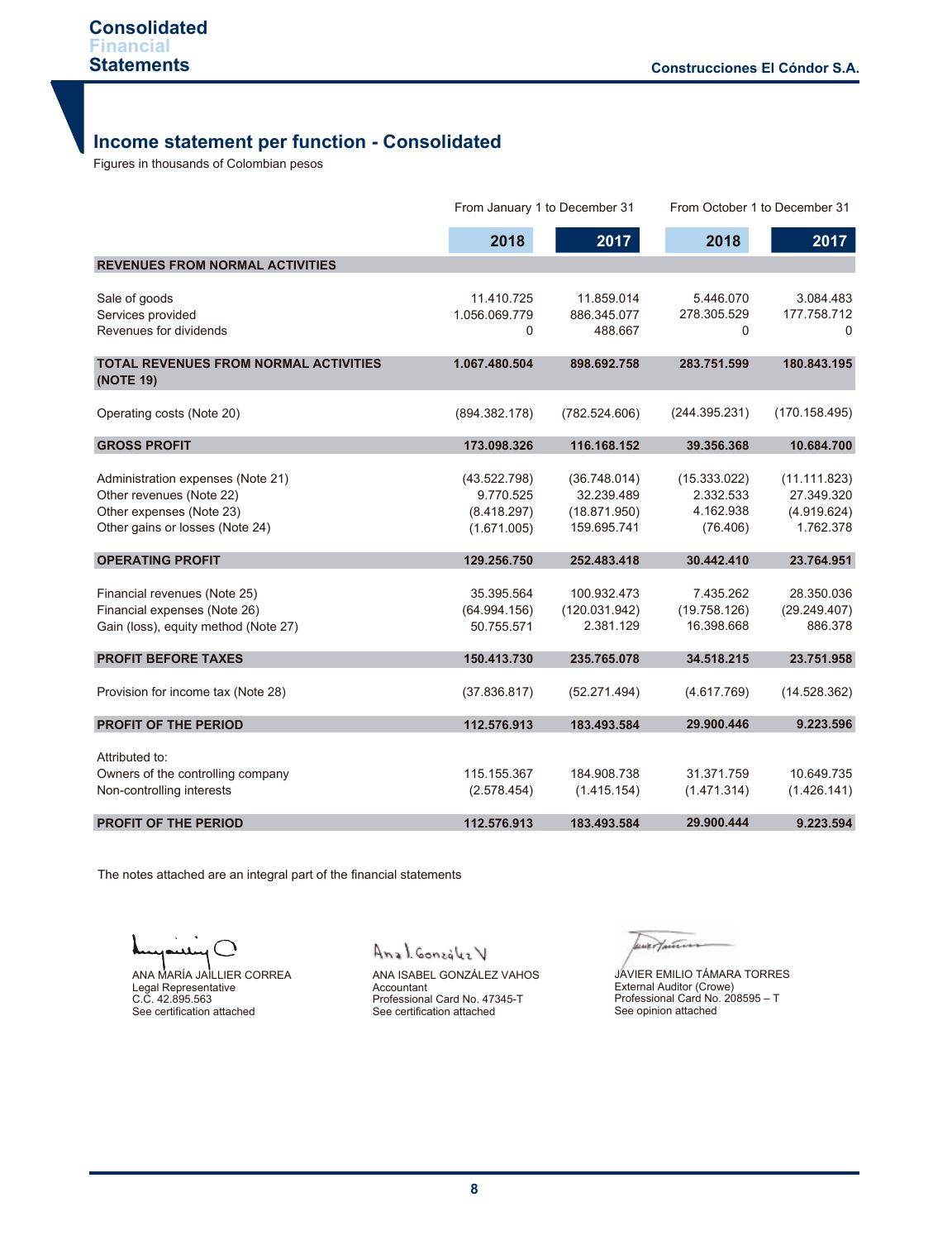# **Other integral results of the period statement - Consolidated**

Figures in thousands of Colombian pesos

|                                                                            | From January 1 to December 31 |              | From October 1 to December 31 |             |
|----------------------------------------------------------------------------|-------------------------------|--------------|-------------------------------|-------------|
|                                                                            | 2018                          | 2017         | 2018                          | 2017        |
| <b>NET PROFIT OF THE PERIOD</b>                                            | 112.576.913                   | 183.493.584  | 29.900.446                    | 9.223.596   |
| <b>OTHER INTEGRAL RESULT</b>                                               |                               |              |                               |             |
|                                                                            |                               |              |                               |             |
| Gain from exchange diference from investment conversion<br>overseas        | 0                             | (302.426)    | $\Omega$                      | 0           |
| Gain (loss) for valuation of controlled companies                          | 5.295.754                     | 859.968      | 420.176                       | 1.458.559   |
| Gain (loss) for investments at fair value                                  | (25.466.909)                  | 3.669.830    | (20.951.710)                  | (2.038.934) |
| Effect on tax on earnings                                                  | (4.059.161)                   | (1.135.292)  | (6.149.103)                   | (247.774)   |
| Surplus from valuations of investments, properties, plant and<br>equipment | 44.810.359                    | (17.592.305) | 57.455.262                    | (1.756.297) |
| Effect on tax on earnings                                                  | (2.222.153)                   | 4.082.921    | (6.368.281)                   | 2.953.884   |
| Actuary gains from employee benefit plans                                  | 14.785                        | (20.734)     | 14.785                        | (20.734)    |
| OTHER INTEGRAL RESULT OF THE PERIOD                                        | 18.372.675                    | (10.438.038) | 24.421.129                    | 348.704     |
| <b>TOTAL INTEGRAL RESULT OF THE PERIOD</b>                                 | 130.949.588                   | 173.055.546  | 54.321.575                    | 9.572.300   |
|                                                                            |                               |              |                               |             |
| Attributed to:                                                             |                               |              |                               |             |
| Owners of the controlling company                                          | 133.528.043                   | 174,470,700  | 55.792.889                    | 10.998.439  |
| Non-controlling interests                                                  | (2.578.455)                   | (1.415.154)  | (1.471.314)                   | (1.426.139) |
| <b>TOTAL INTEGRAL RESULT OF THE PERIOD</b>                                 | 130.949.588                   | 173.055.546  | 54.321.575                    | 9.572.300   |

The notes attached are an integral part of the financial statements

ANA MARÍA JAILLIER CORREA Legal Representative C.C. 42.895.563 See certification attached

Anal González V

ANA ISABEL GONZÁLEZ VAHOS Accountant Professional Card No. 47345-T See certification attached

wer faction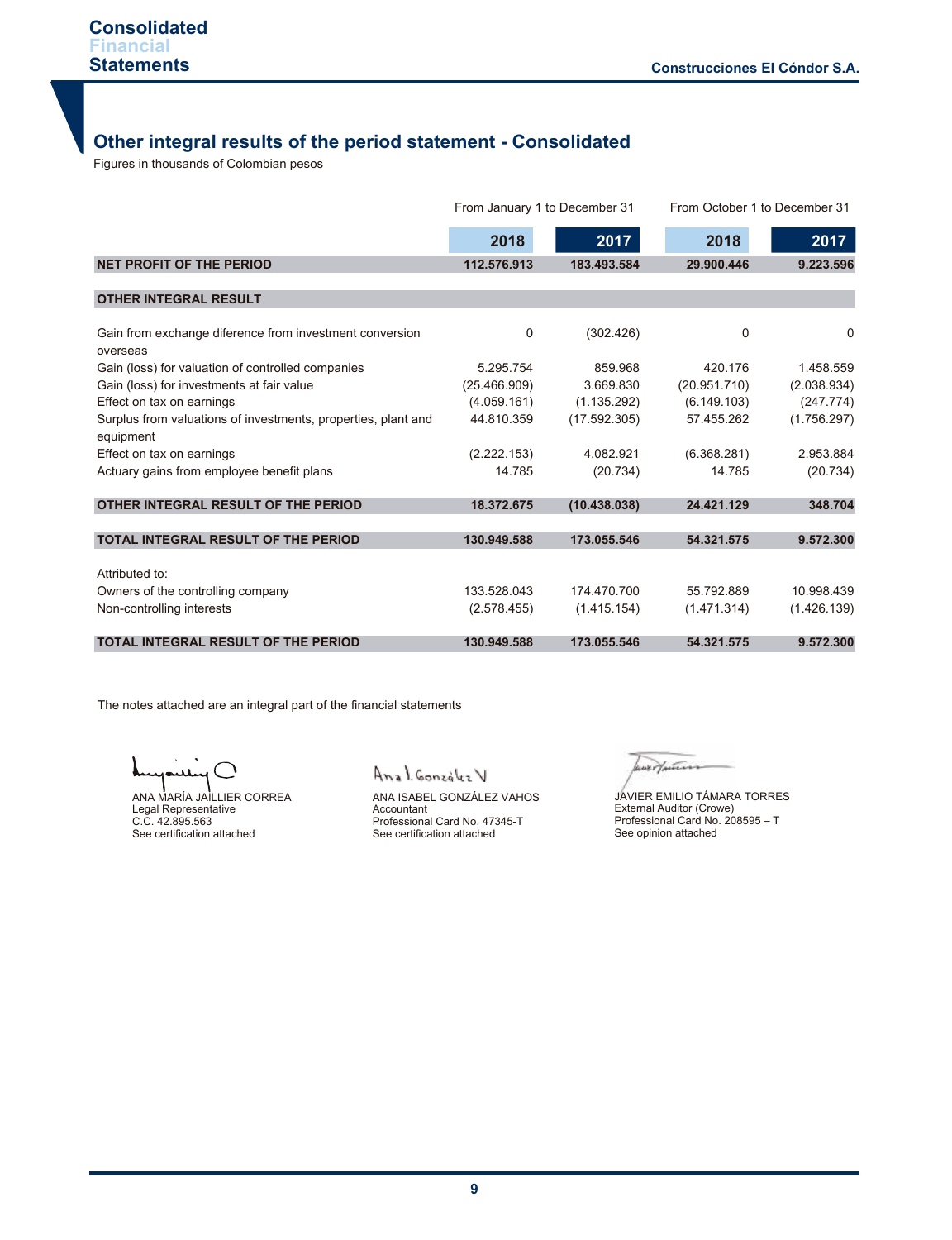# **Changes in equity statement - Consolidated**

Figures in thousands of Colombian pesos

|                                                                                                                    | As of December 31          | As of December 31            |
|--------------------------------------------------------------------------------------------------------------------|----------------------------|------------------------------|
|                                                                                                                    | 2018                       | 2017                         |
| <b>OPERATING ACTIVITIES</b><br>Profit attributed to:                                                               |                            |                              |
| Owners of the controlling company                                                                                  | 115.155.365                | 184.908.738                  |
| Non-controlling interests                                                                                          | (2.578.452)                | (1.415.154)                  |
| Items that do not affect cash:<br>Plus: depreciation and impairment of properties, plant and equipment             | 29.645.650                 | 22.614.830                   |
| Plus: amortizations and impairment                                                                                 | 5.234.672                  | 5.260.397                    |
| Plus: amortization deferred charges                                                                                | 11.810.412                 | 5.082.581                    |
| Plus: expenses for difference in exchange rate<br>Plus: provision for costs (works, dismantlement and investments) | 1.511.060<br>(4.651.653)   | 174.398<br>(3.824.992)       |
| Plus: portfolio provision                                                                                          | 19.141                     | 8.566.843                    |
| Plus: provision and impairment of investments                                                                      | 15.145                     | 0                            |
| Plus: provision for costs concessions                                                                              | 1.115.108                  | $\mathbf 0$                  |
| Plus: provision for contingencies<br>Minus: recovery from reimbrusement of provisions                              | 1.641.082<br>(1.863.322)   | 162.061<br>(966.985)         |
| Plus: loss from sale of properties, plant and equipment                                                            | 3.085.636                  | 3.899.354                    |
| Minus: profit from sale of properties, plant and equipment                                                         | (1.355.345)                | (1.472.804)                  |
| Minus: net equity method                                                                                           | (50.755.571)               | (2.381.129)                  |
| Minus: revenues from normal activities<br>Minus: recovery of provisions                                            | 0<br>0                     | (179.996.835)<br>(1.543.243) |
| Minus: revenue from difference in exchange                                                                         | (349.220)                  | (34.577)                     |
| Plus: income tax caused                                                                                            | 37.836.817                 | 52.271.494                   |
| <b>CASH GENERATION IN OPERATION</b>                                                                                | 145.516.523                | 91.304.977                   |
| <b>CHANGE IN OPERATING ITEMS:</b>                                                                                  |                            |                              |
| Plus: increased liabilities and decreased operating assets                                                         | 408.749.151<br>2.592.062   | 234.828.361                  |
| Decrease of inventories<br>Decrease of rights - intangibles                                                        | 321.899.087                | 62.700.004<br>O              |
| Increase in deferred tax liabilities                                                                               | 4.846.613                  | 7.979.805                    |
| Increase in commercial accounts receivable and other accounts receivable                                           | $\Omega$                   | 70.730.865                   |
| Increase in labor obligations<br>Increase in other liabilities and provisions                                      | 2.755.486<br>9.266.054     | 3.966.046<br>34.588.690      |
| Increase in revenues received in advance                                                                           | 46.311.488                 | 22.024.175                   |
| Increase in prepayments and advances received                                                                      | 21.078.360                 | 32.838.776                   |
| Minus: increased assets and decreased operating liabilities                                                        | 555.329.343                | 527.947.042                  |
| Increase in commercial accounts receivable and other accounts receivable<br>Increase in deferreds                  | 469.024.893<br>573.595     | 464.218.745<br>8.929.420     |
| Increase in rights - intangibles                                                                                   | 0                          | 47.843.725                   |
| Decrease of commercial accounts receivable and other accounts receivable                                           | 13.579.951                 | $\Omega$                     |
| Decrease in payment of tax                                                                                         | 72.150.904                 | 6.955.152                    |
| NET CASH FOR OPERATING ACTIVITIES                                                                                  | (1.063.669)                | (201.813.704)                |
| <b>CASH FLOWS IN INVESTMENT ACTIVITIES:</b>                                                                        |                            |                              |
| Plus: decrease in investment activities<br>Non-current assets maintained for sale                                  | (568.746)<br>803.177       | 183.055.363<br>799.264       |
| Investments                                                                                                        | (1.371.923)                | 182.256.099                  |
| Minus: increases in investment activities                                                                          | 113.152.669                | 67.467.452                   |
| Properties, plant and equipment                                                                                    | 111.234.995                | 63.965.815                   |
| Investment properties<br><b>NET CASH FOR INVESTMENT ACTIVITIES</b>                                                 | 1.917.674<br>(113.721.414) | 3.501.637<br>115.587.911     |
|                                                                                                                    |                            |                              |
| <b>NET CASH FOR FINANCING ACTIVITIES</b><br>Plus: increased financing activities                                   | 60.462.136                 | 307.099.685                  |
| Reserves (wealth tax)                                                                                              | 7.851                      | 0                            |
| Financial obligations                                                                                              | 0                          | 300.816.253                  |
| Increased retained earnings<br>Other integral result                                                               | 17.866.079<br>0            | 2.497.383<br>3.071.346       |
| <b>Revaluation surplus</b>                                                                                         | 42.588.206                 | 0                            |
| Non-controlling interests                                                                                          | $\mathbf 0$                | 714.703                      |
| Minus: decreased financing activities                                                                              | 337.958.291                | 43.090.723                   |
| Financial obligations<br>Other integral result                                                                     | 282.343.336<br>24.215.531  | 0                            |
| <b>Revaluation surplus</b>                                                                                         | 0                          | 13.509.387                   |
| Dividends decreed                                                                                                  | 29.292.657                 | 28.138.182                   |
| Non-controlling interests                                                                                          | 2.106.765                  | 0                            |
| Decreased reserves (tax on wealth)<br><b>NET CASH FOR FINANCING ACTIVITIES</b>                                     | 0<br>(277.496.155)         | 1.443.154<br>264.008.962     |
|                                                                                                                    |                            |                              |
| Increase - decrease of cash                                                                                        | (392.281.238)              | 177.783.169                  |
| Cash beginning the period<br><b>CASH AND CASH EQUIVALENTS</b>                                                      | 428.220.483<br>35.939.245  | 250.437.314                  |
|                                                                                                                    |                            | 428.220.483                  |

The notes attached are an integral part of the financial statements

ANA MARÍA JAILLIER CORREA Legal Representative C.C. 42.895.563 See certification attached

Anal González V

ANA ISABEL GONZÁLEZ VAHOS Accountant Professional Card No. 47345-T See certification attached

wer facture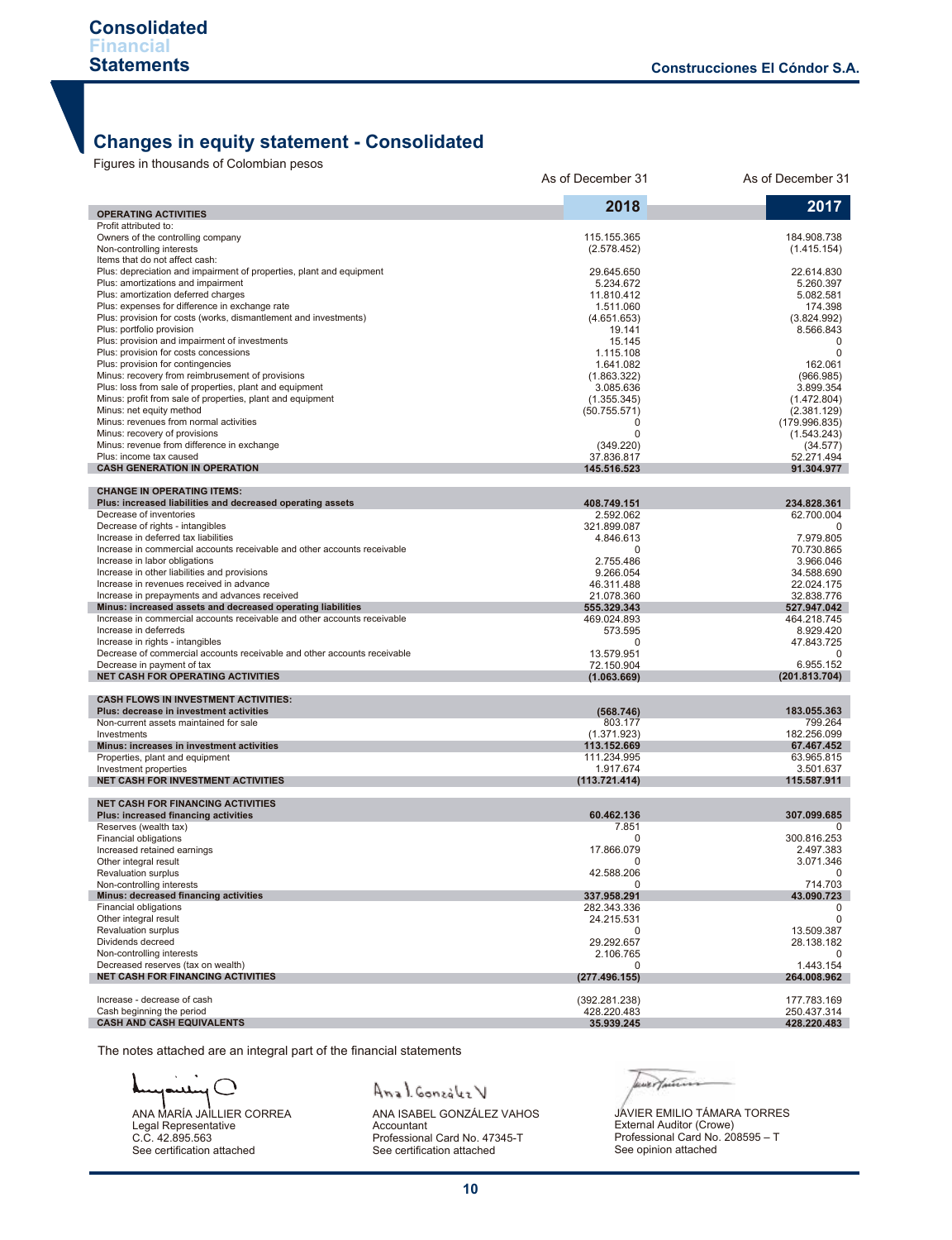# **Changes in equity statement - Consolidated**

Figures in thousands of Colombian pesos

**15.701.606** 0  $\Omega$  $\Omega$  $\Omega$  $\Omega$ 0 **15.701.606 15.701.606** 0 0  $\Omega$  $\Omega$ 0  $\Omega$  $\Omega$ 0 **15.701.606 159.711.695** 0  $\Omega$ 0 0  $\Omega$  $\Omega$ **159.711.695 159.711.695** 0 0  $\Omega$  $\Omega$ 0  $\Omega$  $\Omega$ 0 **159.711.695 320.827.310**  156.342.930  $\Omega$  $\Omega$  $\Omega$  $\Omega$  $\Omega$ **477.170.240 477.170.240** 184.916.589 0  $\Omega$  $\Omega$ 0 (29.292.657)  $\Omega$  $\overline{0}$ **632.794.173 185.924.266**  0 (157.786.084)  $\Omega$ 184.908.739 (28.138.182)  $\Omega$ **184.908.738 184.908.738** (155.616.079) 0  $\Omega$ 115.155.365  $\Omega$  (29.292.657)  $\Omega$  $\overline{0}$ **115.155.365 927.950**  0 0 0 0  $\Omega$ 2.497.383 **3.425.333 3.425.333** 0 35.787.078  $\Omega$  $\Omega$ 3.313.773  $\Omega$ 0 (21.234.772) **21.291.412 30.441.317**  0  $\Omega$ 3.071.346 0  $\Omega$ 0 **33.512.663 33.512.663** 0  $\Omega$  (24.215.531)  $\Omega$ 0  $\Omega$  $\Omega$ 0 **9.297.132 60.553.223** 0  $\Omega$  $\Omega$ 0 0 (13.509.387) **47.043.837 47.043.837**  $\Omega$  $\Omega$  $\Omega$  $\Omega$  $\Omega$  $\Omega$  42.588.206 0 **89.632.043 774.087.367**  156.342.930 (157.786.084) 3.071.346 184.908.739 (28.138.182) (11.012.004) **921.474.112 921.474.112** 29.300.511 35.787.078 (24.215.531) 115.155.365 3.313.773 (58.585.314) 42.588.206 (21.234.772) **1.043.583.428 Subscribed and paid capital Results of the period Result of previous periods Other integral result Revaluation surplus Capital surplus Earnings retained Changes in equity BALANCE AS OF DECEMBER 31, 2016** Reserves For transfer to results of previous periods Adjustments and reclassifications Results of the period Dividends Revaluation reclassification **BALANCE AS OF DECEMBER 31, 2017 BALANCE AS OF DECEMBER 31, 2017** Reserves Profits and / or accumulated surpluses Adjustments investments in associates and subsidiaries Results of the period Revaluation reclassification Dividends Revaluation surplus Effects of application of IFRS 15 - Concessions **BALANCE AS OF DECEMBER 31, 2018**

The notes attached are an integral part of the financial statements

ANA MARÍA JAILLIER CORREA Legal Representative C.C. 42.895.563 See certification attached

Anal González V

ANA ISABEL GONZÁLEZ VAHOS Accountant Professional Card No. 47345-T See certification attached

wer Hainer

JAVIER EMILIO TÁMARA TORRES External Auditor (Crowe) Professional Card No. 208595 – T See opinion attached

As of December 31, 2018 - 2017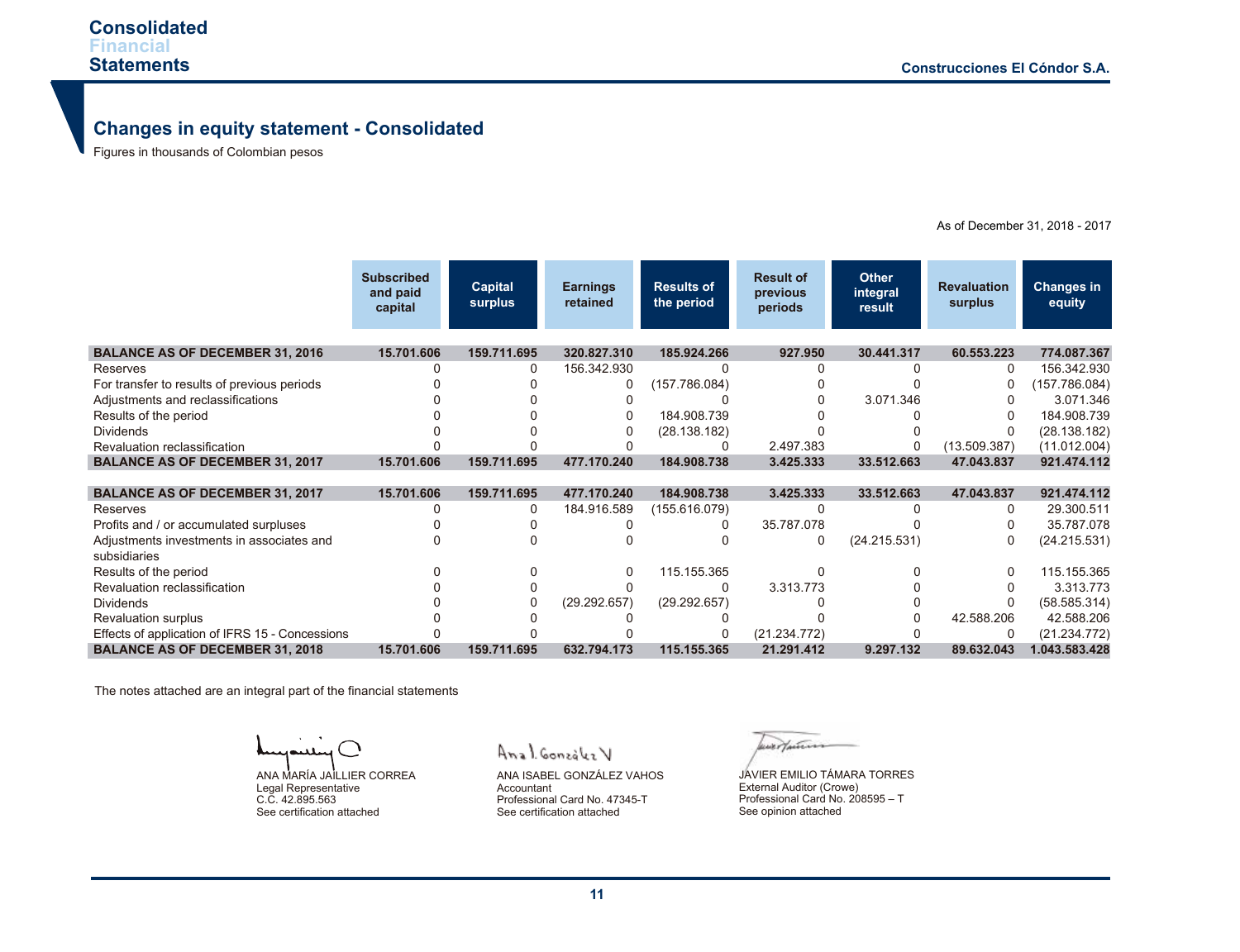# **Note 1. General information**

# **1.1 Entity and corporate purpose**

Construcciones El Condor S.A. was initially incorporated by Public Deed No. 510 granted at Notary 11 of Medellin in March 6, 1979, and in turn has experienced several amendments registered before the Medellin Chamber of Commerce. On April 8, 1994, the Corporation changed from limited to joint - stock under Public Deed No. 944 granted by Notary 7 of Medellin.

Public Deed 3385 dated December 12, 2008, granted by Notary 7 of Medellin, formalized the absorption - type merger agreement of Sociedad Construcciones El Condor S.A., which took over Grupo Condor Inversiones S.A.

On the other hand, Public Deed 2868 dated November 30, 2009, granted by Notary 7 of Medellin, formalized the absorption-type merger agreement of Sociedad Construcciones El Condor S.A., which took over Agregados San Javier S.A.

On March 7, 2017, in book 9, under No. 4659, the private document was registered in the mercantile registry by means of which the abbreviated absorption merger was approved by virtue of which, Construcciones El Cóndor S.A. absorbs its subsidiary Concesión Red Vial del Cesar S.A.S.

The Corporation's primary corporate purpose involves the study, design, planning, contracting, implementing, construction, financing, exploitation and management of infrastructure businesses, and to implement all activities and works related to engineering and architecture in its every form, mode and specialty, within Colombia and abroad. Moreover, the corporate purpose includes the mining exploitation and construction of any other type of civil works, such as dams, viaducts, etc. as well as the use of resources or cash available of the corporation in enterprises incorporated in any manner authorized by the Law.

Overall, the Corporation, in compliance with its corporate purpose, may carry out all necessary or complementary activities for its development.

Legal Term: The Corporation is in force until March 6, 2079. The Corporation's domicile is set in the city of Medellin.

Since the Corporation issues securities and subscribes its capital in the Colombian Securities Exchange (BVC), the Colombian Finance Superintendence exercises sole control over the Company.

The financial statements were authorized by the Board of Directors on February 25, 2019. The Assembly of Shareholders has the power to amend the financial statements prior to their publication; the Assembly authorized its publication on March 29, 2019.

# Concesión Cesar - Guajira S.A.S.

The affiliate corporation Concesión Cesar - Guajira S.A.S was created through a private document dated June 12, 2015, by the sole shareholder, registered in the Valledupar Chamber of Commerce on November 30, 2015, in Book 9, with the number 00029631.

The sole corporate purpose shall be to execute and implement the concession contract under the modality of public-private association (PPA) according to the terms of law 1508 of 2012, derived from award act for process N. VJ-VE-APP-IPV-003-2015, issued by the National Infrastructure Agency (Agencia Nacional de Infraestructura) through resolution No. 823 dated May 19, 2015 and whose purpose is the construction, rehabilitation, operation and maintenance and reversion of the road system to connect the Departments Cesar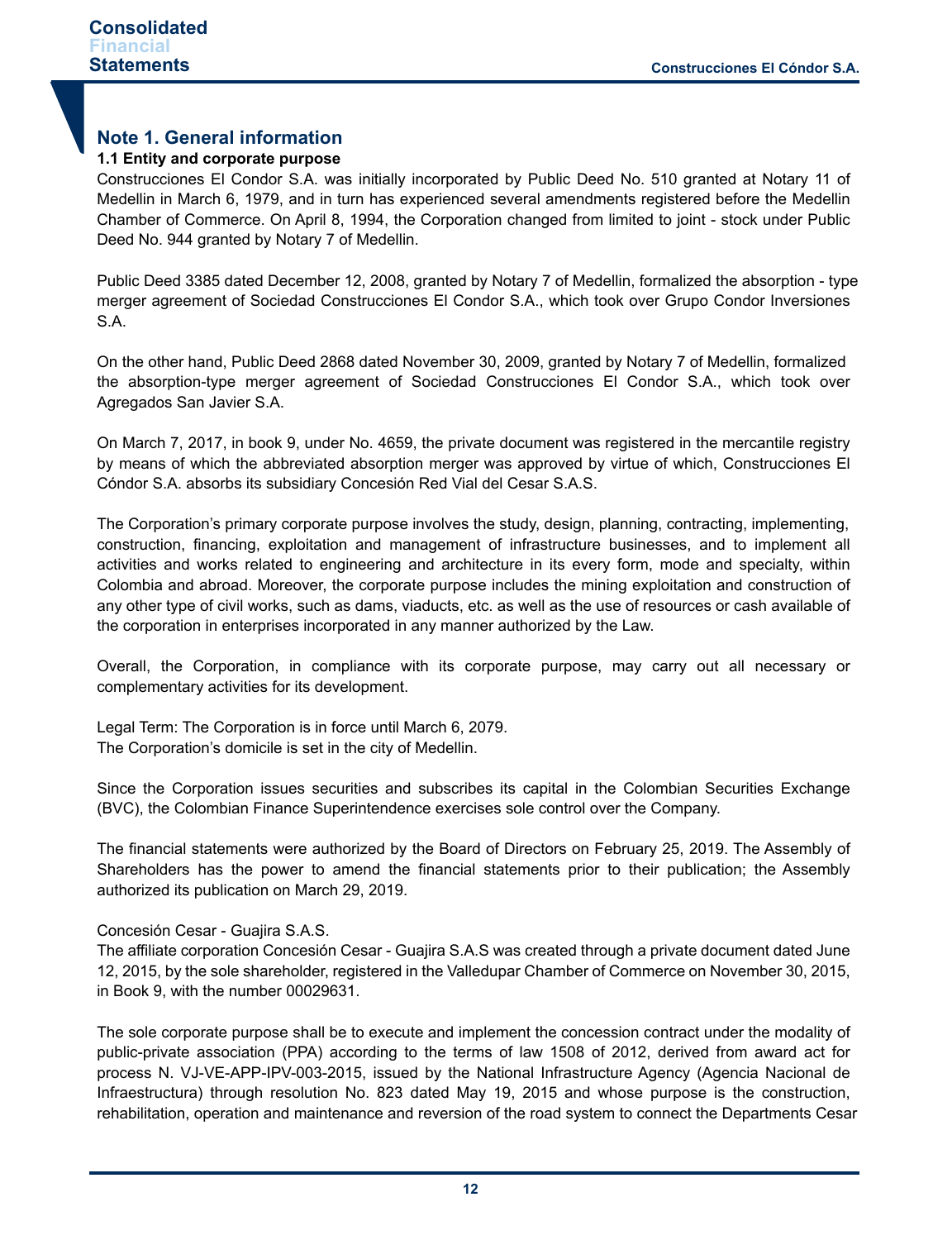and Guajira, according to the concession contract, it attachments, addenda, appendices and other documents that are part of the project.

On the date of drawing up these financial statements, the Company's management has determined that the hypothesis of a business underway is not met due to the following reasons:

• The concessionaire was incorporated on June 17, 2015, with the sole purpose of entering and executing the Concession Contract No. 006 for the Construction, Revamping, Operation, Maintenance and Reversion of the road system to connect the Departments of Cesar and Guajira;

• On July 10, 2017, the ANI (Agencia Nacional de Infraestructura) and the Concessionaire signed the minute in which they declared a cause for early termination as a result of the materialization of the risk of a lower collection at the toll since given the impossibility to operate the toll station of Rio Seco and the initiation of the reversion phase;

• On February 18, 2018, the ANI and the Concessionaire signed the minute for the reversion and early termination of the Concession Contract;

• On December 26, 2018, the ANI and the Concessionaire signed the minute of liquidation of the Concession Contract under the scheme of APP No. 006 of 2015, signed by the ANI and Concesión Cesar Guajira S.A.S. for COP\$ 85.235.649;

• Bearing in mind that the Concessionaire is a corporation with a sole purpose – to execute the Concession Contract – and that said contract was liquidated, the Assembly should declare that the Concessionaire no longer meets the hypothesis of a business underway.

Consequently, the financial statements have been prepared in accordance with the technical standards of entities which no do meet the hypothesis of a business underway, which is established in Decree 2101 of 2016. These standards use the accounting base of the net realizable value.

# Concesión Vías de las Américas S.A.S.

The affiliate corporation Vías de las Américas S.A.S. was established through a private document No. 0000001 by the Bogota, D.C., Shareholders' Assembly on August 5, 2010, recorded on March 27, 2012 with number 00027547, book IX with the Bogota, D.C. Chamber of Commerce.

That through minutes No 0000004 for the Extraordinary Assembly of Bogota, D.C., dated October 4, 2011, recorded on February 17, 2012 with number 00027276, book IX, the domicile is changed from Bogota, D.C. to Monteria.

The corporation's main corporate objective shall be the study, design, planning, financing, exploitation and administration of infrastructure businesses, and implementation of all activities and works related to engineering and architecture in all their manifestations, modalities and specialties, inside or outside the country, under any system whatsoever.

### Condor Investments USA INC

Condor Investments USA INC (2015) was incorporated under the laws of the State of Delaware. The affiliate, Condor Construction Corp (2015) was incorporated under the laws of the State of Florida. Condor Investments USA INC is an investing company while its affiliate is a general contractor that participates in commercial, industrial and municipal construction projects throughout Florida.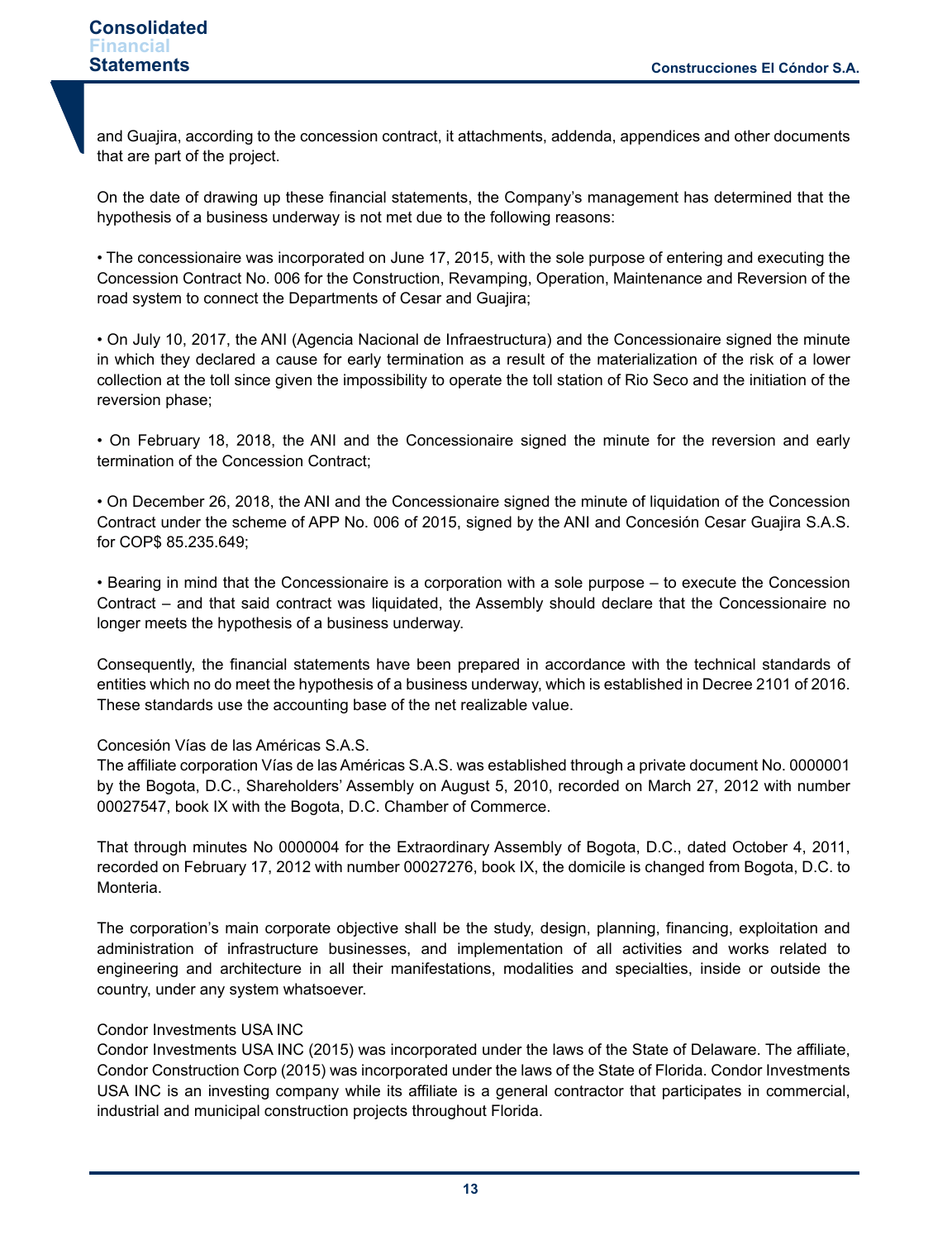Construction contracts are made in virtue of the contracts of cost plus margin and of fixed price amended by the provisions of: incentives, sanctions, time and materials. The duration of the Company's contracts varies, but usually are less than a year in force.

# **Note 2. Significant accounting policies and practices.**

# **2.1. Summary of significant accounting policies of the Corporation**

The accounting principles used derive from the assumption of the continuity of operations of the accounting entity, that is, a business in course, unless otherwise indicated. The Corporation is an entity with a background of a business in course due to the economic movement of its operations and to the time it has to continue operating in the future according to its incorporation.

# **2.2. Bases for consolidation**

The consolidated financial statements include the financial statements of the corporation made up by the controlling company and its subsidiaries as of December 31, 2017. Control is achieved when the investor is exposed or entitled to variable yields from their participation in the entity that receives the investment, and is able to affect that yield through its power over the latter.

Specifically, the investor controls the entity that receives the investment if and only if the investor has:

• Power over the entity that receives the investment (i.e., there are rights that give the investor the current ability to direct the receiving entity's relevant activities).

• Exposure or the right to variable yields from the investor's participation in the entity that receives the investment.

• The ability to use the investor's power over the receiving entity to affect its yields in a significant manner.

When the investor holds the majority of the voting or similar rights over the entity that receives the investment, the investor considers all the pertinent facts and circumstances to determine whether or not it has power over that entity. This includes:

• The existence of a contract between the investor and the other holders of voting rights of the entity that receives the investment.

• The rights derived from other contractual agreements.

• The investor's voting rights or potential voting rights or a combination thereof.

The consolidation of a subsidiary ends when the controlling entity loses control over it. The assets, liabilities, revenue and expenses of a subsidiary acquired or sold during the period are included in the consolidated financial statements as of the date on which the controlling entity acquires control of it until it no longer controls the subsidiary.

# Consolidation procedure

In preparing the consolidated financial statements, the corporation combines the financial statements for the parent company and its affiliates line by line, adding any items that represent assets, liabilities, net equity, income, and expenses of a similar nature. For the consolidated financial statements to present the financial information for the group as if it were s single economic entity, the following process will be followed:

• The book value of the parent company's investment in its affiliate will be eliminated together with the amount for net equity of the affiliate.

• The non-controlled interest shall be identified in the results for the period for the consolidated parent, which refer to the reported period.

• The non-controlled interest over the affiliate's net assets will be identified separately from the parent company's share of the net equity.

• Then, the operations between corporations shall be eliminated.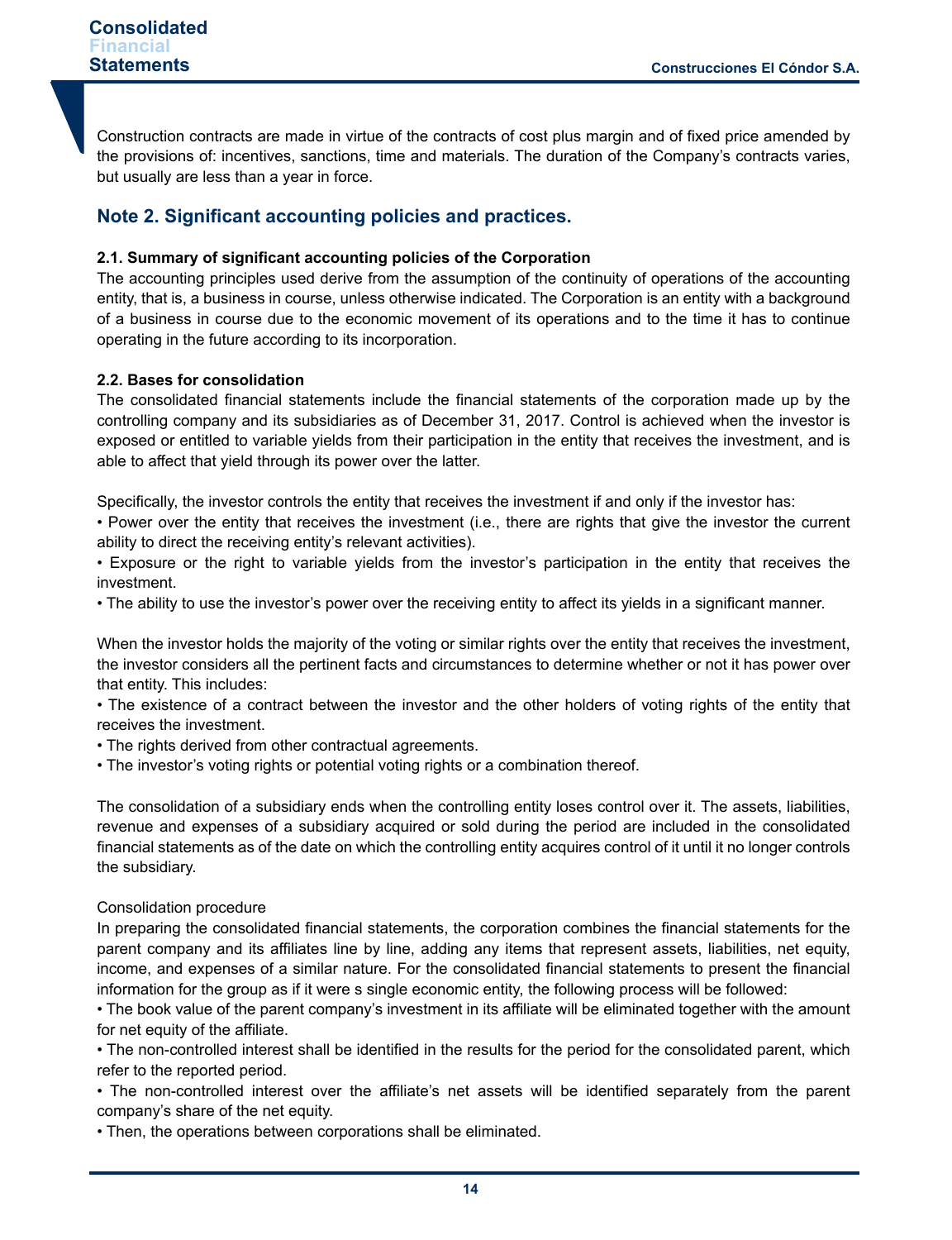The group of corporations subject to consolidation is shown below:



### **2.3. Bases for preparing the financial statements**

### **2.3.1. Compliance statement**

The financial statements have been prepared in accordance with the Accounting and Financial Information Standards accepted in Colombia (or NCIF) established in Law 1314 of 2009, and ruled by the Sole Regulatory Decree 2420 of 2015, amended by Decree 2496 of 2015. The NCIF is based on the International Financial Reporting Standards (IFRS) along with its interpretations issued by the International Accounting Standards Board – IASB); the base standards correspond to those translated to Spanish and issued on January 1, 2012 as well as the amendments made during the year 2012 by the IASB.

# **2.3.2. Bases of measurement**

The financial statements have been prepared at a fair value to measure assets, liabilities, equity and income statement. The reasonable values were:

- Cost
- Realization or market value
- Net present value

Fair value: Refers to the price that would be received after selling an asset, or to the price paid for transferring a liability in transactions ordered among market players.

### **2.3.3. Base of causation in accounting**

The Company prepares its financial statements using the base of causation in accounting and excluding the information of its cash flows.

# **2.3.4. Currency**

Construcciones El Cóndor S.A. shall express the Colombian peso as its legal currency on the headings of its financial statements.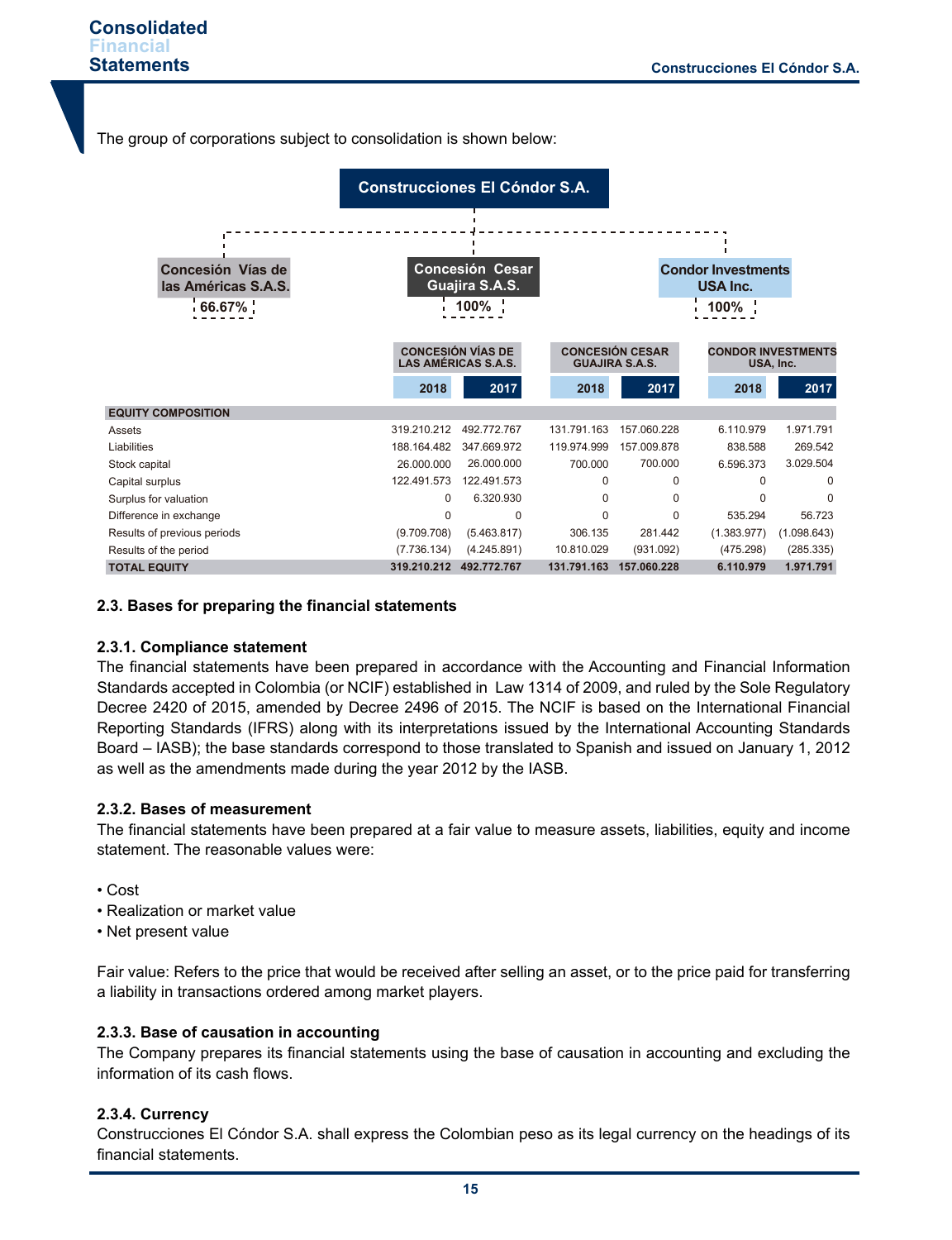# **2.3.5. Relative importance and materiality**

Omissions or misstatements are material (or have relative importance) if they can influence individually or jointly the economic decisions made by users based on the financial statements. Materiality shall depend on the magnitude and nature of the omission or misstatement, depending on the particular circumstances it derives from.

The necessary assessments and decisions to prepare financial statements should be based on what is relatively important and hence, requires the use of a sound professional judgment. The concept of materiality is closely linked to complete the disclosure and only focuses on information which is relatively important.

Financial statements should disclose all relevant items which may hurt assessments or decision-making processes.

Materiality or relative importance at Construcciones El Condor S.A. - pertaining to the adoption of International Financial Reporting Standards - was defined by the administration and based on a critical component for the corporation: Profit before taxes (8%). This percentage is evaluated at the end of the period reported.

## **2.3.6. Current and non-current assets and liabilities**

Construcciones El Cóndor S.A, classifies its assets and liabilities on the financial situation statement as current and non-current. Current means that the entity expects to realize the asset or intends to sell or use it during its normal cycle of operation; it keeps the asset primarily for negotiation purposes and expects to realize the asset within the following twelve months after the period reported; or the asset is cash or cash equivalent unless it is restricted for no less than twelve months after closing the period reported. All other assets are classified as non-current. A liability is current when the entity expects to liquidate it during its normal cycle of operation or keeps it primarily for negotiation purposes.

### **2.3.7. Responsibility of information, estimates and accounting judgments realized**

Preparing the financial statements requires the senior management of Construcciones El Condor S.A. to make several judgments and estimates based on experience, historical facts and expectations on the results of future events. Although it is true that these hypothesis are made as precise as possible following IAS 8 – Accounting policies, changes of accounting estimates and errors – any amendment that must be made in the future of estimates realized shall be executed prospectively as of that moment, acknowledging the effect of the change on the income statement of the corresponding period.

The estimates realized as of the date when the financial statements are presented are listed below:

- Provision for inventories for trial of Realizable Net Value (RNV) and/or impairment
- Impairment of financial assets
- Impairment of non-financial assets
- Premium of seniority
- Actuary calculation
- Provisions and contingencies
- Realizable Net Value for non-current assets kept for sale

• Measurement of revenues and costs related to construction contracts in accordance with the percentage of progress

• Deferred taxes

# **2.3.8. Changes in accounting policies**

Construcciones El Cóndor S.A., shall change its accounting policy solely if required by another IFRS or if it leads to provide information of financial statements which is increasingly reliable and relevant pertaining to the effect of transactions affecting the financial situation, the financial yield or cash flows.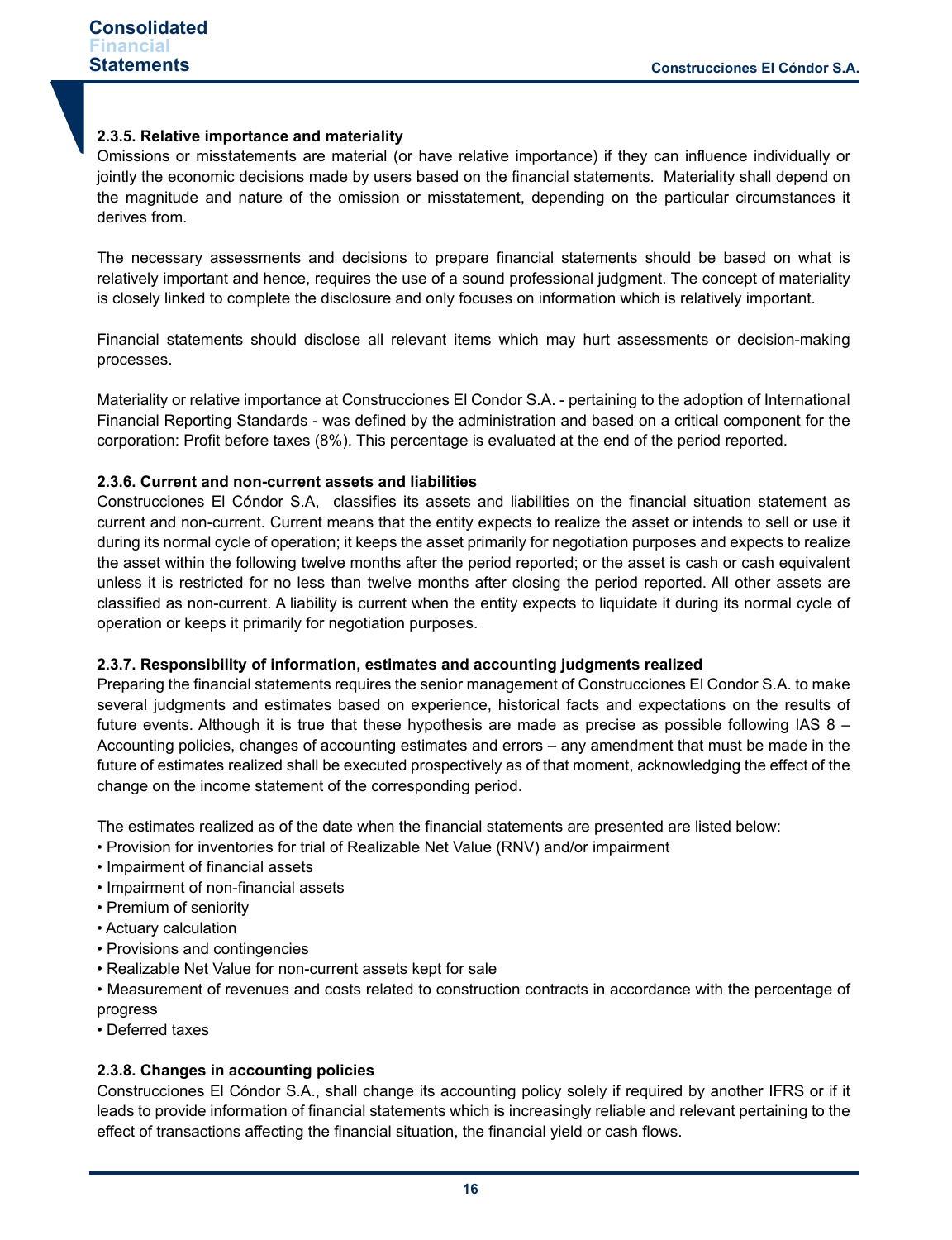A change in the accounting policy is addressed as described below:

• If the policy change is voluntary, the Company shall adjust the initial balance of each item affecting the equity for the oldest prior period presented, as if the new policy would have been applied always (retroactive) though its application is impracticable.

• If the policy change stems from the initial application of a new IFRS, the entity shall observe the specific transitory provisions on the IFRS. If the new IFRS does not have transitory provisions, the application shall be retroactive unless it is impracticable in which case it shall be made prospectively with duly disclosure.

• If the IFRS application is anticipated, it shall be deemed as a change of policy due to the initial application of a new IFRS.

Changes in accounting estimates shall be recognised prospectively affecting the results of actual and future periods.

Construcciones El Condor S.A. shall correct the material errors of prior periods retroactively on the first financial statements made after the discovery, re-expressing the information for the prior period or periods in which the error originated; unless it is impracticable to determine the effect thereafter.

# **2.3.9. Events after the period reported**

Construcciones El Condor S.A. shall take into consideration all of the events, favorable or unfavorable, which take place between the end of the period reported and the date authorizing the publication of the financial statements.

The events indicating conditions subsequent to the period reported do not imply adjusting the financial information of the period reported, but the event is disclosed.

### **2.3.10. Applicable standards**

The IFRS comprises the Standards and Interpretations adopted by the IASB. The following lists the standards applied to prepare these financial statements: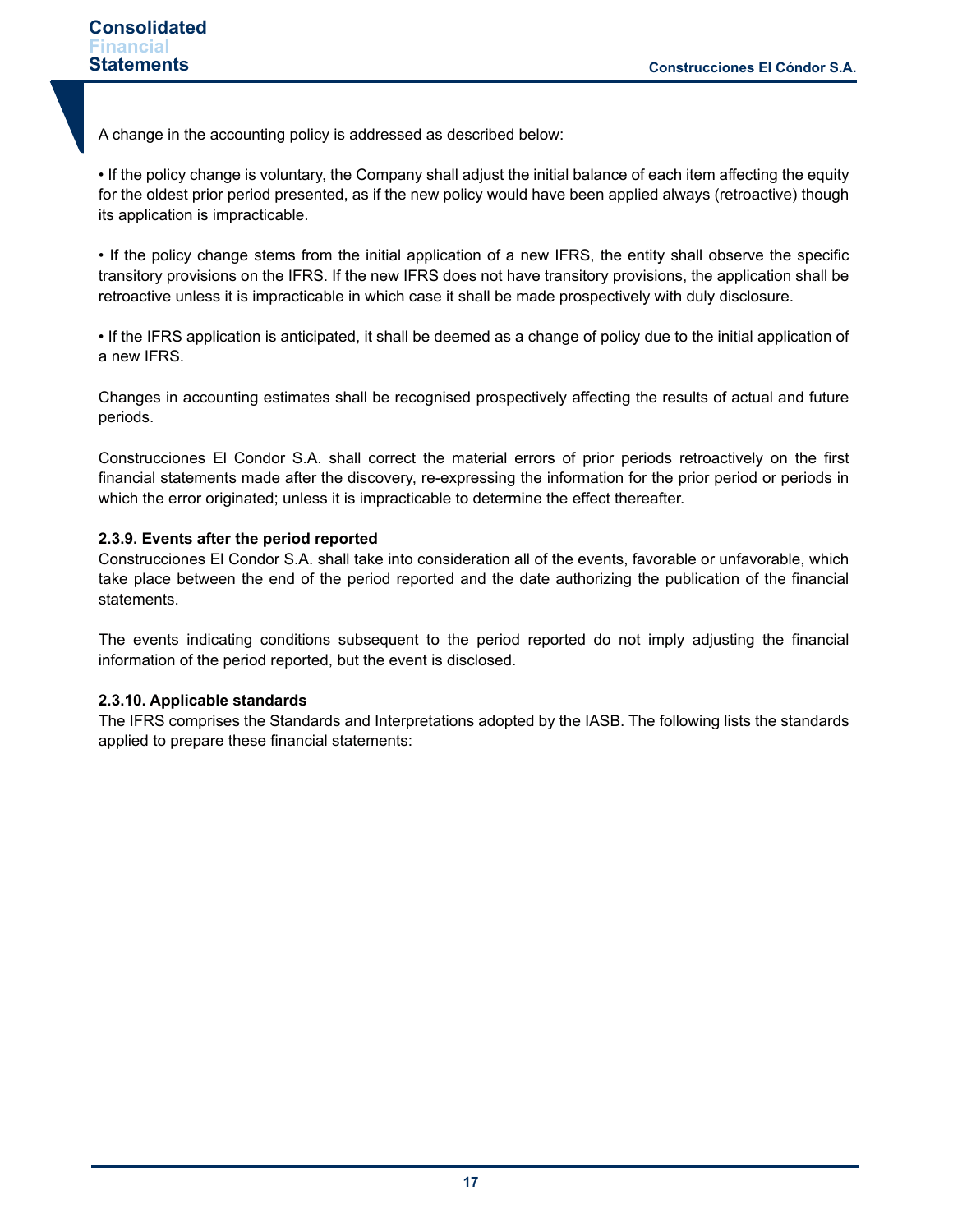|                                                                                      | <b>Construcciones</b><br>El Cóndor S.A. | Concesión Vías de<br>las Américas S.A.S. | <b>Condor Investments</b><br>USA Inc. |
|--------------------------------------------------------------------------------------|-----------------------------------------|------------------------------------------|---------------------------------------|
| <b>International Accounting Standards (IAS)</b>                                      |                                         |                                          |                                       |
| IAS 1 Presentation of financial statements.                                          | X                                       | $\overline{\mathsf{x}}$                  | X                                     |
| IAS 2 Inventories.                                                                   | $\mathsf X$                             | X                                        |                                       |
| IAS 7 Statement of cash flows.                                                       | X                                       | X                                        | X                                     |
| IAS 8 Accounting policies, changes in accounting                                     | X                                       | X                                        | $\times$                              |
| estimates and errors.                                                                |                                         |                                          |                                       |
| IAS 10 Events after the reporting period.                                            | X                                       | X                                        | X                                     |
| IAS 12 Income taxes.                                                                 | X                                       | X                                        | X                                     |
| IAS 16 Property, plant and equipment.                                                | X                                       | X                                        | X                                     |
| IAS 17 Leases.                                                                       | X                                       |                                          |                                       |
| IAS 19 Employee benefits.                                                            | X                                       | X                                        | X                                     |
| IAS 21 Effects of changes in foreign                                                 | X                                       | $\times$                                 | X                                     |
| exchange rates.                                                                      |                                         |                                          |                                       |
| IAS 23 Borrowing costs.                                                              | X                                       | X                                        | X                                     |
| IAS 24 Related party disclosures.                                                    | $\boldsymbol{\mathsf{X}}$               | $\times$                                 | $\mathsf X$                           |
| NIC 27 Separate and consolidated financial<br>statements                             | X                                       |                                          | X                                     |
| IAS 28 Investments in associates.                                                    | $\mathsf X$                             |                                          |                                       |
| IAS 32 Financial instruments:                                                        | X                                       | X                                        | X                                     |
| Presentation.                                                                        |                                         |                                          |                                       |
| IAS 33 Earnings per share.                                                           | X                                       |                                          |                                       |
| IAS 34 Interim financial reporting.                                                  | X                                       | X                                        | X                                     |
| IAS 36 Impairment of assets.                                                         | $\mathsf X$                             | X                                        | $\times$                              |
|                                                                                      | X                                       | X                                        | X                                     |
| IAS 37 Provisions, contingent liabilities and                                        |                                         |                                          |                                       |
| contingent assets.                                                                   |                                         |                                          |                                       |
| IAS 38 Intangible assets.                                                            | $\mathsf X$                             | X                                        | X                                     |
| IAS 39 Financial instruments: Recognition and                                        | X                                       | X                                        | X                                     |
| measurement.                                                                         |                                         |                                          |                                       |
| IAS 40 Investment property.                                                          | X                                       |                                          |                                       |
| <b>International Financial Reporting Standards</b>                                   |                                         |                                          |                                       |
| (IFRS)                                                                               |                                         |                                          |                                       |
| NIIF 3 Business combinations                                                         | X                                       |                                          |                                       |
| IFRS 5 Non-current assets held for sale and                                          | X                                       |                                          |                                       |
| discontinued operations.                                                             |                                         |                                          |                                       |
| <b>IFRS 7 Financial instruments:</b>                                                 | X                                       | X                                        | X                                     |
| Disclosures.                                                                         |                                         |                                          |                                       |
| IFRS 8 Operating segments.                                                           | X                                       |                                          |                                       |
| <b>IFRS 9 Financial instruments.</b>                                                 | X                                       | X                                        | X                                     |
| IFRS 10 Consolidated financial statements.                                           | X                                       |                                          | X                                     |
| IFRS 11 Joint arrangements.                                                          | X                                       |                                          |                                       |
| IFRS 12 Disclosure of interests in                                                   | X                                       |                                          | X                                     |
| other entities.                                                                      |                                         |                                          |                                       |
| IFRS 13 Fair value.                                                                  | X                                       | X                                        | X                                     |
| IFRS 15 Revenue from ordinary activities from                                        | $\mathsf X$                             | X                                        | $\mathsf X$                           |
| contracts with customers.                                                            |                                         |                                          |                                       |
| <b>Interpretation SIC</b>                                                            |                                         |                                          |                                       |
| SIC 29 Agreements for service concession:                                            |                                         | X                                        |                                       |
| disclosures                                                                          |                                         |                                          |                                       |
| <b>IFRIC</b>                                                                         |                                         |                                          |                                       |
| IFRIC 1 Changes in existing decommissioning,<br>restoration and similar liabilities. | $\mathsf X$                             |                                          |                                       |
| IFRIC 10 Interim financial reporting and                                             | X                                       |                                          |                                       |
| impairment.                                                                          |                                         |                                          |                                       |
| CINIIF 12 Agreements for service                                                     |                                         | X                                        |                                       |
| concession.                                                                          |                                         |                                          |                                       |
|                                                                                      |                                         |                                          |                                       |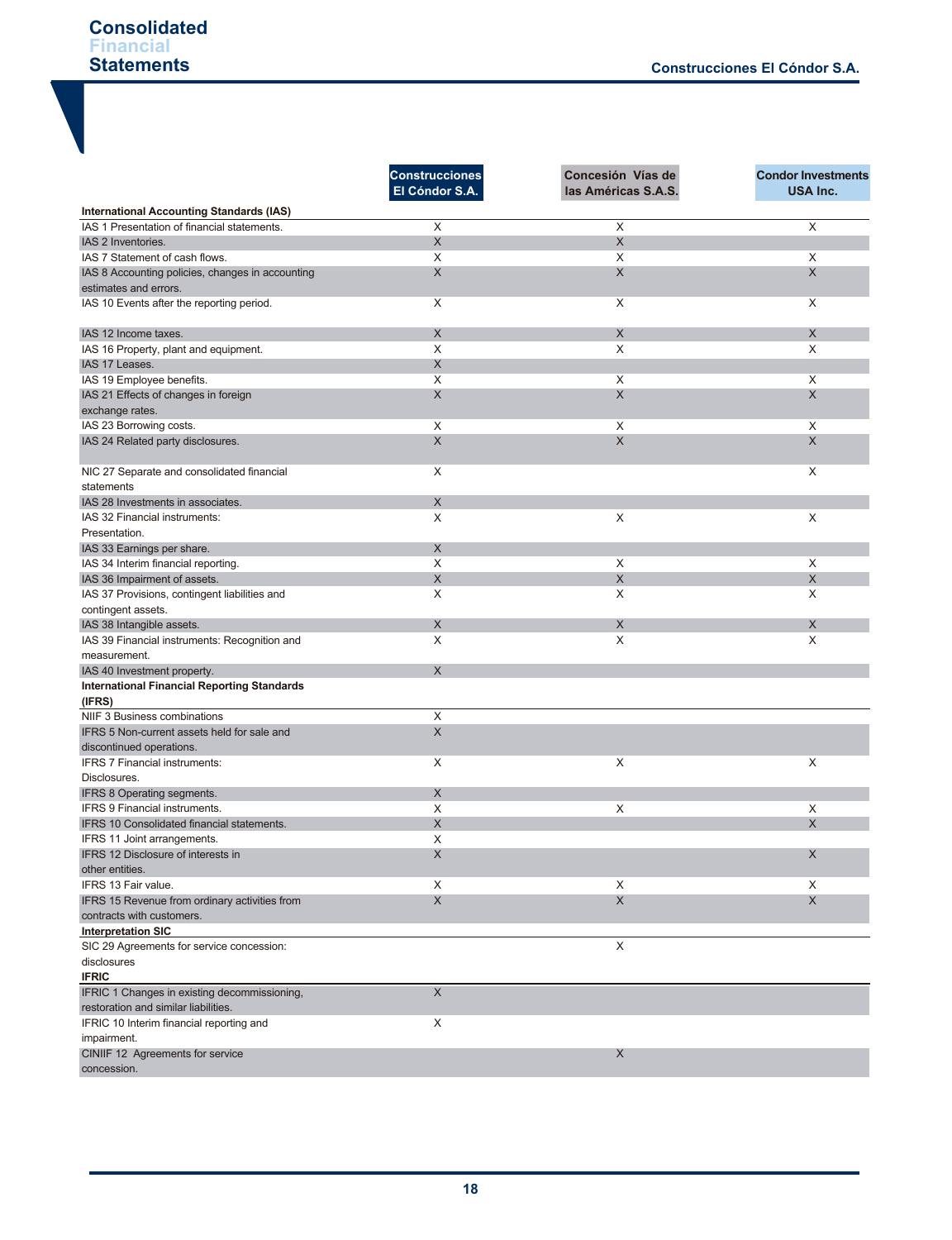# **2.4. Summary of significant accounting principles applied**

# **2.4.1. Cash and cash equivalents**

The item of cash and cash equivalents on the financial statements includes cash on hand and in bank accounts, term deposits and other investments with liquidity and at sight, and do not provide any type of restriction of use in the normal course of the operations.

Foreign currency shall recognize its equivalent legal currency at the time the operations are made, applying the exchange rate in force between both currencies.

Cash, restricted cash and cash equivalents shall be measured afterwards based on their fair value, and the variations of the fair value shall be recognised on the income statement.

### **2.4.2. Financial assets**

The Company will recognize a financial asset or a financial liability in its statement of financial situation when, and only when, it becomes part of the contractual clauses of the instrument.

The Company will classify financial assets as they are measured later at their amortized cost, reasonable value with changes in other integrated results, or at reasonable value with changes in results based on the following two criteria:

• The Company's business model to manage financial assets; and

• The characteristics of the contractual cash flows of the financial asset.

A financial asset must be measured at amortized cost if the following two conditions are met:

• The financial asset is maintained within a business model whose objective is to keep the financial assets to receive the contractual cash flows; and

• The contractual conditions for the financial asset give rise, on specific dates, to cash flows that are only payments for the principal and interests on the outstanding principal.

A financial asset must be measured at reasonable value with changes in other integrated results if the following two conditions are met:

• The financial asset is maintained within a business model whose objective is achieved by having contractual cash flows and selling financial assets; and

• The contractual conditions of the financial asset give rise, on specific dates, to cash flows that are only payments for principal and interests on the outstanding principal.

A financial asset must be measured at reasonable value with changes in results unless it is measured at amortized cost at reasonable value with changes in other integrated results. However, the Company may make the irrevocable choice, at the time of the initial recognition, of showing future changes in reasonable value in other integrated results for specific investments on the equity instruments which would otherwise be measured at reasonable value with changes in results.

The Company will classify all financial liabilities as measured later at amortized cost.

Except for commercial accounts receivable, at the time of the initial recognition, an entity will measure a financial asset or a financial liability at its reasonable value plus or minus, in the case of financial asset, or a financial liability which is not counted at reasonable value with changes in results, the transaction costs that are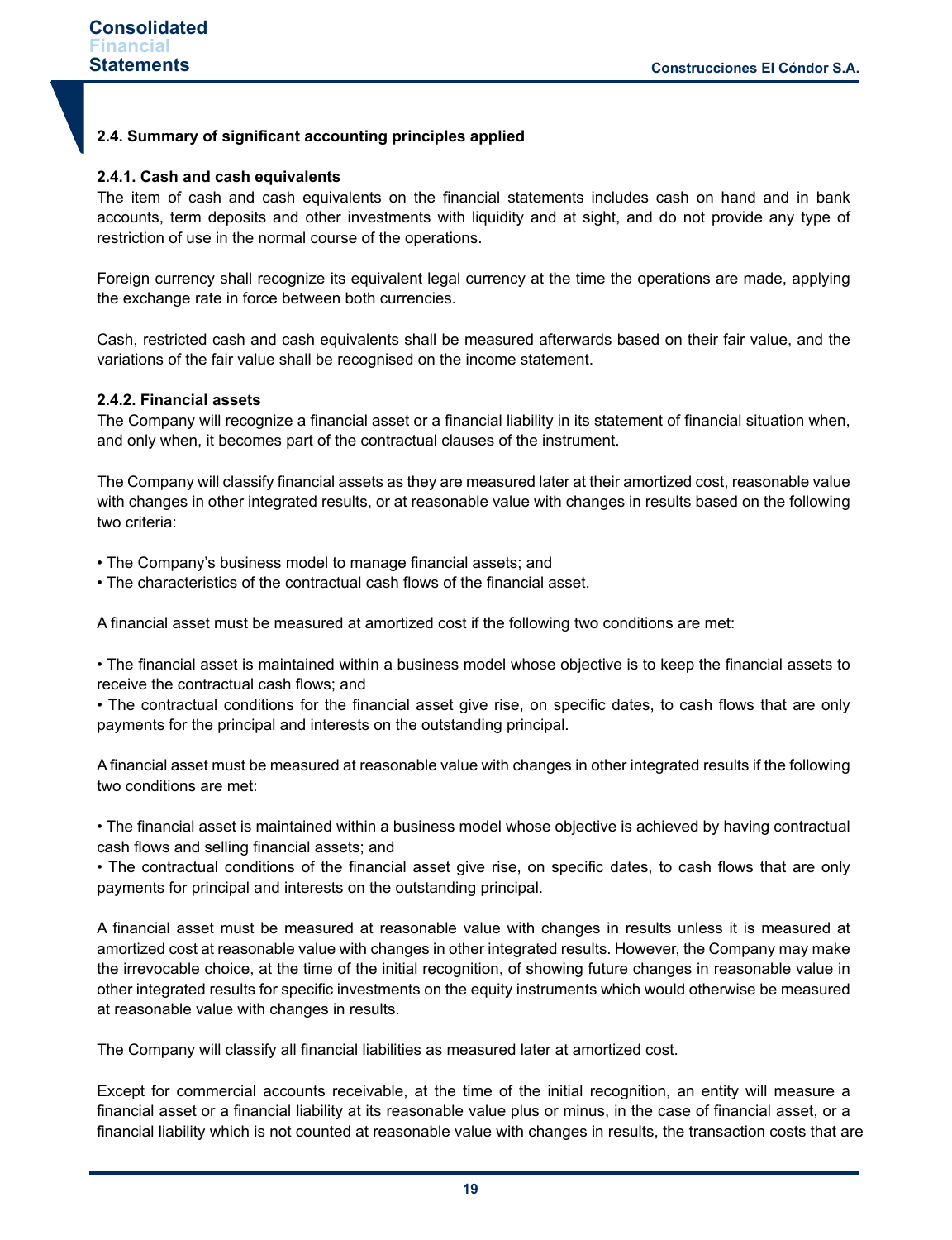directly attributable to the acquisition or issue of the financial asset or financial liability.

At the time of initial recognition, the Company shall measure commercial accounts receivable at their transaction price (as defined in IFIS 15) if such commercial accounts receivable do not have a significant financial component, estimated according to IFIS 15.

After the initial recognition, the Company will measure a financial asset at:

- Amortized cost.
- Reasonable value with changes in other integrated results.
- Reasonable value with changes in results.

Fall in value of financial assets

At the end of each reporting period, the Company will decide whether there is any objective evidence to indicate that the value of a financial asset or group of financial assets has fallen.

The Company recognizes expected credit losses by applying the simplified approach. The expected credit losses of a financial instrument are measured in such a way as to reflect:

• A non-skewed weighted probability value which is determined by evaluating the range of possible results;

• The value of money over time; and

• The reasonable and verifiable information that is available without disproportionate cost or effort on the date of presentation of past events, current conditions, and forecast future economic conditions.

#### Write-off from accounts

The Company will write off a financial asset from the accounts when, and only when:

• The contractual rights over the cash flows from the financial asset expire; or

• The financial asset is transferred.

The Company transfers a financial asset if and only if:

• It transfers its contractual rights to receive cash flows from a financial asset; or

• The Company retains the contractual rights to receive cash flows from the financial asset, but takes on the contractual obligation to pay them to one or more recipients.

### **2.4.3. Business combinations**

Business combinations are accounted for using the acquisition method. The cost of an acquisition is measured as the sum of the consideration transferred, measured by its fair value on the date of acquisition, and the amount of any non-controlling participation in the acquired. For each business combination, the Corporation measures the non-controlling participation based on its fair value. The acquisition costs incurred are attributed to expenses as they incur and are presented on the income statement.

Construcciones El Condor S.A. shall recognize goodwill on the acquisition date when the net amounts paid are more than the difference between assets and liabilities at the fair price acquired. After its initial recognition, goodwill shall following the guidelines of IAS 38 – Intangible assets.

Construcciones El Condor S.A. can make purchases under very advantageous terms, that is, the net paid or cancelled carried (consideration transferred) is less than the amounts or considerations received or liabilities assumed, in this case the Corporation shall recognize the resulting gain on results on the date of acquisition.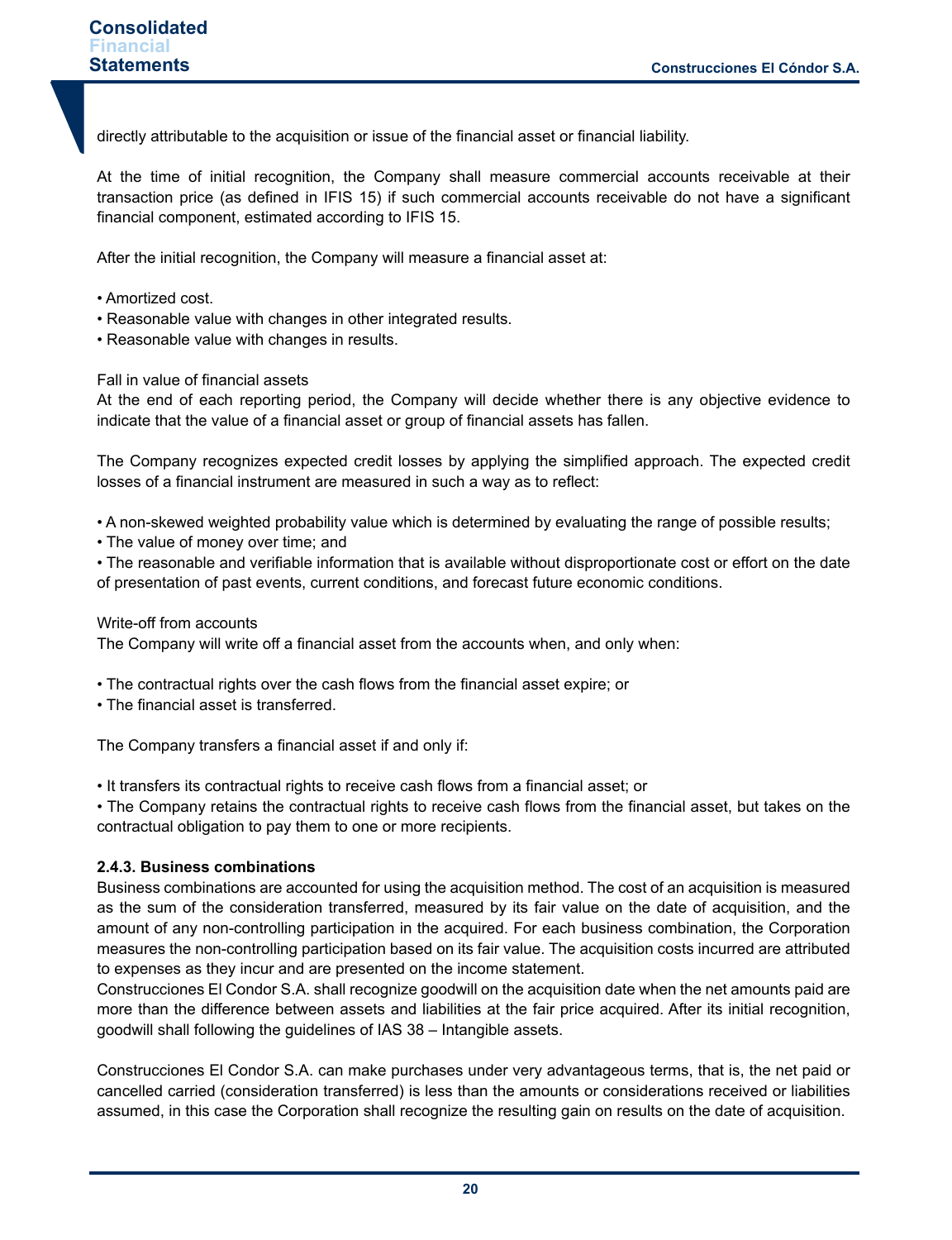### **2.4.4. Investments in associates and joint businesses**

An associate is an entity in which an investor has significant influence. Significant influence refers to the power of intervening on the political, financial and operation-related decisions of the entity receiving the investment though it does not control or joint control it.

Joint business is a type of agreement in which the parties have joint control of the agreement, and are entitled to net assets of the joint business. These parties are known as participants of the joint business. The joint control requires the unanimous consent of the parties sharing the control.

Construcciones El Cóndor must use the participation method for later measurements of these investments, provided the Company has a significant influence.

As far as the equity method, the items of investment in an associate and joint business are initially recognised at cost. The figure carried in the books of the investment is adjusted to recognize changes in the share of the Corporation over the net assets of the associate, and the joint business since the date of acquisition. The goodwill related to the associate or to the joint business is included in the books of the investment. This goodwill is not amortized or individually submitted to value impairment trails.

The financial statements of the associate and of the joint business are prepared for the same reporting period of the Corporation. If necessary, proper adjustments are made so its accounting policies match the accounting policies of the Corporation.

After applying the equity method, the Corporation determines if it needs to recognize a loss due to value impairment regarding the investment that the Corporation has in the associate and in the joint business. At the end of each period reported, the Corporation determines if there is objective evidence that the investment in the associate or joint business has impaired. If so, the Corporation calculates the impairment as the difference between the figure carried recoverable from the associate or joint business and its corresponding figures carried in books, and then recognizes the loss on item "Participation in the net profit of the associate and joint business" on the income statement.

In the event of a significant loss of influence over the associate or of joint control over the business, the Corporation measures and recognizes any remaining investment in it based on its fair value.

### **2.4.5. Joint operations**

A joint operation is an agreement in which the parties hold joint control over the assets, obligations and liabilities related to a joint operation. These parties are known as joint operators.

A joint operator shall recognize within a joint operation: its assets, liabilities, revenues and expenses jointly incurred.

A joint operator shall account the assets, liabilities, revenues from normal activities and expenses related to its share in a joint operation in accordance with the IFRS applicable particularly on the assets, liabilities, revenues from normal activities and expenses.

The financial information of a joint operation is prepared during the same reporting period of the Corporation. If necessary, proper adjustments are made so its accounting policies match the accounting policies of the Corporation.

### **2.4.6. Investments in subsidiaries**

A subsidiary is an entity controlled by the investor. The control is achieved when the investor is exposed or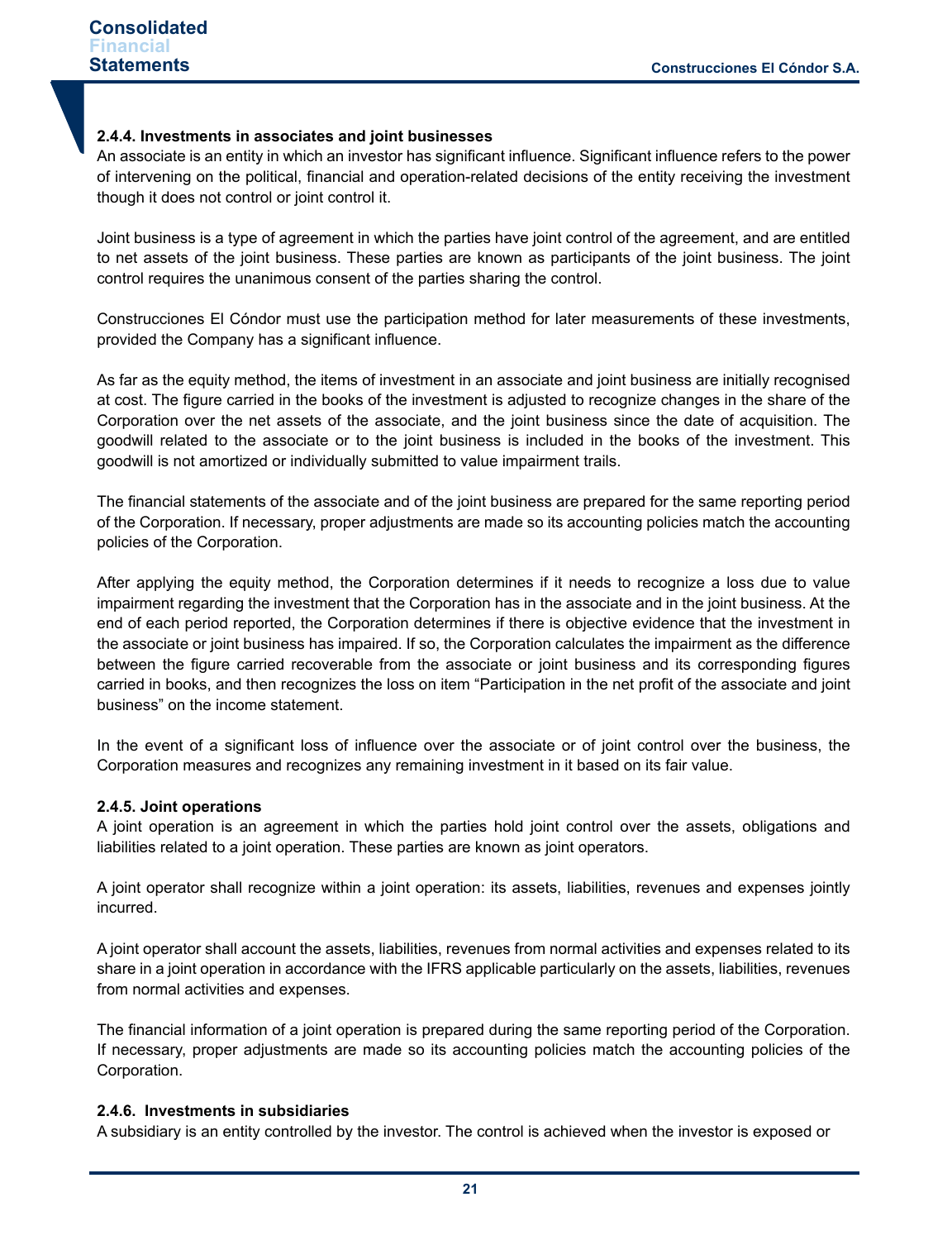entitled to variable yields from its share in the entity receiving the investment and can affect said yields with the power it has vested. The investor particularly controls an entity that receives an investment if and only if it has:

• Power over the entity that receives the investment (that is, there are rights granted to the investor to direct the relevant activities of the entity).

- Exposure or right to variable yields from its share in the entity receiving the investment.
- Capability to use its power over the entity receiving the investment to affect its yields significantly.

The initial recognition of the Corporation accounts investments in subsidiaries based on the cost. Afterwards, the Corporation applies the equity method to appraise said investments.

# **2.4.7. Inventories**

The Company recognizes inventories when it controls them, when it expects to gain future economic benefits from them, and when their cost may be measured reliably.

Inventories are assets kept to be sold in the normal course of the operations, in the production process to be sold, and as materials or supplies to be used in the production process or to provide services.

Inventories are appraised as the lower figure between the cost and the net realization value. The acquisition cost of inventories involves the purchase price, import tariffs and other taxes (which are not recoverable later from fiscal authorities), transportation, storage and other costs directly attributed to the acquisition of goods and parts. Commercial discounts, rebates and other similar items are deducted to determine the acquisition cost.

The method used to appraise inventories is the weighted average.

This evaluation of the realizable net value shall be made at least once a year.

### **2.4.8. Intangible assets and prepaid expenses**

Construcciones El Condor S.A. deems that an intangible asset is identifiable, non-monetary and has no physical appearance.

- It is likely that future economic benefits attributed to this item flow towards the Corporation.
- Asset cost may be measured in a feasible manner.

• It may be separated, that is, it is susceptible of being separated or spin-off from the Corporation and sold, transferred, given for exploitation, leased or exchanged, notwithstanding if the Corporation intends to carry out the separation.

• Derived from contractual rights or from other legal rights, notwithstanding if those rights can be transferred or separated from the Corporation, or from other rights and obligations.

The intangible assets acquired separately are initially measured based on their cost. After their initial recognition, intangible assets are accounted for at their cost minus any accumulated amortization and any accumulated loss due to value impairment.

The intangible assets generated internally - excluding development expenses - are not capitalized and are reflected on the income statement in the period in which they incur.

Construcciones El Cóndor S.A. shall use the straight line amortization method, production units or revenues from ordinary activities using an intangible asset. Amortization begins when the asset is at the location and in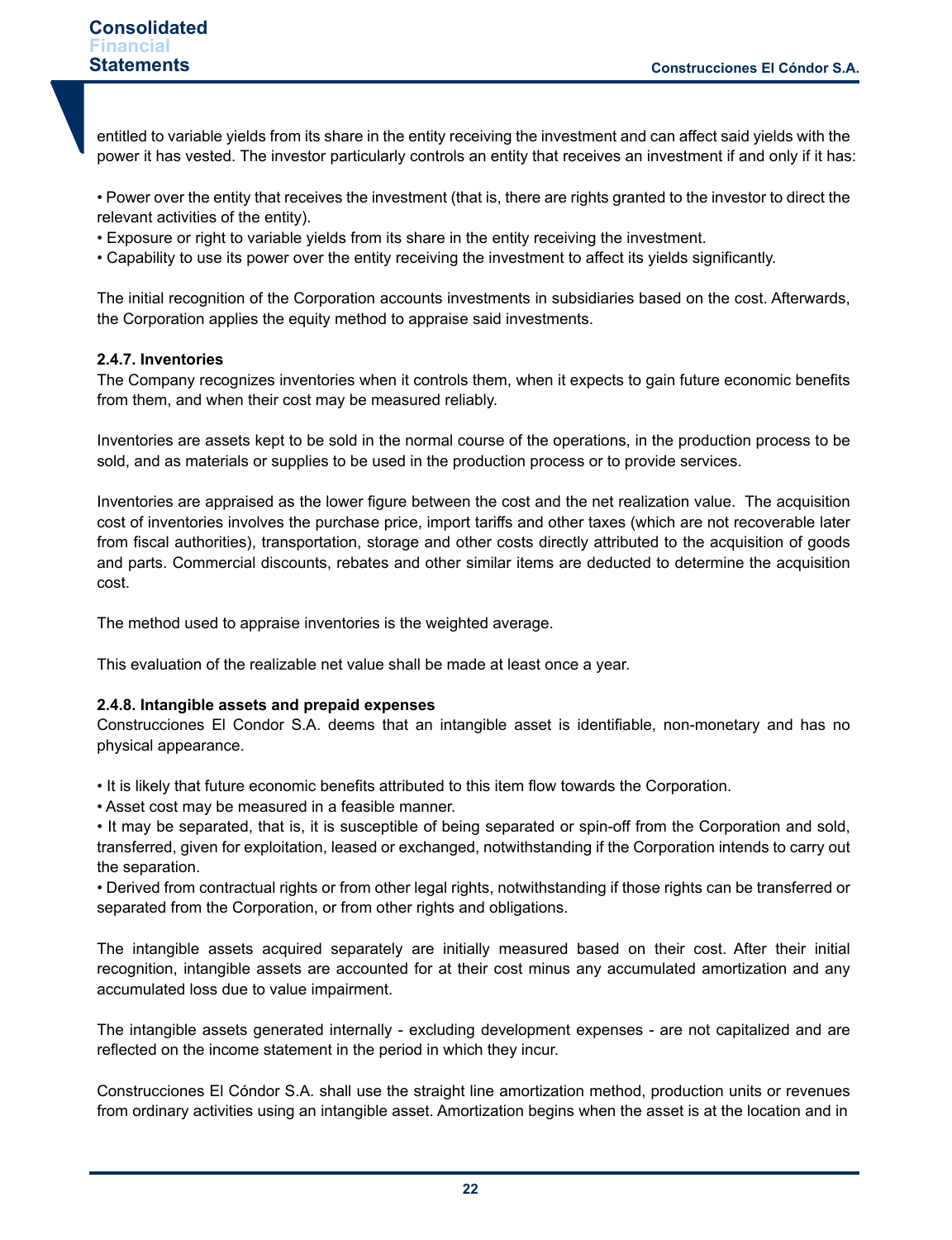the necessary conditions to operate as foreseen by management. Said amortization shall terminate when the asset is classified as maintained for sale or when it is derecognized, whichever occurs first.

| <b>Category</b>     | <b>Amortization method</b>                   | Life                            |
|---------------------|----------------------------------------------|---------------------------------|
| Insurance and bonds | Straight line                                | According to the contract       |
| Software licenses   | Straight line                                | 1 year.                         |
| Mining rights       | <b>Production units</b>                      | N/A                             |
| Operating rights    | Based on the income from ordinary activities | Amortization is expected to end |
|                     | related to said operation                    | in June 2020                    |

The useful and estimated life of intangible assets shall be revised at the end of each period reported; any change shall be addressed as set forth in IAS 8.

The gains or losses after writing-off an intangible asset are measured as the difference between the net income from the sale and the amount carried in the books of the asset, and are recognised in the income statement when the asset is written-off.

### **2.4.9. Properties, plant and equipment**

The item of properties, plant and equipment is understood as the group of assets of Construcciones El Condor S.A. that fully meet the following characteristics:

• Physical or tangible elements.

• Available for use by Construcciones El Condor S.A.to generate future benefits for the Company, either for its own use, lease or that of third parties.

• Life equal to or more than 12 months.

Construcciones El Condor S.A. shall recognize the elements of property, plant and equipment as assets if and only if:

• The future economic benefits related to the asset will flow towards the Corporation.

• The asset cost can be measured in a reliable manner.

Moreover, the Company has established that properties, plant and equipment shall include those goods which cost more than 50 minimum monthly wages in force.

An element of the item of properties, plant and equipment shall be measured by its cost.

The cost shall be the price equivalent to cash on the date of recognition. The disbursements involved in the cost are listed below:

• The acquisition price, including import tariffs and non-recoverable indirect taxes, after deducting any discount or price rebate.

• All costs directly related to the location of the asset at the place and under the conditions necessary to operate as foreseen by management.

• Decommissioning costs in accordance with IAS 37 – Provisions, contingent liabilities and contingent assets.

#### **Disbursements**

The Company shall recognize disbursements as Properties, plant and equipment in the event of:

• Additions or Overhauls: These disbursements shall be recognised as Properties, plant and equipment if their effect increases the value and/or life of the asset or if it provides cost reduction. Otherwise, these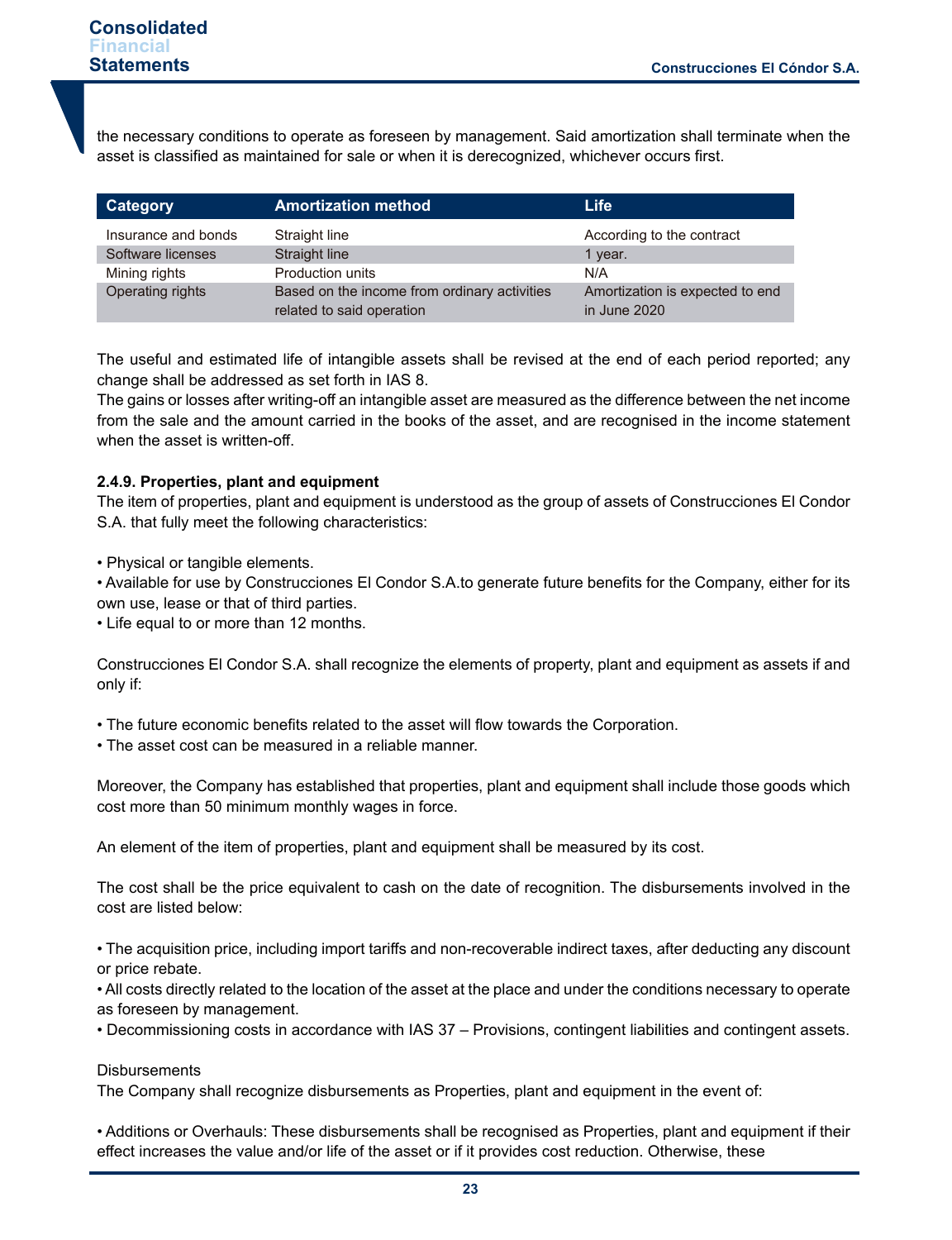disbursements shall be recognised as expenses. The additions are amortized according to the time related to its maior asset.

• Replacements of Property, plant and equipment: The component replaced shall be written-off in the books.

### Cost model

After its recognition as an asset, an element of Properties, plant and equipment shall be accounted for its cost minus accumulated depreciation and the accumulated figure carried of losses due to value impairment.

#### Revaluation model

After its recognition as an asset, an element of Properties, plant and equipment with a fair value can be measured with reliability and shall be accounted for its revaluated value (fair value) at the time of the revaluation, minus the accumulated depreciation and the accumulated figure carried from losses due to the value impaired. Revaluations shall be made regularly enough to ensure that the figures carried in the books, at all time, should not differ significantly from the figure that might be determined using the fair value at the end of the period reported.

#### **Depreciation**

The depreciation of a good of Properties, plant and equipment is recognised systematically during its life, from the moment the good is available for use (used or not) and solely ceases when the asset is classified as kept for sale and written off. The method used is the straight line.

Leasing-related assets (financial lease) are depreciated with similar criteria to those applied to the group of assets for own use.

| Type                                       | <b>Subsequent measurement model</b> | Life (years)                  |
|--------------------------------------------|-------------------------------------|-------------------------------|
| Lands                                      | Revaluation model*                  |                               |
| Constructions and buildings**              | Revaluation model*                  | 100                           |
| Constructions underway                     | Cost model                          |                               |
| Machinery                                  | Revaluation model*                  | $5 - 20$                      |
| Office equipment                           | Cost model                          | 10                            |
| Computers and communications equipment     | Cost model                          | 3                             |
| Fleet and transportation equipment         | Revaluation model*                  | $8 - 15$                      |
| Mines and quarries***                      | Revaluation model*                  | 250.000 mt <sup>3</sup> /year |
| Properties, plant and equipment in transit | Cost model                          |                               |

\* Appraisals are made from 3 to 5 years while gains or losses generated are recognised in the equity, in other integral result.

\*\* To establish the life of constructions and buildings, an estimated life (100 years) is taken into account minus the time the immovable good has been built.

\*\*\* Mines and quarries use the depletion method based on cubic meters of material extracted.

The Corporation shall use the straight-line depreciation method.

In practice, the residual value of an asset is often insignificant, and hence, irrelevant to calculate the depreciable figure carried. The internal policy of the Corporation estimates that 10% of the value of the assets listed below is residual:

• Machinery and equipment

• Fleet and transportation equipment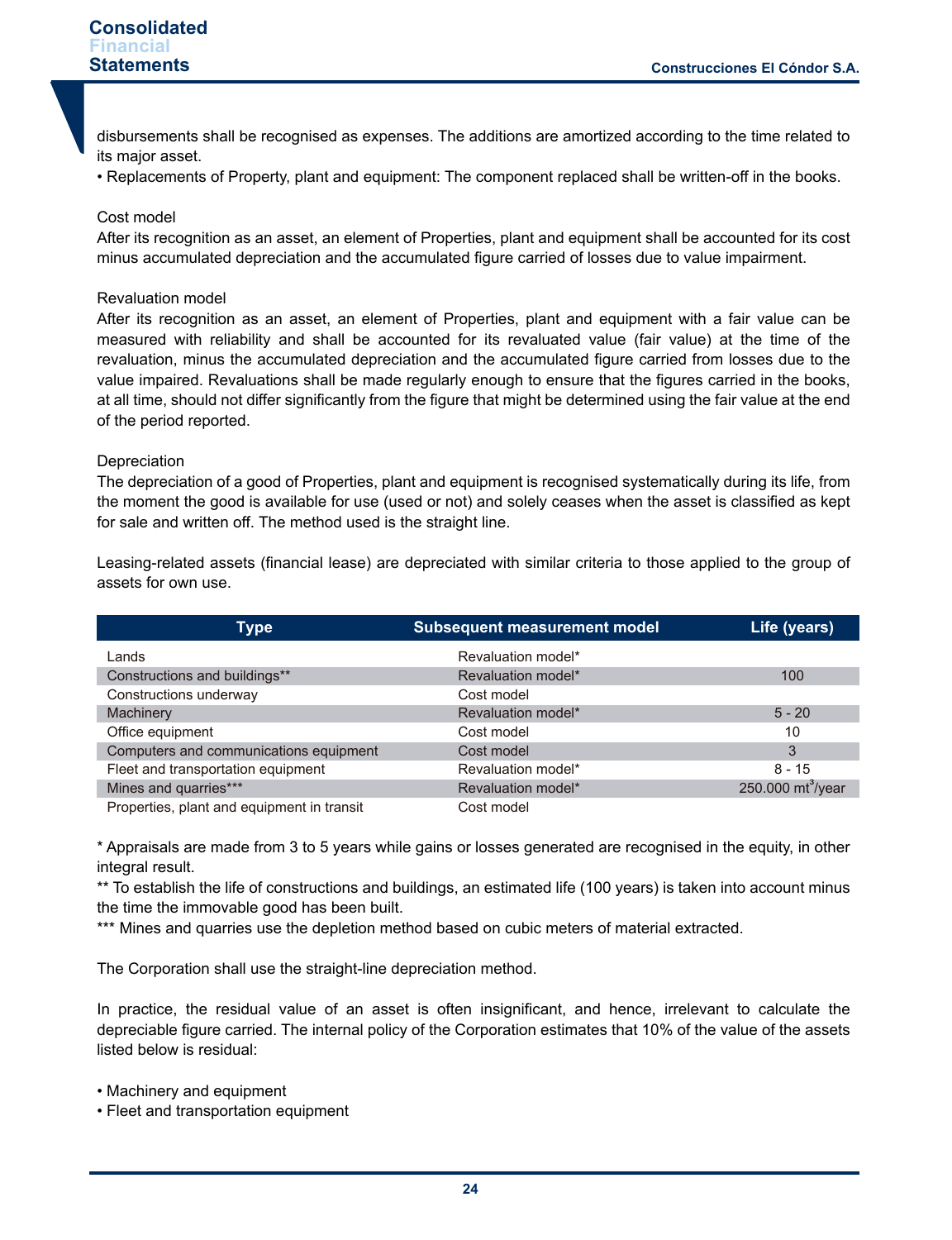If there is any indication that a significant change has taken place in the depreciation rate, life or residual value of an asset, the Company revises the depreciation of that asset and proceeds to adjust it prospectively to reflect new expectations; this revision is made at least at the end of each period reported.

### **2.4.10. Leases**

Leases are classified as financial leases provided all risks are substantially transferred and the advantages inherent to owning the asset leased from the Corporation are observed; all other leases are classified as operating.

#### Financial leases

Financial leases transfer to Construcciones El Condor S.A. substantially all risks and benefits inherent to owning the goods leased. In addition, they are capitalized at the beginning of the lease either based on the fair value of the property leased or on the present value of the minimum payments, whichever is lower. Payments for leases are distributed among financial burdens and debt reduction. Financial burdens are recognised as financial costs on the income statement.

Leased assets depreciate throughout their life. However, if there is no reasonable certainty that the Corporation shall own the asset at the end of the lease, the asset depreciates throughout its estimated life or during the term of the lease, whichever is the lowest.

#### Operating lease

The leases in which the Corporation does not substantially assume the risks and benefits inherent to owning the asset are classified as Operating Leases.

Payments for operating leases are recognised as operating expenses on the income statement, in a linear manner and throughout the term of the lease.

#### **2.4.11. Borrowing costs**

The borrowing costs directly attributed to the acquisition, construction or production of an asset that necessarily has been available for its expected use or sale for a substantial period of time, are capitalized as part of the corresponding cost of the assets. All other borrowing costs are accounted for as expenses in the period when they are incurred. Borrowing costs include interests and other costs incurred by the entity related to entering loan agreements.

A suitable asset requires a substantial period before it is ready to be used or sold. Construcciones El Condor S.A. deems that a substantial period is more than 6 months. The Corporation deems that its agreements for licenses of operation (model of intangible assets) meet the specifications of a suitable asset.

### **2.4.12. Investment properties**

Investment properties are recognised as assets when and solely when:

• It is likely that the future economic benefits are related to said investment properties flowing towards the entity; and

• The cost of investment properties can be measured reliably.

Investment properties are initially measured based on their cost, including transaction costs; and exclude regular maintenance costs of the investment properties.

After the initial recognition, investment properties are measured based on the cost model and keeping in mind the economic life for their straight-line method depreciation. Changes in the measurement model afterwards are accounted for changing the period, if necessary, and are addressed as changes in accounting policies.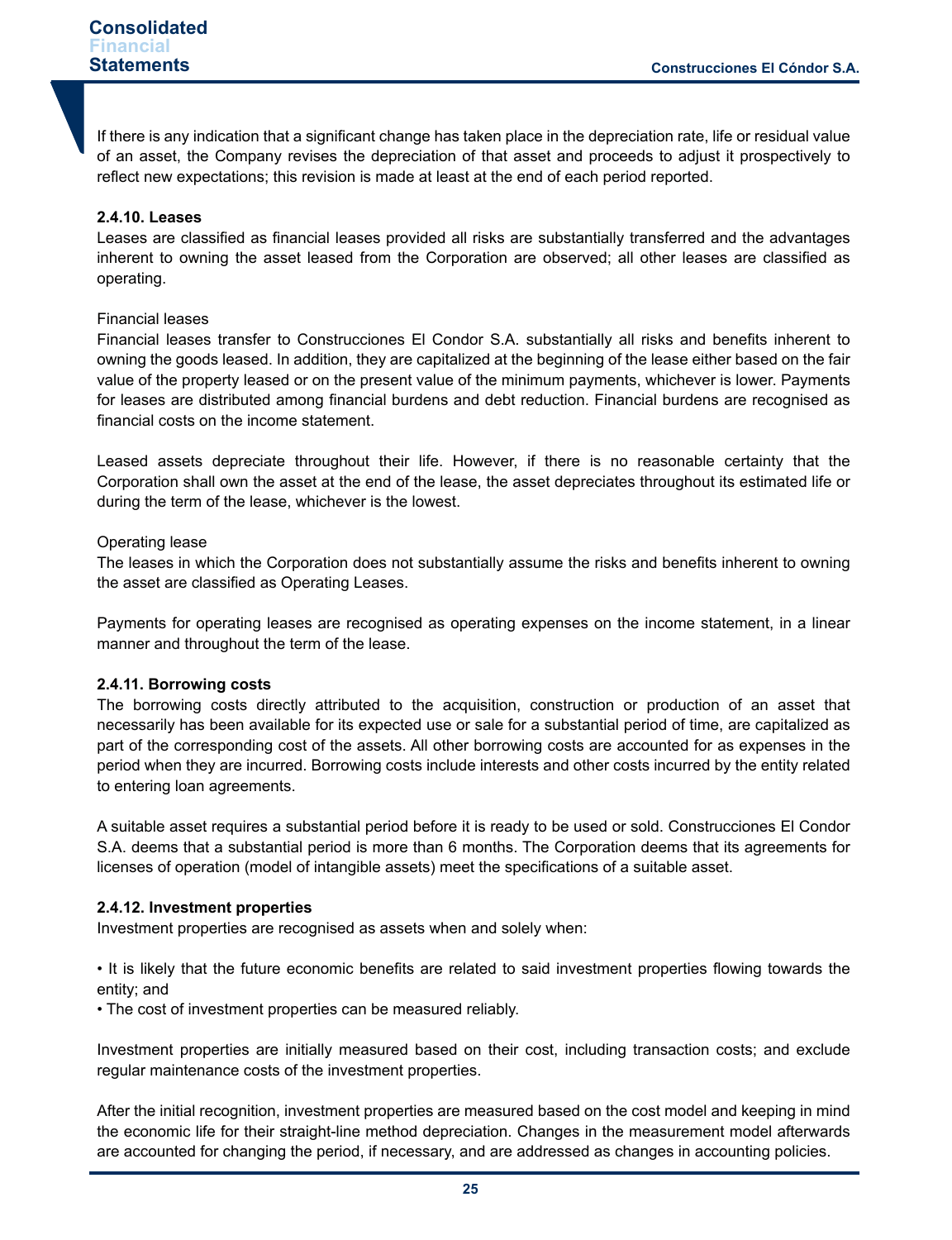Investment properties are written-off either at the time of their sale or when the investment property is removed from its ongoing use and no economic benefit whatsoever is expected to be recovered from its sale. The difference between the net income from the sale and the figure carried on the books of the asset is recognised in the income statement in the period when the asset is written-off.

In the event of an investment property transferred to a component of properties, plant and equipment, the cost taken into account for its later accounting is the fair value on the date of the change of use. If a component of Properties, plant and equipment turns into an investment property, the Corporation shall report it in accordance with the policy set forth for Properties, plant and equipment as of the date of the change of use.

# **2.4.13. Non-current assets kept for sale and discontinued operations**

Non-current assets and groups of assets classified as kept for sale are measured at the lowest figure between the value in books and the net realization value (fair value minus sales cost). Non-current assets are classified as kept for sale if their figures on the book will recover primarily through a sales transaction instead of their continued use. This condition is met solely when the sale is highly likely and the group of assets are available in their current conditions to be immediately sold. Administration should be committed to the sale and must wait until the sale meets the conditions to be recognised as a sale the year after the classification date.

The item of properties, plant and equipment as well as Intangible assets, once classified as kept for sale, are not subject to any depreciation or amortization.

### **2.4.14. Value impairment of non-financial assets**

On the closing date of each period reported Construcciones El Condor S.A. evaluates if there is any indication that could impair the value of an asset. If any, or when annual impairment evidence of an asset is required, the Corporation shall estimate its recoverable amount. The recoverable amount of an asset is the highest between the fair value minus sales costs and its value in sue either of an asset or a unit generating cash, and is determined for an individual asset, unless the asset does not generate cash flows that are substantially independent from other assets or groups of assets. When an asset is carried to books or a cash generating entity exceeds its recoverable figure, the asset is deemed impaired and reduces its value to the figure recoverable.

To evaluate the value in use, estimated cash flows are discounted from their present value using a discount rate before taxes which reflects current evaluations in the market in the temporary value of money and the specific risks of the asset. To determine the fair value minus the estimates sales costs (net realization value), recent operations of the market are taken into account, if any, or the most proper valuation model is used.

Losses due to value impairment of assets are recognised on the income statement in those categories of expenses that go hand-in-hand with the asset impaired, excluding the properties previously revaluated where the valuation surplus was registered in the other integral result (equity). In this case, the impairment of the amount is recognised as well until any surplus for valuation of any known previously.

For assets in general, an assessment is made at the end of each period reported to check if there is any indication that the losses from the impaired value recognised previously no longer exist or have decreased. If so, the Corporation makes an estimate of the recoverable amount of the asset or of the unit generating cash. A loss due to impairment previously recognised solely reverts if there is a change in the assumptions used to determine the recoverable amount of an asset since the last time the last loss from value impairment was recognised. The reversal is limited so that the amount on books of the asset does not exceed its recoverable amount or exceeds the amount in books determined, net of depreciation, if a loss from impairment would not have been recognised in prior periods. Said reversal is recognised on the income statement unless the asset is accounted based on its revaluated value in which case the reversal is treated as a revaluation increase.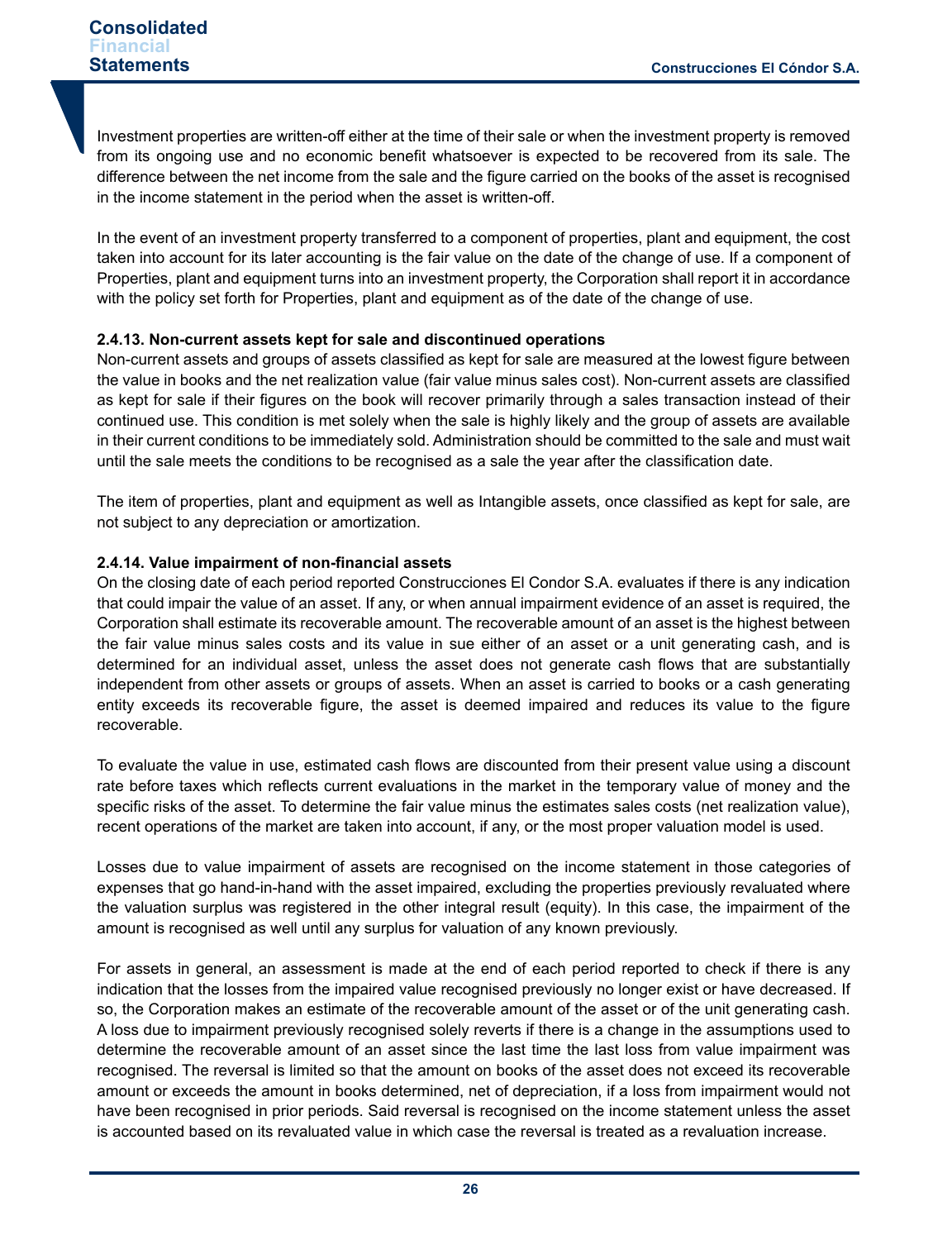# **2.4.15. Current and deferred income tax**

The expense for the income tax of the period involves the income tax, the CREE or equity tax and the deferred tax. The deferred tax is recognised on the period's result except when it involves items recognised on equity or another integral result. In these cases, the tax is recognised as well in the equity or on the integral result, respectively.

Senior management regularly evaluates the position assumed in tax statements when tax laws are object of interpretation. The Company creates provisions for the amounts it expects to pay tax authorities when necessary.

The deferred income tax is provisioned entirely using the liability method and over interim differences that stem between the tax bases of assets and liabilities. The deferred tax is calculated per the tax rates announced over the fiscal gain (or loss if this takes place) of the periods in which the asset is expected to be realized for deferred taxes or to cancel the liability for deferred taxes.

The assets of deferred income taxes are solely recognised when it is likely that they produce future tax benefits against those that can use interim differences.

Deferred taxes of assets and liabilities are compensated when there is a legally executable right to compensate current tax assets against current tax liabilities, and when the deferred income tax of assets and liabilities is related to the income tax taxed by the same authority.

### **2.4.16. Financial liabilities**

#### Recognition and initial measurement

Financial liabilities are classified as: loans, accounts payable with related parties, commercial accounts payable and other accounts payable. The Corporation determines the classification of its financial liabilities during their initial recognition.

All financial liabilities are initially recognised for their fair value plus the transactions costs directly attributed, for loans and accounts payable. The financial liabilities of the Corporation include commercial accounts payable, loans and other accounts payable.

### Future measurements

After the initial recognition, the Company measures financial liabilities at their amortized cost using the effective interest rate method. Any profit or loss is recognized in the statement of results.

### Accounts write-off

A financial liability is written-off when the obligation specified in the agreement is paid, cancelled, or has expired.

When an existing financial liability is replaced by another one from the same lender but under significantly different conditions, or if the conditions of an existing liability are significantly changed, said change is treated as a write-off of the original liability, while the recognition of a new liability and the difference of the amounts in books are recognised on the income statement.

### **2.4.17. Employee benefits**

As of the date of this document, the Corporation provides employee benefits on a short and long-term basis.

Short-term employee benefits are those benefits (other than those from employment termination) which are fully paid in the following twelve months after the period in which the employees have provided their services.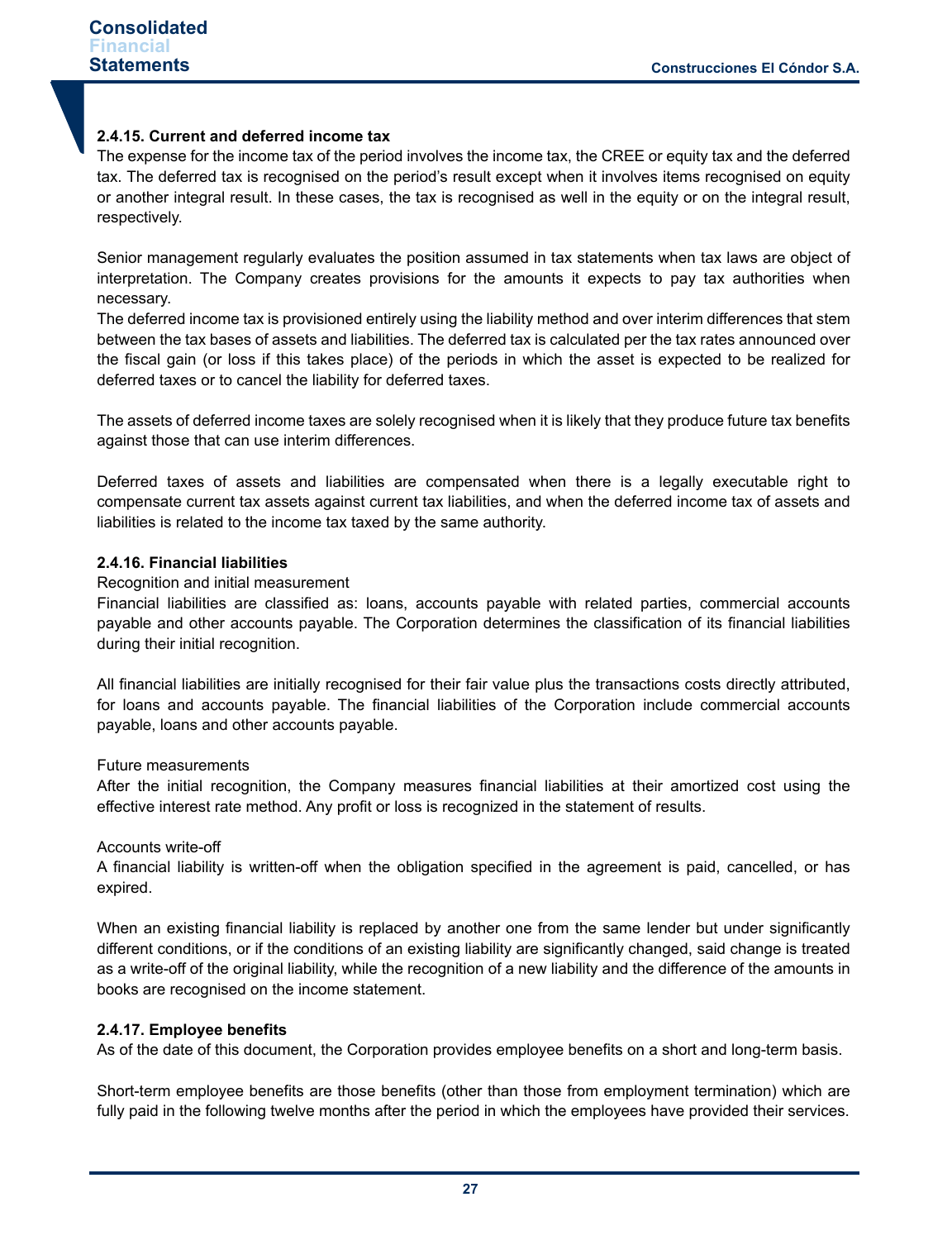These benefits are recognised by Construcciones El Condor S.A. to a non-discounted base and are recognised as expenses as the service is received.

Long-term benefits are related to the seniority of the employees.

Construcciones El Condor S.A. develops specific benefits plans using actuary assumptions to measure the obligations contracted and the expense of each period; in addition, it involves the chance of obtaining actuary gains or losses. On the other hand, the obligations are measured based on their discounted values given the likelihood that these are met many years after the employees have provided their services.

# **2.4.18. Provisions, contingent liabilities and contingent assets**

A contingent liability arises when there is a possible obligation from past events, and its existence is confirmed solely by the occurrence or non-occurrence of one or more uncertain events in the future which are not fully under control by the entity, or when there is an obligation from past events and hence, it is unlikely to use resources to incorporate economic benefits to cancel the obligations or whose amount cannot be measured with enough reliability.

When contingencies are likely, the Corporation records a provision using the best estimate with the information available at the time. If the contingency is likely, this event is disclosed on the notes to the financial statements.

# Contingent assets

A contingent asset is likely and stems from past events, and its existence shall be confirmed solely by the occurrence or non-occurrence of one or more uncertain events in the future which are not fully under control by the entity. Contingent assets are not recognised on the Financial Situation Statement. However, information about these assets is disclosed in certain circumstances.

The entity does not recognize a contingent asset on the financial situation statement but instead on the notes.

### **2.3.19. Revenue from ordinary activities**

The basic principle of the IFIS 15 is that an entity recognizes revenue from ordinary activities in such a way as to represent the transfer of the goods in exchange for an amount that reflects the consideration expected in exchange for such goods or services. Construcciones El Cóndor S.A. recognizes revenue from ordinary activities according to that basic principle by following these steps:

- 1. Identifying the contract with the client
- 2. Identifying the obligations to be performed under the contract
- 3. Determining the price for the transaction
- 4. Including the price of the transaction in the obligations to be performed
- 5. Recognizing the revenue from ordinary activities as the entity fulfills the obligation

The Company will recognize revenue from ordinary activities when (or as) it meets the obligation to be performed by transferring the goods or services involved (i.e., one or several assets) to the client. An asset is transferred when (or to the extent that) the client receives control over that asset.

For each performance obligation that is identified, the Company will determine, at the start of the contract, whether it will meet the performance obligation over time or whether it meets the performance obligation at a specific moment.

The Company transfers control of the good or service over time and, therefore, meets a performance obligation and recognizes the revenue from ordinary activities over time, if one of the following criteria is met: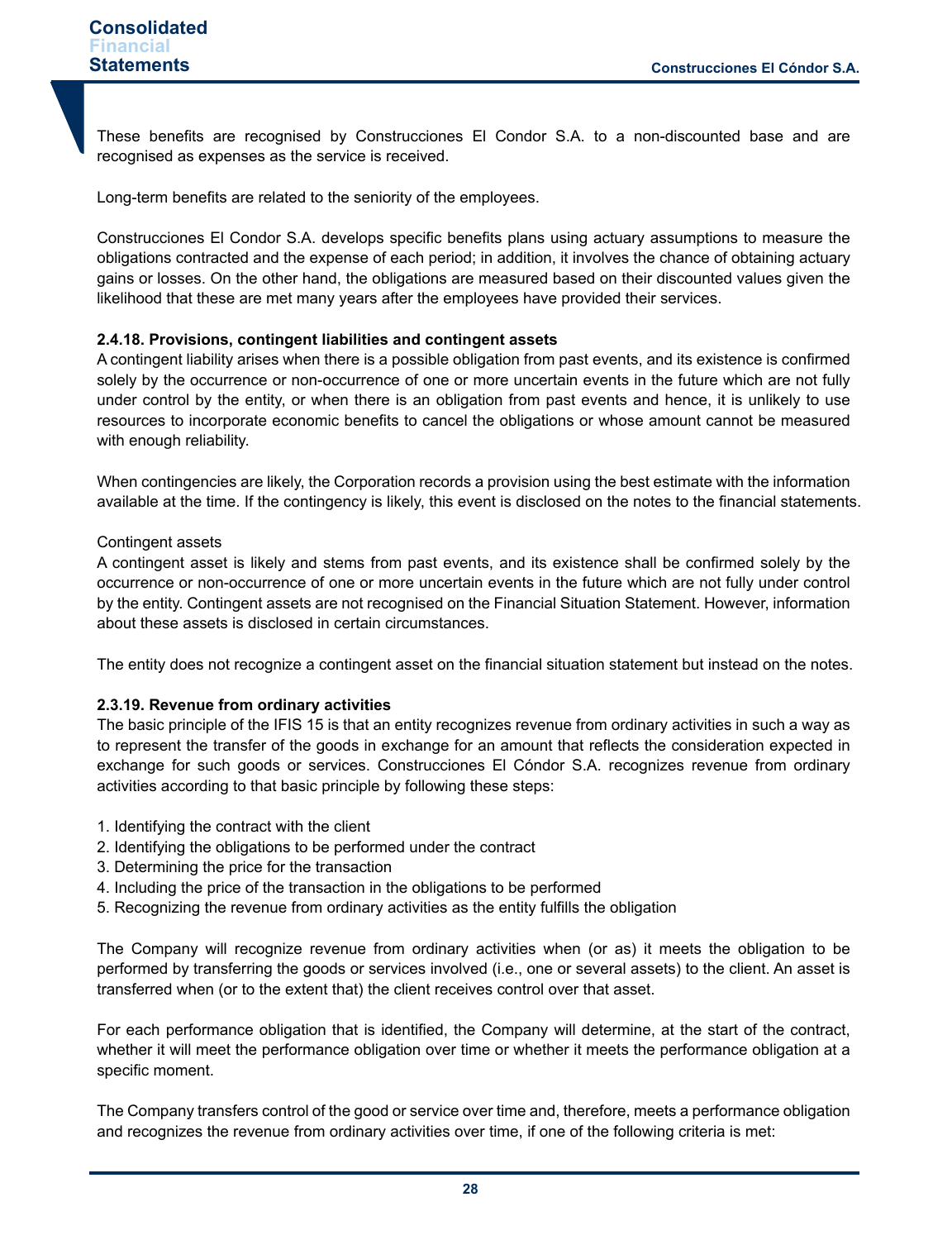• The client simultaneously receives and consumes the benefits provided by the performance of the obligation by the Company as the Company discharges that obligation.

• The Company's performance creates or improves an asset (for example, work in progress) which the client controls as it is being created or improved.

• The Company's performance does not create an asset without tentative use for the entity, and the entity has an enforceable right to receive payment for the performance that has been completed until that date.

If a performance obligation is not satisfied over time, the Company would meet that obligation at a specific moment. To determine the specific moment when a client receives control over the committed asset and the Company meets a performance obligation, the Company would consider the indicators of transfer of control which include, but are not limited to, the following:

• The Company has a present right to receive payment for the asset — if a client is currently obligated to pay for an asset, that could indicate that the client has obtained, in return, the ability to redirect the use of the asset, and to receive substantially all the asset's remaining benefits.

• The client has a legal right to the asset — the legal right might indicate which part of the contract has the power to redirect the use of an asset and obtain substantially all of its remaining benefits, or to restrict access to those benefits by other entities. This is why the transfer of the legal right to an asset might indicate that the client has obtained control of the asset. If an entity retains the legal right or use protection against the client's failure to pay, the rights of the entity will not prevent the client from getting control of the asset.

• The entity has transferred physical possession of the asset — the client's physical possession of an asset might indicate that the client has the ability to redirect the use of the asset and to receive substantially all its remaining benefits, or to restrict access to those benefits by other entities. Nevertheless, physical possession might not be the same as control of an asset.

• The client has the significant risks and rewards of owning the asset — transferring the significant risks and rewards of owning an asset to the client might indicate that the client has obtained the ability to redirect the use of the asset into receive substantially all its remaining benefits. However, when evaluating the risks and rewards of owning a committed asset, and entity shall exclude any risk which gives rise to a separate performance obligation, in addition to the obligation of transferring the asset.

• The client has accepted the asset — the client's acceptance of an asset might indicate that the client has obtained the ability to redirect the use of the asset and to obtain substantially all its remaining benefits. To evaluate the effect of our contractual clause where the client accepts the time when the control of the asset is transferred.

For each performance obligation that is completed over time, the Company will recognize the revenue from ordinary activities over time, measuring progress towards the completion of that performance obligation. The objective of measuring progress is to represent an entity's performance in transferring the control of committed goods and services to the client (that is, an entity's meeting of a performance obligation).

The Company will use a single method to measure progress for each performance obligation that has been met over time, and will apply consistently to similar performance obligations under similar circumstances. At the end of his presentation., And entity shall again measure its progress towards complete fulfillment of a performance obligation over time.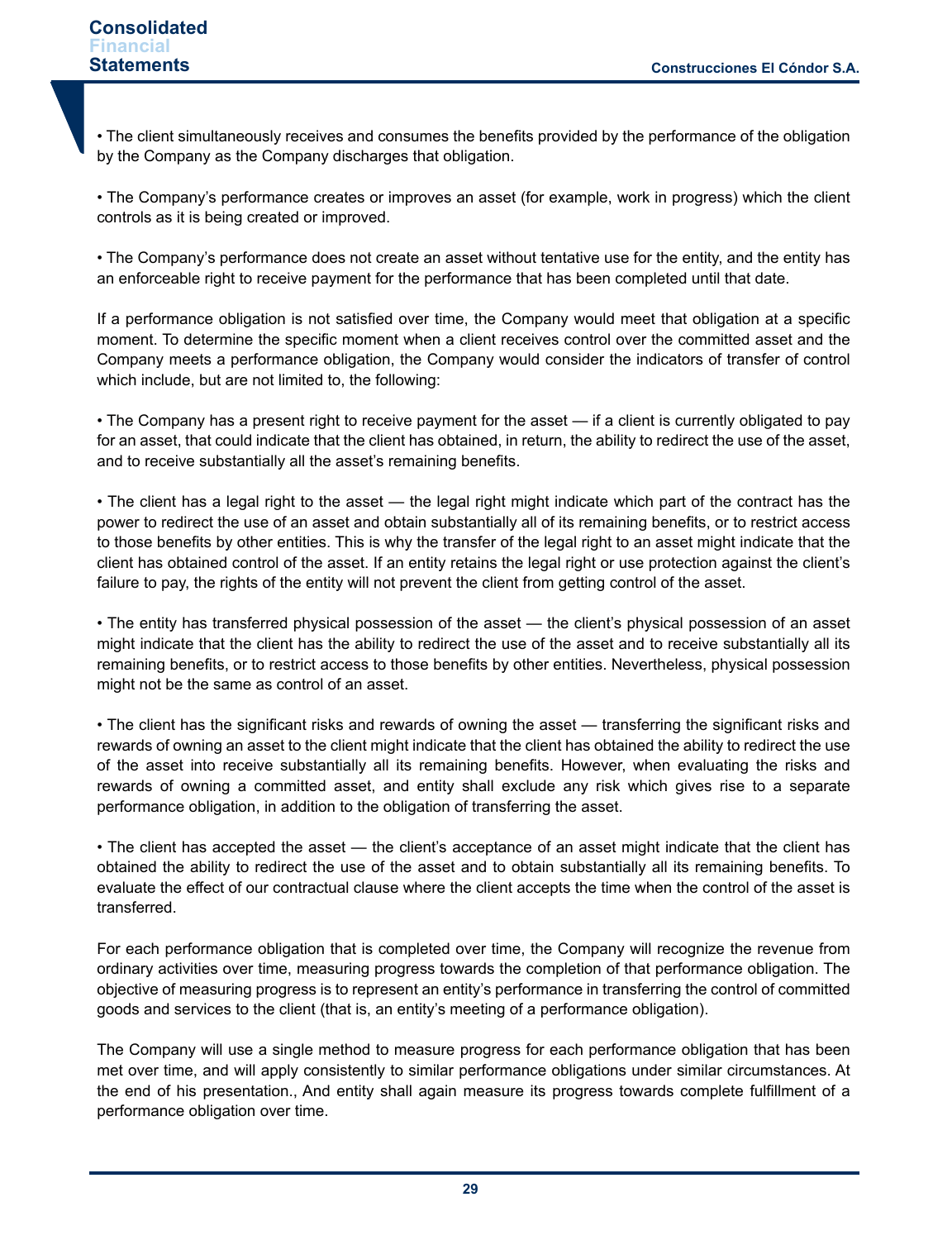The appropriate methods to measure progress include product methods and resources methods. To determine the appropriate method to measure progress, the Company shall take into consideration the nature of the good or service that it agrees to transfer to the client.

# **2.4.20. Fair value measurement**

Fair value is the price received after selling an asset or the price paid to transfer a liability in a transaction ordered among market players. This definition emphasizes that fair value is a measurement based on the market, not a specific measurement of a corporation. When measuring fair value, a corporation uses the assumptions that market players would use to set the price of the asset or liability under present market conditions, including risk assumptions. Consequently, the intention of a corporation is to maintain an asset or to sell a liability is not relevant when fair value is measured.

For disclosure purposes, the standard requires classifying the valuation techniques used to measure fair value under three levels. The hierarchy of fair value grants the highest priority to prices quoted (unadjusted) in active markets for identical assets and liabilities (Level 1 data entry) while the lowest priority is given to non-observable data entries (Level 3 data entry).

Level 1 data entry are the prices quoted (unadjusted) in active markets for identical assets or liabilities which the corporation can access on the measurement date. Level 2 data entry are different to the prices included in Level 1 given they are observable for assets or liabilities, directly or indirectly. Level 3 data entry are non-observable for the asset or liability.

# **2.4.21. Operation segments**

An operation segment is a component of an entity with activities that can gain revenues from normal activities and incur in expenses. The results of the operation are revised regularly by the highest authority to make decisions of the entity's operation, to decide which resources should be assigned to the segment and to assess its yield; and of which it holds differentiated financial information.

The Corporation currently handles two operation segments: Construction and Investments.

# **2.4.22. Foreign currency conversion**

The financial statements of Construcciones El Condor S.A. are presented in Colombian pesos given that this is its functional currency.

### Transactions and balances

Transactions in foreign currency are initially registered at the exchange rates of the functional currencies on the date of the transaction.

• Monetary assets and liabilities in foreign currency are converted at the exchange rate of the functional currency in force on the closing date of the period reported. All differences are registered on the income statement, excluding the items recognised on the equity. Tax effects attributed to exchange differences over said monetary items are registered in the equity as well.

• Non-monetary items measured in terms of their historical cost in foreign currency are converted using the exchange rates in force on the date of the original transaction.

• Non-monetary items measured by their fair value in foreign currency are converted using the exchange rates on the date when that fair value is determined.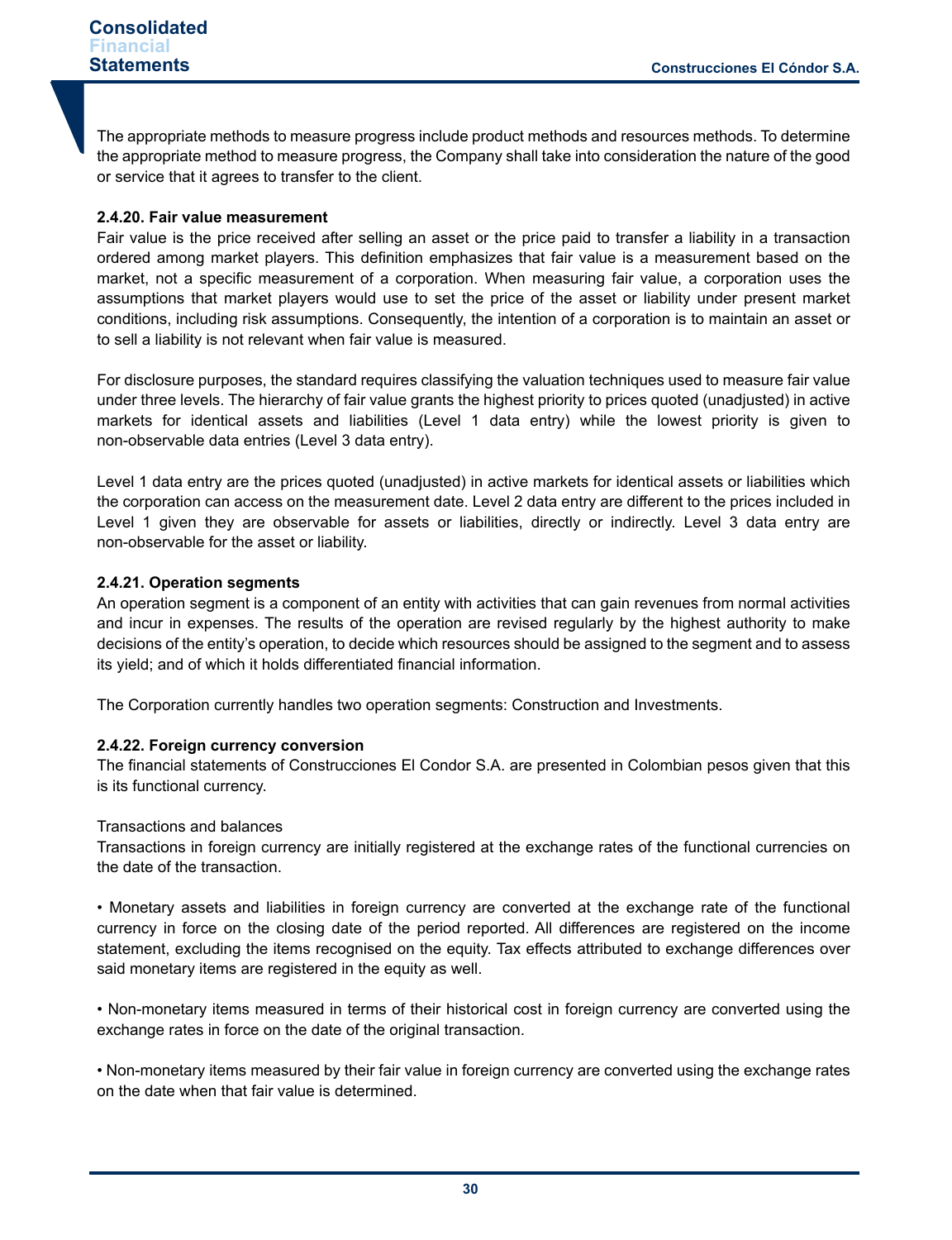Conversion of a business overseas

The conversion of the results and the Financial Situation of a business overseas is described below:

• The assets and liabilities of each of the financial situation statements presented (including comparative figures) are converted to the exchange rate on the date of the corresponding Financial Situation Statement.

• Revenues and expenses from each statement of the present result and another integral result, shall be converted at the exchange rates on the date of the transactions. For this purpose, the average exchange rate of the period reported shall be considered.

• All exchange differences resulting shall be recognised in another integral result.

#### **2.4.23. Service concession agreements**

The infrastructure included in the scope of this Interpretation must not be recognized as items under the operator's property, plant and equipment because the contractual agreement for services does not grant the operator the right to use them. The operator has access to the operation of the infrastructure to provide a public service on behalf of the beneficiary of the concession, according to the terms of the contract.

If the operator provides construction or improvement services, the consideration received or to be received by the operator shall be recognized at their reasonable value. The consideration may consist of rights over:

- A financial asset, or
- An intangible asset.

The operator shall recognize a financial asset to the extent that the operator has an unconditional contractual right to receive from the licensor, or an entity under the licensor's supervision, cash or some other financial asset in exchange for the construction services, and that the licensor has little or no ability to avoid payment, usually because the agreement is enforceable by law. The operator has an unconditional right to receive cash when the grantor guarantees the payment to the operator of (a) specified or specifiable amounts, or (b) a deficit, if any, between the sums received from the user of the public service and the specified or specifiable amounts, even when payment is conditioned to the operator's guarantee that the infrastructure meets the specified quality or efficiency requirements.

The operator shall recognize an intangible asset to the extent that the operator receives a right (a license) to impose surcharges on the users of the public service. The right to do so is not an unconditional right to receive cash because the sums are conditioned to the level of use of the service by the public.

The nature of the consideration provided by the grantor to the operator shall be determined by reference to the terms of the contract and to the appropriate contract law, if any.

#### **2.4.24. Hedge accounting**

Hedge accounting is a method used on the period's results to display the effect of compensating changes on the fair values of hedging instruments and hedged items.

There are three types of hedging relationships:

#### Fair value hedge

A hedge of the exposure to changes in the fair value of assets or liabilities recognized or commitments not recognized, or of a portion of said assets, liabilities or commitments, related to a particular risk and that may affect the period's results.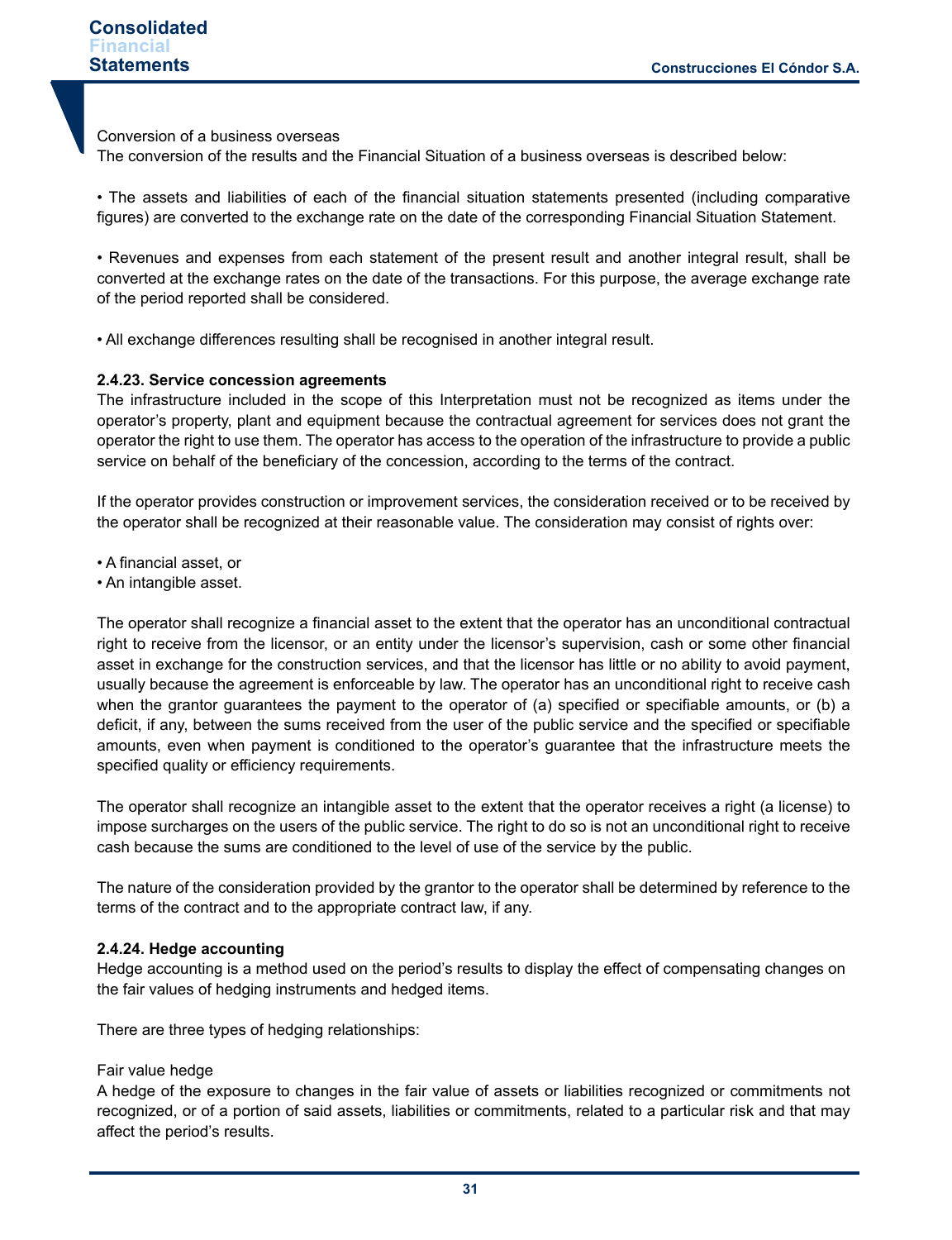If a fair value hedge meets during the period the requirements set forth, it shall be accounted as follows:

• The gain or loss from measuring the hedging instrument (i.e. a derivative that is an hedging instrument) or from the foreign currency component measured in accordance with NIC 21 (in the event of a hedging instrument that is not a derivative), shall be recognized in the period's result; and

• The gain or loss of the hedged item attributable to the risk shall adjust the entry in the books of the hedged item and shall be recognized in the period's results. This will be applied even if the hedged item is measured at the cost.

#### Cash flow hedge

Involves an exposure to cash flow variations which: (i) is attributed to a particular risk related to an asset or liability recognized (such as all or several future interest payments of a debt at variable interest), or a transaction foreseen as highly probable which (ii) may affect the period's results.

When a cash flow hedge matures during the period the conditions established are accounted as follows:

• The gain or loss of the hedging instrument determined as an efficient hedge, is recognized on the other integrated result; and

• The inefficient part of the gain or loss of the hedging instrument is recognized in the period's results.

#### Hedges of net investments in foreign operations

Hedges of a net investment in foreign operations, including the hedge of a monetary entry accounted as part of a net investment (see NIC 21), are accounting similar to cash flow hedges:

• The gain or loss part of the hedging instrument determined efficient is recognized on the other integral result; and

• The non-efficient part is recognized in the result.

#### **2.4.25. Financial risk management**

The financial instruments of the Corporation primarily consist of cash, commercial accounts receivable and other accounts receivable, investments, financial obligations and other accounts payable.

#### Risk management principles

Construcciones El Condor S.A. has a Primary Comptrollership Group which oversees the financial risk management of the positions and processes of the Corporation's Integral Management System. This Group assures the senior management of the Corporation that the activities with financial risks are regulated by proper corporate policies and procedures, and that the financial risks are identified, measured and managed according to these corporate policies.

The Corporation is exposed to market, credit and liquidity risks.

Market risk

Market risk is when the fair value or future cash flows of a financial instrument fluctuate due to market price changes. Market prices comprise three types of risks: interest rate risk, exchange rate risk and other price risks.

Sensitivity analysis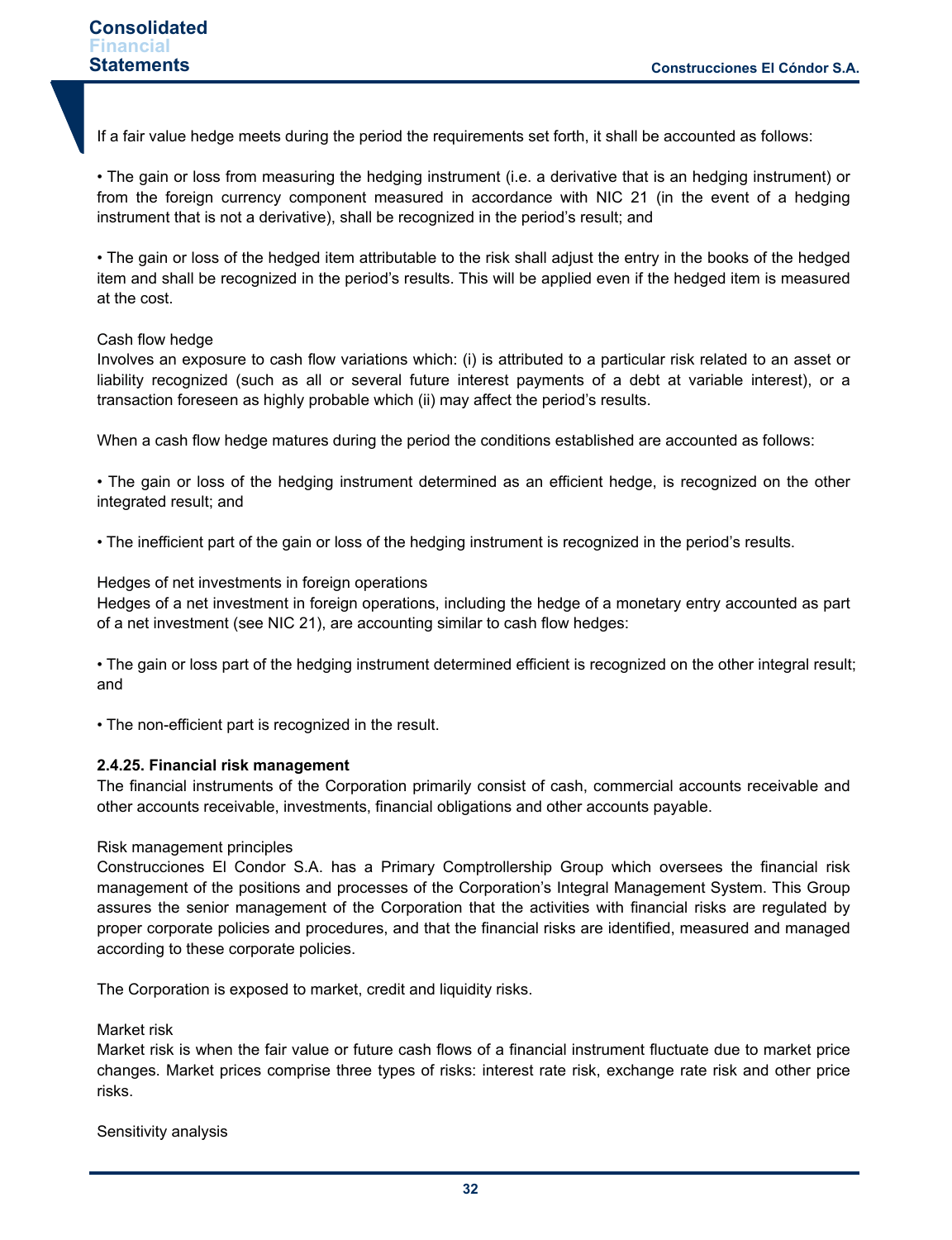Construcciones El Condor S.A. conducts ongoing sensitivity analysis of the following variables: interest rates, exchange rates, prices of suppliers and investment performance.

For risk analysis, the resources that may be affected by an event are kept in mind, such as: machinery, equipment, general assets both owned and of third parties, process productivity and compliance, and business profitability.

The following are the potential risk sources identified by the Corporation:

• Commercial and legal relations: between the Corporation and other individuals and corporations, for instance: suppliers, subcontractors, customers.

• Circumstances of the setting: not related to the Corporation, such as legislation changes, sector changes, etc.

• Human behavior: malicious actions made by personnel related or not to the Corporation (errors, riots, strikes, sabotage, mobs, terrorism, fraud, etc.)

• Actions or omissions of directors: poor supervision, non-assignment of resources, little training and lack of planning.

The vulnerability analysis establishes a valuation of the risk identified in terms of frequency and severity as described in the following tables:

| <b>Frequency</b> | <b>Definition</b>                   | <b>Value</b> |
|------------------|-------------------------------------|--------------|
| Remote           | Low likelihood of occurring         | 1            |
| Possible         | Medium likelihood of occurring      | 2            |
| Frequent         | Significant likelihood of occurring | 3            |
| Recurring        | High likelihood of occurring        | 4            |

| <b>Financial resource</b> |                             |               |  |  |  |
|---------------------------|-----------------------------|---------------|--|--|--|
| <b>Severity</b>           | <b>Definition</b>           | <b>Points</b> |  |  |  |
| Minor                     | Losses less than 5.5 MMLWF  | 1             |  |  |  |
| Slight                    | Losses from 5.5 to 55 MMLWF | 2             |  |  |  |
| Serious                   | Losses from 56 to 279 MMLWF | 3             |  |  |  |
| Catastrophic              | Losses above 279 MMLWF      |               |  |  |  |

Vulnerability values

• Low: Acceptable risk – no action required or managed with routine procedures.

• Moderate: Tolerable risk – managed with normal control procedures which have assigned a person responsible; second level priority.

• High: Unacceptable risk – treatment plans required, implemented and reported to top management; immediate action.

• Extreme: Inadmissible risk – treatment plans required, implemented and reported to the Board of Directors; top priority.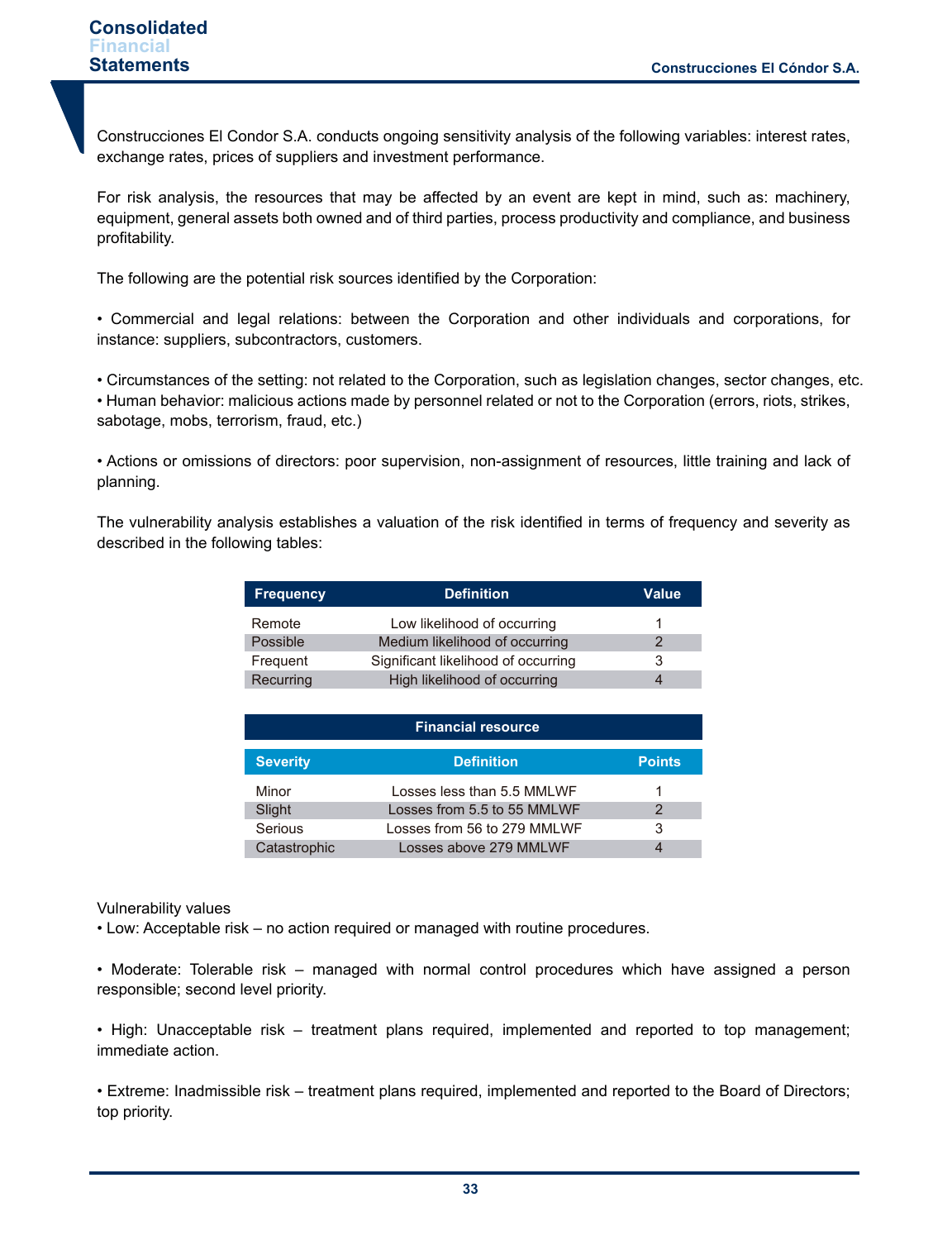| <b>Zone</b>            | Vulnerability criteria frequency for consequence |
|------------------------|--------------------------------------------------|
| Low / acceptable       | $1 - 2$                                          |
| Moderate / tolerable   | $3 - 4$                                          |
| High / unacceptable    | $5 - 9$                                          |
| Extreme / inadmissible | $10 - 16$                                        |

|                                           |   | <b>Severity / consequence</b> |        |  |                        |    |
|-------------------------------------------|---|-------------------------------|--------|--|------------------------|----|
| <b>Vulnerability / critical</b><br>nature |   |                               |        |  |                        |    |
|                                           |   | <b>Minor</b>                  | Slight |  | Serious   Catastrophic |    |
|                                           | 4 | <b>Recurring</b>              |        |  | 12                     |    |
| Frequency /<br>likelihood of<br>ocurring  | 3 | Frequent                      |        |  |                        | 12 |
|                                           | 2 | Possible                      |        |  | 6                      |    |
|                                           |   | Remote                        |        |  |                        |    |

### Interest rate risk

Interest rate risk is the risk in which the fair value or the future flows of cash of a financial instrument fluctuate due to changes in the market's interest rates. The exposure of the Corporation to the interest rate risk of the market is primarily related to its short and long-term financial obligations with variable interest rates.

The level of indebtedness of the Corporation is quite low. The economic soundness of the organization has allowed the Corporation to remain as a very attractive customer for financial entities and to obtain very good rates when working capital is required. On the other hand, since it is listed, the Corporation can opt to obtain resources in the securities market when the credit conditions are unfavorable or when an amount required make it more convenient to use this option.

### Exchange rate risk

The exchange rate risk is the risk in which the fair value or the future cash flows of a financial instrument fluctuate due to changes in exchange rates. The Corporation's exposure to the exchange rate risk relates firstly, to any debt in foreign currency and secondly, to investments of the Corporation overseas.

This risk can boost when purchasing machinery and spare parts overseas, and recognizing the corresponding liability.

#### Other price risks

### Raw materials price risk

The Corporation is not affected by the price volatility of certain raw materials given that it does not make transactions in the securities market with raw materials quoted.

Risk of share price and of other financial instruments estimated

The stocks of the Corporation are sensitive to the market's price risk as a result of the uncertainty of its future value. The Corporation manages stock price risk by diversifying and establishing limits at an individual and total level. The Primary Comptrollership Group regularly revises and analyzes the performance of these investments to make corporate level decisions.

#### Credit risk

Credit risk is the risk in which a consideration breaches its obligations in a financial instrument or a commercial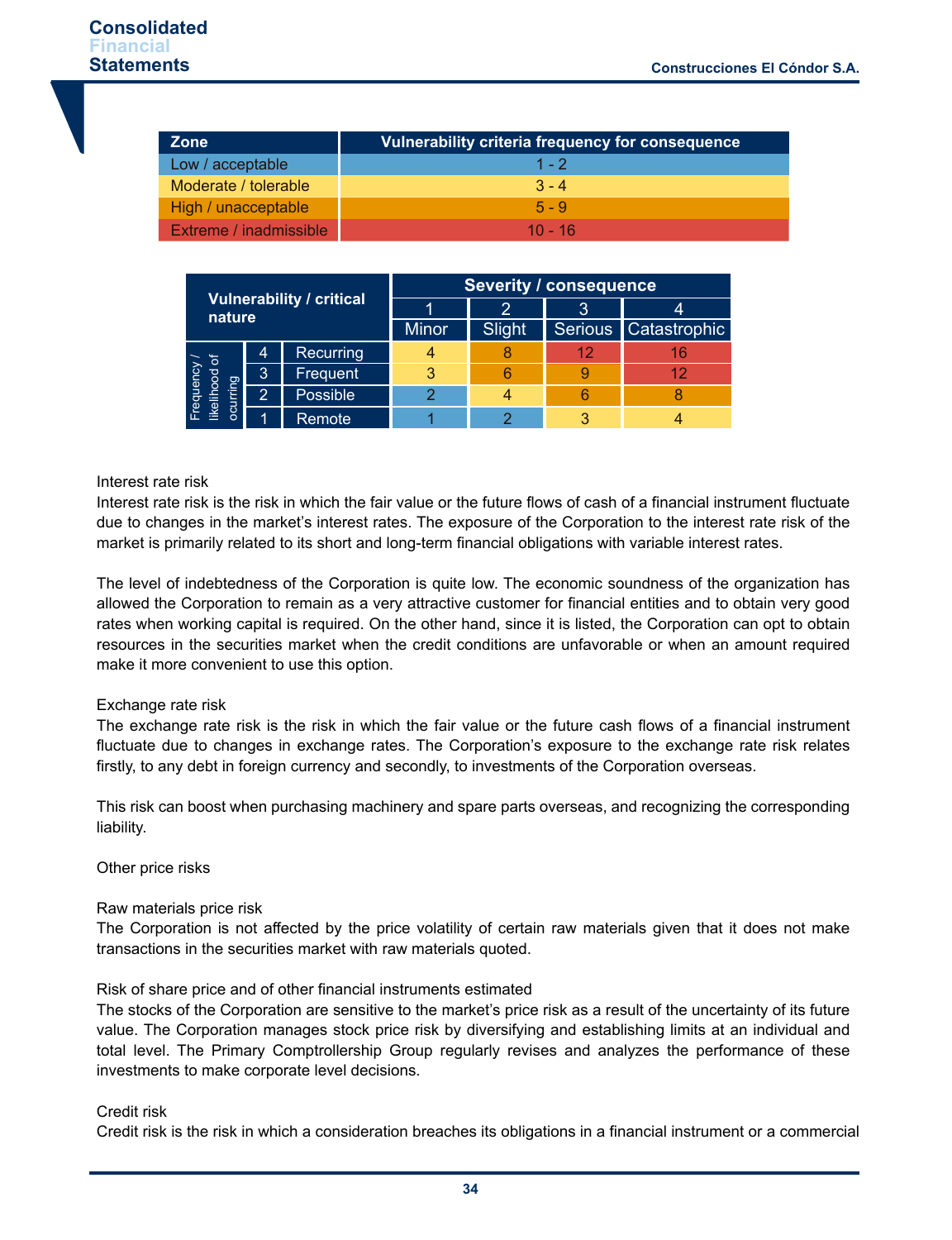contract, giving way to a financial loss. The Corporation is exposed to credit risk due to its operating activities (particularly, commercial accounts receivable) and its financial activities, including deposits in banks and financial institutions, and other financial instruments.

The Corporation's cash is at top quality financial institutions. The Primary Controllership Group verifies if the management of the treasury meets the policies of the Corporation.

# Accounts receivable

Construcciones El Cóndor S.A. charges its accounts receivable while those which are more than 150 days due are passed to a legal debt recovery process. Every year, higher amounts owed to the Corporation are revised and the Management of Controllership and Finances along with the Direction of the Work make the accounting and tax provisions necessary with all of the legal and follow-ups established. Moreover, each legal process is revised and the Legal Department prepares minutes detailing the collection process made and concludes if the account receivable must be punished for not being paid off.

# Liquidity risk

Liquidity risk is the risk in which the Corporation cannot pay its financial obligations on their expiration date. The purpose of the Corporation handling liquidity is to ensure, as much as possible, that it will always have enough liquidity to meet its obligations in normal and particular situations, without incurring in unacceptable losses or risking the Corporation's reputation.

Liquidity is monitored by the Corporation on a monthly basis. It provides very positive results compared to other Corporations of the sector due to the financial strength and leverages made since the business' beginnings.

## Capital management risk

The primary goal of the Group's capital management is to ensure that it can maintain a sound credit rating and healthy capital ratios to sustain the business and to maximize the value for the shareholder.

The Corporation manages its capital structure and conducts adjustments depending on changes in economic conditions. To maintain and adjust its capital structure, the Corporation may issue new stocks in the securities market and other financial debt mechanisms.

### **2.4.26. Joint operations**

Construcciones El Cóndor S.A. recognizes in its accounting not solely its assets, liabilities, revenues and expenses but also those derived from contractual agreements. The Corporation displays in its financial statements the shares of joint assets, liabilities, revenues, costs and expenses. The incorporation of the balance sheets of consortiums is observed in the notes to the financial statements.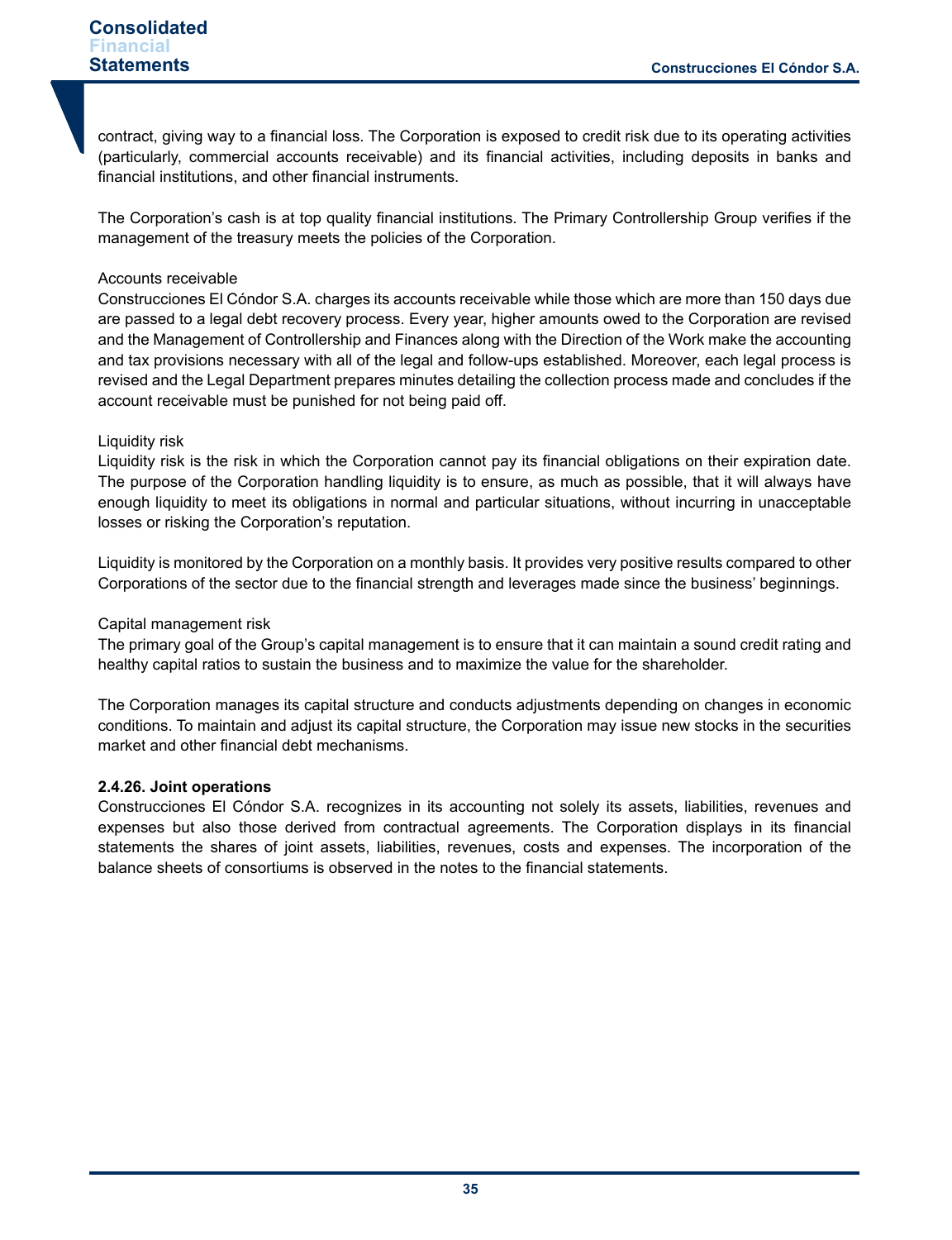| <b>Business cooperation</b><br>agreement | <b>Share</b> | <b>Type of agreement</b> | <b>Description</b>                                                                                                                                                                                                                                                                                                                                                                                                            | <b>Duration</b>                                                                                                                                                                                                                                            | <b>Consortium</b><br>members                                                                                                                                                    |
|------------------------------------------|--------------|--------------------------|-------------------------------------------------------------------------------------------------------------------------------------------------------------------------------------------------------------------------------------------------------------------------------------------------------------------------------------------------------------------------------------------------------------------------------|------------------------------------------------------------------------------------------------------------------------------------------------------------------------------------------------------------------------------------------------------------|---------------------------------------------------------------------------------------------------------------------------------------------------------------------------------|
| Consorcio Autosur                        | 50.00%       | Consortium               | Maintenance of the section<br>from the General Santander<br>School and Ciudad de<br>Villavicencio Avenue;<br>Transmilenio system<br>belonging to the South sector<br>of the NQS Network.                                                                                                                                                                                                                                      | 60 months                                                                                                                                                                                                                                                  | Construcciones El<br>Cóndor S.A. 50%,<br>Construcciones<br>Civiles 50%                                                                                                          |
| Consorcio Hidroeléctrica de<br>Tulúa     | 65.00%       | Consortium               | Granted by EPSA S.A., for<br>the construction of civil works<br>of Alto Tuluá hydroelectric<br>power station, Bajo Tuluá<br>hydroelectric power station,<br>and the construction and<br>improvement of access roads<br>and bridges for both projects.                                                                                                                                                                         | Until its final<br>liquidation                                                                                                                                                                                                                             | Construcciones El<br>Cóndor S.A. 65%,<br>Estyma S.A. 35%                                                                                                                        |
| Consorcio Grupo Ejecutor<br>Hatovial     | 21.11%       | Consortium               | The object of the consortium is<br>to execute all the design,<br>construction and services<br>activities included in the new<br>object of the concession<br>contract, and all those that are<br>later subscribed between the<br>Department of Antioquia and<br>Sociedad Hatovial S.A.<br>Set the parameters and<br>conditions that will govern, and<br>the conditions of participation of Hatovial or<br>each of the members. | The<br>agreement<br>will be valid<br>from the date 22.22%,<br>of its<br>subscription<br>and until the<br>end of the<br>concession<br>contract<br>signed by<br>until when its<br>members<br>decide, this<br>case in which<br>unanimity will<br>be required. | Mincivil S.A.<br>51.85%, S.P.<br>Ingenieros S.A.S.<br>Construcciones El<br>Cóndor S.A.<br>21.11%, Latinco<br>S.A. 1.11%, EDL<br>3.72%                                           |
| Consorcio Avenida Colón                  | 70.00%       | Consortium               | Implementation of<br>infrastructure construction<br>works for the Avenida Colon<br>Manizales - Caldas road.                                                                                                                                                                                                                                                                                                                   | The term of<br>the<br>agreement                                                                                                                                                                                                                            | Proyectos y Vías<br>S.A. 15%, Mainco<br>S.A. 15% y<br>plus one year Construcciones El<br>Cóndor S.A. 70%                                                                        |
| Consorcio Vial del Sur                   | 27.00%       | Consortium               | Road development of<br>Transversal del Sur. Module<br>2. Improvement and<br>maintenance of Tumaco -<br>Pasto - Mocoa corridor.<br>Module 1. Construction of<br>San Francisco – Mocoa 4 -<br>lane road.                                                                                                                                                                                                                        | The term to<br>implement<br>and liquidate<br>the<br>agreement<br>plus five<br>years                                                                                                                                                                        | Sonacol S.A.<br>20%, CASS<br>Constructores &<br>CIA. S.C.A. 20%,<br>CSS<br>Constructores<br>S.A. 20%,<br>Construcciones El<br>Cóndor S.A. 27%,<br>Puentes y<br>Torones S.A. 13% |
| Consorcio Constructor Américas           | 66.67%       | Consortium               | The purpose of the<br>consortium is to enter and<br>implement the EPC<br>agreement.                                                                                                                                                                                                                                                                                                                                           | The term to<br>implement<br>and liquidate<br>the<br>agreement                                                                                                                                                                                              | <b>Construcciones El</b><br>Cóndor S.A.<br>66.67%, Valores y<br>Contratos S.A.<br>33.33%                                                                                        |
| Consorcio Constructor Pacífico<br>Tres   | 48.00%       | Consortium               | Studies and designs,<br>financing and other project<br>according to the range,<br>quality and specifications<br>required by the concession<br>contract.                                                                                                                                                                                                                                                                       | 72 months                                                                                                                                                                                                                                                  | <b>MHCI 26%,</b><br>Construcciones El<br>Cóndor S.A. 48%,<br>Meco 26%                                                                                                           |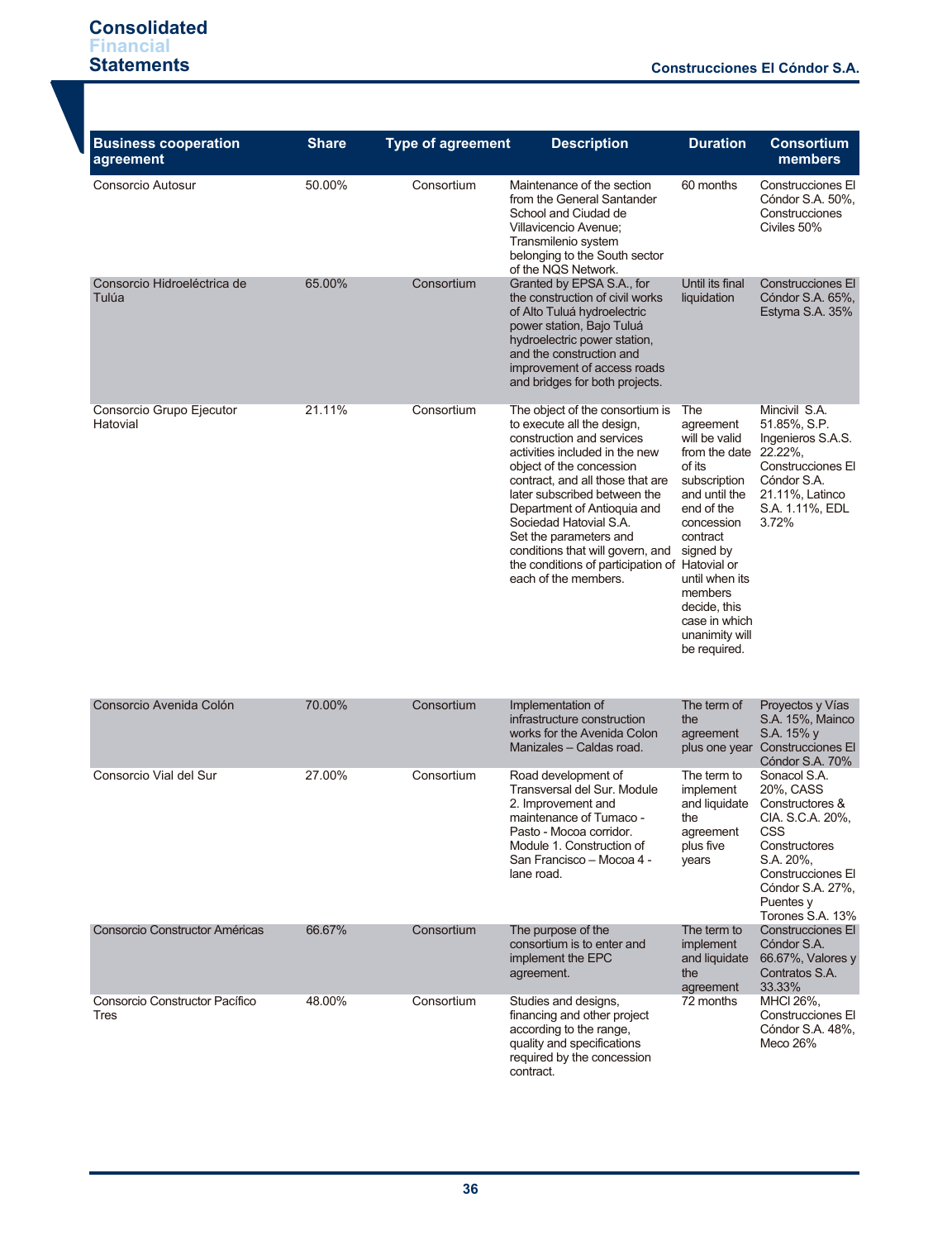| <b>Business cooperation</b><br>agreement      | <b>Share</b> | <b>Type of agreement</b> | <b>Description</b>                                                                                                                                      | <b>Duration</b>               |                                                                                                                                                         |
|-----------------------------------------------|--------------|--------------------------|---------------------------------------------------------------------------------------------------------------------------------------------------------|-------------------------------|---------------------------------------------------------------------------------------------------------------------------------------------------------|
| Consorcio Farallones                          | 50.00%       | Consortium               | Studies and designs,<br>financing and other project<br>according to the range,<br>quality and specifications<br>required by the concession<br>contract. | 72 months                     | Construcciones El<br>Cóndor S.A. 50%,<br>Odinsa S.A. 50%                                                                                                |
| Consorcio Vial Los Llanos                     | 11.00%       | Consortium               | Studies and designs,<br>financing and other project<br>according to the range,<br>quality and specifications<br>required by the concession<br>contract. | 72 months                     | <b>Construcciones El</b><br>Cóndor S.A. 11%,<br>Odinsa S.A. 51%,<br>Murcia y Murcia<br>S.A. 30%, Sarugo<br>S.A. 8%                                      |
| Consorcio Francisco Javier<br><b>Cisneros</b> | 21.11%       | Consortium               | The execution of all the works<br>and activities and all those<br>services required under the<br>EPC contract.                                          | Until<br>December<br>31, 2021 | Mincivil S.A.<br>51.82%, S.P.<br>Ingenieros S.A.S.<br>22.22%.<br>Construcciones El<br>Cóndor S.A.<br>21.11%, Latinco<br>S.A. 1.11%, EDL<br>S.A.S. 3.72% |

# **2.4.27. New standards and interpretations of financial reports**

The following includes a list of the new standards and amendments issued by the IASB which are in force for the annual periods beginning on January 1, 2019. Management is undergoing the evaluation of the potential impact these changes have on the Company's financial statements.

Decrees 2496 of December 24, 2015 and 2131 of December 22, 2016 introduced a new accounting framework that reflects the new standards, amendments or changes issued by the IASB for the International Financial Reporting Standards in years 2015 and 2016. This addition to the tech IASB framework used to present reports shall apply to the financial periods that begin on January 1, 2019, with early application permitted.

| <b>Standards</b> | Title of the standard | In force for annual periods beginning after |
|------------------|-----------------------|---------------------------------------------|
|                  |                       |                                             |
| <b>IFRS 16</b>   | Leases                | January 1, 2019                             |

#### IFRS 16 Leases

IRFS 16 provides an integral model for the recognition of lease agreements and their treatment in financial statements of lessees and lessors. This standard will replace the following standards and interpretations when in force:

- IAS 17 Leases
- IFRIC 4 Determining whether an Arrangement contains a lease.
- SIC 15 Operating leases Incentives.
- SIC 27 Evaluating the substance of transactions in the legal form of a lease.

#### Identifying a lease

IFRS 16 applies a model to control the identification of leases, in which an arrangement is or contains a lease if it transfers the right to control the use of an asset for a period of time in exchange for consideration. It is deemed that control exists if the customer: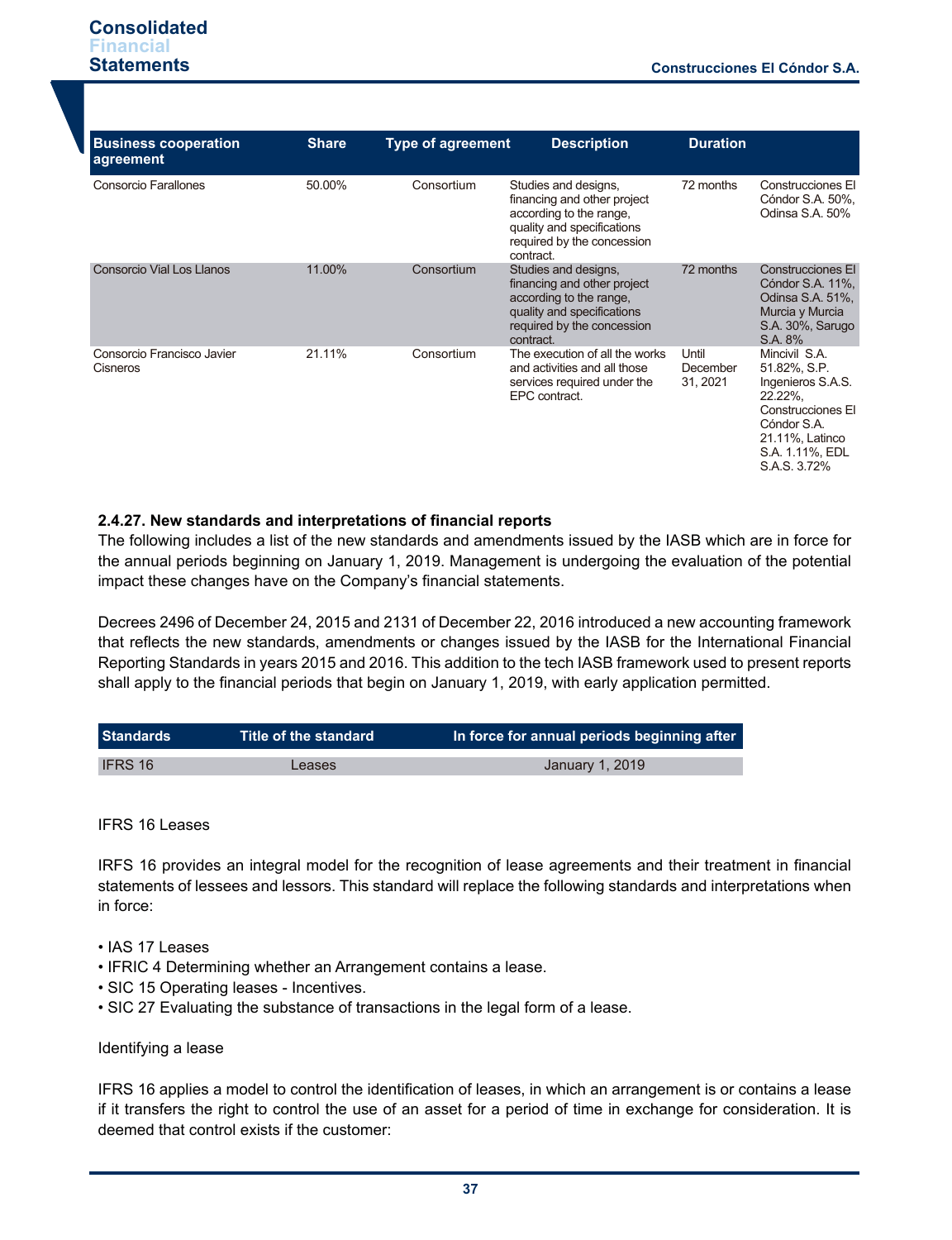- Is entitled to substantially obtain all of the economic benefits from using an asset; and
- Is entitled to lead the use of that asset.

The standard provides a detailed guide to determine if these conditions are met, including the cases in which the supplier is entitled to substantive substitutions, and when relevant decisions con how and why the asset is used are predetermined.

## Accounting by lessees

IFRS 16 introduces significant changes on the lessee's accounting: it eliminates the difference between operating and financial leases determined by NIT 17; it also demands the lessor to recognize an asset per right of use and a liability at the beginning of all leases, excluding short-term leases and low-cost asset leases.

An asset for right of use is initially measured at cost and later at cost (subject to certain exception) minus accrued depreciation and losses from impairment, adjusted by any new measurement of the liability for the lease.

Liability for lease is initially measured at the present value of the lease payments not made on that date. Later, the liability for the lease is adjusted by payments of interests and leases, and by the impact of lease amendments, among others.

If a lessee chooses not to apply the general requirements of IFRS 16 to short-term leases (that is, one that does not include a put option and has a lease term of 12 months or less in the initial date) as well as leases of low-value assets, the lessee shall recognize the payment of leases related to those leases as a linear or systematic expense, similar to the current accounting of operating leases.

### Accounting by lessors

Unlike the lessee accounting, the requirements for the lessor accounting pursuant to IFRS 16 remain practically the same compared to IAS 17, which still requires the lessee to classify a lease as operating or financial.

Besides, IFRS 16 also provides guidance on the accounting of sale transactions and leasebacks; and the disclosure of additional information.

IFRS 16 is in force in the period that begins on or after January 1, 2019, with early application permitted by entities that used IFRS 15 on the initial application date of IFRS 16. A lessee may apply IFRS 16 using the complete or modified retrospective focus. If the lessee chooses the modified retrospective focus, an entity is not forced to re-express the information and the accumulated effect of applying IFRS 16 initially shall be presented as an adjustment on the earnings retained (or another component of equity, whichever is applicable).

Construcciones El Cóndor S.A. shall not apply IFRS 16 early given that this standard may have an irrelevant impact on the amounts reported and on the disclosers made on the financial statements. However, a reasonable estimate of the effect of IFRS 16 cannot be provided until a detailed revision is made.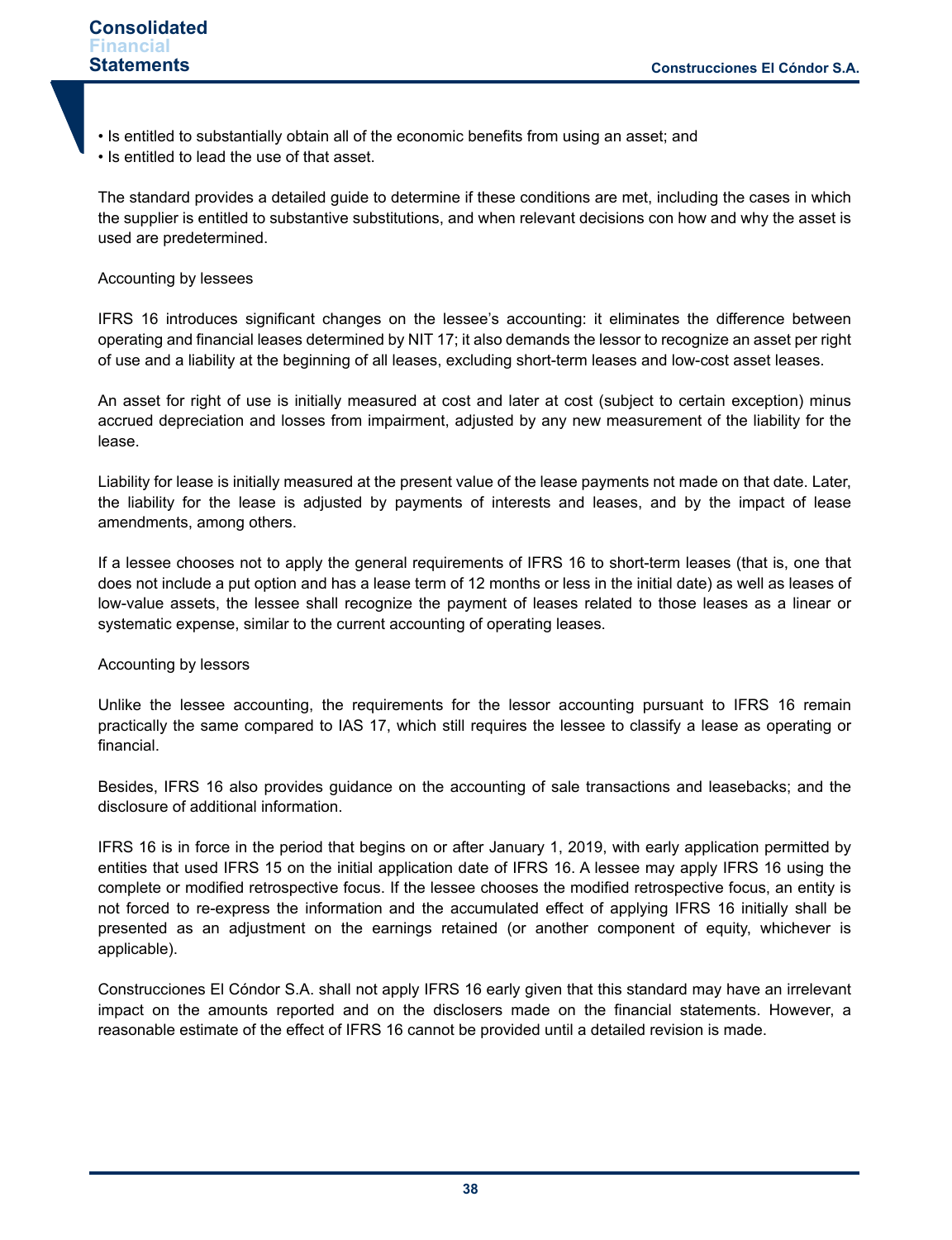# **Note 3. Cash and cash equivalents**

The total of these items was duly reconciled with the corresponding external information obtained from different financial entities.

|                                                                      | As of December 31 | As of December 31 |
|----------------------------------------------------------------------|-------------------|-------------------|
|                                                                      | 2018              | 2017              |
| Cash                                                                 | 30.972            | 179.305           |
| <b>Banks</b>                                                         | 13.549.221        | 6.678.968         |
| Joint banking operations (incorporation of consortiums)              | 11.345.877        | 13.788.293        |
| Investment-fixed income joint operations                             | 483.216           | 644.215           |
| Restricted cash and cash equivalent                                  | 0                 | 74.134            |
| Restricted available joint operations (incorporation of consortiums) |                   | 1.989             |
| Negotiable investments                                               | 106.621           | 369.333           |
| Savings accounts                                                     | 587.548           | 1.400.405         |
| Fiduciary rights                                                     | 9.835.792         | 405.083.840       |
| <b>TOTAL CASH AND CASH EQUIVALENT</b>                                | 35.939.247        | 428.220.483       |

# **Note 4. Investments**

# **4.1. Investments at reasonable value**

|                                    | As of December 31 | As of December 31 |
|------------------------------------|-------------------|-------------------|
|                                    | 2018              | 2017              |
| Concesión Pacifico Tres S.A.S.     | 11.791.043        |                   |
| Fiduciary rights                   |                   | 7.126             |
| <b>TOTAL TEMPORARY INVESTMENTS</b> | 11.791.043        | 7.126             |

# **4.2. Permanent investments**

Investments and associated companies and joint business.

The main associated companies and their main activity are the following: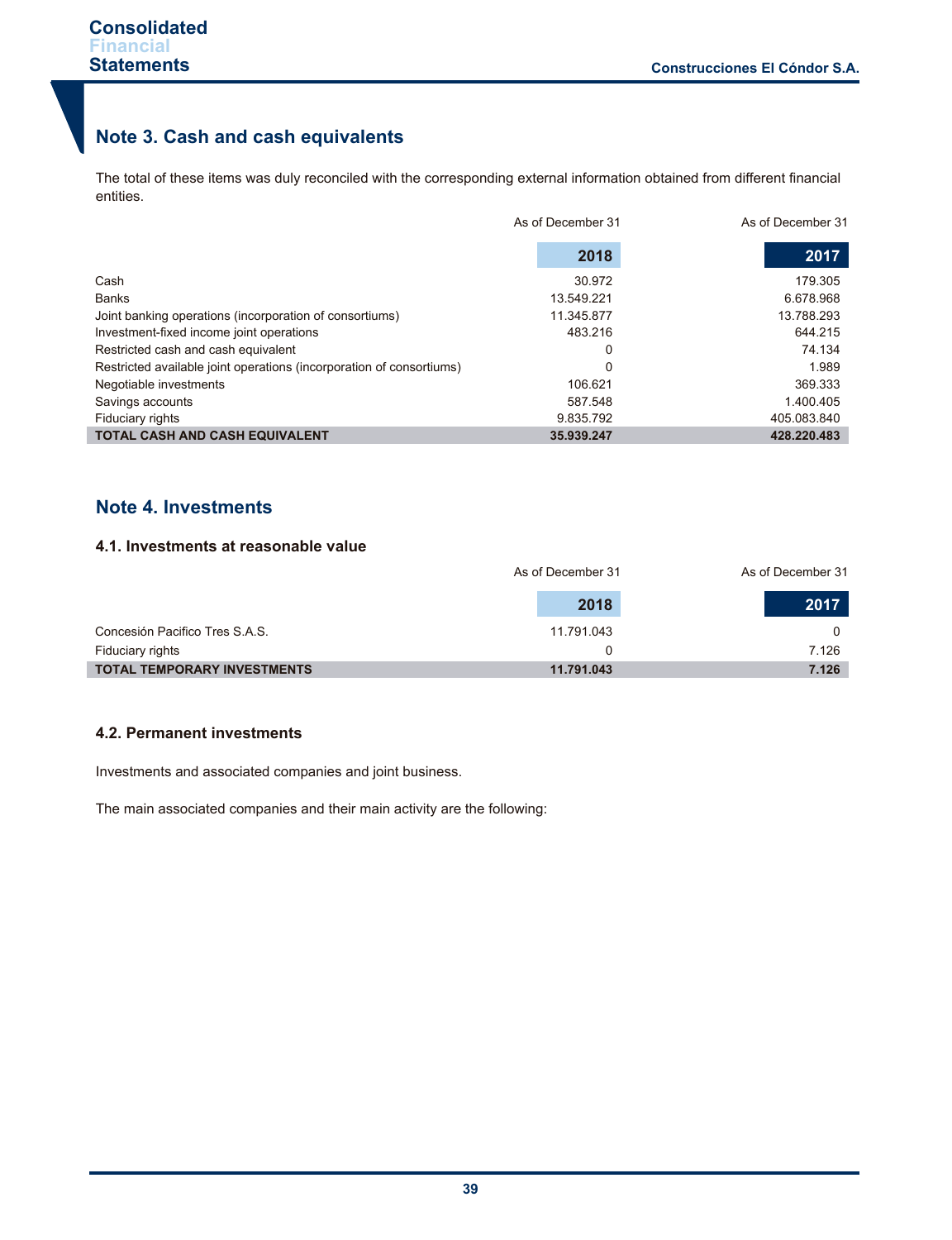|                                                                                        |                                   |           |                                                                    | As of December 31 |                       |                             |                                                                                                                                                                                                                                                                                                 |
|----------------------------------------------------------------------------------------|-----------------------------------|-----------|--------------------------------------------------------------------|-------------------|-----------------------|-----------------------------|-------------------------------------------------------------------------------------------------------------------------------------------------------------------------------------------------------------------------------------------------------------------------------------------------|
|                                                                                        | <b>Number of</b><br><b>shares</b> | Share (%) | <b>Observations</b>                                                | 2018              | 2017                  | Incorporation<br>- domicile | <b>Corporate purpose</b>                                                                                                                                                                                                                                                                        |
| <b>FINANCIAL ASSETS</b><br><b>FINANCIAL INSTRUMENTS</b><br>Empresa de Generación y     |                                   |           |                                                                    |                   |                       | Nov/2008                    | Public Service Company,                                                                                                                                                                                                                                                                         |
| Promoción de Energía de<br>Antioquia S.A. E.S.P.                                       | 47.942                            |           |                                                                    | 47.942            | 0                     | Riohacha                    | Public Deed No. 13636.                                                                                                                                                                                                                                                                          |
| C.C.I. Marketplace S.A.                                                                | 132.057                           | 2,63%     |                                                                    | 35.787            | 37.768                | Apr/2007<br>Bogotá          | Website and/or webpage<br>creation, maintenance.                                                                                                                                                                                                                                                |
| Hidroeléctrica del Río Aures                                                           | 1.019.450                         | 16,60%    |                                                                    | 863.495           | 777.861               | <b>Jul/1997</b><br>Medellín | Electric power generation and<br>sale through a hydroelectric<br>station in the municipality of<br>Abejorral.                                                                                                                                                                                   |
| <b>TOTAL INVESTMENTS IN</b><br><b>FINANCIAL INSTRUMENTS</b><br><b>JOINT BUSINESSES</b> |                                   |           |                                                                    | 947.224           | 815.629               |                             |                                                                                                                                                                                                                                                                                                 |
| Constructora Túnel de Oriente 2.629.361.939<br>S.A.S.                                  |                                   | 12,66%    |                                                                    | 8.702.032         | 6.336.760             | Oct/2011<br>Medellín        | To be a shareholder of<br>Concesión Túnel de Aburrá<br>Oriente S.A. and to develop the<br>activities necessary to build the<br>works.                                                                                                                                                           |
| Concesión Túnel de Aburrá<br>Oriente                                                   | 236.700                           | 12,51%    |                                                                    |                   | 23.297.915 19.822.117 | Dec/1997<br>Medellín        | State concession contract for<br>the design, construction,<br>operation and maintenance of<br>the road connection Aburrá<br>Oriente.                                                                                                                                                            |
| Concesión Vial Los Llanos<br>S.A.S.                                                    | 550.000                           | 11.00%    |                                                                    | 19.902.192        | 769.968               | Apr/2015<br>Villavicencio   | Construction of roads and<br>railroads.                                                                                                                                                                                                                                                         |
| <b>ASSOCIATES</b><br>Concesión Aburrá Norte S.A. - 1.582.886<br>Hatovial S.A.          |                                   | 21,11%    |                                                                    |                   | 15.162.533 20.475.715 | Oct/1997<br>Copacabana      | Enter and execute a state<br>concession contract of a road<br>project called "Desarrollo Vial<br>del Aburrá Norte" and its<br>complementary road system.                                                                                                                                        |
| Concesión Vías del Nus S.A.S. 1.055.250                                                |                                   | 21,11%    |                                                                    | 2.010.889         | 1.879.258             | Dec/2015-<br>Medellín       | Enter and execute a state<br>concession contract<br>established in article 32 of law<br>80 of 1993.                                                                                                                                                                                             |
| Concesión La Pintada S.A.S.                                                            | 8.490.799                         | 21,15%    |                                                                    | 18.050.317        | 4.073.199             | Jun/2014<br>Medellín        | The sole corporate purpose of<br>the corporation is to execute a<br>contract with the ANI to<br>conduct studies, designs,<br>financing, environmental,<br>property and social<br>management, construction,<br>improvement, revamping,<br>operation, maintenance and<br>reversion of concession. |
| Concesión Pacífico Tres S.A.S.                                                         | 4.800                             | 48,00%    |                                                                    |                   | 31.745.113 28.947.351 | Aug/2014<br>Bogotá          | Execute a contract with the<br>ANI to conduct studies,<br>designs, financing,<br>environmental, property and<br>social management,<br>construction, improvement,<br>revamping, operation,<br>maintenance and reversion of<br>concession.                                                        |
| Transmilenio Carrera 7 SC<br>S.A.S.                                                    |                                   |           | The Associate<br>reported losses<br>exceeding the<br>amount of the | 15.000            | 15.000                |                             |                                                                                                                                                                                                                                                                                                 |
| Deterioro inversión Transmilenio<br>Carrera 7 SC S.A.S.                                |                                   |           | investment                                                         | (15.000)          | (15.000)              |                             |                                                                                                                                                                                                                                                                                                 |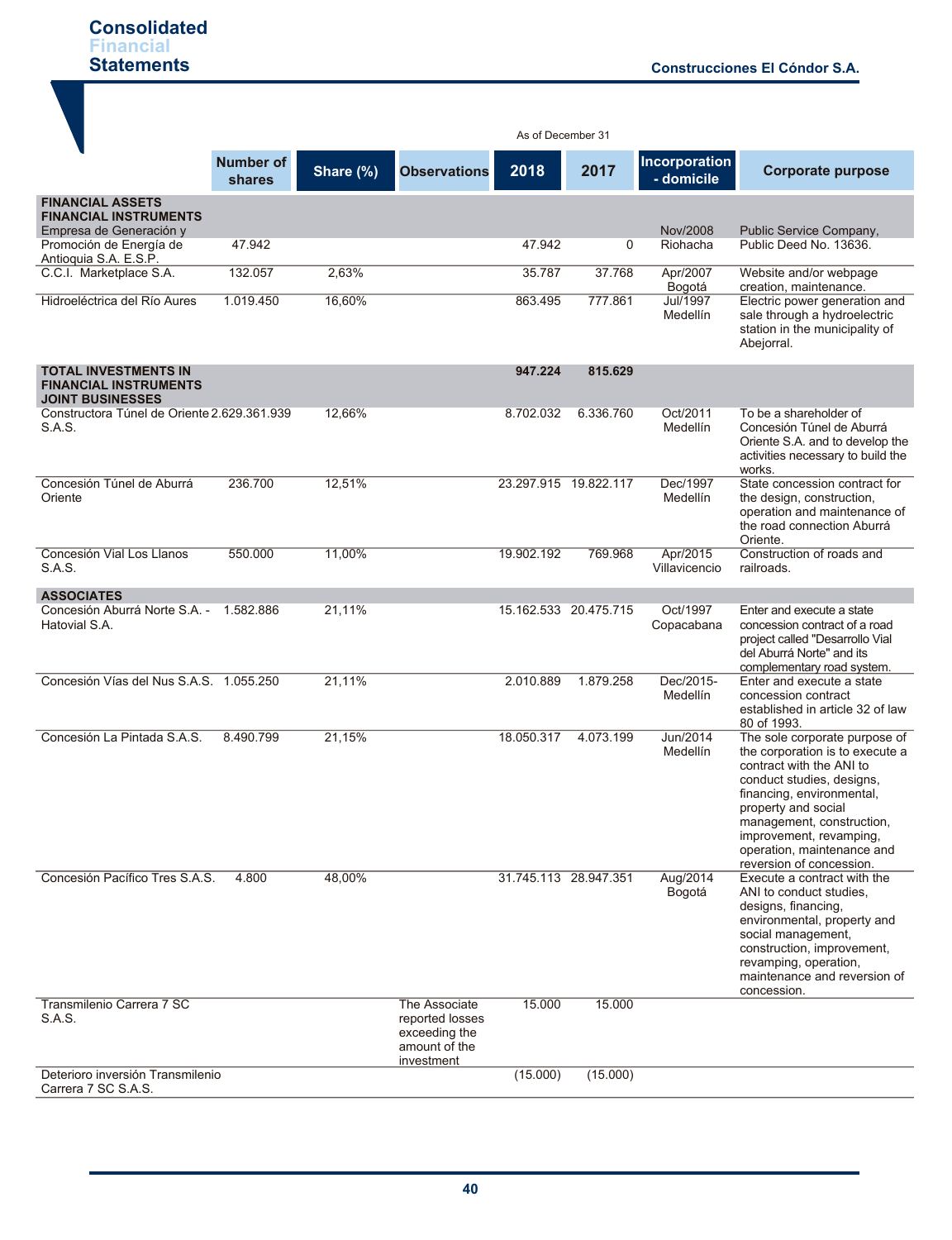|                                                                                 |                            |           |                                                                                  | As of December 31      |             |                                                 |                                                                                                                                                                                                                                                                                                                                                                                                 |
|---------------------------------------------------------------------------------|----------------------------|-----------|----------------------------------------------------------------------------------|------------------------|-------------|-------------------------------------------------|-------------------------------------------------------------------------------------------------------------------------------------------------------------------------------------------------------------------------------------------------------------------------------------------------------------------------------------------------------------------------------------------------|
|                                                                                 | <b>Number of</b><br>shares | Share (%) | <b>Observations</b>                                                              | 2018                   | 2017        | Incorporation<br>- domicile                     | <b>Corporate purpose</b>                                                                                                                                                                                                                                                                                                                                                                        |
| <b>ASSOCIATES</b><br>Concesionaria Trans NOS Sur                                | 24.990                     | 50,00%    | The Associate<br>reported losses<br>exceeding the<br>amount of the<br>investment | $\Omega$               | 0           | Sep/2003<br>Bogotá                              | Execution of civil works design,<br>construction and execution of<br>civil works.                                                                                                                                                                                                                                                                                                               |
| Concesionaria Transmilenio<br>del Sur                                           | 25.000                     | 50,00%    |                                                                                  | 419.544                | 429.778     | Dec/2003<br>Bogotá                              | Execution of civil works design,<br>construction and execution of<br>civil works.                                                                                                                                                                                                                                                                                                               |
| Agregados Argos S.A.S.                                                          | 1.512.000.000              | 24,00%    |                                                                                  | 1.427.997              | 935.038     | Jul/2017<br>Medellín                            | Exploration, exploitation,<br>transformation, transportation<br>and sale of stone materials<br>from mines and quarries.                                                                                                                                                                                                                                                                         |
| Concesión Ruta al Mar S.A.S.<br>(CORUMAR)                                       | 350.000                    | 50,00%    |                                                                                  | 3.147.491              | $\Omega$    | Sep/2015<br>Medellín                            | A corporation with the sole<br>purpose of entering and<br>executing the APP concession<br>contract for the construction.<br>improvement, operation,<br>maintenance and reversion of<br>the road system to connect the<br>departments of Antioquia -<br>Bolivar.                                                                                                                                 |
| <b>INVESTMENTS OVERSEAS</b><br>Industrias Selma (1)                             | 5.000                      | 49,75%    | The Associate<br>reported losses<br>exceeding the<br>amount of the<br>investment | 0                      | $\mathbf 0$ | Jul/2005<br>Islas Vírgenes<br><b>Británicas</b> | Its corporate purpose is<br>detailed on page of the<br>by-laws: "(5. Capacity and<br>powers"). Here it is stated that<br>its object is not restricted (is<br>indefinite) and the Company<br>has full powers to carry out<br>lawful activities which are not<br>prohibited for commercial<br>companies created under BVI<br>standards in accordance with<br>act of 2004 or any other BVI<br>law. |
| <b>TOTAL INVESTMENTS IN</b><br><b>ASSOCIATES AND JOINT</b><br><b>BUSINESSES</b> |                            |           |                                                                                  | 123.866.022 83.669.186 |             |                                                 |                                                                                                                                                                                                                                                                                                                                                                                                 |
| <b>TOTAL INVESTMENTS</b>                                                        |                            |           |                                                                                  | 124.813.246 84.484.814 |             |                                                 |                                                                                                                                                                                                                                                                                                                                                                                                 |

(1) lndustria Selma: Related company with foreign domicile.

# **Note 5. Commercial aqccounts receivable and other accounts receivable**

**5.1. Commercial accounts receivable and other current accounts receivable**

|                                           | As of December 31 | As of December 31 |                                       | As of December 31 | As of December 31 |
|-------------------------------------------|-------------------|-------------------|---------------------------------------|-------------------|-------------------|
|                                           | 2018              | 2017              |                                       | 2018              | 2017              |
| <b>DETAIL</b>                             |                   |                   | <b>DETAIL - RELATED PARTIES</b>       |                   |                   |
| Domestic clients                          | 171.683.644       | 465.465.686       | Domestic clients                      | 22.136.622        | 865.550           |
| Accounts receivable from joint operations | 146.280.313       | 54.989.167        | Revenues receivable, internal minutes | 91.681.991        | 9.028.827         |
| Pre-payments and advances                 | 50.531.321        | 63.696.534        | Accounts receivable                   | 71.650.499        | 23.589            |
| Claims                                    | 2.344.401         | 2.338.069         | Withholding on contracts              | 13.103.954        |                   |
| Accounts receivable, workers              | 286.946           | 178.735           | <b>Dividends</b>                      |                   | 222.047           |
| Miscellaneous accounts receivable         | 66.365.442        | 63.136.740        | <b>TOTAL ACCOUNTS RECEIVABLE,</b>     | 198.573.067       | 10.140.013        |
| Withholding on contracts                  | 35.440.272        | 63.658.501        | <b>RELATED PARTIES (**)</b>           |                   |                   |
| Income receivable                         | 529.859.919       | 195.016.011       |                                       |                   |                   |
| Deposits                                  | 1.800             | 840               |                                       |                   |                   |
| <b>TOTAL COMMERCIAL ACCOUNTS</b>          | 1.002.794.058     | 908.480.283       |                                       |                   |                   |
| <b>RECEIVABLE AND OTHER ACCOUNTS</b>      |                   |                   |                                       |                   |                   |
| <b>RECEIVABLE</b>                         |                   |                   |                                       |                   |                   |

(\*\*) Details on accounts receivable from related parties are found in note 29.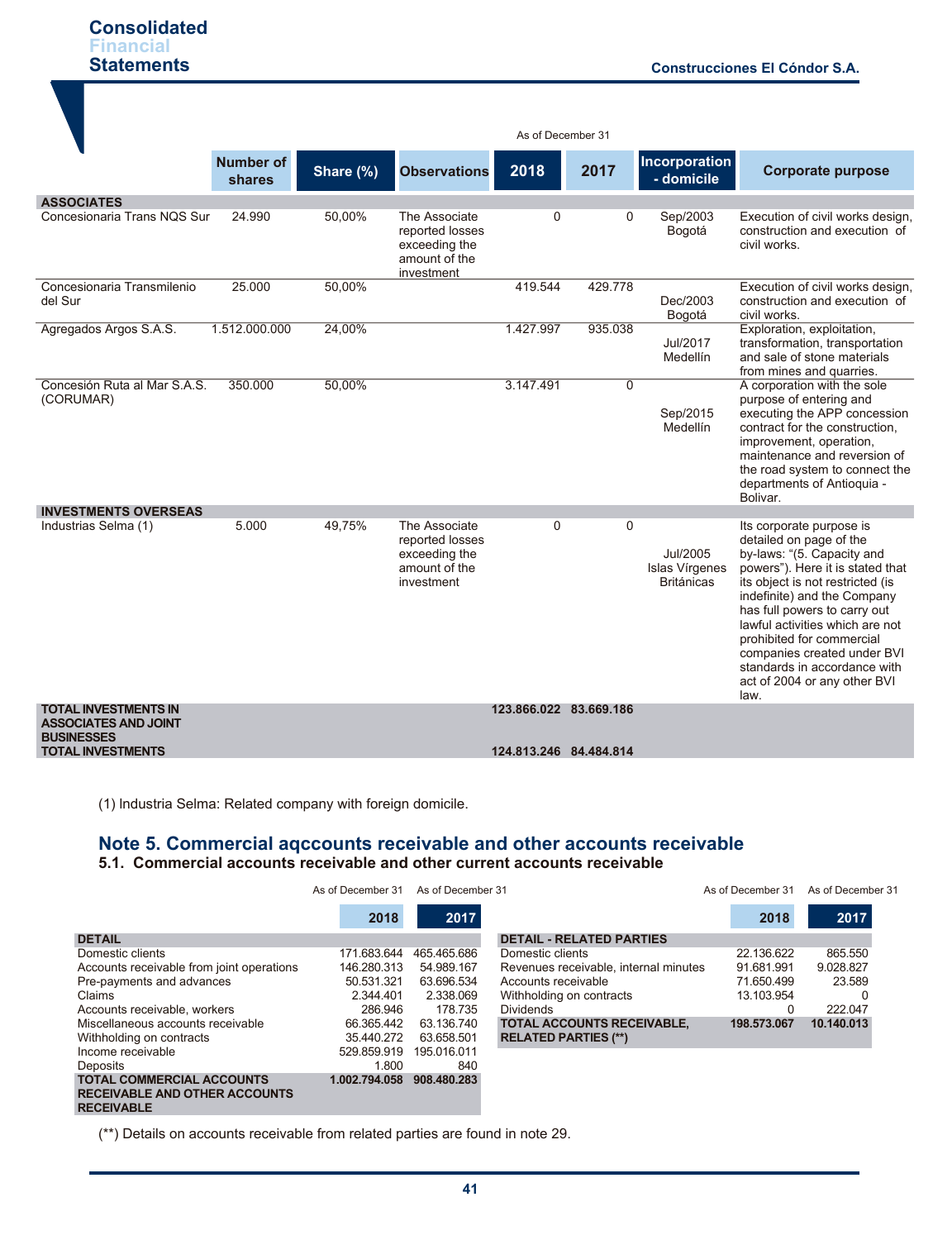# **Consolidated Financial Statements**

### Domestic clients

There are no restrictions or liens. Accounts receivable do not guarantee any kind of obligation.

|                                                       | As of December 31 | As of December 31 |
|-------------------------------------------------------|-------------------|-------------------|
|                                                       | 2018              | 2017              |
| Constructora Civil S.A.S.                             |                   | 344.269           |
| Constructora Kalamary S.A.S. (1)                      | 251.835           | 917.880           |
| Clientes Agregados San Javier                         | 5.526.192         | 1.171.553         |
| Fideicomiso BBVA Fiduciaria Santa Marta - Paraguachón | 16.060.762        | 0                 |
| Carbones de la Jagua S.A.                             | O                 | 4.670.791         |
| Instituto Nacional de Vías                            |                   | 811.791           |
| Servicios de Ingeniería Civil S.A.                    | 283.417           | $\Omega$          |
| Consorcio Constructor Américas (1)                    | 131.396.930       | 139.514.722       |
| Consorcio Constructor Pacífico 3. (2)                 | 16.187.236        | 27.719.904        |
| SOHINCO Constructora S.A.S.                           | 0                 | 255.411           |
| Consorcio El Viajano                                  | ი                 | 125.130           |
| Empresa Minera de Caldas S.A.S.                       | 209.244           | $\Omega$          |
| C.I. Prodeco                                          | 0                 | 132.925           |
| Concesión Vías de las Américas S.A.S. (3)             | 369.955           | 288.647.972       |
| Condor Investments USA INC (4)                        | 892.053           | 694.786           |
| Valores y Contratos                                   | 0                 | 307.513           |
| Consorcio Minero del Cesar S.A.S.                     | 384.738           | $\Omega$          |
| Less than 50 million                                  | 121.281           | 151.040           |
| <b>TOTAL DOMESTIC CLIENTS</b>                         | 171.683.644       | 465.465.686       |

(1) These amounts are for work performed in the following project Américas Cóndor in Urabá - Montería - San Marcos y Santa Ana - La Gloria.

(2) These amounts are for work performent in the following project Pacífico Tres in La Virginia e Irra.

(3) These amounts are for accounts receivable from the Vías de las Américas Concession to the National Infrastructure Agency (ANI).

(4) These amounts are for accounts receivable Condor Investment contracts.

### Accounts receivable from joint operations

|                                                                               | As of December 31 |            |  |
|-------------------------------------------------------------------------------|-------------------|------------|--|
|                                                                               | 2018              | 2017       |  |
| Debtors joint operations (incorporation of consortiums)                       | 119.209.218       | 30.093.559 |  |
| Accounts receivable related - joint operations (incorporation of consortiums) | 1.653.768         | 23.683.586 |  |
| Commercial current accounts - joint operations (incorporation of consortiums) | 25.417.327        | 1.212.022  |  |
| TOTAL ACCOUNTS RECEIVABLE FROM JOINT OPERATIONS                               | 146.280.313       | 54.989.167 |  |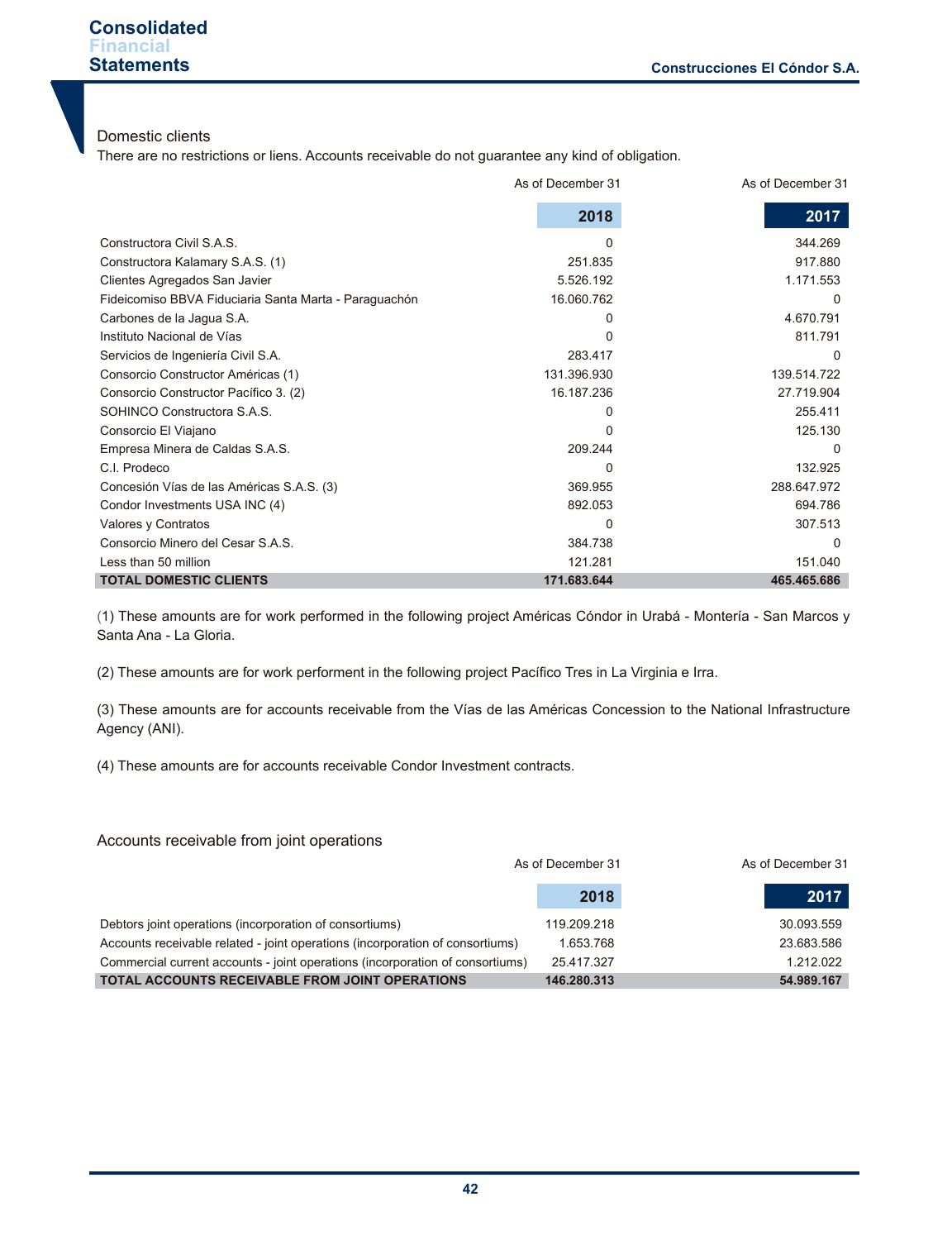# Pre-payments and advances

These advances to contractors are considered financial instruments because if there is breach of contract, the money is reimbursed by the contractor according to performance bonds posted by them.

|                                                          | As of December 31 | As of December 31 |
|----------------------------------------------------------|-------------------|-------------------|
|                                                          | 2018              | 2017              |
| Advances joint operations (incorporation of consortiums) | 36.893.746        | 46.285.746        |
| <b>Construcciones Civiles Hermanos</b>                   | U                 | 75.535            |
| Concesión Ruta al Mar S.A.S.                             | 124.961           | 0                 |
| CEI Enterprises INC.                                     | 77.639            | 0                 |
| Mejía Monroy Edgardo Enrique                             | 199.316           | $\Omega$          |
| V&S Comercial S A S.                                     | 101.345           | 308.989           |
| C <sub>2</sub> Estudios S.A.S.                           | 98.142            | O                 |
| Atención Social Integral S.A.S.                          | 99.989            | O                 |
| Certión S.A.S.                                           | 862.825           | n                 |
| G & R. Ingeniería y Desarrollo                           | 0                 | 369.935           |
| Zapata Ruiz Luisa Fernanda                               | 0                 | 350.000           |
| Goimpro S.A.S.                                           | 0                 | 208.541           |
| Eléctricas de Montería Integral S.A.S.                   | 0                 | 153.677           |
| Sociedad Espacios y Diseños Construcciones S.A.S.        | 0                 | 145.656           |
| Básculas Prometálicos S.A.                               | 700.676           | 1.001.841         |
| Internacional de Eléctricos S.A.S.                       | 1.251.164         | 1.834.394         |
| MGM Ingeniería y Proyectos S.A.S.                        | 2.704.155         | 5.718.687         |
| SIEMENS S.A.                                             | 5.167.367         | 5.167.367         |
| Reparaciones y Aplicaciones en Concreto                  | 0                 | 145.462           |
| Montajes y Estructuras Metálicas                         | 67.067            | 0                 |
| Corporación Lonja Inmobiliaria                           | 93.524            | 0                 |
| Concesión Cesar Guajira S.A.S.                           | 0                 | 279               |
| Concesión Ruta al Mar S.A.S.                             | 0                 | 549.552           |
| J.C. Ingeniería Eléctrica S.A.S.                         | 342.956           | 0                 |
| W.B. Ingeniería de Proyectos S.A.S.                      | 70.765            | O                 |
| Logitramites S.A.S.                                      | $\mathbf{0}$      | 160.000           |
| Instalcom S.A.S.                                         | 91.281            | $\Omega$          |
| Less than 50 million                                     | 1.584.403         | 1.220.874         |
| <b>TOTAL PRE-PAYMENTS AND ADVANCES (1)</b>               | 50.531.321        | 63.696.534        |

(1) Included in the increases in short-term pre-payments and advances is the effect of including the financial statements of the consortia, which show a variation of \$10.976.328.

| Claims              | As of December 31 | As of December 31 |
|---------------------|-------------------|-------------------|
|                     | 2018              | 2017              |
| Claims (1)          | 2.344.401         | 2.338.069         |
| <b>TOTAL CLAIMS</b> | 2.344.401         | 2.338.069         |

(1) Arbitration award in the process of de Construcciones El Cóndor against Metroplús, for interest on cost overruns; out of the total claims, \$12.167 is control - payment of inconsistencies.

| Accounts receivable, workers                                    | As of December 31 | As of December 31 |
|-----------------------------------------------------------------|-------------------|-------------------|
|                                                                 | 2018              | 2017              |
| Miscellaneous                                                   | 280.510           | 177.994           |
| Miscellaneous - joint operations (incorporation of consortiums) | 6.436             | 741               |
| TOTAL ACCOUNTS RECEIVABLE, WORKERS                              | 286.946           | 178.735           |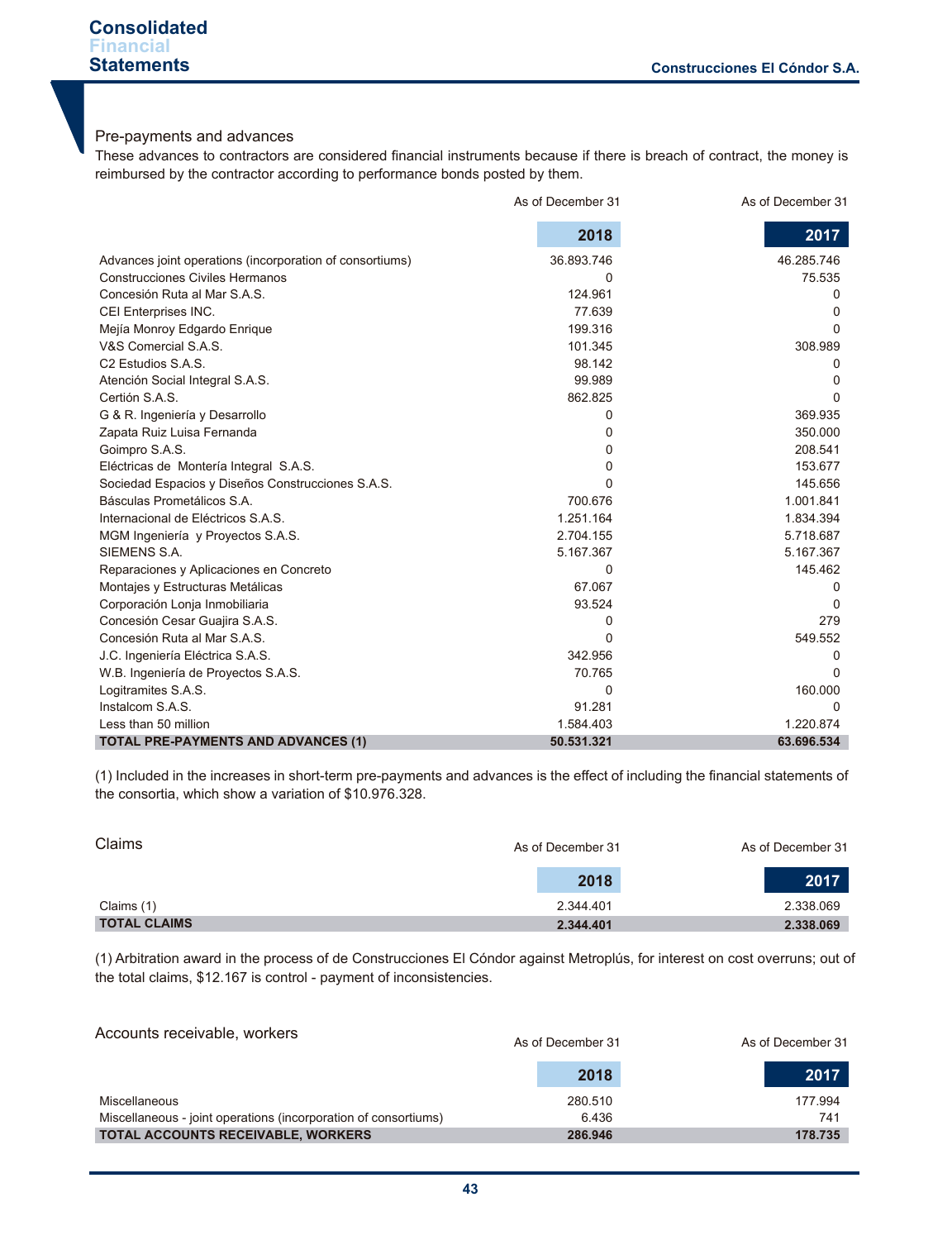| Miscellaneous accounts receivable<br>As of December 31                              |                   |             |  |
|-------------------------------------------------------------------------------------|-------------------|-------------|--|
|                                                                                     | As of December 31 |             |  |
|                                                                                     | 2018              | 2017        |  |
| Miscellaneous accounts receivable - joint operations (incorporation of consortiums) | 6.345.467         | 6.235.165   |  |
| Consorcio Hidroeléctrica de Tuluá (1)                                               | 171.468           | 171.468     |  |
| Consorcio Constructor Pacífico 3 (1)                                                | 104.007           | $\Omega$    |  |
| Consorcio Vial del Sur (1)                                                          | 2.794.933         | 2.301.468   |  |
| Consorcio Grupo Ejecutor Hatovial (1)                                               | 4.024.039         | 868.081     |  |
| Gutiérrez Marín Sor Maribel                                                         | 88.300            | 88.800      |  |
| Banco de Occidente (mandato Farallones)                                             | 0                 | 1.888.880   |  |
| Bancolombia (mandato Farallones)                                                    | 0                 | 5.878.537   |  |
| Itaú Corpbanca Colombia (mandato Farallones)                                        | 1.485.257         | 2.974.573   |  |
| Mandato Farallones (pagos)                                                          | 0                 | (5.964.036) |  |
| Concesión Ruta al Mar (mandato)                                                     | 196.914           |             |  |
| Concesión Ruta al Mar (mandato- pagos))                                             | (160.982)         | 0           |  |
| Goimpro S.A.S.                                                                      | 218.111           | 219.607     |  |
| Consorcio Constructor Aburrá Norte (1)                                              | $\Omega$          | 1.833.831   |  |
| Consorcio Constructor Américas (1)                                                  | 11.511.659        | 9.908.056   |  |
| Comunicación Celular S.A.                                                           | 0                 | 79.673      |  |
| Consorcio APP Llanos (1)                                                            | U                 | 308.005     |  |
| Consorcio Farallones (1)                                                            | 23.284.659        | 19.253.569  |  |
| Consorcio Constructor de Francisco Javier Cisneros (1)                              | 2.693.368         | 170.634     |  |
| Leasing Bancolombia S.A.                                                            | 296.807           | 296.807     |  |
| Consorcio Avenida Colón (1)                                                         | 1.416.621         | 1.466.196   |  |
| Consorcio Mantenimiento OPAIN (1)                                                   | 419.198           | 419.198     |  |
| Consorcio OMC (1)                                                                   | 100.918           | 100.918     |  |
| Concesión Cesar Guajira S.A.S. (fondo rotatorio)                                    | 0                 | 288.630     |  |
| Concesión Cesar Guajira S.A.S. (2)                                                  | 146.200           | 510.438     |  |
| Concesión Ruta al Mar S.A.S.                                                        | 0                 | 4.696.874   |  |
| Concesión Ruta al Mar S.A.S.                                                        | 0                 | 2.876       |  |
| Vías de las Américas S.A.S. (3)                                                     | 11.131.368        | 9.032.074   |  |
| Less than 50 million                                                                | 97.130            | 106.418     |  |
| TOTAL MISCELLANEOUS ACCOUNTS RECEIVABLE                                             | 66.365.442        | 63.136.740  |  |

(1) This is for consortium certificates and services providedd by Construcciones El Cóndor, as a consortium in each of these contracts.

(2) Corresponds to the value to be received from the liquidation of the Cesar Guajira Concession contract by the ANI.

(3) Corresponds to accounts receivable from P.A. of the Vías de las Américas Concession.

#### Withholding on contracts

These witholdings correspond to discounts made by the Company over partial payments to guarantee payment of salaries, work stability, warranties and other obligations arising from the contractual relation.

|                                                    | As of December 31 | As of December 31 |
|----------------------------------------------------|-------------------|-------------------|
|                                                    | 2018              | 2017              |
| Joint operations (incorporation of consortiums)    | 13.718.289        | 6.750.120         |
| Metroplús                                          | 1.408             | 1.408             |
| C.I. Prodeco                                       | 92.492            | $\Omega$          |
| Carbones de la Jagua S.A.                          | 1.321.454         | 384.880           |
| Consorcio Farallones                               | 199.691           | 199.691           |
| Consorcio Ferrocol Loma Hermosa                    |                   | 194.443           |
| Consorcio Nuestro Urabá                            | 35.561            | 35.561            |
| Consorcio Constructor Pacífico 3                   | 9.835.746         | 7.825.145         |
| Agencia Nacional de Infraestructura                | 4.556.738         | 38.698.060        |
| Vías de las Américas S.A.S.                        |                   | 111.274           |
| Consorcio Constructor Américas                     | 5.400.641         | 5.400.641         |
| Fideicomiso BBVA Concesión Santa Marta Paraguachón | 278.252           | $\Omega$          |
| Autonomous funds                                   | 0                 | 4.057.278         |
| <b>TOTAL WITHHOLDING ON CONTRACTS</b>              | 35.440.272        | 63.658.501        |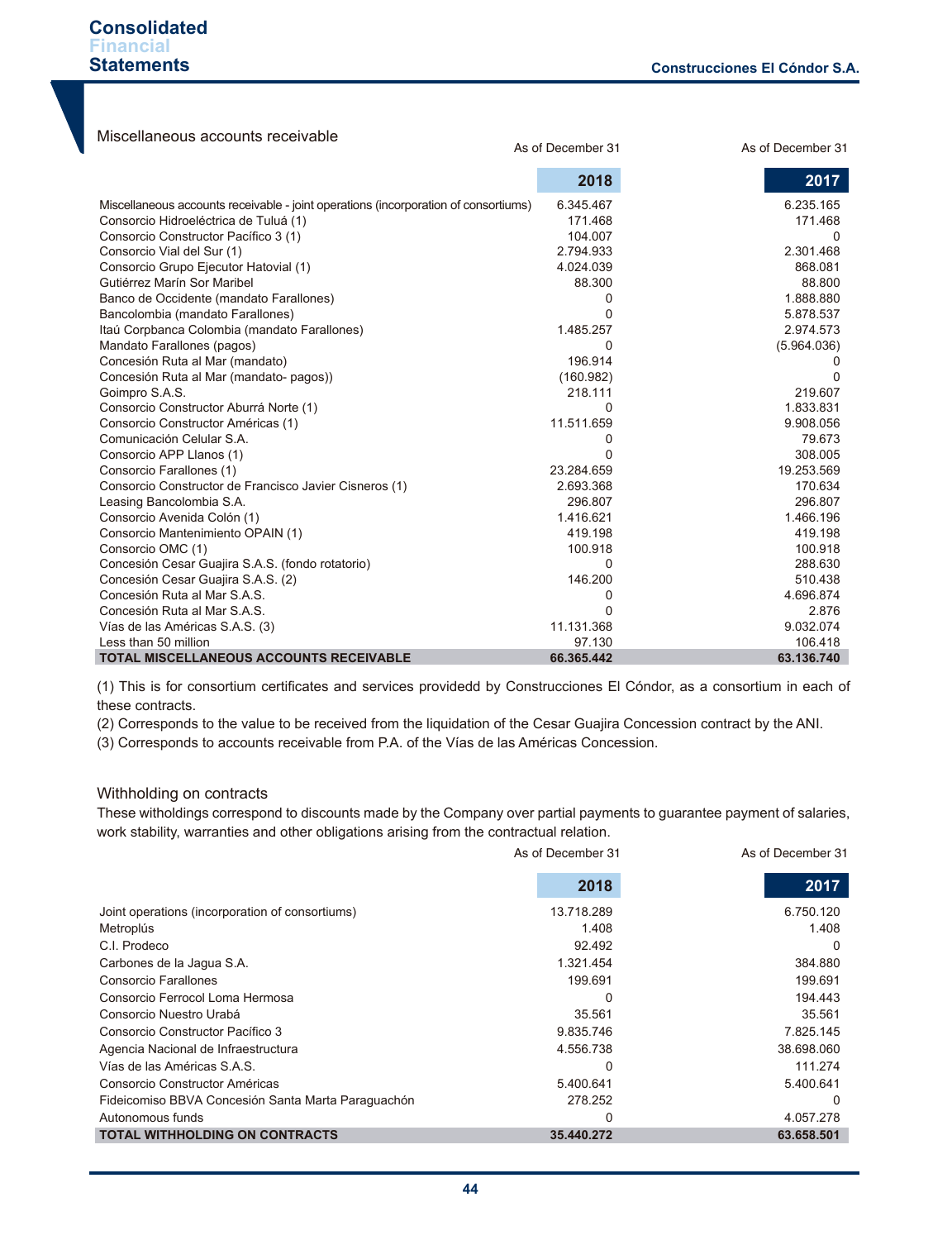Income receivable

|                                                                                                                                                                         | As of December 31                                                  |                                                          |
|-------------------------------------------------------------------------------------------------------------------------------------------------------------------------|--------------------------------------------------------------------|----------------------------------------------------------|
|                                                                                                                                                                         | 2018                                                               | 2017                                                     |
| Internal minutes (1)<br>Internal minutes, joint operations (incorporation of consortiums)<br>Concesión Vías de las Américas S.A.S.<br>Concesión Cesar Guajira<br>Others | 139.781.414<br>118.970.276<br>221.177.070<br>49.510.606<br>420.553 | 88.209.042<br>106.343.468<br>37.756<br>14.137<br>411.607 |
| <b>TOTAL INCOME RECEIVABLE</b>                                                                                                                                          | 529.859.919                                                        | 195.016.011                                              |

(1) Internal minutes represent work completed but not invoiced at the end of the period. This balance reflects mainly the works in Montería, Urabá, Irra and La Virginia in the amount of \$126.459.410, which are currently in the construction stage.

| <b>Deposits</b>                                                                                                | As of December 31 | As of December 31 |
|----------------------------------------------------------------------------------------------------------------|-------------------|-------------------|
|                                                                                                                | 2018              | 2017              |
| Luisa Navarro Ballesteros<br>Deposits joint operations (incorporation of consortiums)<br><b>TOTAL DEPOSITS</b> | 1.800<br>1.800    | 840<br>840        |
| TOTAL COMMERCIAL ACCOUNTS RECEIVABLE AND<br><b>OTHER ACCOUNTS RECEIVABLE</b>                                   | 1.002.794.058     | 908.480.283       |

#### Assets for current taxes

|                                                           | As of December 31 | As of December 31 |
|-----------------------------------------------------------|-------------------|-------------------|
|                                                           | 2018              | 2017              |
| Credit balance ICA and pre-payments other municipalities  | 413.960           | 444.277           |
| Credit balance CREE                                       |                   | 4.908.721         |
| Credit balance renta 2016                                 |                   | 6.937.104         |
| Credit balance rent (Concesión Red Vial del Cesar S.A.S.) |                   | 274.137           |
| Credit balance CREE (Concesión Red Vial de Cesar S.A.S.)  |                   | 60.498            |
| Advance income                                            | 56.044            | 1.197.552         |
| Deductible taxes                                          |                   | 255.102           |
| Surplus from private liquidation                          | 1.702.430         | 9.718.502         |
| Contributions                                             | 581.188           | 581.188           |
| Withholding ICA                                           | 503.157           | 656.561           |
| Pre-payment ICA                                           | 645.497           | 436.915           |
| Pre-paid surcharge CREE                                   | 1.301.781         | 1.701.705         |
| Withholding tax                                           | 4.413             | 19.075.015        |
| Withholdings private fund                                 | 684.069           | 120.767           |
| <b>TOTAL ASSETS FROM CURRENT TAXES</b>                    | 5.892.539         | 46.368.044        |

#### **5.2. Commercial accounts receivable and other non-current accounts receivable**

|                                                                                               | As of December 31 | As of December 31 |                                                                  | As of December 31 | As of December 31 |
|-----------------------------------------------------------------------------------------------|-------------------|-------------------|------------------------------------------------------------------|-------------------|-------------------|
|                                                                                               | 2018              | 2017              |                                                                  | 2018              | 2017              |
| <b>DETAIL</b>                                                                                 |                   |                   | <b>DETAIL - RELATED PARTIES</b>                                  |                   |                   |
| Domestic clients                                                                              | 2.659.849         | 2.015.555         | Domestic clients                                                 | 72.826.189        | 28.720.226        |
| Accounts receivable impairment                                                                | (3.998.338)       | (3.982.804)       | Related companies overseas                                       | 11.777.228        | 12.338.294        |
| Prepaid taxes and contributions                                                               | 23.750            | 33.086            | Accounts receivable impairment                                   | (8.517.748)       | (7.821.205)       |
| Prepayments and advances                                                                      | 208.829           | 208.829           | Accounts receivable                                              | 425.452.289       | 259.332.792       |
| Miscellaneous accounts receivable                                                             | 90.352.814        | 74.367.504        | Deposits                                                         | 420.064           | 420.064           |
| <b>TOTAL COMMERCIAL ACCOUNTS</b><br><b>RECEIVABLE AND OTHER ACCOUNTS</b><br><b>RECEIVABLE</b> | 89.246.904        | 72.642.170        | <b>TOTAL ACCOUNTS RECEIVABLE,</b><br><b>RELATED PARTIES (**)</b> | 501.958.026       | 292.990.171       |

(\*\*) Details on accounts receivable from related parties are found in note 29.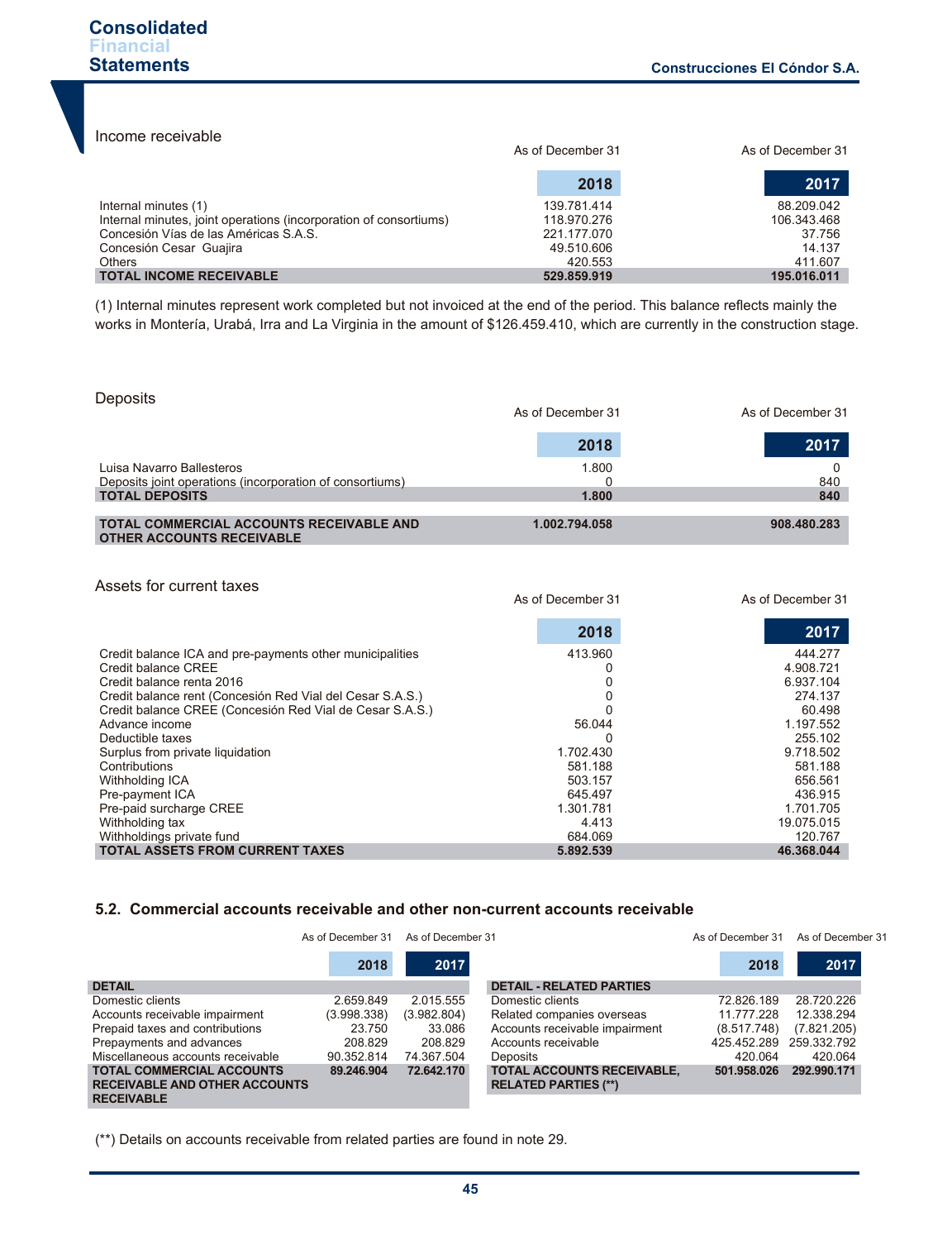# Domestic clients

Impairment represents balances on uncollectible accounts resulting from the pursuit of this corporate objective both contractual through work execution contracts and exploitation and sale of materials.

|                                                                              | As of December 31   | As of December 31  |
|------------------------------------------------------------------------------|---------------------|--------------------|
|                                                                              | 2018                | 2017               |
| Departamento de Antioquia                                                    | 665.930             | 665.930            |
| Clientes Agregados San Javier                                                | 1.470.548           | 1.156.539          |
| Valores y Contratos                                                          | 96.385              | 0                  |
| Estyma S.A.                                                                  | 215.467             | 185.412            |
| Consorcio El Viajano                                                         | 125.130             | 0                  |
| Less than 50 million<br><b>TOTAL DOMESTIC CLIENTS</b>                        | 86.389<br>2.659.849 | 7.674<br>2.015.555 |
| <b>ACCOUNTS RECEIVABLE IMPAIRMENT</b>                                        | (3.998.338)         | (3.982.804)        |
|                                                                              |                     |                    |
| Prepaid taxes and contributions                                              | As of December 31   | As of December 31  |
|                                                                              | 2018                | 2017               |
| Others                                                                       | 23.750              | 33.086             |
| <b>TOTAL PREPAID TAXES AND CONTRIBUTIONS</b>                                 | 23.750              | 33.086             |
|                                                                              |                     |                    |
| Prepayments and advances                                                     | As of December 31   | As of December 31  |
|                                                                              | 2018                | 2017               |
| Avales Ingeniería Inmobiliaria                                               | 208.829             | 208.829            |
| <b>TOTAL PREPAYMENTS AND ADVANCES</b>                                        | 208.829             | 208.829            |
|                                                                              |                     |                    |
| Miscellaneous accounts receivable                                            | As of December 31   | As of December 31  |
|                                                                              | 2018                | 2017               |
| Banco de Occidente (mandato Farallones)                                      | 0                   | 824.447            |
| Bancolombia (mandato Farallones)                                             | 0                   | 16.161.177         |
| Itaú Corpbanca (mandato Farallones)                                          | 3.825.572           | 5.380.335          |
| Consorcio Amaime                                                             | 1.070.090           | 1.070.090          |
| Masering                                                                     | 254.103<br>246.186  | 254.103<br>246.186 |
| Agregados del Norte de Colombia<br>Concesión Cesar Guajira S.A.S. (1)        | 81.260.186          | 49.817.303         |
| S.P. Ingenieros                                                              | 99.831              | 99.831             |
| Condor Investment USA Inc                                                    | 3.596.846           | 514.032            |
| <b>TOTAL MISCELLANEOUS ACCOUNTS RECEIVABLE</b>                               | 90.352.814          | 74.367.504         |
| TOTAL COMMERCIAL ACCOUNTS RECEIVABLE AND OTHER<br><b>ACCOUNTS RECEIVABLE</b> | 89.246.904          | 72.642.170         |
| <b>TOTAL COMMERCIAL ACCOUNTS RECEIVABLE</b>                                  | 1.798.464.591       | 1.330.620.681      |

(1) Corresponds to the value to be received from the liquidation of the concession contract by the ANI.

# **Note 6. Inventories**

To date, the Company has no pledged inventories as collateral to meet its debts.

|                                                                   | As of December 31 | As of December 31 |
|-------------------------------------------------------------------|-------------------|-------------------|
|                                                                   | 2018              | 2017              |
| Contracts underway                                                | 21.546.944        | 17.507.716        |
| Lands                                                             |                   | 65,000            |
| Materials, spare parts and accesories                             | 21.813.188        | 18.717.919        |
| Inventories, joint operations, net (incorporation of consortiums) | 13.213.327        | 9.200.215         |
| Impairment for net realization value adjustment (1)               | (710.879)         | (442.991)         |
| Prepayments                                                       | 40.576.225        | 34.954.187        |
| Promise of sale                                                   | 26.263.925        | 45.292.745        |
| <b>TOTAL INVENTORIES</b>                                          | 122.702.729       | 125.294.791       |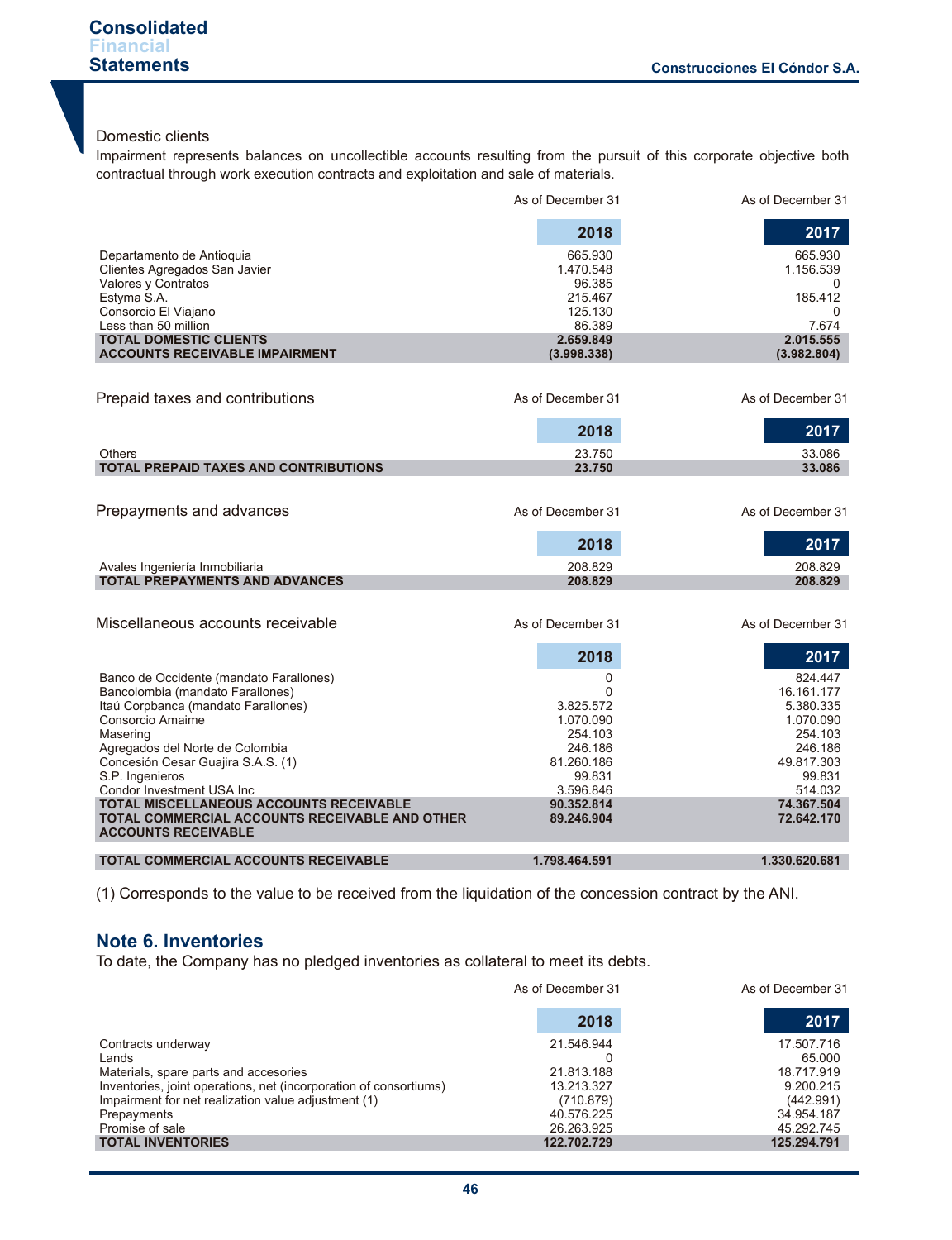(1) Ajustments to inventories' net realization value and due to poor conditions of several of these inventories.

# **Note 7. Prepaid expenses, intangible and deferred**

#### Short-term prepaid expenses

|                                                                   | As of December 31 |           |
|-------------------------------------------------------------------|-------------------|-----------|
|                                                                   | 2018              | 2017      |
| Insurance and bonds (1)                                           | 4.684.416         | 6.694.747 |
| Prepaid expenses, joint operations (incorporation of consortiums) | 460.165           | 789.864   |
| Licenses joint operations (incorporation of consortiums)          | 39.358            | 25.455    |
| Autonomous equity                                                 | 397.417           | 1.025.263 |
| <b>TOTAL SHORT-TERM PREPAID EXPENSES</b>                          | 5.581.356         | 8.535.330 |

| Long-term prepaid expenses                                        | As of December 31 | As of December 31 |  |
|-------------------------------------------------------------------|-------------------|-------------------|--|
|                                                                   | 2018              | 2017              |  |
| Insurance, bonds and deferred charges (1)                         | 368.413           | 206.999           |  |
| Prepaid expenses, joint operations (incorporation of consortiums) | 248.667           | 0                 |  |
| Other charges, joint operations (incorporation of consortiums)    | 11.115            | 0                 |  |
| Autonomous equity                                                 | 0                 | 2.128.300         |  |
| <b>TOTAL LONG-TERM PREPAID EXPENSES</b>                           | 628.196           | 2.335.299         |  |
| <b>TOTAL PREPAID EXPENSES</b>                                     | 6.209.552         | 10.870.629        |  |

#### Long-term intangibles

|                                                | <b>Mining</b><br>rights | <b>Operating</b><br>rights | <b>Total</b>  |
|------------------------------------------------|-------------------------|----------------------------|---------------|
| <b>INTANGIBLES 2018</b>                        |                         |                            |               |
| Mining rights amortizations                    | (63.642)                |                            | (63.642)      |
| Operating rights amortizations                 | 0                       | (11.695.367)               | (11.695.367)  |
| Intangible assets in concession agreements (1) | 0                       | 0                          | (321.950.491) |
| <b>TOTAL LONG TERM INTANGIBLES 2018</b>        | 4.862.892               | 15.553.043                 | 20.415.936    |

| <b>INTANGIBLES 2017</b>                        |           |             |             |
|------------------------------------------------|-----------|-------------|-------------|
| Operating rights acquisitions                  | 0         | 30.928.460  | 30.928.460  |
| Acquisitions made business combination         | 5.365.000 |             | 5.365.000   |
| Mining rights amortizations                    | (438.466) |             | (438.466)   |
| Operating rights amortizations                 | 0         | (3.680.050) | (3.680.050) |
| Intangible assets in concession agreements (1) | 0         |             | 321.950.491 |
| <b>TOTAL LONG TERM INTANGIBLES 2017</b>        | 4.926.534 | 27.248.410  | 354.125.435 |

(1) In accordance with the concession, the item of Intangibles decreased \$321.950.491 due to the following events:

- Given the loss of control of Concesión Ruta al Mar S.A.S., the financial statements thereof are not consolidated using the "global consolidation" method.

- As a result of the liquidation of the concession contract entered by and between Concesión Cesar Guajira S.A.S. and the ANI, the intangible asset is reclassified at \$140.996.158 in accounts recievable.

Mining rights were registered in the merger through absorption of Concesión Red Vial del Cesar, and correspond to mining rights to exploit the following sources of materialsl.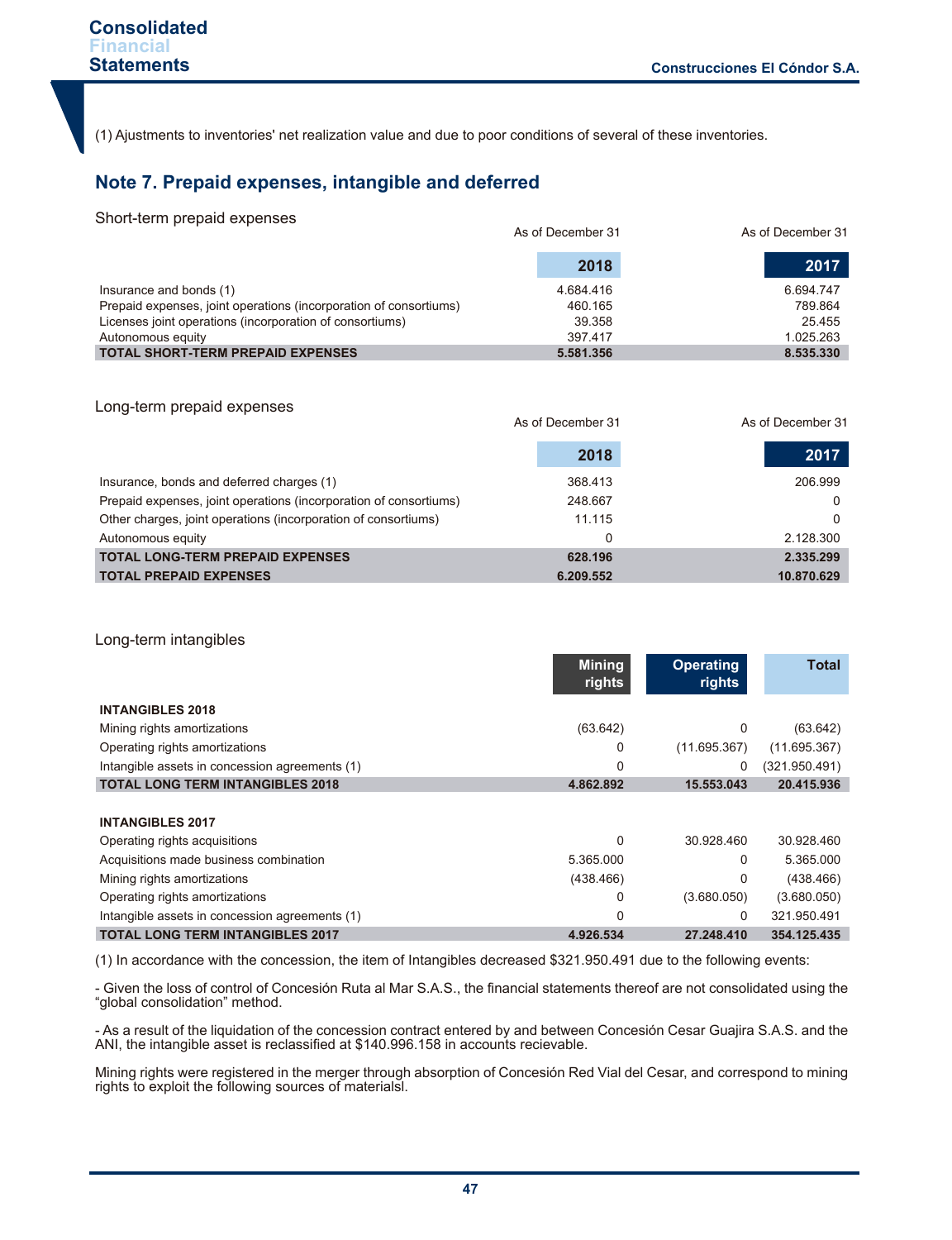|                                                            |          |           | Mining proceeding control                                             |                                                                                                                               |                   |              |           |                        |                                        |                 |                              |                                                                                                            |                |                  |                             |                                                |                                                                                                                                                                                                                                                                                                                                                                                                                        |
|------------------------------------------------------------|----------|-----------|-----------------------------------------------------------------------|-------------------------------------------------------------------------------------------------------------------------------|-------------------|--------------|-----------|------------------------|----------------------------------------|-----------------|------------------------------|------------------------------------------------------------------------------------------------------------|----------------|------------------|-----------------------------|------------------------------------------------|------------------------------------------------------------------------------------------------------------------------------------------------------------------------------------------------------------------------------------------------------------------------------------------------------------------------------------------------------------------------------------------------------------------------|
|                                                            | Type of  |           |                                                                       |                                                                                                                               | <b>Authorized</b> | Type of      |           | <b>Mining registry</b> |                                        |                 | <b>Effective</b><br>terms of | <b>PTO</b>                                                                                                 | <b>Polices</b> |                  | <b>Total</b><br>authorized  | Concessioned                                   | Environmental                                                                                                                                                                                                                                                                                                                                                                                                          |
| <b>SOURCE</b>                                              | contract | Title No. | <b>Beneficiary</b>                                                    | <b>Resolution</b>                                                                                                             | area<br>(Ha)      | exploitation | Code No.  | date                   | <b>Registration Completion</b><br>date | <b>Stage</b>    | current<br>stage             | approval                                                                                                   | <b>Issued</b>  | <b>Terms</b>     | volume<br>(m <sub>s</sub> ) | minerals                                       | license                                                                                                                                                                                                                                                                                                                                                                                                                |
| Pailitas (La Floresta) Concession 0254 - 20 Construcciones | contract |           | El Cóndor S.A.                                                        | Concession contract<br>No. 0254-20<br>Res. No. 003477 of<br>August 27, 2014 ANM<br>Cóndor-CRVC cession<br>Registered at RMN   | 513,80            | C/R          | HGME-03   | 17-Aug-06              | 17-Aug-33                              | Exploitation    |                              | 17-Ago-33 Approved: Writ<br>PARV-0856 of<br>June 20, 2014                                                  | Yes            | 17-Aug-18        | 96.840                      | Gravel and sand<br>rivers                      | Underway.                                                                                                                                                                                                                                                                                                                                                                                                              |
| Maracas                                                    | contract |           | Concession 0260 - 20 Construcciones<br>El Cóndor S.A.                 | Concession contract<br>No. 0260-20<br>Resolution No. 00479<br>of January 29, 2016<br>Cóndor-CRVC cession<br>Registered at RMN | 122,35            | C/R          | HGCG-04   | 6-May-06               | 15-May-36                              | Exploitation    | 15-May-36                    | Approved:<br>Technical<br>opinion<br>058-2007 of<br>June 15, 2007<br>Amended: Writ<br>1110 of 2014         | Yes            | 16-May-18        | 176.956                     | Sand and gravel<br>from rivers and<br>quarries | Resolution No.<br>0822 of September,<br>$2008 -$<br>Environmental<br>license granted.<br>Resolution No.<br>1065 of August 25,<br>$2015 -$<br>Environmental<br>license amended.<br>Repeal was filed.<br>Resolution 0075 of<br>February, 2016,<br>settles repeal. L.A.<br>amendment is firm.<br>Cession of El<br>Cóndor to CRVC<br>underway. Last<br>action: response to<br>requirements from<br>corpocesar was<br>given |
| San Diego                                                  | contract |           | Concession 0262 - 20 Construcciones<br>El Cóndor S.A.                 | Concession contract<br>No. 0262-20<br>Resolution 000086 of<br>January 17, 2014<br>Cóndor-CRVC cession<br>Registered at RMN    | 70,29             | R/C          | HGCG-02   | 13-Jun-06              | 12-Jun-34                              | Exploitation    | 13-Jun-34                    | Approved:<br>Technical<br>opinion<br>CT-059-2007<br>Amendedo:<br>Writ PARV No.<br>0757 of July<br>28, 2015 | Yes            | 13-Jun-18        | 234.000                     | Sand and gravel<br>from rivers and<br>quarries | Resolution 822 of<br>2008, license<br>amendment<br>proceeding<br>underway to include<br>quarry materials                                                                                                                                                                                                                                                                                                               |
| Chiriaimo                                                  | contract |           | Concession LES-11081 Concesión Red<br>Vial del Cesar<br><b>S.A.S.</b> | Concession contract<br>No. LES-11081<br>Resolution 001123 of<br>March 31, 2016<br>Cóndor-CRVC cession<br>Registered at RMN    | 39,75             | $\mathsf{R}$ | LES-11081 | 22-Sep-11              | 21-Sep-31                              | and<br>assembly |                              | Construction 21-Sep-19 Writ PARV No.<br>0654 of May<br>14, 2014                                            | Yes            | 22-Sep-18        | 57.302                      | Sand and gravel<br>from rivers and<br>quarries | Underway                                                                                                                                                                                                                                                                                                                                                                                                               |
| Caracolicito                                               | contract |           | Concession IHT-16461 Construcciones<br>El Cóndor S.A.                 | Concession contract<br>No. IHT-16461<br>Resolution No.000098<br>January 22, 2014<br>Condor-CRVC cession<br>Registered at RMN  | 335.85            | R.           |           | IHT-16461 10-Jul-2008  | 9-Jul-38                               | Exploitation    | $9$ -Jul-38                  | Technical<br>opinion<br>PARV-0694 of<br>August 1, 2014                                                     | <b>Yes</b>     | $10 -$ Jul $-18$ | 60,000                      | Sand and gravel<br>from rivers                 | Writ 105 of 2015 -<br>L.A. proceeding is<br>begun. Visit was<br>made. Minute of<br>requirements.<br>Response to<br>requirements.<br>Environmental<br>feasibility opinion.<br>Previous<br>consultation<br>underway. First<br>pre-consultation<br>meeting held on<br>July 10, 2016, but<br>no indigenous<br>groups attended.<br>Determination from<br>Mininterior (Ministry<br>of Justice) is<br>expected                |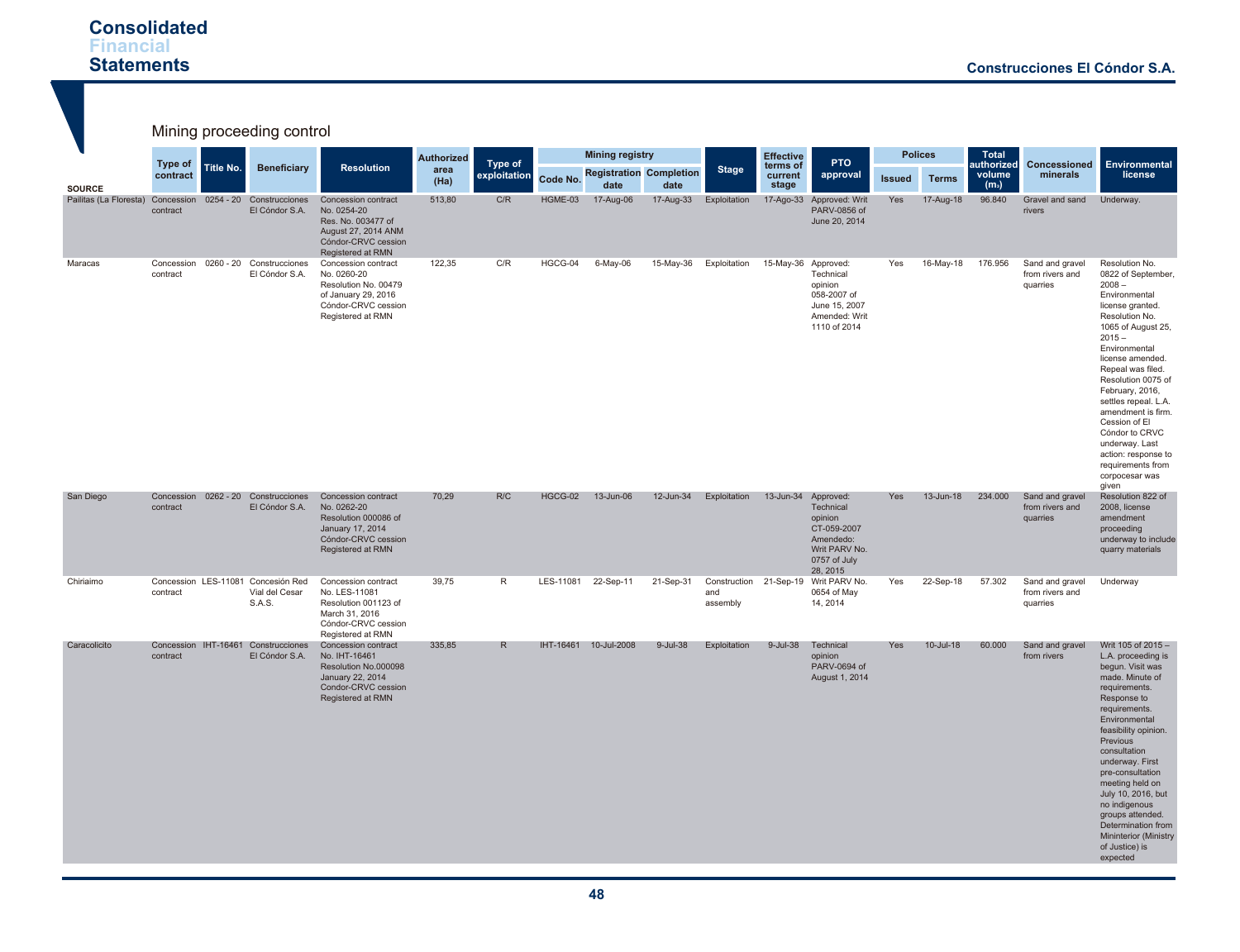Operations rights correspond to the purchase made by Construcciones El Cóndor S.A. of 28.85% of the share of Consorcio Farallones a ODINSA S.A. With this purchase, the company owns 50% of said consortium. The transaction added up to \$30.928.640. The amortization period begins in May 2017 and is expected to last until June 2020, date in which the execution of the EPC contract ebd by the consortium.

All intangible assets are measured after their initial recognition by the costs model. The methods used to amortizar intangible assets are:

| Intangible asset | <b>Amortization method</b>               |
|------------------|------------------------------------------|
| Mining rights    | Protection units                         |
| Operation rights | Based on revenues from normal activities |

#### Assets for deferred taxes

The deferred tax was found using the liability method and the tax rate to which the differences are expected to revert.

|                                                               | As of December 31 | As of December 31 |
|---------------------------------------------------------------|-------------------|-------------------|
|                                                               | 2018              | 2017              |
| Deferred taxes for provisions                                 | 1.571.608         | 554.066           |
| Deferred taxes for financial obligations                      | 17.763.667        | 26.359.805        |
| Other deferred taxes                                          | 7.202.533         | 9.165.239         |
| Deferred tax on estimated liabilities and provisions          | 304.137           | 225.580           |
| <b>Others</b>                                                 |                   | 3.506             |
| <b>TOTAL ASSETS FOR DEFERRED TAXES</b>                        | 26.841.945        | 36.308.196        |
| <b>TOTAL PREPAID EXPENSES, INTANGIBLES AND DEFERRED TAXES</b> | 53.467.433        | 401.304.260       |

# **Note 8. Non-current assets kept for sale**

|                                               | As of December 31 | As of December 31 |
|-----------------------------------------------|-------------------|-------------------|
|                                               | 2018              | 2017              |
| Lands $(1)$                                   | 137.995           | 599.059           |
| Machinery and equipment                       | 4.941.406         | 5.450.863         |
| Automobiles, trucks and SUVs                  | 130.847           |                   |
| Other transportation equipment                | 96.538            | 192.612           |
| Impairment                                    | (4.427.613)       | (4.560.186)       |
| <b>TOTAL NON-CURRENT ASSETS KEPT FOR SALE</b> | 879.172           | 1.682.349         |

(1) Corresponds to Pailitas land located in village La Floresta, which shall be given in donation; land Norteamérica located in the municipality of Bello; machinery and transportation equipment not used or non-productive.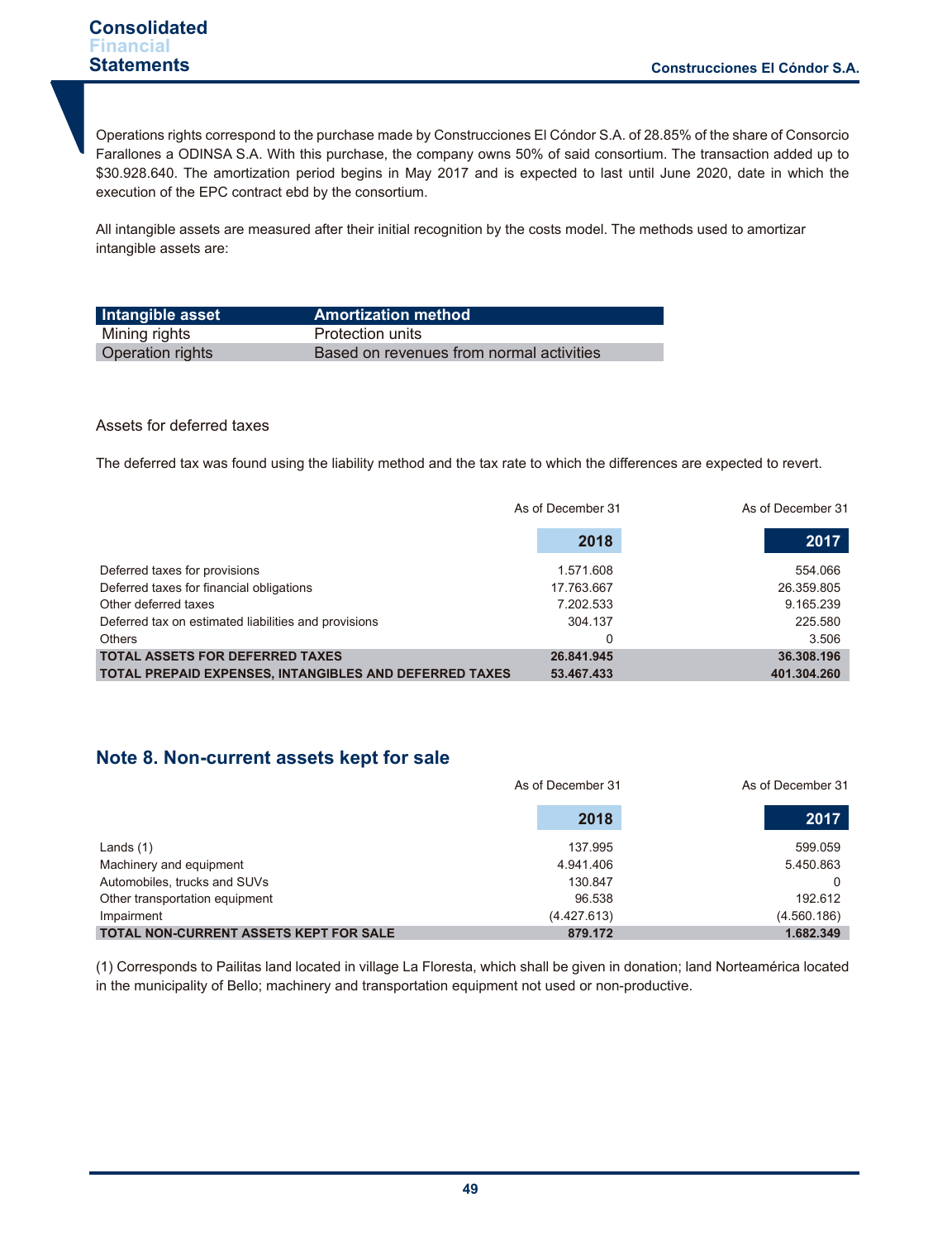# **Note 9. Properties, plant and equipment**

|                                                       | Lands          | <b>Constructions</b><br>and buildings | <b>Machinery</b><br>and<br>equipment | Office<br>furniture | <b>Computers</b> | <b>Transportation</b><br>equipment | <b>Mining</b><br>assets | <b>Concessions</b> | Assets of<br>joint<br>operations | <b>Total</b> |
|-------------------------------------------------------|----------------|---------------------------------------|--------------------------------------|---------------------|------------------|------------------------------------|-------------------------|--------------------|----------------------------------|--------------|
| Balance as of December 31, 2017                       | 8.772.502      | 13.364.538                            | 178.966.928                          | 1.032.540           | 425.598          | 83.590.216                         | 71.022.911              | 0                  | 39.221.789                       | 396.397.022  |
| Balance of depreciations as of<br>December 31, 2017   | $\Omega$       | (395.035)                             | (40.870.538)                         | (406.723)           | (387.852)        | (24.282.311)                       | (4.894.526)             | $\Omega$           | (2.113.306)                      | (73.350.291) |
| Value in books as of December<br>31, 2017 Concessions | 0              | $\Omega$                              | 0                                    | 0                   | 0                | 0                                  | 0                       | 7.379.996          | 0                                | 7.379.996    |
| Value in books as of December<br>31, 2017             | 8.772.502      | 12.969.503                            | 138.096.390                          | 625.817             | 37.746           | 59.307.905                         | 66.128.385              | 7.379.996          | 37.108.483                       | 330.426.728  |
| Acquisitions                                          | 200.662        | $\Omega$                              | 31.241.401                           | 0                   | 0                | 21.050.617                         | $\Omega$                | 0                  | $\Omega$                         | 52.492.680   |
| <b>Additions</b>                                      | 3.167          | 1.613.693                             | 92.434                               | $\overline{0}$      | $\Omega$         | $\Omega$                           | $\Omega$                | $\mathbf{0}$       | $\Omega$                         | 1.709.294    |
| Prepayments                                           | 1.305.000      | 0                                     | (61.124)                             | $\Omega$            | 0                | $\Omega$                           | $\Omega$                | $\Omega$           | 0                                | 1.243.876    |
| Revaluation                                           | 2.568.515      | (4.577.362)                           | 31.320.432                           | $\mathbf{0}$        | $\Omega$         | 27.349.343                         | (7.269.042)             | $\mathbf{0}$       | $\Omega$                         | 49.391.885   |
| Transfer, option to buy                               | 0              | 0                                     | 0                                    | $\Omega$            | 0                | (97.256)                           | 0                       | 0                  | 0                                | (97.256)     |
| Withdrawals                                           | $\mathbf{0}$   | $\mathbf{0}$                          | (232.851)                            | (2.920)             | (43.752)         | (112.915)                          | $\mathbf{0}$            | $\mathbf{0}$       | $\Omega$                         | (392.438)    |
| Impairment                                            | 0              | 0                                     | (328.633)                            | (60.066)            | (8.325)          | (59.826)                           | 0                       | 0                  | 0                                | (456.850)    |
| Depreciation                                          | $\Omega$       | (152.016)                             | (12.656.273)                         | (112.358)           | $\Omega$         | (7.096.711)                        | (804.749)               | $\Omega$           | $\Omega$                         | (20.822.107) |
| Dep., trans., withdrawal and others                   | 0              | 0                                     | 3.546.763                            | 0                   | 28.686           | 1.345.863                          | $\Omega$                | $\Omega$           | 0                                | 4.921.312    |
| Sale                                                  | $\overline{0}$ | $\Omega$                              | (7.131.535)                          | $\mathbf{0}$        | $\mathbf{0}$     | (1.673.165)                        | $\Omega$                | $\Omega$           | $\Omega$                         | (8.804.700)  |
| Other changes                                         | 0              | 672.558                               | 0                                    | O                   | 0                | $\Omega$                           | 0                       | (6.416.466)        | 6.417.265                        | 673.358      |
| <b>TOTAL</b>                                          | 12.849.846     | 10.526.376                            | 183.887.004                          | 450.473             | 14.355           | 100.013.854                        | 58.054.594              | 963.530            | 43.525.748                       | 410.285.782  |

For the merger through absorption of Concesión Red Vial del Cesar S.A.S., appraisals of machinery and transportation equipments are validated without changes. Likewise, at December 31, 2016, the effective date of ther revaluation, El Cóndor S.A. appraised its immovable goods hiring AVATEC INGENIERÌA, an independent appraiser known for determining the reasonable value of lands and buildings. The reasonable value was determined by reference to the marketplace. This means that the valuations made by the appraiser were based on active market prices. The appraisal involved the use of level 2 entry data of which 80% of the analysis determined the value used to compare the sector with the object appraised. The remaining 20% is calculated with a survey conducted with colleagues in Medellin with experience in the zone.

The sums that would have been accounted by the costs model are:

The revaluation surplus recognized in another integral result is:

|                           | Land       | <b>Buildings</b> |
|---------------------------|------------|------------------|
| Historical cost           | 12.281.331 | 15.881.566       |
| Depreciation              | $\Omega$   | (547.051)        |
| Value in books 12,281,331 |            | 15.334.515       |

|                     | Land      | <b>Buildings</b> |
|---------------------|-----------|------------------|
| Revaluation surplus | 2.568.515 | 1.030.177        |

These values cannot be distributed to shareholders until the elements related to properties, plant and equipments are realized.

|                                                                                    |             |                     | 2018            |
|------------------------------------------------------------------------------------|-------------|---------------------|-----------------|
|                                                                                    | Cost        | <b>Depreciation</b> | <b>Net cost</b> |
| Lands                                                                              | 12.849.846  | 0                   | 12.849.846      |
| Quarries                                                                           | 58.054.594  | 0                   | 58.054.594      |
| Constructions and buildings prepayments                                            | 1.637.164   | 0                   | 1.637.164       |
| Goods leased                                                                       | 230.562.051 | (4.133.682)         | 226.428.369     |
| Constructions and buildings                                                        | 5.478.179   | 125.506             | 5.603.685       |
| Machinery and equipment                                                            | 35.972.423  | 168.125             | 36.140.548      |
| Office equipment                                                                   | 1.029.620   | (519.081)           | 880.325         |
| Computers and communications equipment                                             | 381.346     | (269.340)           | 114.096         |
| Reversible assets                                                                  | 25.250.842  | (243.075)           | 25.055.948      |
| Impairment                                                                         | (546.676)   | O                   | (546.676)       |
| Properties, plant and equipment joint operations (incorporation of<br>consortiums) | 49.502.004  | (5.976.252)         | 43.525.752      |
| <b>TOTAL PROPERTIES, PLANT AND EQUIPMENT</b>                                       | 420.156.402 | (10.834.150)        | 410.285.782     |

As of December 31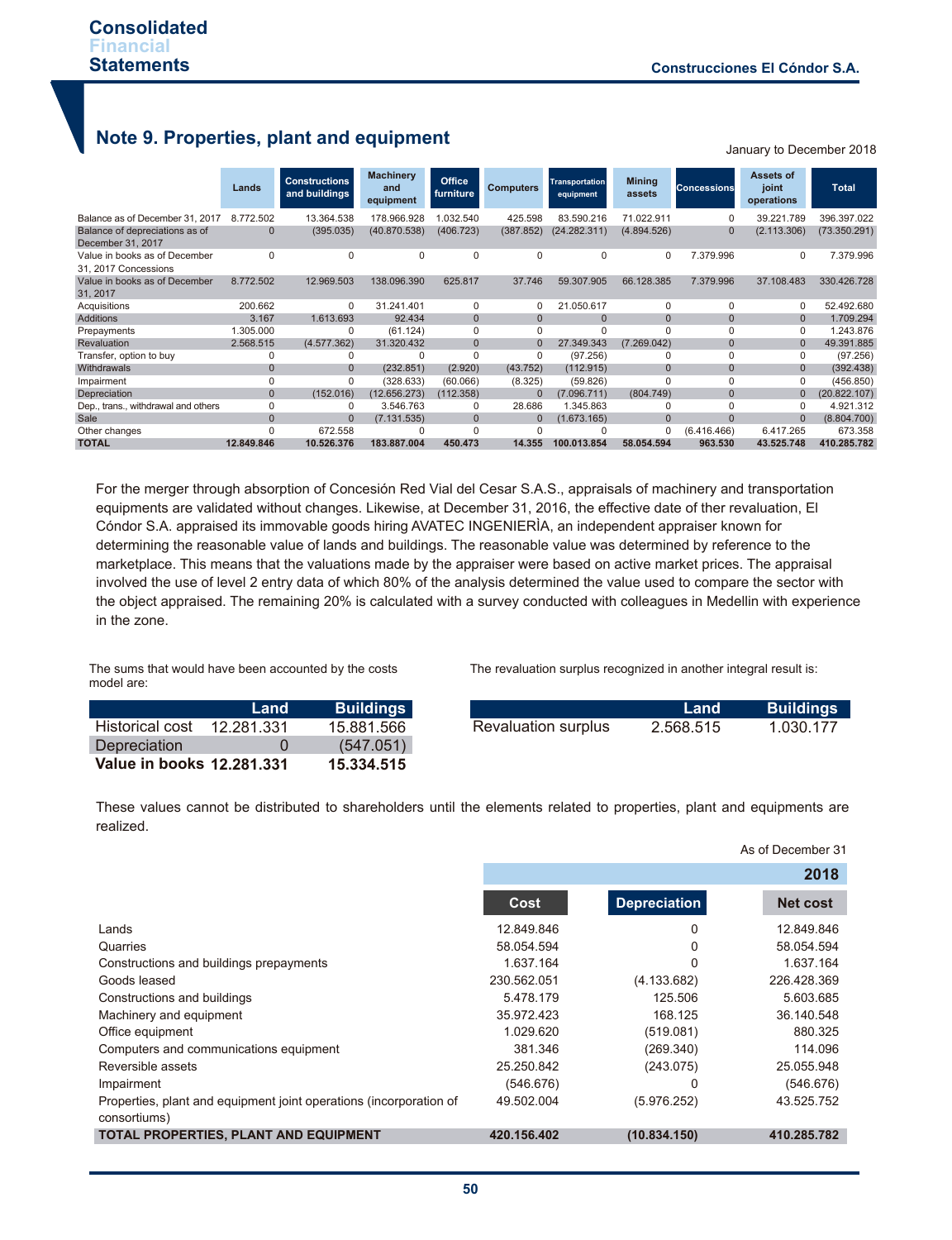|                                                                |             |                     | 2017            |
|----------------------------------------------------------------|-------------|---------------------|-----------------|
|                                                                | Cost        | <b>Depreciation</b> | <b>Net cost</b> |
| Lands                                                          | 8.772.502   | 0                   | 8.772.502       |
| Quarries                                                       | 66.128.386  | 0                   | 66.128.386      |
| Constructions and buildings prepayments                        | 23.472      | 0                   | 23.472          |
| Goods leased                                                   | 204.170.123 | (38.053.932)        | 166.116.191     |
| Constructions and buildings                                    | 5.841.067   | (139.175)           | 5.701.892       |
| Machinery and equipment                                        | 39.620.091  | (15.622.928)        | 23.997.163      |
| Office equipment                                               | 1.154.248   | (406.723)           | 747.525         |
| Computers and communications equipment                         | 552.818     | (395.939)           | 156.879         |
| Reversible assets                                              | 3.586.800   | (1.721.125)         | 1.865.675       |
| Impairment                                                     | (89.826)    | 0                   | (89.826)        |
| Transportation equipment                                       | 26.376.333  | (11.781.690)        | 14.594.643      |
| Depreciations, joint operations (incorporation of consortiums) | 39.221.789  | (2.113.306)         | 37.108.483      |
| Autonomous equity                                              | 5.303.745   | 0                   | 5.303.743       |
| <b>TOTAL PROPERTIES, PLANT AND EQUIPMENT</b>                   | 400.661.548 | (70.234.818)        | 330.426.728     |

As of December 31

The Company has established in its policy the following life of its assets, which was determined by homogenous groups.

| <b>Fixed asset</b>                     | Life (years) |
|----------------------------------------|--------------|
| Constructions and buildings            | 40 a 100     |
| Machinery and equipment                | 5 a 20       |
| Office equipment                       | 10           |
| Computers and communications equipment | 3            |
| Fleet and transportation equipment     | 8 a 15       |
| Mines and quarries                     | 60           |

As an internal policy, the Company adopts a par value of zero for buildings, computers and office equipment. The par value for the fleet and transportation equipment is 10% of the asset's initial cost.

The Corporation has formalized the insurance policies to cover possible risks that are subject to different elements related to property and equipment.

The Company solely has title restrictions over the assets it acquires through financial leasing.

# **Note 10. Investment properties**

Several assets of the Company: Two lands in the municipality of Copey meet the IAS 40 criteria to be recognised as investment properties.

The assets of Construcciones El Cóndor S.A. registered as property, plant and equipment do not guarantee any type of obligation.

|                                                  | As of December 31 | As of December 31 |
|--------------------------------------------------|-------------------|-------------------|
|                                                  | 2018              | 2017              |
| Real estate investment properties                | 6.686.837         | 4.620.966         |
| Real estate investment properties (depreciation) | (278.788)         | (130.592)         |
| <b>TOTAL INVESTMENT PROPERTIES</b>               | 6.408.048         | 4.490.374         |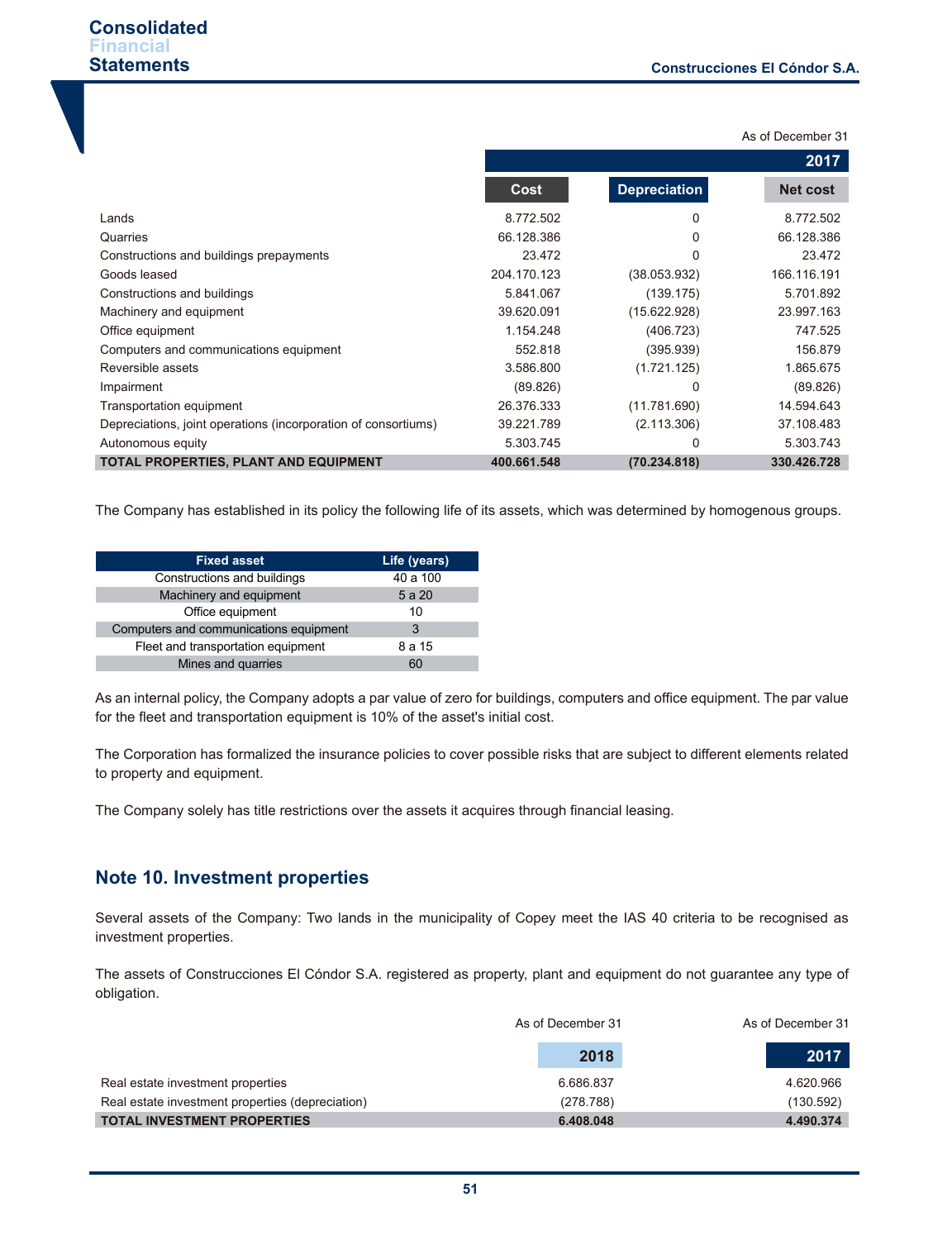# **Note 11. Financial obligations**

As of December 31 , 2018 and December 31, 2017 the Company had no financial obligations overdue.

Short-term financial obligations

| ັ                                                                 |                 |                       | As of December 31 | As of December 31 |
|-------------------------------------------------------------------|-----------------|-----------------------|-------------------|-------------------|
|                                                                   | <b>Maturity</b> | Rate                  | 2018              | 2017              |
| Banco BBVA<br>(1)                                                 | 14-May-19       | DTF+2.538% TA         | 44.592.236        | 112.755.413       |
| Banco de Occidente (2)                                            | 19-May-19       | <b>IBR+2.5% TV</b>    | 15.000.000        | 3.000.000         |
| Banco de Occidente (3)                                            | $1-Apr-19$      | <b>IBR+2.5% TV</b>    | 34.892.000        | 25.000.000        |
| Banco de Bogotá (4)                                               | $1-Jan-19$      | IBR+2.64% MV          | 20.000.000        | 55.650.000        |
| Banco de Occidente                                                | 7-May-18        | <b>IBR+4%</b>         | 0                 | 10.000.000        |
| <b>Banco Santander</b>                                            |                 | 6.17% E.A.            | $\Omega$          | 10.000.000        |
| Banco Itaú                                                        | 27-Jan-18       | IBR+3.77% TV          | O                 | 3.000.000         |
| Bancolombia (5)                                                   | 25-May-19       | IBR+2.4% MV           | 34.000.000        | 36.000.000        |
| Bancolombia                                                       | 25-Oct-18       | IBR+2.62%             | 0                 | 34.000.000        |
| <b>Bancolombia</b>                                                | 14-Nov-18       | <b>IBR NATV+2.62%</b> | $\Omega$          | 40.000.000        |
| Bancolombia                                                       | $1-Jan-19$      | IBR +2.64% MV         | $\Omega$          | 20.000.000        |
| Financial obligations Concesión Ruta al Mar                       |                 |                       | $\Omega$          | 11.695            |
| Commercial papers placement (6)                                   |                 |                       | 300.000.000       | $\Omega$          |
| Financial obligations Concesión Vías de las                       |                 |                       | 9.675.003         | 147.899.505       |
| Américas                                                          |                 |                       |                   |                   |
| Obligations of joint operations (incorporation of<br>consortiums) |                 |                       | 11.984.363        | 3.656.727         |
| <b>TOTAL SHORT-TERM FINANCIAL</b><br><b>OBLIGATIONS</b>           |                 |                       | 470.143.602       | 500.973.341       |
|                                                                   |                 |                       |                   |                   |

(1) Bank credit to cancel bank loans and working capital.

- (2) For working capital.
- (3) Contributions equity Concesión Pacífico 3.
- (4) For working capital.
- (5) Loan novations.
- (6) Issuance of commercial papers.

The issuance of commercial papers is divided into 2 sections called series A364 and series E330, which have the following conditions:

| <b>Subseries</b>                                          | A364              |
|-----------------------------------------------------------|-------------------|
| Value awarded in the series                               | \$114.050.000.000 |
| Nominal value of each commercial paper                    | \$1.000.000       |
| Yield rate                                                | 5,49% EA          |
| Date of issue                                             | 22-Mar-2018       |
| Periodicity of interest payments                          | PV                |
| Date payment of interest and capital<br>(expiration date) | 21-Mar-2019       |

| <b>Subseries</b>                                          | E330                                                  |
|-----------------------------------------------------------|-------------------------------------------------------|
| Value awarded in the series                               | \$185.950.000.000                                     |
| Nominal value of each commercial paper                    | \$1.000.000                                           |
| Yield rate                                                | IBR + 1.14% NMV                                       |
| Date of issue                                             | 22-Mar-2018                                           |
| Periodicity of interest payments                          | MV                                                    |
| Dates interest payment                                    | 22-Mar-2018 / 22-Apr-2018 / 22-May-2018 / 22-Jun-2018 |
|                                                           | 22-Jul-2018 / 22-Aug-2018 / 22-Sep-2018 / 22-Oct-2018 |
|                                                           | 22-Nov-2018 / 22-Dec-2018 / 22-Jan-2019               |
| Date payment of interest and capital<br>(expiration date) | 22-Feb-2019                                           |
|                                                           |                                                       |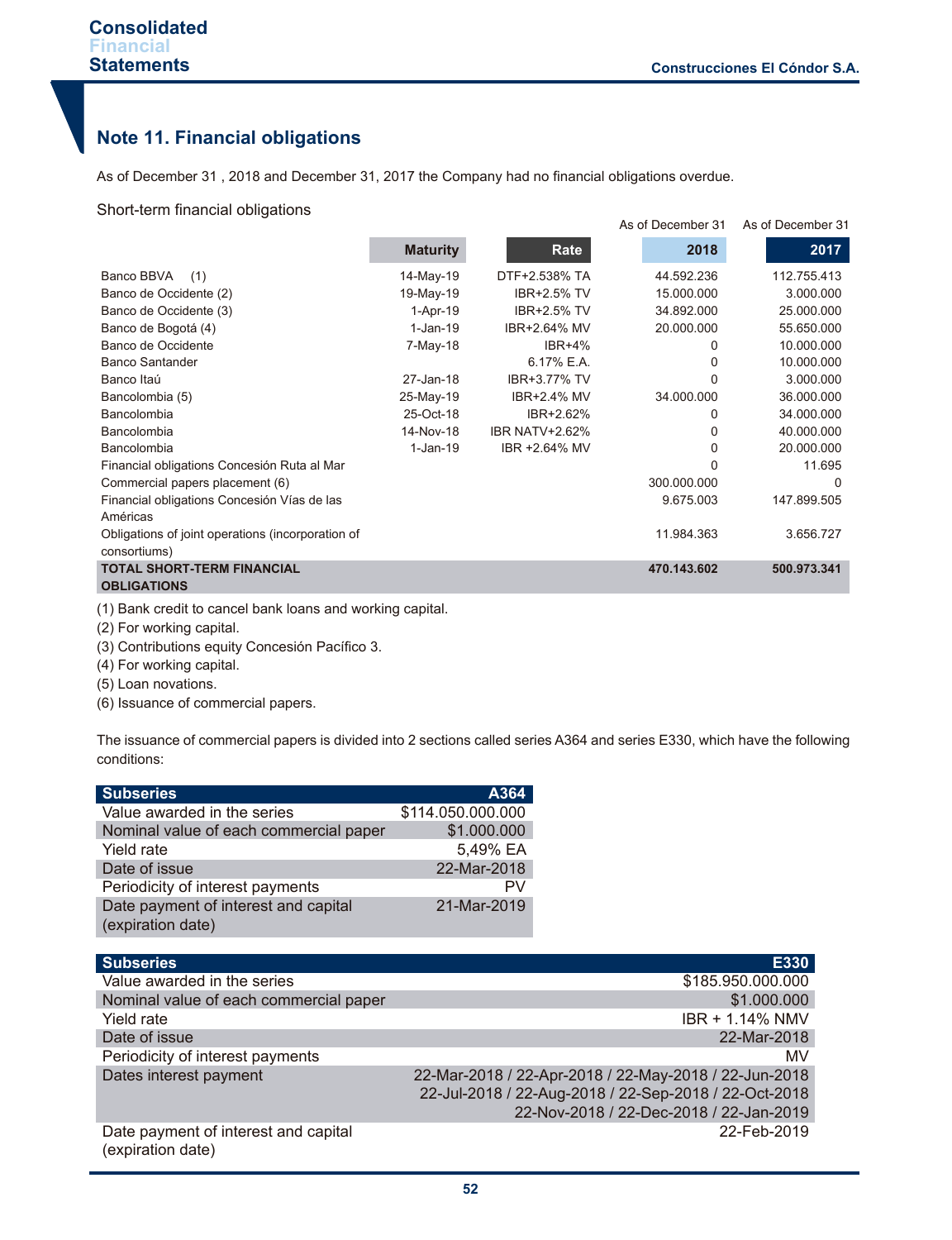As of December 31 As of December 31

| Short-term commercial financing companies                                                   | As of December 31 | As of December 31 |
|---------------------------------------------------------------------------------------------|-------------------|-------------------|
|                                                                                             | 2018              | 2017              |
| Leasing joint operations (incorporation of consortiums)                                     | 19.606.528        |                   |
| Leasing de Occidente                                                                        | 213.268           | 196.921           |
| Corpbanca                                                                                   | 2.043.194         | 1.685.598         |
| Banco de Bogotá                                                                             | 1.713.843         |                   |
| Banco Bilboa Vizcaya Argentaria                                                             | 406.541           |                   |
| Bancolombia                                                                                 | 41.138.295        | 28.603.685        |
| P.A. Concesión Ruta al Mar S.A.S.                                                           |                   | 2.139.743         |
| Concesión Cesar Guajira                                                                     |                   | 49.534            |
| TOTAL COMMERCIAL FINANCING COMPANIES, SHORT-TERM                                            | 65.121.669        | 32.675.481        |
| <b>TOTAL FINANCIAL OBLIGATIONS AND COMMERCIAL FINANCING</b><br><b>COMPANIES, SHORT-TERM</b> | 535.265.271       | 533.648.822       |

### Long-term financial obligations

|                                                                                                           | <b>Maturity</b> | Rate         | 2018                     | 2017        |
|-----------------------------------------------------------------------------------------------------------|-----------------|--------------|--------------------------|-------------|
| Banco de Bogotá<br>Obligations of joint operations (incorporation of<br>consortiums)<br>Autonomous equity | 17/04/2020      | DTF+2.35% TA | 20.000.000<br>15.515.637 | 302.085.748 |
| <b>TOTAL LONG-TERM FINANCIAL</b><br><b>OBLIGATIONS</b>                                                    |                 |              | 35.515.637               | 302.085.748 |

#### Long-term commercial financing companies

Financial leasing contracts in foreign currency made with Bancolombia Panamá and Caterpillar Crédito S.A. Are restated in Colombian pesos at the official exchange rate (TRM) of the market.

|                                                                                    | As of December 31 | As of December 31 |
|------------------------------------------------------------------------------------|-------------------|-------------------|
|                                                                                    | 2018              | 2017              |
| Caterpillar Crédito S.A.                                                           |                   | 6                 |
| Obligations, joint operations (incorporation of consortiums)                       | 11.602.410        | 12.698.994        |
| Banco de Bogotá                                                                    | 8.938.693         |                   |
| Banco Bilboa Vizcaya Argentaria                                                    | 1.943.642         |                   |
| Leasing Banco de Occidente                                                         | 900.964           | 1.033.824         |
| Bancolombia                                                                        | 93.851.190        | 119.795.226       |
| Banco Corpbanca de Colombia                                                        | 5.686.431         | 6.775.906         |
| Bancolombia Panamá                                                                 |                   | 9.048             |
| <b>TOTAL LONG-TERM COMMERCIAL FINANCING COMPANIES</b>                              | 122.923.330       | 140.313.004       |
| TOTAL FINANCIAL OBLIGATIONS AND LONG-TERM COMMERCIAL<br><b>FINANCING COMPANIES</b> | 158.438.967       | 442.398.751       |
| <b>TOTAL FINANCIAL OBLIGATIONS</b>                                                 | 693.704.238       | 976.047.573       |

# **Note 12. Commercial accounts payable and other accounts payable**

| Accounts payable to suppliers take 45 days.                            |                   |                   |
|------------------------------------------------------------------------|-------------------|-------------------|
|                                                                        | As of December 31 | As of December 31 |
|                                                                        | 2018              | 2017              |
| Domestic                                                               | 25.977.449        | 16.476.817        |
| From overseas                                                          | 17.849            | 689.016           |
| Suppliers, joint operations (incorporation of consortiums)             | 3.770.372         | 4.318.610         |
| Costs and expenses payable (1)                                         | 38.192.572        | 39.834.272        |
| Government creditors - taxes                                           | 2.124.298         | 1.194.118         |
| Other accounts payable                                                 | 16.734            | 605.476           |
| Withholdings at source, year-end balance                               |                   | 1.374             |
| Accounts receivable with shareholders                                  | 187.440           | 187.440           |
| Contractors                                                            | 24.402.126        | 9.610.597         |
| Others $(2)$                                                           | 37.030.554        | 34.278.431        |
| Dividends for shareholders                                             | (133)             |                   |
| Payroll withholdings and contributions                                 | 2.559.519         | 2.236.011         |
| Accounts payable, joint operations (incorporation of consortiums)      | 206.981.498       | 203.552.433       |
| Autonomous equity                                                      | 32.641.196        | 71.678.725        |
| TOTAL COMMERCIAL ACCOUNTS PAYABLE AND OTHER ACCOUNTS<br><b>PAYABLE</b> | 373.901.476       | 384.663.321       |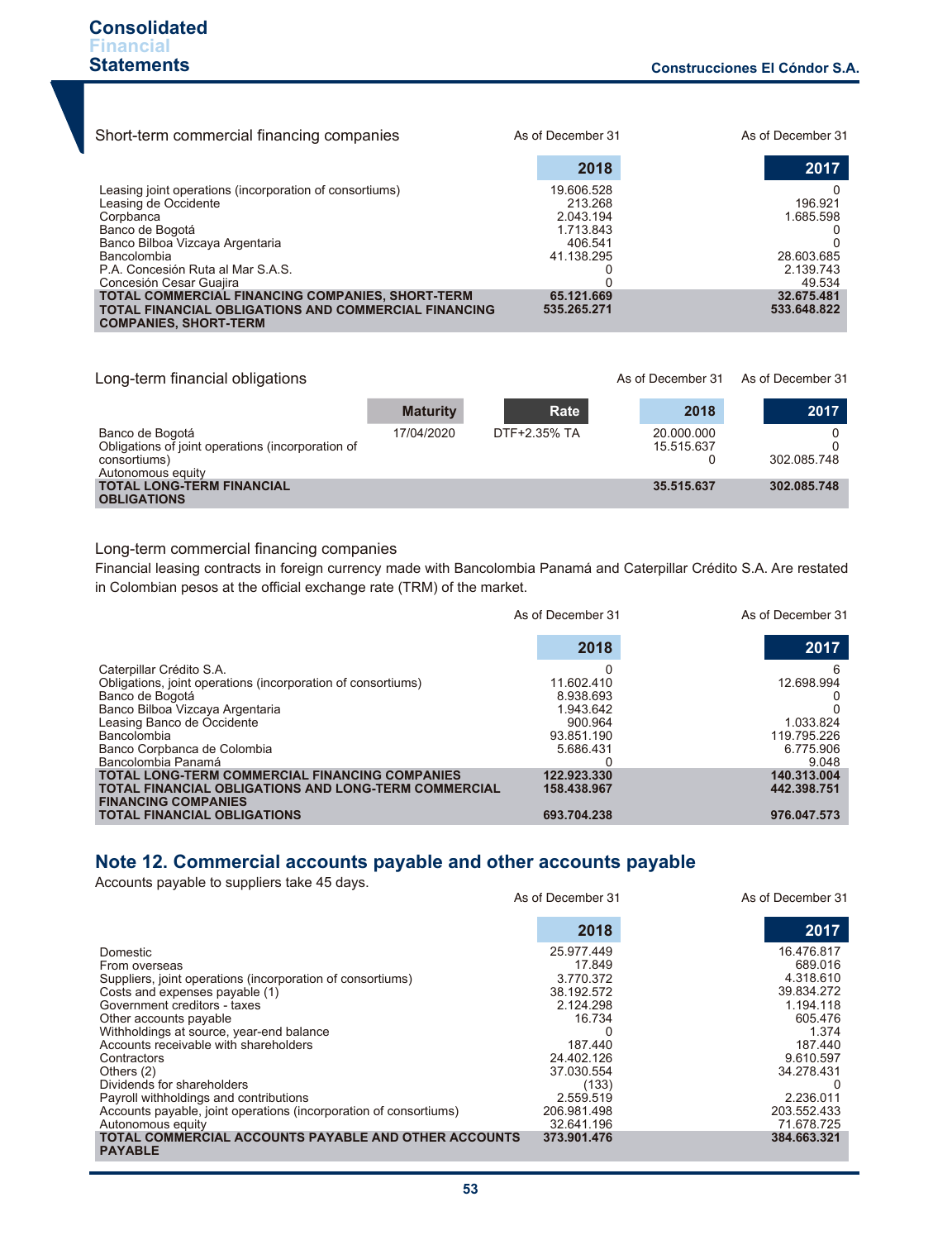(1) The liability of ODINSA is recognized for the transfer of operating rights of 28.85% of Consorcio Farallones.

(2) This amount includes accounts payable to pension and severance funds and consortiums.

Accounts payable to current related parties

|                                                        | As of December 31 |         |
|--------------------------------------------------------|-------------------|---------|
|                                                        | 2018              | 2017    |
| Concesión Aburrá Norte Hatovial                        | 3.861.082         | 451.001 |
| TOTAL ACCOUNTS PAYABLE TO CURRENT RELATED PARTIES (**) | 3.861.082         | 451.001 |

(\*\*) Details of accounts payable of related parties are found in note 29.

Commercial accounts payable and other non-current accounts payable

|                                                                                         | As of December 31 |            |
|-----------------------------------------------------------------------------------------|-------------------|------------|
|                                                                                         | 2018              | 2017       |
| Costs and expenses payable (1)                                                          | 4.802.894         | 11.118.806 |
| Accounts payable joint operations (incorporation of consortiums)                        | 90.723            |            |
| TOTAL COMMERCIAL ACCOUNTS PAYABLE AND OTHER<br><b>NON-CURRENT ACCOUNTS PAYABLE (**)</b> | 4.893.617         | 11.118.806 |

(1) The liability of ODINSA is recognized for the transfer of operating rights of 28.85% of Consorcio Farallones.

(\*\*) Details of the accounts payable to related parties for the sum of \$3.861.082 are found in note 29.

# **Note 13. Current taxes**

|                                                                          | As of December 31 | As of December 31 |
|--------------------------------------------------------------------------|-------------------|-------------------|
|                                                                          | 2018              | 2017              |
| Tax on wealth and income tax                                             |                   |                   |
| Income tax                                                               | 9.968.161         | 42.313.749        |
| Industry & commerce tax and others                                       | 1.393             | 1.649.495         |
| Industry & commerce tax, joint operations (incorporation of consortiums) | 164               | 231               |
| Tax on value-added                                                       | 723.441           | 228.818           |
| Concesión Ruta al Mar                                                    |                   | 227.587           |
| Other liabilities                                                        | 644               | 643               |
| Value-added tax, joint operations (incorporation of consortiums)         | 436.079           | 93.257            |
| Autonomous equity                                                        |                   | 2.796.507         |
| <b>TOTAL CURRENT TAXES</b>                                               | 11.129.883        | 47.310.289        |

# **Note 14. Other liabilities and provisions**

Short-term

|                                                                     | As of December 31 | As of December 31 |
|---------------------------------------------------------------------|-------------------|-------------------|
|                                                                     | 2018              | 2017              |
| Costs and expenses (1)                                              | 112.804.351       | 111.270.043       |
| Costs and expenses, joint operations (incorporation of consortiums) | 7.208.274         | 3.454.174         |
| Industry & commerce tax                                             | 3.230.762         | 1.432.026         |
| Income tax and tax on wealth CREE                                   | 488.604           |                   |
| Contingencies                                                       | 1.479.224         | 621.305           |
| For labor obligations                                               | (1.334)           | 110.075           |
| Dismantling of mines and quarries (2)                               | 221.473           | 214.647           |
| Labor - retirement pension - actuary calculation                    | 197.884           | 209.852           |
| Other provisions, joint operations (incorporation of consortiums)   | 1.286.599         | 569.628           |
| Autonomous equity                                                   | (3.256)           | 551.246           |
| <b>TOTAL SHORT-TERM OTHER LIABILITIES AND PROVISIONS</b>            | 126.912.580       | 118.432.997       |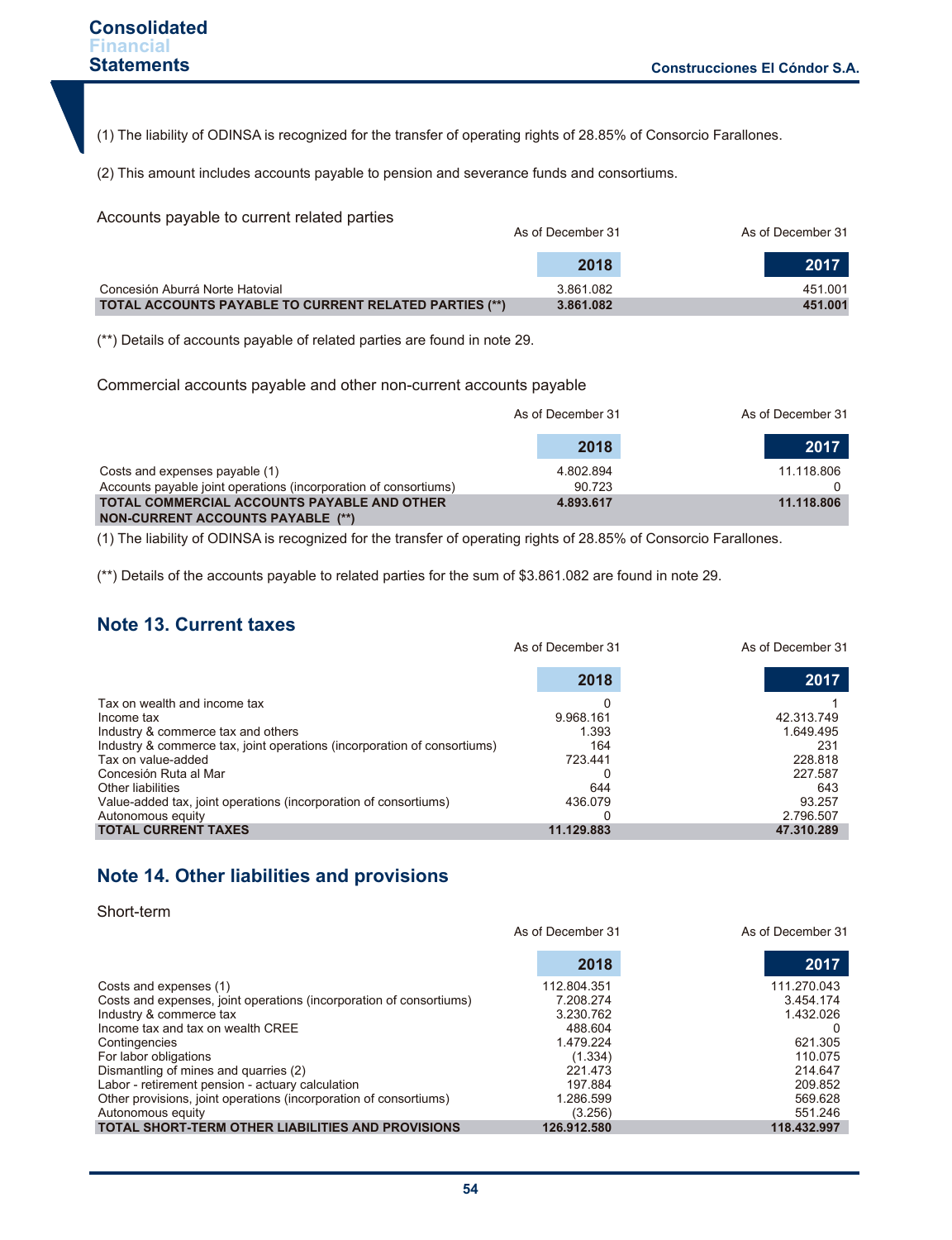(1) Costs and expenses are calculated based on the work executed by subcontractors which have not invoiced at the cut of the period due to the non-completion of the service provided.

(2) Dismantling relates to the recovery and abandonment of the quarry, established by the Company through financial valuation.

Long-term

|                                                                        | As of December 31 | As of December 31 |
|------------------------------------------------------------------------|-------------------|-------------------|
|                                                                        | 2018              | 2017              |
| Other liabilities and provisions for contingencies (autonomous equity) | 1.176.349         | 2.285.341         |
| <b>TOTAL LONG-TERM OTHER LIABILITIES AND PROVISIONS</b>                | 1.176.349         | 2.285.341         |
| <b>TOTAL OTHER LIABILITIES AND PROVISIONS</b>                          | 128.088.930       | 120.718.338       |

The processes qualified as possible are those whose probability of existence of the current obligation is between 20% and 50%.

#### Possible contingencies, not provisioned

| Nature of the process            | Office                                                       | <b>Instance</b> | <b>Percentage share of Condor</b>   | Contract                                                  |
|----------------------------------|--------------------------------------------------------------|-----------------|-------------------------------------|-----------------------------------------------------------|
| Direct repair                    | Tribunal Administrativo de Antioquia                         | First           | 21%                                 | Concesión Aburrá Oriente - Hatovial, Gehatovial and COCAN |
| Direct repair                    | Tribunal Administrativo de Antioquia                         | First           | 100%                                | Agregados San Javier                                      |
| Labor ordinary                   | Juzgado Octavo Laboral del Circuito de Barranquilla          | First           | Condor is no longer part of the CMC | Consorcio Minero del Cesar                                |
| Labor ordinary                   | Juzgado Tercero Laboral del Circuito de Barranquilla         | First           | Condor is no longer part of the CMC | Consorcio Minero del Cesar                                |
| Labor ordinary                   | Juzgado Laboral de Oralidad del Circuito de<br>Chiriguaná    | First           | Condor is no longer part of the CMC | Consorcio Minero del Cesar                                |
| Labor ordinary                   | Juzgado Trece Laboral de Circuito                            | Second          | Condor is no longer part of the CMC | Consorcio Minero del Cesar                                |
| Labor ordinary                   | Juzgado Laboral de Oralidad del Circuito de<br>Chiriguaná    | First           | Condor is no longer part of the CMC | Consorcio Minero del Cesar                                |
| Direct repair                    | Juzgado Séptimo Administrativo del Circuito de<br>Valledupar | First           | 100%                                | Concesion Red Vial del Cesar                              |
| Labor ordinary                   | Juzgado Trece Laboral del Circuito de Barranquilla           | First           | Condor is no longer part of the CMC | Consorcio Minero del Cesar                                |
| Labor ordinary                   | Juzgado Octavo Laboral del Circuito de Barranguilla          | First           | Condor is no longer part of the CMC | Consorcio Minero del Cesar                                |
| Labor ordinary                   | Juzgado Trece Laboral del Circuito de Barranquilla           | First           | Condor is no longer part of the CMC | Consorcio Minero del Cesar                                |
| Labor ordinary                   | Juzgado Segundo Laboral del Circuito de Montería             | First           | 100%                                | Concesión Vias de las Américas                            |
| Labor ordinary                   | Juzgado Segundo Laboral del Circuito de Pasto                | First           | 33%                                 | Consorcio Vial Del Sur                                    |
| Direct repair                    | Tribunal Administrativo del Cesar                            | First           | 100%                                | Concesion Red Vial del Cesar                              |
| Extracontractual civil liability | Juzgado Civil del Circuito de Apartado - Antioquia           | First           | 100%                                | Concesión Vias de las Américas                            |
| Labor ordinary                   | Juzgado 23 Laboral del Circuito Bogotá                       | First           | Condor is no longer part of the CMC | Consorcio Minero del Cesar                                |
| Labor ordinary                   | Juzgado Primero Laboral del Circuito de Barranquilla         |                 | Condor is no longer part of the CMC | Consorcio Minero del Cesar                                |
| Labor ordinary                   | Juzgado Octavo Laboral del Circuito                          | First           | Condor is no longer part of the CMC | Consorcio Minero del Cesar                                |
| Popular action                   | Tribunal Administrativo de Antioquia Oralidad                | First           | 100%                                | Agregados San Javier                                      |
| Labor ordinary                   | Juzgado Octavo Laboral del Circuito Barranguilla             | First           | Condor is no longer part of the CMC | Consorcio Minero del Cesar                                |

# **Note 15. Prepayments and advances received**

Short-term

| <b>JUUL-LEITH</b>                                                         | As of December 31 | As of December 31 |
|---------------------------------------------------------------------------|-------------------|-------------------|
|                                                                           | 2018              | 2017              |
| Consorcio Constructor Américas (1)                                        | 22.121.181        | 27.680.104        |
| Inversiones Sistori y Sossa S.A.S.                                        | 100.000           | 100.000           |
| Hernán Gómez Uribe y Cía.,                                                | 707.876           | 697.276           |
| Consorcio Farallones                                                      | 5.082.979         | $\Omega$          |
| Construmarca Ltda. (anticipo contratos y otros)                           | 320.101           | 0                 |
| Fideicomiso BBVA Fiduciaria Santa Marta Paraguachón                       | 9.901.786         |                   |
| Others                                                                    | 294.207           | 493.470           |
| Prepayments and advanced, joint operations (incorporation of consortiums) | 504.686           | 1.226.108         |
| Contract guarantee, joint operations (incorporation of consortiums)       | 12.371.650        | 15.028.424        |
| Revenues received for third parties, joint operations (incorporation of   | 25.034.974        | 19.356.125        |
| consortiums)                                                              |                   | 536.583           |
| Autonomous equity                                                         | ∩                 |                   |
| <b>TOTAL SHORT-TERM PREPAYMENTS AND ADVANCES RECEIVED</b>                 | 76.439.440        | 65.118.090        |

(1) Prepayment corresponds to Transversal de las Américas Concession Contract 008 of 2010 - Corredor Vial del Caribe, for the works in Montería, Urabá and San Marcos.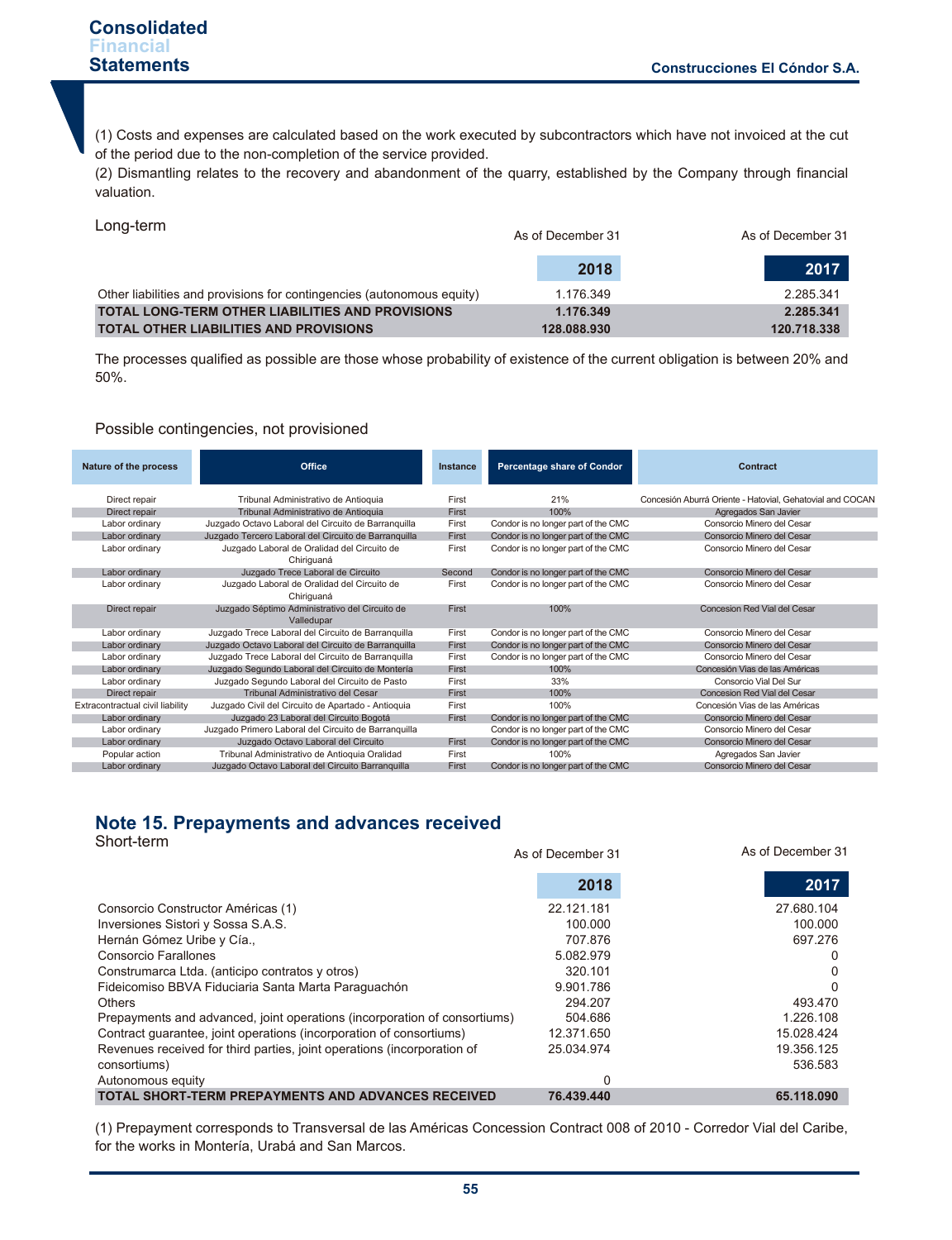Long-term

|                                                                     | As of December 31 |            |
|---------------------------------------------------------------------|-------------------|------------|
|                                                                     | 2018              | 2017       |
| Withhold of contracts                                               | 3.313.704         | 2.740.683  |
| Contract quarantee, joint operations (incorporation of consortiums) | 9.183.990         |            |
| <b>TOTAL LONG-TERM PREPAYMENTS AND ADVANCES</b>                     | 12.497.693        | 2.740.683  |
| <b>TOTAL PREPAYMENTS AND ADVANCES RECEIVED</b>                      | 88.937.133        | 67.858.773 |

# **Note 16. Income received in advance**

|                                                                            | As of December 31 |            |
|----------------------------------------------------------------------------|-------------------|------------|
|                                                                            | 2018              | 2017       |
| Income received in advance joint operations (incorporation of consortiums) | 71.802.521        | 25.491.033 |
| <b>TOTAL INCOME RECEIVED IN ADVANCE</b>                                    | 71.802.521        | 25.491.033 |

# **Note 17. Liability for deferred tax**

The deferred tax was calculated using the liability method and the tax rate at which the differences are expected to revert.

|                                         | As of December 31 | As of December 31 |
|-----------------------------------------|-------------------|-------------------|
|                                         | 2018              | 2017              |
| Deferred taxes for revaluation          | 73.387.332        | 77.470.322        |
| Deferred taxes for investments          | 11.374.207        | 15.049.404        |
| Deferred tax, concessions               |                   | 724.258           |
| <b>TOTAL LIABILITY FOR DEFERRED TAX</b> | 88.624.346        | 93.243.984        |

# **Note 18. Equity**

|                                  | As of December 31 | As of December 31 |
|----------------------------------|-------------------|-------------------|
|                                  | 2018              | 2017              |
| Stock capital (1)                | 15.701.606        | 15.701.606        |
| Premium from stock placement (2) | 159.711.695       | 159.711.695       |
| Reserves                         | 632.794.173       | 477.170.241       |
| Retained earnings                | 21.291.411        | 3.425.333         |
| Other comprehensive result       | 98.929.177        | 80.556.500        |
| Profit of the period             | 115.155.366       | 184.908.738       |
| <b>TOTAL EQUITY</b>              | 1.043.583.428     | 921.474.112       |

(1) The authorized capital of the Company is represented in 1,400,000,000 stocks with a par value of \$25 pesos each, of which to this date 628,064,220 stocks are subscribed and paid, and of these, 53,698,400 correspond to own stocks reacquired.

(2) In 2012, a total of 114,900,500 stocks were issued at a sales price per stock of \$1.415 pesos and a par value of \$25 pesos per stock. The amount of this issuance reached the sum of \$162.584.208 represented by a capital increase of \$2.872.513 and a premium from the stock placement of \$159.711.695.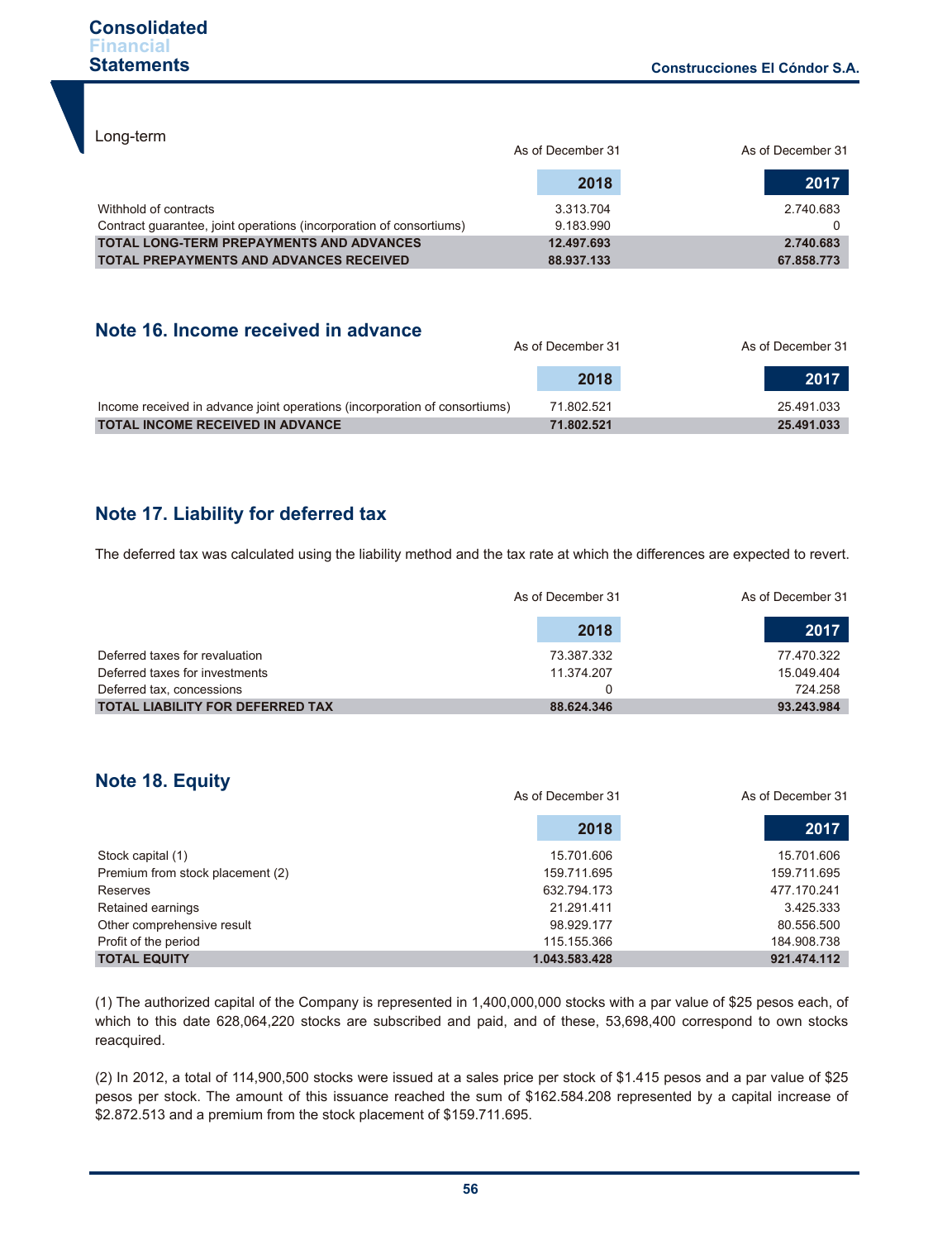As of December 31 As of December 31

# **Note 19. Revenues from normal activities**

|                                              | 2018          | 2017         |
|----------------------------------------------|---------------|--------------|
| Oficina Central                              | 45.011        | 2.165.432    |
| U.E.N Maguinaria y Equipo                    | 363.599       | 3.188.992    |
| Grupo Cóndor Inversiones                     | $\Omega$      | 488.667      |
| Agregados San Javier (1)                     | 9.178.105     | 10.169.011   |
| Consorcio Minero del Cesar                   | 0             | 4.869.823    |
| Consorcio Constructor Aburrá Norte (COCAN)   | 5.350.780     | $\Omega$     |
| Consorcio Constructor Nuevo Dorado           | 0             | 214.199      |
| Consorcio Vial del Sur                       | 4.707.992     | 499.510      |
| Américas Cóndor (Montería) (2)               | 8.757.100     | 30.855.544   |
| Américas Cóndor (Urabá) (2)                  | 105.744.823   | 110.252.312  |
| Américas Cóndor (San Marcos)                 | 47.592        | 2.182.076    |
| Consorcio Constructor Américas               | 6.015.494     | (20.417.511) |
| Concesión Vías de las Américas (6)           | 140.356.772   | 234.516.766  |
| Concesión Pacífico Tres S.A.S                | 0             | 73.988       |
| Cesar Grupo 3                                | $\Omega$      | (9.032)      |
| Caucheras                                    | (590)         | 17.957.434   |
| Consorcio Farallones (4)                     | 241.407.937   | 83.545.480   |
| Consorcio Constructor Pacífico 3 (4)         | 41.486.831    | 11.442.724   |
| Cesar Guajira - Obra (4)                     | 33.694.905    | 45.708.661   |
| Unidad de Servicios Transversales - UST      | 569.738       | 4.739.374    |
| Concesión Cesar Guajira                      | 5.950         | (3.100)      |
| Concesión Ruta al Mar                        | 20.786        | 167.678      |
| Obra Antioquia Bolívar (4)                   | 205.592.483   | 106.535.797  |
| Obra Pacífico 2                              | 0             | 334.073      |
| Consorcio APP Llanos                         | 490.752       | 3.456.146    |
| La Virginia (4)                              | 17.634.736    | 83.007.666   |
| Irra $(4)$                                   | 119.162.961   | 60.376.019   |
| Pavimentación Prodeco (3)                    | 19.166.517    | 9.880.694    |
| San Onofre (4)                               | 55.805.496    | 0            |
| Américas Cóndor (Santa Ana - La Gloria)      | 280.317       | 32.628.878   |
| La Guajira (5)                               | 23.398.998    | 0            |
| San Pablo Cantagallo                         | 1.514.151     | 0            |
| Autonomous equities (7)                      | 16.163.570    | 57.908.819   |
| Consorcio de Francisco Javier Cisneros (4)   | 10.517.698    | 1.956.638    |
| <b>TOTAL REVENUES FROM NORMAL ACTIVITIES</b> | 1.067.480.504 | 898.692.758  |

(1) Agregados San Javier: The most important revenues derived from the material sold to Argos, with an average monthly invoicing of \$759 million, Estructuras y Pavimentos with an average annual invoicing of \$368 million.

(2) Revenues perceived from works in Urabá and Montería correspond to the execution thereof in the construction phase of Concesión Transversal de las Américas.

(3) Corresponds to the execution of the contract with Carbones de La Jagua S.A. and C.I. Prodeco S.A., whose purpose is: pavement repair works on the internal roads of the La Jagua mine, the Calenturitas mine and the La Jagua de Ibirico -

La Loma (Cesar) road to the entrance to the Calenturitas mine.

(4) These revenues correspond to the beginning of the Concessions' works in which the Company has a share: Irra and La Virginia are fronts of Concesión Pacífico 3; Antioquia- Bolívar corresponds to Concesión Ruta al Mar; Cesar - Guajira

corresponds to the Concession with the same name; Consorcio Francisco Javier Cisneros corresponds to the execution of works of the Concesión Vías del Nus and Consorcio Farallones corresponds to Concesión La Pintada.

(5) These revenues correspond of the 011-2018 and 015-2018 contract´s with Santa Marta Paraguachón Concession, for \$ 18,649,203,725 and \$ 140,677,146,837 respectly. The latter expires on the 25th. August 2021.

(6) Revenues from internal minutes for the development of works of Concesión Vías de las Américas S.A.S., which executes works established in Concession contract 008 of 2010. The purpose is the construction, revamp, expansion, improvement, and conservation of Proyecto Vial Transversal de las Américas, and to prepare the studies and final designs as well as the land, social and environmental management, to obtain and/or amend environmental licenses, to finance, operate and maintain the works of Corredor Vial "Transversal de las Américas Sector 1", known as Corredor Vial del Caribe.

(7) Revenues incorporated through consortium certificates.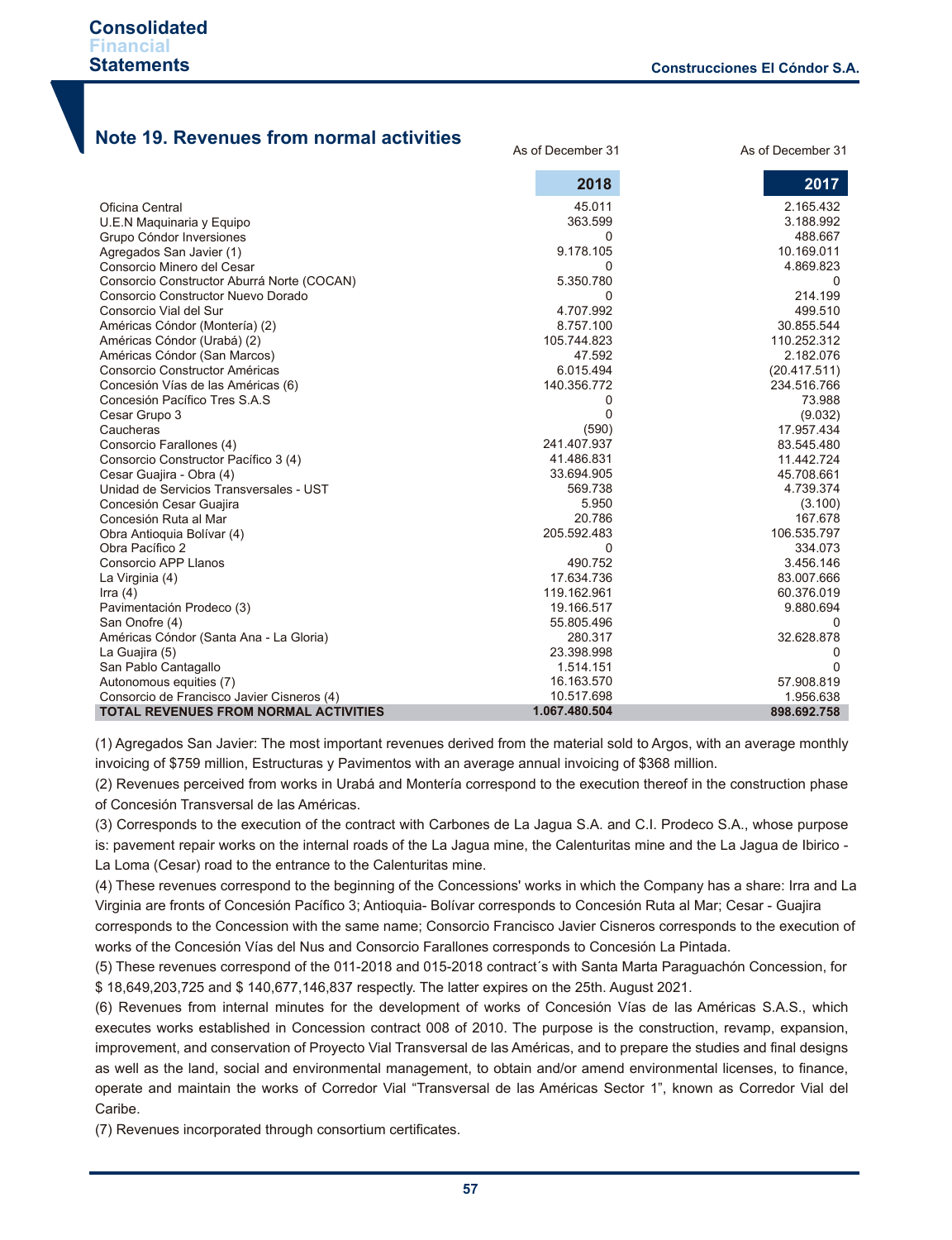# **Note 20. Operating costs**

|                                  | As of December 31 | As of December 31 |
|----------------------------------|-------------------|-------------------|
|                                  | 2018              | 2017              |
| Sales cost and services provided | 214.779.570       | 209.112.496       |
| Production or operation costs    | 57.826.542        | 46.162.679        |
| Direct labor                     | 69.683.172        | 60.516.330        |
| Indirect costs                   | 464.886.878       | 369.293.743       |
| Indirect labor                   | 49.473.872        | 38.514.925        |
| Service contracts                | 28.896.167        | 13.484.790        |
| Condor Investment USA            | 4.629.742         | 1.973.485         |
| Autonomous equity                | 4.206.235         | 43.466.160        |
| <b>TOTAL OPERATING COSTS</b>     | 894.382.178       | 782.524.606       |

# **Note 21. Administration expenses**

|                                                  | As of December 31 | As of December 31 |
|--------------------------------------------------|-------------------|-------------------|
|                                                  | 2018              | 2017              |
| Personnel expenses (1)                           | 22.422.944        | 20.317.280        |
| Fees                                             | 3.522.497         | 2.271.953         |
| Taxes                                            | 978.999           | 908.587           |
| Leases                                           | 103.875           | 166.383           |
| Contributions, insurance, services, legal        | 1.023.938         | 1.128.941         |
| Services                                         | 475.665           | 366.162           |
| Insurance                                        | 6.023             | 0                 |
| Legal expenses                                   | 40.026            | 4.113             |
| Maintenance, furnishings                         | 163.003           | 292.077           |
| Furnishings and facilities                       | 4.448             | 4.949             |
| Travel expenses                                  | 2.408.631         | 3.232.325         |
| Depreciations                                    | 699.405           | 668.062           |
| Impairment of fleet and transportation equipment | 4.995.163         | 867.545           |
| Construction costs                               | 9.383             | 0                 |
| Direct labor                                     | 9.140             | O                 |
| Indirect costs                                   | (198)             | $\Omega$          |
| Amortizations                                    | 1.230.454         | 1.032.293         |
| Impairment                                       | 1.667.126         | 1.087.632         |
| Entertaining and public relations expenses       | 43.991            | 33.859            |
| Miscellaneous                                    | 3.699.321         | 3.047.347         |
| Autonomous equity and concessions                | 18.962            | 1.318.506         |
| <b>TOTAL ADMINISTRATION EXPENSES</b>             | 43.522.798        | 36.748.014        |

### (1) Personnel expenses

|                                                                      | As of December 31 | As of December 31 |
|----------------------------------------------------------------------|-------------------|-------------------|
|                                                                      | 2018              | 2017              |
| Integral salary                                                      | 5.852.194         | 5.175.055         |
| Wages                                                                | 7.020.413         | 6.414.681         |
| Extralegal premium                                                   | 115.107           | 129.395           |
| <b>Bonuses</b>                                                       | 2.445.738         | 1.610.744         |
| Others (legal benefits, contributions to social security and others) | 6.989.492         | 6.987.404         |
| <b>TOTAL PERSONNEL EXPENSES</b>                                      | 22.422.944        | 20.317.280        |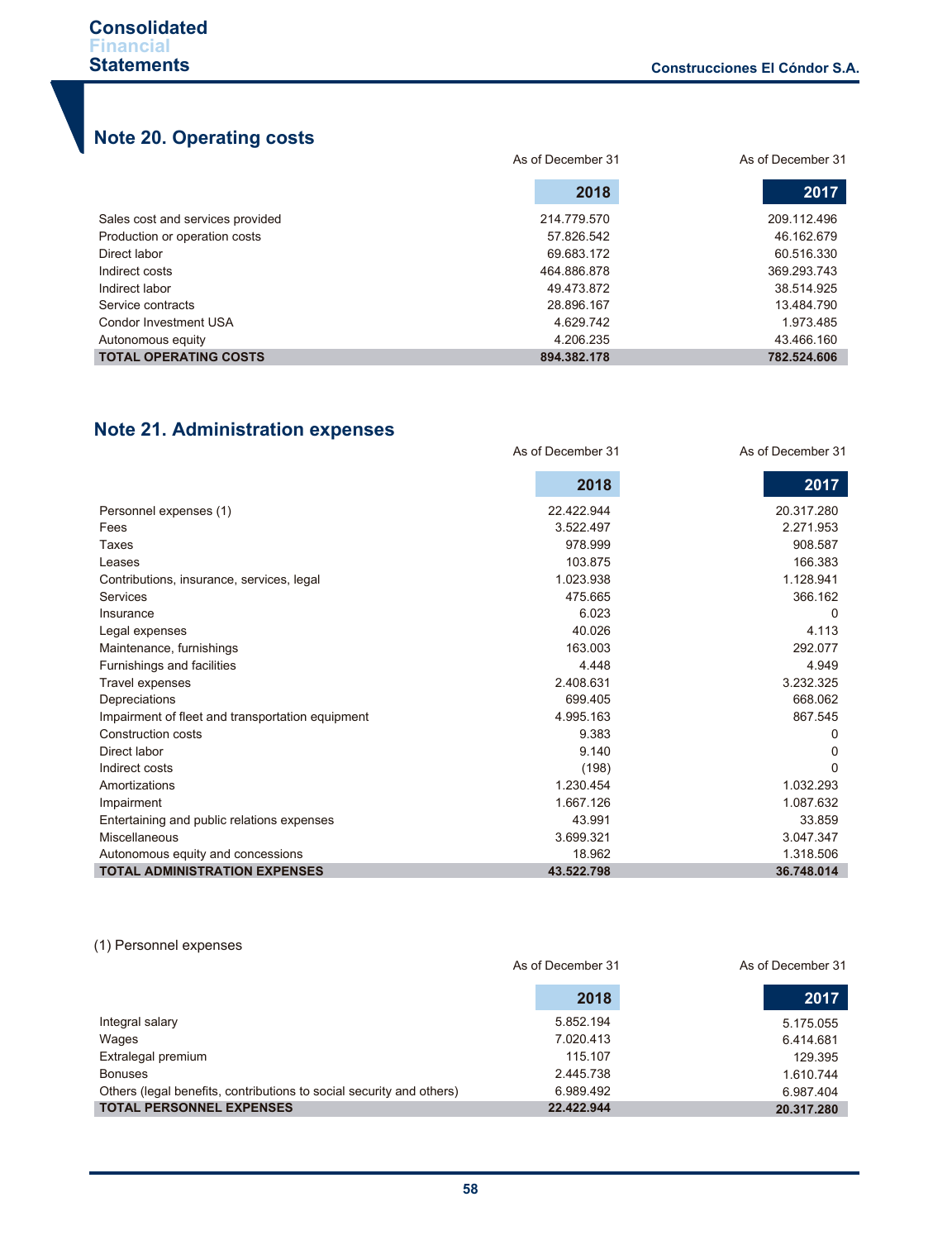# **Note 22. Other revenues**

|                                                   | As of December 31 | As of December 31 |
|---------------------------------------------------|-------------------|-------------------|
|                                                   | 2018              | 2017              |
| Leases                                            | 408.874           | 143.724           |
| <b>Recoveries</b>                                 | 590               | 555               |
| Reimbursement of other costs                      | 3.738.552         | 1.988.040         |
| Reimbursement of provisions                       | 1.871.628         | 1.557.118         |
| Indemnizations-disabilities                       | 383.492           | 473.269           |
| Revenues of previous periods                      | 450.325           | 333.575           |
| Other operating revenues                          | 0                 | 26.500.000        |
| Return on sales                                   | (1.577)           | $\Omega$          |
| Services                                          | 1.520.565         | 39.834            |
| Other sales                                       | 4.019             | $\Omega$          |
| <b>Miscellaneous</b>                              | 1.025.752         | 1.086.084         |
| Profit from sale of property, plant and equipment | 368.306           | 117.290           |
| <b>TOTAL OTHER REVENUES</b>                       | 9.770.525         | 32.239.489        |

# **Note 23. Other expenses**

|                                                 | As of December 31 | As of December 31 |
|-------------------------------------------------|-------------------|-------------------|
|                                                 | 2018              | 2017              |
| Costs and expenses of previous periods          | 400.768           | 144.424           |
| Lien on financial movements                     | 8.387             | 26.954            |
| Loss from sale of property, plant and equipment | 9.415             | 6.635             |
| Non-deductible expenses                         | 51.097            | 163.787           |
| Indemnizations and lawsuits                     | 324.250           | 124.229           |
| Fines, sanctions and litigations                | 86.714            | 105.367           |
| Donations                                       | 948.559           | 764.953           |
| Others (1)                                      | 5.506.482         | 5.401.063         |
| Other expenses                                  | 449.501           | 123.940           |
| Taxes assumed                                   | 164.898           | 605.521           |
| Losses                                          | 106.012           | 112.662           |
| Asset impairment loss                           | 8.241             | 7.698.261         |
| Creation of guarantees                          | 0                 | 283.850           |
| Autonomous equity                               | 353.975           | 3.310.304         |
| <b>TOTAL OTHER EXPENSES</b>                     | 8.418.297         | 18.871.950        |

# **Note 24. Other gains and losses**

|                                                   | As of December 31 | As of December 31 |
|---------------------------------------------------|-------------------|-------------------|
|                                                   | 2018              | 2017              |
| Profit from sale of property, plant and equipment | 934.599           | 1.472.804         |
| Profit from sale of investments                   | 0                 | 161.324.359       |
| Loss from sale of investments                     | (975.997)         | $\Omega$          |
| Loss on sale and removal of goods                 | ი                 | (3.828.598)       |
| Loss from sale of property, plant and equipment   | (1.994.212)       | (257.094)         |
| Removal of property, plant and equipment          | (10.146)          | (44.244)          |
| Miscellaneous                                     | 11.087.504        | $\Omega$          |
| Autonomous equity                                 | (10.712.753)      | 1.028.514         |
| <b>TTOTAL OTHER GAINS AND LOSSES</b>              | (1.671.005)       | 159.695.741       |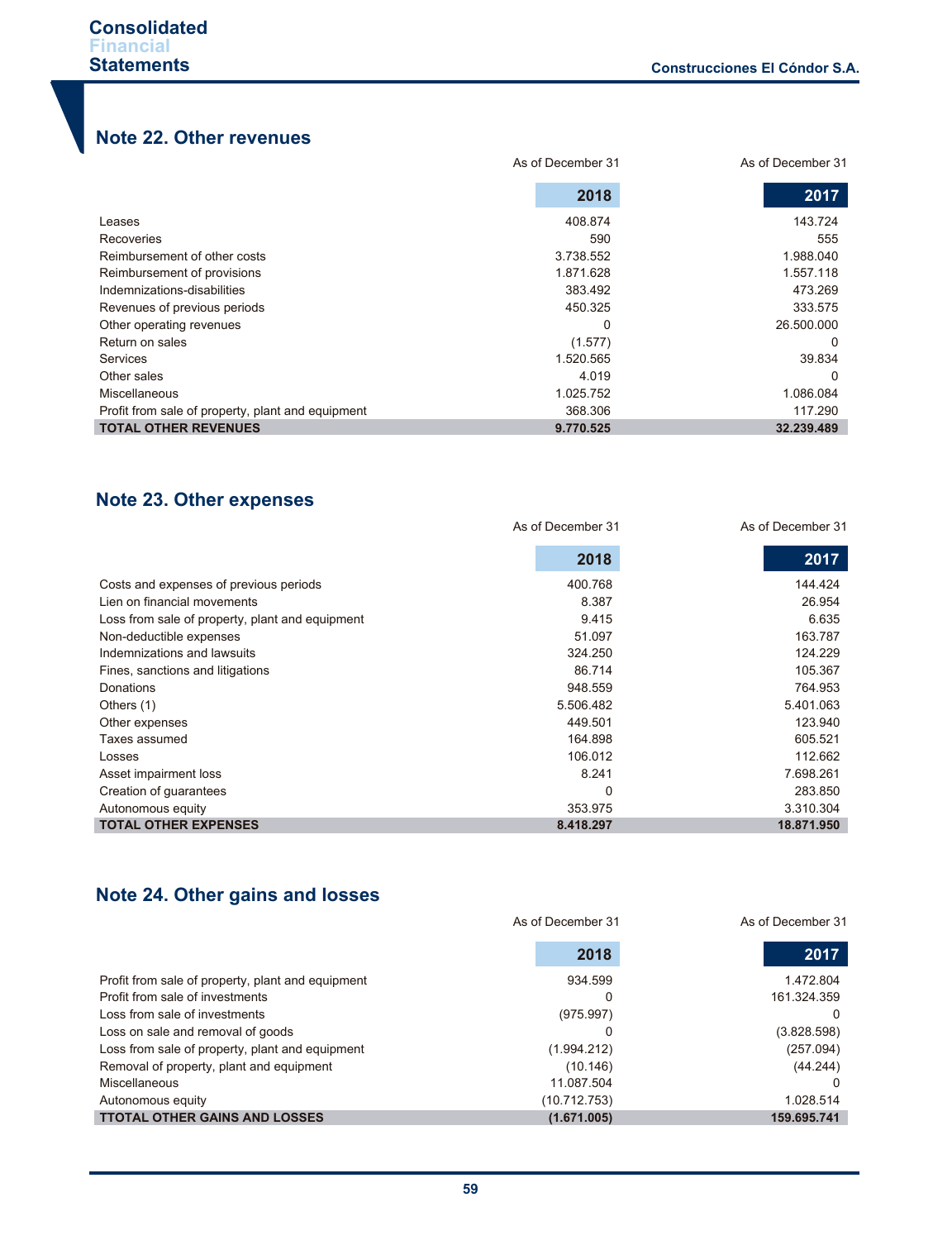# **Note 25. Financial revenues**

|                                                          | As of December 31 | As of December 31 |
|----------------------------------------------------------|-------------------|-------------------|
|                                                          |                   |                   |
|                                                          | 2018              | 2017              |
| Concesión Vías de las Américas S.A.S.                    | 7.533             | 8.789             |
| Exchange difference                                      | 349.220           | 34.577            |
| Other banking expenses                                   | 408.617           | 76.093            |
| Fiduciaria Banco de Bogotá                               | 0                 | 414.333           |
| Fideicomiso sociedad Fiduciaria de Occidente             | 1.388.087         | 930.699           |
| Patrimonios Autónomos Fiduciaria Bancolombia S.A.        | 14.775.123        | 19.634.287        |
| Patrimonios Autónomos Administrados por Davivienda       | 2.090.207         | 1.625.176         |
| Concesión Pacífico Tres S.A.S.                           | 12.998.882        | 10.651.439        |
| Patrimonios Autónomos Administrados por Davivienda-Vinus | 51.009            |                   |
| Deceval                                                  | 45.000            |                   |
| Agregados Argos S.A.S.                                   | 14.709            |                   |
| Odinsa S.A.                                              |                   | 2.777.172         |
| Instituto Nacional de Vías                               |                   | 3.576.779         |
| Industria Selma International                            | 182.024           | 84.633            |
| Banco Bilboa Vizcaya Argentaria                          | 1.870.941         | 282.500           |
| Valores Bancolombia                                      | 367.570           | 1.853.398         |
| Consorcio Avenida Colón                                  | ი                 | 1.474.863         |
| Others minor                                             | 79.051            | 14.691            |
| Autonomous equity and concessions                        | 767.591           | 57.493.044        |
| <b>TOTAL FINANCIAL REVENUES</b>                          | 35.395.564        | 100.932.473       |

# **Note 26. Financial expenses**

|                                                     | As of December 31 | As of December 31 |
|-----------------------------------------------------|-------------------|-------------------|
|                                                     | 2018              | 2017              |
| Lien on financial movements                         | 4.181.799         | 3.977.406         |
| Exchange difference                                 | 1.511.060         | 174.398           |
| <b>Bank fees</b>                                    | 7.491.342         | 4.323.848         |
| <b>Banking expenses</b>                             | (79.882)          | 0                 |
| Commercial paper issuance expenses                  | 1.775.105         | $\Omega$          |
| <b>Bank guarantees</b>                              | 7.433.244         | $\Omega$          |
| Banco BBVA                                          | 5.159.800         | 12.199.028        |
| Bancolombia                                         | 16.843.446        | 21.434.395        |
| Banco Santander de Negocios                         | 648.461           | 577.368           |
| Leasing Bancolombia                                 | 0                 | 637.579           |
| <b>ODINSA S.A.</b>                                  | 1.548.401         | 5.816.251         |
| Banco de Bogotá                                     | 2.476.106         | 697.702           |
| Deceval                                             | 4.825.973         | 0                 |
| Cartera Colectiva Abierta                           | 4.448.410         | 0                 |
| Fondo de Inversión Colectiva Abierta Occibonos      | 32.887            | 0                 |
| Fondo de Inversión Colectiva Abierta Occirenta      | 460.851           | 0                 |
| Fondo de Inversión Colectiva Abierta Renta Liquidez | 1.152.147         | 0                 |
| Pensiones y Cesantías Protección                    | 1.087.917         | 0                 |
| Old Mutual Compañía de Seguros de Vida S.A.         | 61.250            | 0                 |
| Old Mutual Compañía Fondo de Pensiones Obligatorias | 56.875            | $\Omega$          |
| Dirección de Impuestos y Aduanas Nacionales         | 51.692            | ∩                 |
| Corpbanca                                           | 332.931           | 549.243           |
| Concesión Cesar Guajira                             | 2.866             | 231.994           |
| Concesión Vías de las Américas                      | 162.251           | 370.599           |
| Concesión Ruta al Mar                               | 0                 | 62.764            |
| Banco de Occidente                                  | 1.575.834         | 2.618.279         |
| Others minor                                        | 124.298           | 39.434            |
| Autonomous equity                                   | 1.629.091         | 66.321.654        |
| <b>TOTAL FINANCIAL EXPENSES</b>                     | 64.994.156        | 120.031.942       |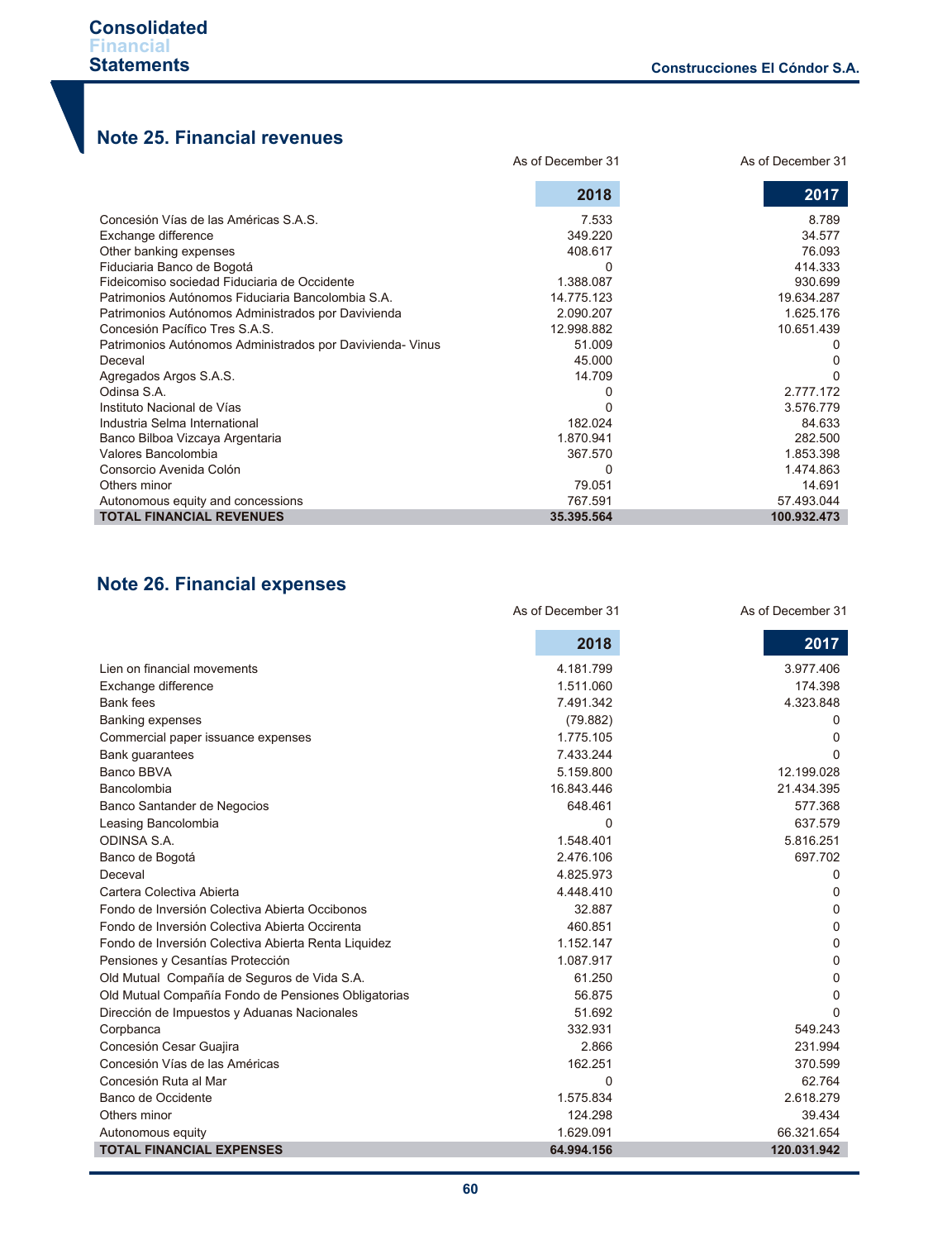# **Note 27. Equity method gain (loss)**

|                                        | As of December 31 |              |
|----------------------------------------|-------------------|--------------|
|                                        | 2018              | 2017         |
| Concesión Aburrá Norte Hatovial        | 1.968.199         | 3.499.863    |
| Concesión La Pintada S.A.S.            | 8.464.372         | (3.498.633)  |
| Concesión Pacífico Tres S.A.S.         | 42.051.274        | 12.727.443   |
| Concesión Ruta al Mar S.A.S.           | (5.041.304)       | 0            |
| Constructora Túnel del Oriente S.A.S.  | 2.500.613         | 0            |
| Concesión Túnel Aburrá Oriente S.A.    | 179.016           | 0            |
| Concesión Transmilenio del Sur         | (9.478)           | (4.990)      |
| Concesión Vial de los Llanos           | (173.473)         |              |
| Industria Selma Inc                    |                   | (10.527.951) |
| Concesión Vías del Nus                 | 312.897           | 762.357      |
| Agregados Argos S.A.S.                 | 503.454           | (576.960)    |
| <b>TOTAL EQUITY METHOD GAIN (LOSS)</b> | 50.755.571        | 2.381.129    |

# **Note 28. Taxes**

The following describes the calculation of taxes, including fiscal obligations.

Provision for income tax

|                                                    | As of December 31 | As of December 31 |
|----------------------------------------------------|-------------------|-------------------|
|                                                    | 2018              | 2017              |
| Taxable net income                                 | 107.213.235       | 66.735.777        |
| Presumptive income                                 | 29.978.948        | 20.458.112        |
| <b>TOTAL PROVISION FOR INCOME TAX</b>              | 35.380.368        | 22.690.164        |
| <b>TOTAL TAX ON OCCASIONAL EARNING</b>             |                   | 14.643.780        |
| <b>TOTAL PROVISION FOR INCOME TAX, CONCESSIONS</b> | 392.481           | 2.954.194         |
| Income tax surcharge                               | 4.256.529         | 3.956.147         |
| Discount for donations                             |                   | (254.984)         |
| Deferred tax                                       | (2.192.561)       | 8.282.193         |
| <b>TOTAL INCOME TAX</b>                            | 37.836.817        | 52.271.494        |

# **Note 29. Transactions with related parties**

During 2018, operations with related companies have taken place, which have been reviewed and approved by the Audit Committee. The purpose is to verify if they meet the standards and are treated similar to the treatment given to independent third parties.

The remuneration granted during the year to key management personnel is described below:

Remuneration of key management personnel

| <b>Remuneration</b>                            | <b>Value</b> |
|------------------------------------------------|--------------|
| Short-term employee benefits                   | 4.025.599    |
| Post-employment benefits                       |              |
| Other long-term benefits                       |              |
| Benefits for termination                       |              |
| Payments based on shares                       |              |
| TOTAL REMUNERATION OF KEY MANAGEMENT PERSONNEL | 4.025.599    |

Amounts detailed correspond the values recognized as expenses during the period.

Transactions during 2018 with other entities of interest (investments in corporations).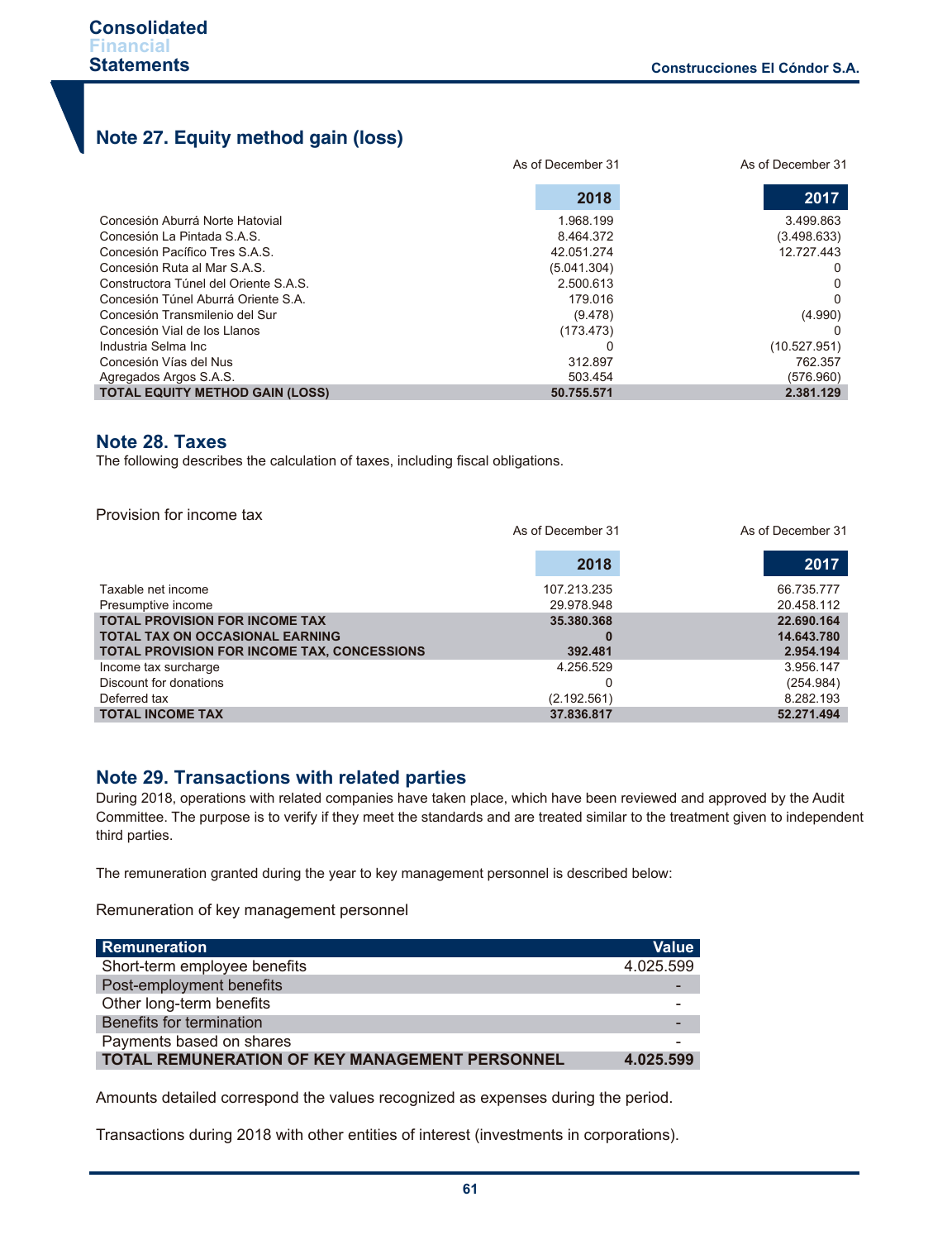|                                                           | No.           | <b>Dividends</b> | Sale of                  | <b>Subordinate</b> | <b>Other</b>   | <b>Shares</b> | <b>Revenues</b>  | <b>Minutes of</b> | <b>Costs</b> | <b>Internal</b> |
|-----------------------------------------------------------|---------------|------------------|--------------------------|--------------------|----------------|---------------|------------------|-------------------|--------------|-----------------|
|                                                           | of shares     | Shares  <br>Cash | supplies<br>and services | debt               | loans          | purchased     | from             | works and         | and          | minutes         |
| <b>COMPANY</b>                                            |               |                  |                          |                    |                |               | <i>interests</i> | others            | expenses     |                 |
| Concesión Aburrá Norte Hatovial S.A.                      | 1.582.886     | 8.226.931        |                          |                    |                |               |                  |                   |              |                 |
| Concesión La Pintada S.A.S.                               | 8.490.799     |                  |                          | 25.020.450         |                |               |                  |                   |              |                 |
| Concesión Vial los Llanos S.A.S.                          | 550,000       |                  |                          | (19.058.599)       |                |               | 9.380            |                   |              |                 |
| Constructora Túnel del Oriente S.A.S.                     | 2.629.361.939 |                  |                          |                    |                |               |                  |                   |              |                 |
| Concesión Túnel Aburrá Oriente S.A.                       | 236.700       |                  |                          |                    |                |               |                  |                   |              |                 |
| Concesión Pacífico Tres S.A.S.                            | 4.800         |                  |                          | 84.890.990         |                |               | 12.998.881       |                   |              |                 |
| Concesión Vías de las Américas S.A.S.                     | 173.342       |                  | 681.835                  |                    | $\mathbf{0}$   |               |                  | 20.763.532        |              | (3.564.900)     |
| Concesión Vías del Nus S.A.S.                             | 1.055.250     |                  |                          | 18.107.286         |                |               |                  |                   |              |                 |
| Concesión Cesar Guajira S.A.S.                            | 700.000       |                  | 5.950                    | (31.345.786)       | (23.493)       |               |                  | 31.107.026        | 93.993       |                 |
| Concesión Ruta al Mar S.A.S.                              | 350.000       |                  | 84.618                   | (60.125.498)       | (117.390)      |               |                  |                   | 0 2.662.942  |                 |
| Industria Selma S.A.                                      | 5.000         |                  |                          |                    | (1.614.656)    |               | 182.024          |                   |              |                 |
| Concesión Transmilenio del Sur                            | 25.000        |                  |                          |                    |                |               |                  |                   |              |                 |
| <b>Trans NQS Sur</b>                                      | 24.990        |                  |                          |                    |                |               |                  |                   |              |                 |
| Condor Investment USA Inc.                                | 2.251.000     |                  |                          |                    |                | 3.566.868     |                  |                   |              |                 |
| Agregados Argos S.A.S.                                    | 1.512.000.000 |                  | 9.106.508                |                    |                |               | 14.708           |                   |              | 9.354           |
| P.A. Fiduciaria Bancolombia Concesión Cesar Guajira #8127 |               |                  | 160.630                  |                    |                |               | 1.615.038        | 1.296.734         |              |                 |
| P.A. Fiduciaria Bancolombia Concesión La Pintada #7102    |               |                  |                          |                    |                |               | 3.875.575        | 991.471           |              |                 |
| P.A. Fiduciaria Bancolombia Concesión Pacífico Tres #7114 |               |                  | 3.623                    |                    |                |               |                  | 1.117.819         |              | $\Omega$        |
| P.A. Fiduciaria Bancolombia Concesión Ruta al Mar #10134  |               |                  | 1.867.637                |                    | $\overline{0}$ |               | 9.284.509        | 184.907.418       |              | 71.752.542      |
| P.A. Fiduciaria Davivienda Concesión Ruta al Mar #57864   |               |                  |                          |                    |                |               |                  |                   |              |                 |
| P.A Fiduciaria Davivienda Concesión los Llanos #421759    |               |                  |                          |                    |                |               | 1.388.087        |                   |              |                 |
| P.A Fiduciaria Davivienda Concesión Vías del Nus #61816   |               |                  |                          |                    |                |               | 2.090.207        |                   |              |                 |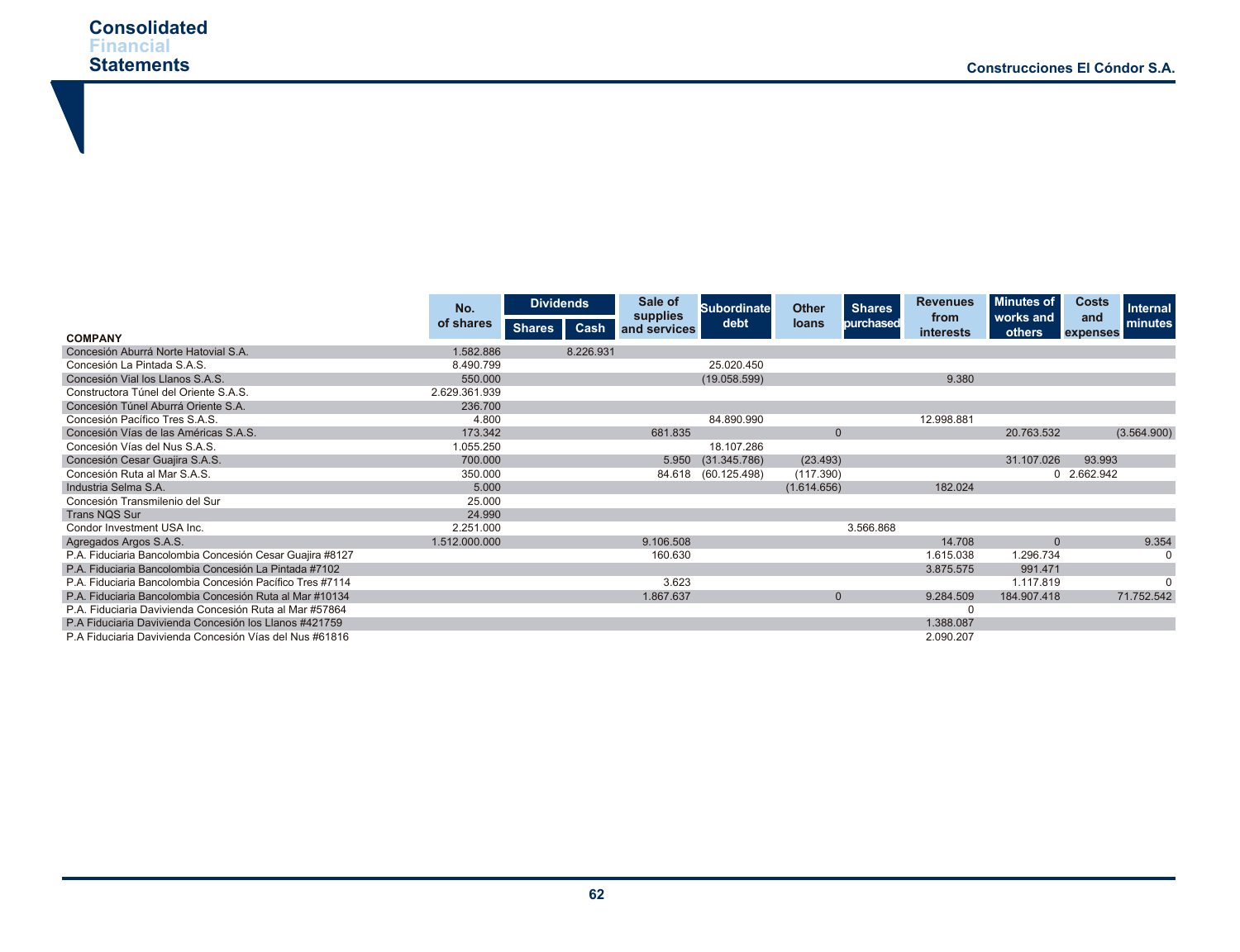# Accounts receivable current related parties

|                                                           | As of December 31 As of December 31 |            |  |
|-----------------------------------------------------------|-------------------------------------|------------|--|
|                                                           | 2018                                | 2017       |  |
| <b>DETAIL - RELATED PARTIES</b>                           |                                     |            |  |
| Domestic clients                                          | 22.136.622                          | 865.550    |  |
| Revenues receivable, internal minutes                     | 91.681.991                          | 9.028.827  |  |
| Accounts receivable                                       | 71.650.499                          | 23.589     |  |
| Withholding on contracts                                  | 13.103.954                          |            |  |
| <b>Dividends</b>                                          | 0                                   | 222.047    |  |
| TOTAL ACCOUNTS RECEIVABLE,<br><b>RELATED PARTIES (**)</b> | 198,573,067                         | 10.140.013 |  |

# Domestic clients, related parties

|                                                          | As of December 31 | As of December 31 |  |
|----------------------------------------------------------|-------------------|-------------------|--|
|                                                          | 2018              | 2017              |  |
| Patrimonios Autónomos La Pintada                         | 980.317           |                   |  |
| P.A. Pacífico Tres (1)                                   | 885.943           | 0                 |  |
| Concesión Ruta al Mar S.A.S.                             | 7.406             |                   |  |
| Patrimonios Autónomos Fiduciaria (Concesión Ruta al Mar) | 20.262.956        |                   |  |
| P.A. Concesión Vial los Llanos                           |                   | 865.550           |  |
| <b>TOTAL DOMESTIC CLIENTS, RELATED PARTIES (1)</b>       | 22.136.622        | 865.550           |  |

(1) Charges related to servicies provided, sale of supplies and work execution.

# Revenues receivable with internal minutes, related parties

|                                                                                  | As of December 31 | As of December 31 |
|----------------------------------------------------------------------------------|-------------------|-------------------|
|                                                                                  | 2018              | 2017              |
| P.A. Concesión Cesar Guajira                                                     |                   | 6.689             |
| P.A. Concesión La Pintada                                                        |                   | 204.165           |
| Concesión Pacífico Tres S.A.S.                                                   |                   | 583.561           |
| Concesión Ruta al Mar S.A.S.                                                     |                   | 1.903.085         |
| P.A. Concesión Ruta al Mar S.A.S.                                                | 87.704.055        | (1.211.508)       |
| Concesión Vías de las Américas S.A.S.                                            | 3.977.936         | 7.542.835         |
| <b>TOTAL REVENUES RECEIVABLE WITH INTERNAL MINUTES</b><br><b>RELATED PARTIES</b> | 91.681.991        | 9.028.827         |

#### Accounts receivable, related parties

|                                                  | As of December 31 | As of December 31 |  |
|--------------------------------------------------|-------------------|-------------------|--|
|                                                  | 2018              | 2017              |  |
| Concesión Cesar Guajira S.A.S.                   |                   | 23.493            |  |
| Concesión Pacifico Tres S.A.S.                   | 71.596.861        |                   |  |
| Patrimonios Autónomos Ruta al Mar                | 6.197             |                   |  |
| Concesión Vias del Nus S.A.S.                    | 47.441            |                   |  |
| <b>Condor Construction Corp.</b>                 |                   | 96                |  |
| <b>TOTAL ACCOUNTS RECEIVABLE RELATED PARTIES</b> | 71.650.499        | 23.589            |  |

#### Withholding on contracts

|                                             | As of December 31 | As of December 31 |  |
|---------------------------------------------|-------------------|-------------------|--|
|                                             | 2018              | 2017              |  |
| Patrimonios Autónomos Concesión Ruta al Mar | 13.103.954        | 0                 |  |
| <b>TOTAL WITHHOLDING ON CONTRACTS</b>       | 13.103.954        |                   |  |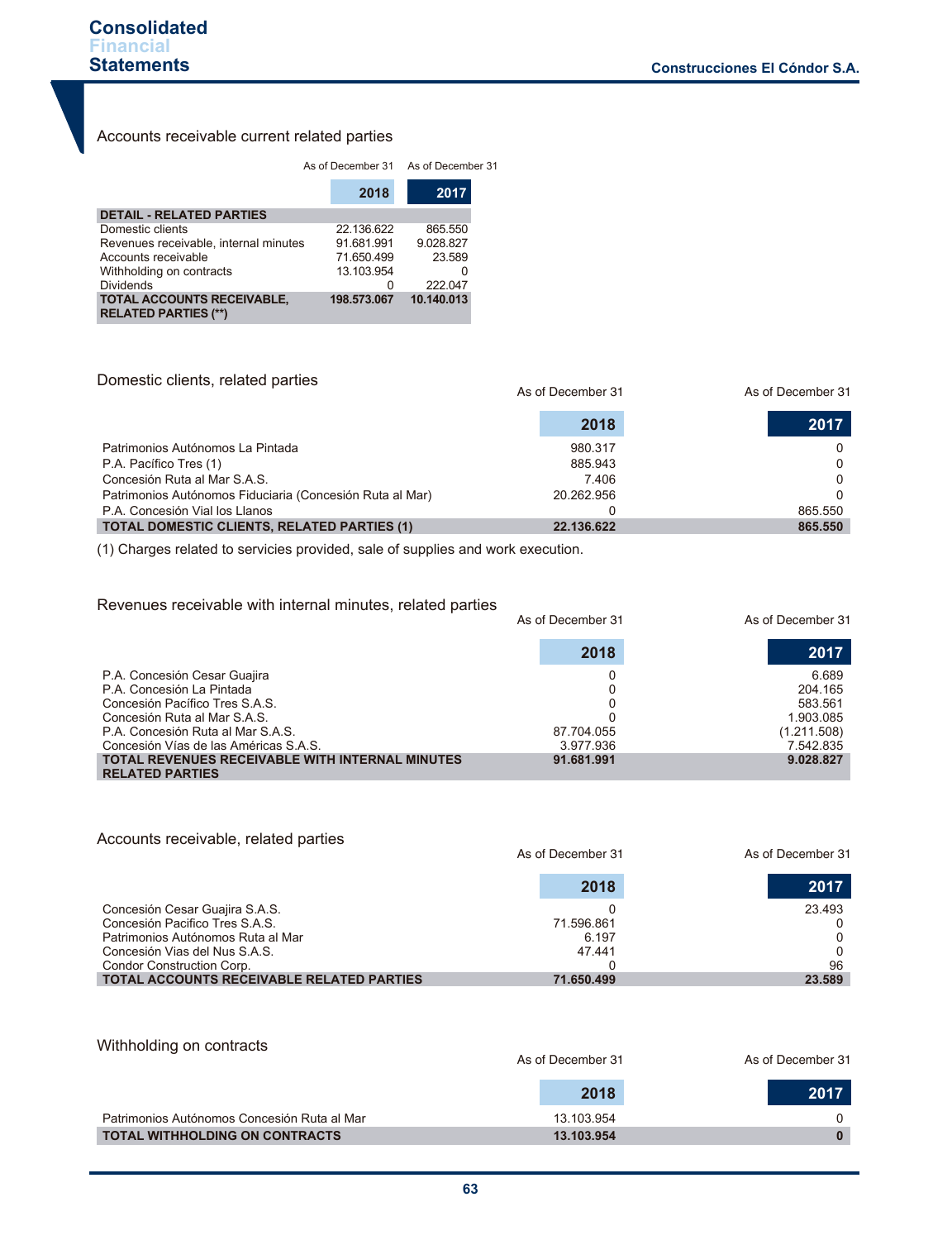| Dividends, related parties                                 | As of December 31 |            |
|------------------------------------------------------------|-------------------|------------|
|                                                            | 2018              | 2017       |
| Organización de Ingeniería Internacional                   |                   | 222.047    |
| <b>TOTAL DIVIDENDS, RELATED PARTIES</b>                    |                   | 222.047    |
| <b>TOTAL ACCOUNTS RECEIVABLE CURRENTS, RELATED PARTIES</b> | 198.573.067       | 10.140.013 |

Accounts receivable, non-current related parties

As of December 31 As of December 31

|                                                                  | 2018        | 2017                    |
|------------------------------------------------------------------|-------------|-------------------------|
| <b>DETAIL - RELATED PARTIES</b>                                  |             |                         |
| Domestic clients                                                 | 72.826.189  | 28.720.226              |
| Related companies overseas                                       | 11.777.228  | 12.338.294              |
| Accounts receivable impairment                                   | (8.517.748) | (7.821.205)             |
| Accounts receivable                                              | 425.452.289 | 259.332.792             |
| Deposits                                                         | 420.064     | 420.064                 |
| <b>TOTAL ACCOUNTS RECEIVABLE,</b><br><b>RELATED PARTIES (**)</b> |             | 501.958.026 292.990.171 |

Domestic clients, related parties

|                                                    | As of December 31 | As of December 31 |
|----------------------------------------------------|-------------------|-------------------|
|                                                    | 2018              | 2017              |
| P.A. La Pintada                                    | 4.934.401         | 1.156.948         |
| Concesión Pacífico Tres S.A.S.                     | 31.946.128        | 19.857.168        |
| P.A. Pacífico Tres S.A.S.                          | 5.679.163         | 5.679.163         |
| P.A. Ruta al Mar                                   | 24.101.968        |                   |
| Concesión Vial los Llanos                          | 8.723             | 0                 |
| P.A. Concesión Vial los Llanos                     | 2.156.471         | 0                 |
| P.A. Concesión Vías del Nus                        | 3.977.122         | 2.004.736         |
| Concesión Aburrá Norte Hatovial                    | 22 213            | 22.213            |
| <b>TOTAL DOMESTIC CLIENTS, RELATED PARTIES (1)</b> | 72.826.189        | 28.720.228        |

(1) Corresponds to interests for subordinate debt.

# Related companies overseas, related parties - Industrias Selma (1)

|                                                   | As of December 31 | As of December 31 |  |
|---------------------------------------------------|-------------------|-------------------|--|
|                                                   | 2018              | 2017              |  |
| Loans                                             | 8.382.038         | 9.195.884         |  |
| Interests                                         | 3.395.190         | 3.142.410         |  |
| TOTAL RELATED COMPANIES OVERSEAS, RELATED PARTIES | 11.777.228        | 12.338.294        |  |

(1) Industrias Selma, a corporation domiciled overseas, presents balances pertaining to loans, which are restated in Colombian pesos at the official exchange rate (TRM). This is detailed below:

Accounts receivable impairment, related parties - Industrias Selma

|                                                              | As of December 31                   | As of December 31                   |  |
|--------------------------------------------------------------|-------------------------------------|-------------------------------------|--|
|                                                              | 2018                                | 2017                                |  |
| Loans<br>Interests                                           | 5.122.559<br>3.395.189<br>8.517.748 | 4.703.659<br>3.117.545<br>7.821.204 |  |
| <b>TOTAL ACCOUNTS RECEIVABLE IMPAIRMENT, RELATED PARTIES</b> | (8.517.748)                         | (7.821.204)                         |  |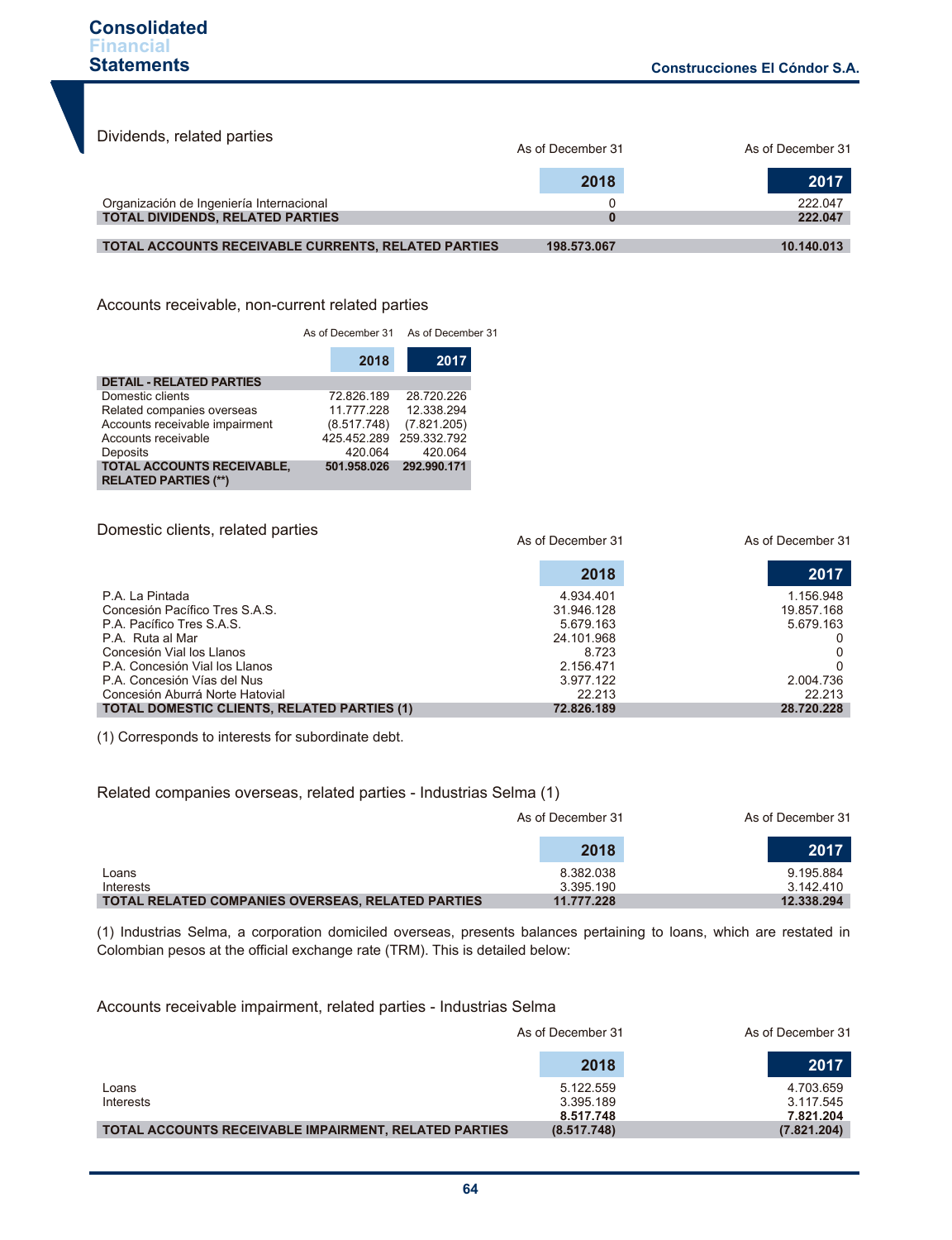Additional to these are loans for US \$ 415.

| Type of transaction, operation,<br>contract or business  | Loan in foreign currency      | Loan in foreign currency      | Loan in foreign currency      |
|----------------------------------------------------------|-------------------------------|-------------------------------|-------------------------------|
| Amount of operation                                      | USD \$1.085                   | USD \$40.496                  | USD \$364.123                 |
| Date of operation                                        | October 8, 2014               | November 12, 2014             | March 12, 2014                |
| Balance of operation                                     | USD \$1.085                   | <b>USD \$40.496</b>           | USD \$364.123                 |
| Conditions of the operation                              | $LIBOR +2$                    | $LIBOR +2$                    | $LIBOR +2$                    |
| Date of payment                                          | October 8, 2019               | November 12, 2019             | March 12, 2019                |
| Accounts receivable I.D.                                 | Industrias Selma COR          | Industrias Selma COR          | Industrias Selma COR          |
| Creditor I.D.                                            | Construcciones El Cóndor S.A. | Construcciones El Cóndor S.A. | Construcciones El Cóndor S.A. |
| Obligations of parties: guarantee<br>granted or received | Promissory note               | Promissory note               | Promissory note               |

| Type of transaction, operation,<br>contract or business | Loan in foreign currency      |
|---------------------------------------------------------|-------------------------------|
| Amount of operation                                     | USD \$2.674.211               |
| Date of operation                                       | August 14, 2014               |
| <b>Balance of operation</b>                             | USD \$2.410.354               |
| Conditions of the operation                             | $LIBOR +2$                    |
| Date of payment                                         | August 14, 2019               |
| Accounts receivable I.D.                                | Industrias Selma COR          |
| Creditor I.D.                                           | Construcciones El Cóndor S.A. |
| Obligations of parties: guarantee                       | Promissory note               |
| granted or received                                     |                               |

#### Accounts receivable, related parties

|                                             | As of December 31 | As of December 31 |  |
|---------------------------------------------|-------------------|-------------------|--|
|                                             | 2018              | 2017              |  |
| Concesión La Pintada S.A.S.                 | 52.329.079        | 27.308.629        |  |
| Concesión Pacífico Tres                     | 192.500.000       | 179.205.871       |  |
| Concesión Ruta al Mar                       | 128.574.896       | (181.334)         |  |
| Concesión Vías del Nus                      | 52.048.315        | 33.941.028        |  |
| Concesión Vial los Llanos S.A.S.            |                   | 19.058.599        |  |
| TOTAL ACCOUNTS RECEIVABLES, RELATED PARTIES | 425.452.289       | 259.332.792       |  |

Interests are held on these amounts given these are debts with corporations in which Construcciones El Cóndor S.A. is a shareholder.

#### Deposits, related parties

|                                                                         | As of December 31 | As of December 31 |  |
|-------------------------------------------------------------------------|-------------------|-------------------|--|
|                                                                         | 2018              | 2017              |  |
| Trans NQS Sur                                                           | 420.064           | 420.064           |  |
| <b>TOTAL DEPOSITS RELATED PARTIES</b>                                   | 420.064           | 420.064           |  |
| <b>TOTAL ACCOUNTS RECEIVABLE, NON-CURRENT</b><br><b>RELATED PARTIES</b> | 501.958.026       | 292.990.171       |  |

Deposits correspond to payments made to corporations with the purpose of gaining a future capitalization, and correspond to equity contributions derived from the projects' cash flow needs.

The Company does not recognize implicit financing for miscellaneous accounts receivable and deposits given the levels of uncertainty held in terms of the time these accounts receivable will be paid; hence, no terms or interests are established for these items.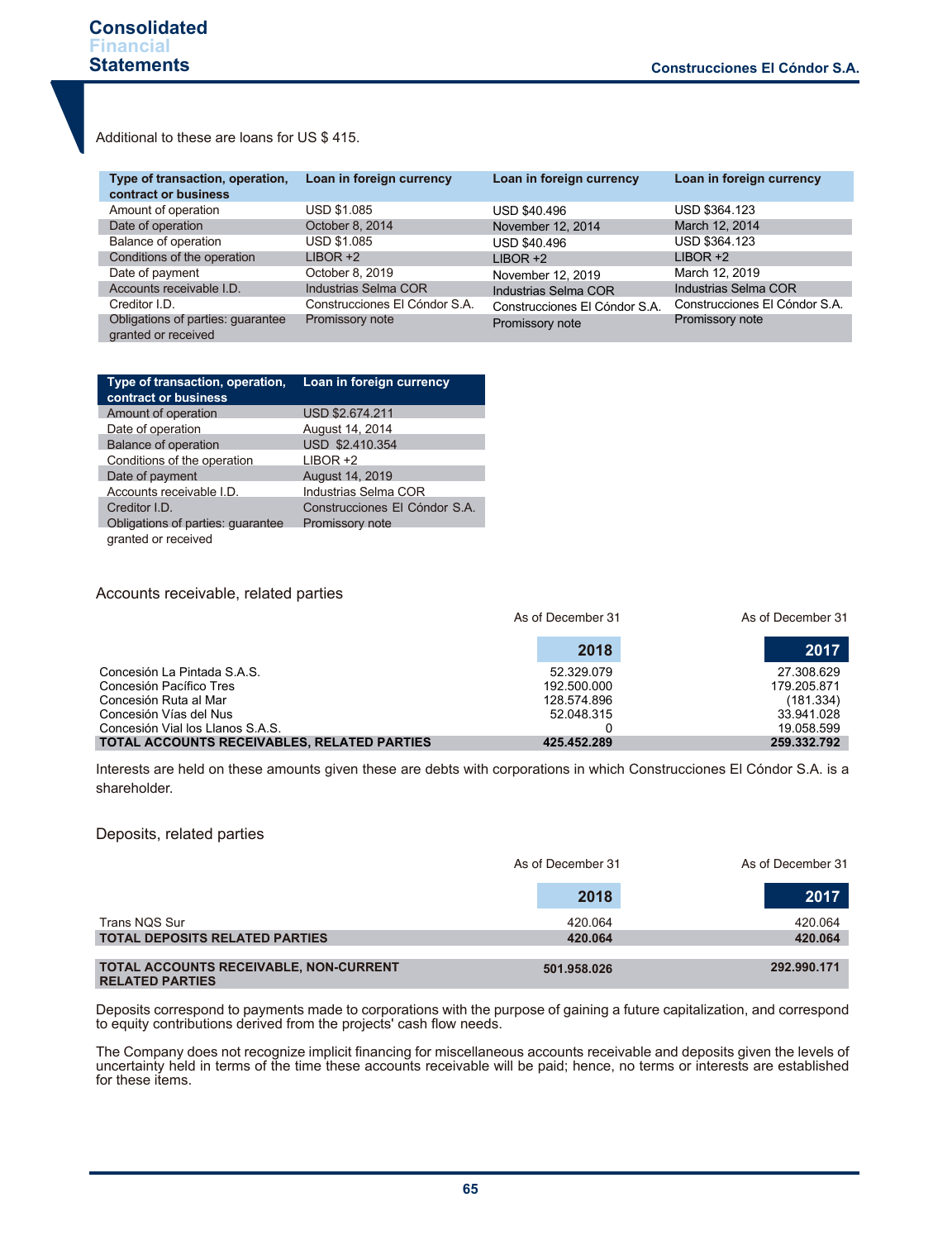| Accounts payable, related parties, current                            | As of December 31 | As of December 31 |
|-----------------------------------------------------------------------|-------------------|-------------------|
|                                                                       | 2018              | 2017              |
| Concesión Aburrá Norte Hatovial                                       | 3.861.082         | 451.001           |
| Concesión Vías de las Américas - costs and expenses payable           | 55.226            |                   |
| Concesión Vías de las Américas - debt with shareholders               | 417.789           |                   |
| Concesión Vías de las Américas - debt with shareholders - elimination | (417.789)         |                   |
| Concesión Vías de las Américas - elimination                          | (55.227)          |                   |
| <b>TOTAL ACCOUNTS PAYABLE, RELATED PARTIES, CURRENT</b>               | 3.861.082         | 451.001           |

# **Note 30. Reclassifications**

To compare these financial statements with those at December 31, 2018, several figures on the financial information at December 31, 2017 were reclassified.

# **Note 31. Highlights**

Merger through absorption: On March 7, 2017, the commercial registry of the private document that approved the abbreviated merger through absorption took place, in which Construcciones El Cóndor S.A. absorbs its afilliate Concesión Red Vial del Cesar S.A.S.

As a result of the foregoing, the corporation Concesión Red Vial del Cesar S.A.S. is dissolved without liquidation.

The values of the assets and liabilities incorporated in the combination of the merger of Concesión Red Vial del Cesar S.A.S. were:

Assets: \$5.488.199 Liabilities: \$439.41

Of the total 2.747.400 ordinary shares, El Cóndor S.A. owned 2.607.282 shares (94,89%); the difference corresponds to own shares reacquired and consequently, Construcciones El Cóndor S.A. incorporated 100% of the Corporation.

(1) Claim presented to the Society Transmilenio NQS Sur S.A.S. for greater permanence in work and other cost overruns during the execution of the mercantile offers for the execution of the NQS Sur to the Transmilenio System, in the amount of \$ 20.280.131.

#### **Concesión Cesar Guajira S.A.S.**

Through minutes signed on July 10, 2017 by Agencia Nacional de Infraestructura (ANI) and Concesión Cesar Guajira S.A.S. (Concesión), and delivered to the Company on August 18, 2017, a casue for the anticipated termination and beginning of the reversion stage of Contract No. 006 of 2015 was declared. Said contract intended to conduct "studies and final designs, financing, environmental, land and social management, construction improvement, revamping, operation, maintenance and reversion of Concesión Cesar – Guajira". Likewise, on July 10, 2017, amendment No. 10 was signed of Concession contract No. 006 of 2015 in which the parties agreed on the contracttual changes or clarifications necessary for the reversion stage, the anticipated termination and/or the contract's liquidation.

The cause used by the parties to state the termination of the contract was the materialization of the risk of a lower collection from the toll due to the impossibility to operate the rio Seco toll station under the terms set forth in said concession contract (the risk is assumed by ANI), which creates mechanisms for risk compensation which fall short to compensate the risks activity in the project.

After signing the foregoing minute and amendment No. 10, the reversion process of the Concession's infrastructure and assets in favor of ANI begins, followed by the liquidation of the Concession contract applying the formula established thereof.

#### **Tax Reform - Law 1943 of 2018:**

The tax reform included the following premises, among others, which will apply as of January 1, 2019:

Taxes for legal entities.

Income tax rates: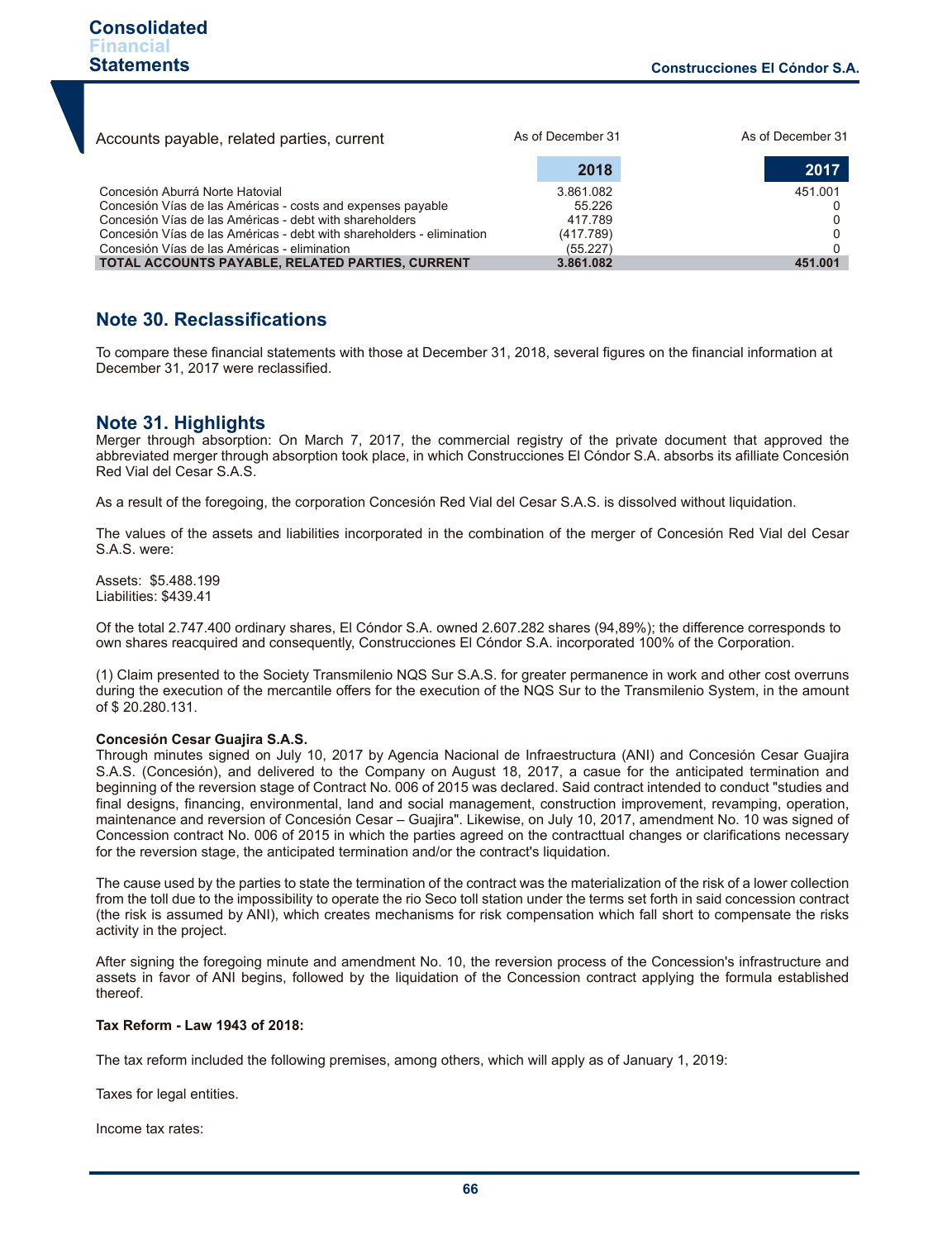| Year         | Rate |
|--------------|------|
| 2019         | 33%  |
| 2020         | 32%  |
| 2021         | 31%  |
| 2022 onwards | 30%  |

Decrease of 1.5% in the presumptive income for the years 2019 and 2020; for 2021, it will be 0%.

Changes to the reduction of taxes paid, fees and contributions, because those will be 100% deductible as long as they have been actually paid and are causally related, except income tax, ICA will have a 50% tax discount for 2019 and 2020, and the \$X1000 is still 50% deductible.

Deduction of contributions to employee education: there will be deductible and will not be considered direct payments to the employee; payments for partial or complete education scholarships, condonable loans for the education of employees or members of the employee's immediate family, as well as investments in programs for care, stimulation and integrated development and/or initial education for employees' children under 7 years of age.

Discount of the VAT for real fix productive assets: the VAT paid for the purchase, formation, construction, and importation of fix productive assets is tax deductible; in 2017 and 2018 it was a fiscal deduction.

Undercapitalization: the regulation about permitted debt levels was changed, restricting that level only between economically related parties and lowering the limit to 2 times the liquid equity during the previous year. Transportation infrastructure projects remain excluded.

#### **Electronic invoicing**

Since the Company is a major taxpayer, it was obligated to implement electronic invoicing as of September 2018. Because we had some technological difficulties, we asked DIAN for an extension which was granted through communication number 0433 dated July 23, 2018, until December 1, 2018, but DIAN had technical difficulties around those dates and, therefore, on November 28 issued resolution No. 000062 extending the time to start electronic invoicing until January 1, 2019.

As of January 1, 2019, the Company has implemented the electronic system for property receiving and issuing invoices.